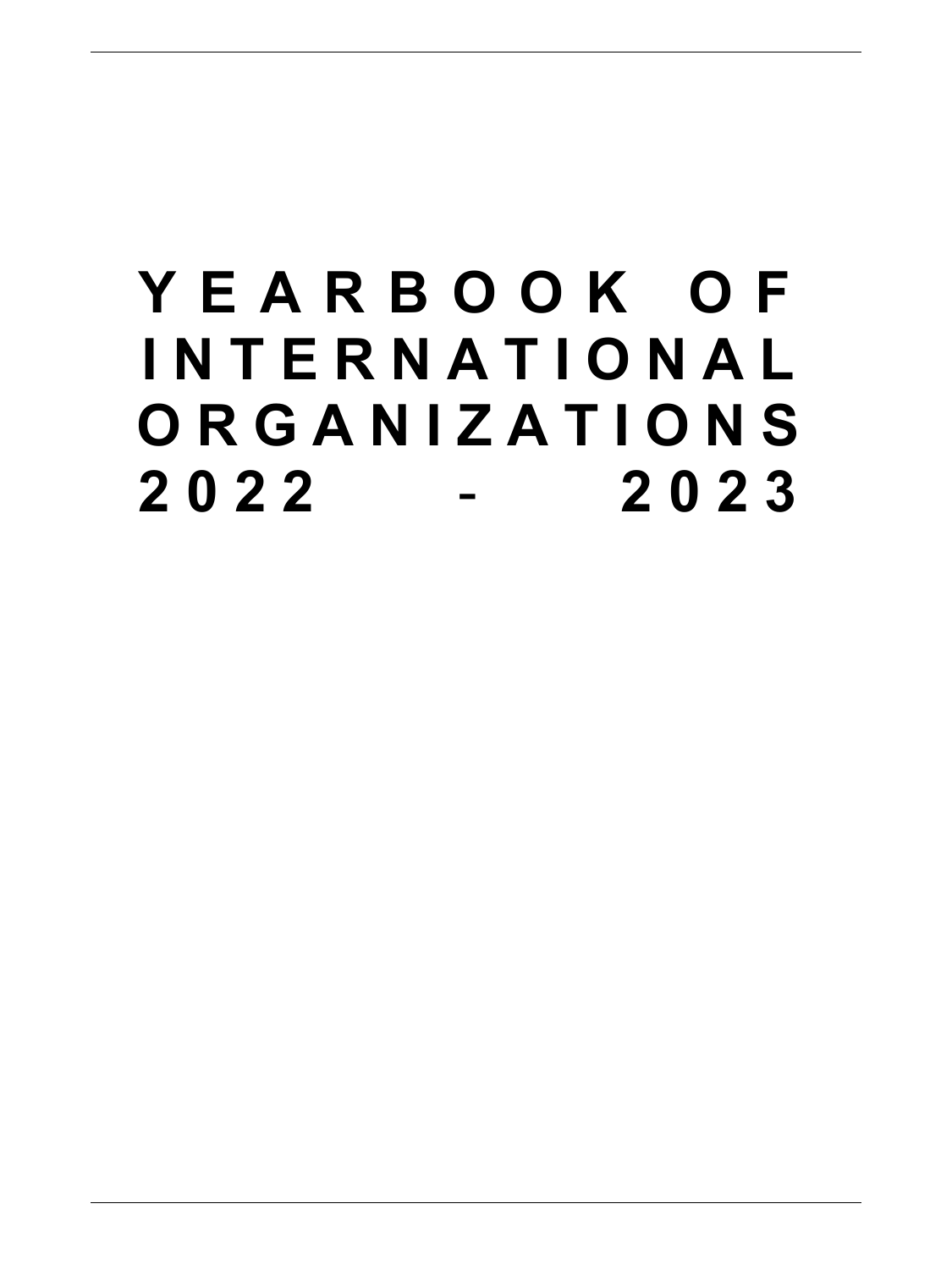## **Publication history**

#### **1905 – 1907**

Institut International de la Paix, Monaco

– *Annuaire de la Vie internationale*: 1905–1906–1907 (1ère série).

#### **1908 – 1911**

Union of International Associations / Central Office of International Associations

- *Annuaire de la Vie internationale* (with the collaboration of the Institut International de Bibliographie and the Institut International de la Paix) 1908–1909 (2ème série)
- *Annuaire de la Vie internationale* (with the support of the Carnegie Endowment for International Peace) 1910–1911 (2ème série)

#### **1921 – 1939**

Continuation by the League of Nations (Geneva) of the initiative of the Union of International Associations

- *Répertoire des Organisations internationales*: 1925, 1936 (French ed.)
- *Handbook of International Organizations*: 1926, 1929, 1938 (English ed.)
- *Répertoire des Organisations internationales / Handbook of International Organizations*: 1921, 1923 (bi-lingual ed.)

#### **1948 (1st ed.) – 1950 (3rd ed.)**

Editions de l'Annuaire des Organisations Internationales S.A. (Geneva)

– *Annuaire des Organisations Internationales / Yearbook of International Organizations.* 1948 (1st ed.), 1949 (2<sup>nd</sup> ed.), 1950 ( $3<sup>rd</sup>$  ed.) (with the collaboration of the Union of International Associations)

## **1951 (4th ed.) – 1980 (18th ed.)**

Union of International Associations (Brussels) based on an agreement with the United Nations resulting from a resolution of the Economic and Social Council

- *Yearbook of International Organizations*, 1951/52 (4<sup>th</sup> ed.), 1954/55  $(5^{th}$  ed.)
- *Annuaire des Organisations Internationales*, 1956/57 (6th ed.)
- Yearbook of International Organizations, 1958/59 (7<sup>th</sup> ed.)
- Annuaire des Organisations Internationales, 1960/61 (8<sup>th ed.)</sup> – *Yearbook of International Organizations*, 1962/63 (9th ed.),
- 1964/65 (10<sup>th</sup> ed.), 1966/67 (11<sup>th</sup> ed.), 1968/69 (12<sup>th</sup> ed.), 1970/71 (13<sup>th</sup> ed.), 1972/73 (14<sup>th</sup> ed.)
- *Yearbook of International Organizations / Annuaire des Organisations Internationales*, 1974 (15th ed.)
- Yearbook of International Organizations, 1976/77 (16<sup>th</sup> ed.), 1978/79 (17<sup>th</sup> ed.)
- Annuaire des Organisations Internationales, 1980 (16/18<sup>th</sup> ed.)

#### **1981 (19th ed.)**

Edited by the Union of International Associations (Brussels). Published jointly with the International Chamber of Commerce (Paris)

– *Yearbook of International Organizations*, 1981 (19th ed.)

#### **1983 (20th ed.) – 2010 (47th ed.)**

Edited by the Union of International Associations (Brussels). Published, with four supplementary volumes, by K.G. Saur Verlag (Munich)

– *Yearbook of International Organizations*

- Volume 1: Organization descriptions, from 1983 (20<sup>th</sup> ed.) to 1998  $(35<sup>th</sup>$  ed.) and in 2 parts (1A and 1B) since 1999  $(36<sup>th</sup>$  ed.)
- Volume 2: Geographic Volume: International Organization Participation; Country directory of secretariats and membership, since 1983 (1<sup>st</sup> ed.)
- Volume 3: Subject volume: Global Action Networks; Classified directory by subject and region, since 1983 ( $1<sup>st</sup>$ ed.)
- Volume 4: Bibliographic volume: International Organization Bibliography and Resources, since 1996 (1<sup>st</sup>) ed.)
- Volume 5: Statistics, Visualizations and Patterns, since  $2001 (1<sup>st</sup> ed.)$
- Volume 6: Who's Who in International Organizations, since  $2007(1<sup>st</sup>$  ed.)
- CD-ROM version: Yearbook / Annuaire Plus, 1995 (1st ed.) – 2008 (15<sup>th</sup> ed.)

#### **2011 (48th ed.) – 2017 (54th ed.)**

Edited by the Union of International Associations (Brussels).

Published by Brill / Martinus Nijhoff Publishers (Leiden/Boston) – *Yearbook of International Organizations: Guide to Global Civil*

- *Society Networks* – Volume 1: Organization Descriptions and Cross-
- references, in 2 parts (1A and 1B) – Volume 2: Geographical Index: country directory of
- secretariats and memberships
- Volume 3: Global Action Networks: subject directory and index
- Volume 4: International Organization Bibliography and Resources
- Volume 5: Statistics, Visualizations and Patterns
- Volume 6: Who's Who in International Organizations

#### **2018 (55th ed.) –**

Edited by the Union of International Associations (Brussels). Published by Brill / Martinus Nijhoff Publishers (Leiden/Boston)

- *Yearbook of International Organizations: Guide to Global Civil Society Networks*
	- Volume 1: Organization Descriptions and Crossreferences, in 2 parts (1A and 1B)
	- Volume 2: Geographical Index: country directory of secretariats and memberships
	- Volume 3: Global Action Networks: subject directory and index
	- Volume 4: International Organization Bibliography and **Resources**
	- Volume 5: Statistics, Visualizations and Patterns
	- Volume 6: Global Civil Society and the United Nations Sustainable Development Goals

The *Yearbook of International Organizations* is also available online. See https://uia.org/

#### **The editors**

Union of International Associations (UIA) Rue Washington 40, B-1050 Brussels, Belgium Tel: (32 2) 640 18 08 E-mail: uia@uia.org Website: https://uia.org/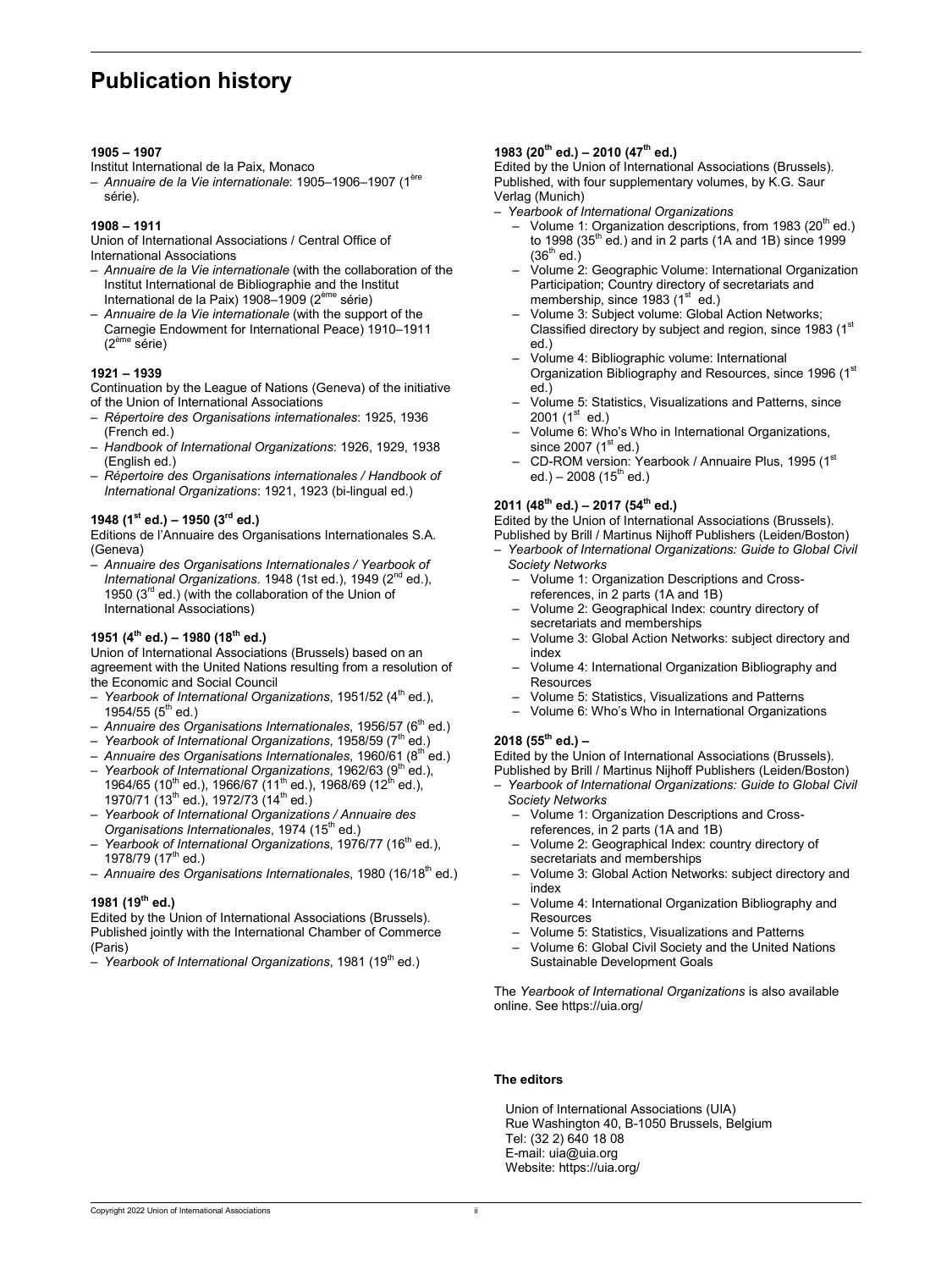**EDITED BY THE UNION OF INTERNATIONAL ASSOCIATIONS**

# **YEARBOOK OF INTERNATIONAL ORGANIZATIONS 2 0 2 2** - **2 0 2 3**

**GUIDE TO GLOBAL CIVIL SOCIETY NETWORKS EDITION 59** 

**VOLUME 2 GEOGRAPHICAL INDEX COUNTRY DIRECTORY OF SECRETARIATS AND MEMBERSHIPS**





BRILL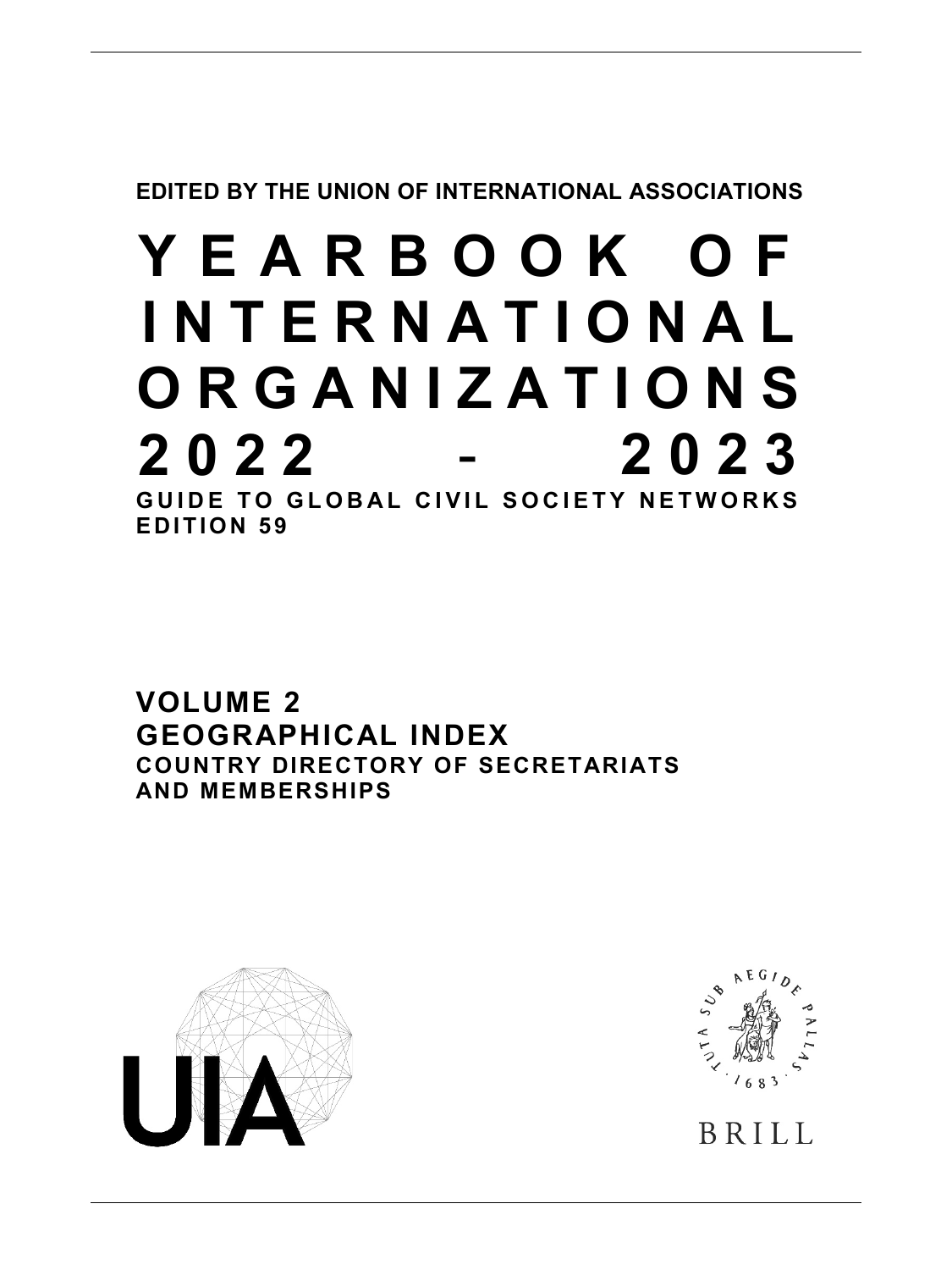*The following people contributed to this edition:* Christelle Behets Ryan Brubaker Nancy Carfrae Rachele Dahle Jacques de Mévius Carine Faveere Clara Fernández López Joel Fischer Sylvie Hosselet Chloé Houyoux Frédéric Magin Leslie Selvais Régine Toussaint Liesbeth Van Hulle *(Editor-in-Chief)* Yolande Vlaminck Judy Wickens Carol Williams

*Special thanks to:* Dragana Avramov Marc Bontemps Sheila Bordier Tim Casswell Alessandro Cortese Jacques de Mévius Dianne Dillon-Ridgley Esperanza Duran Seya Immonen Marilyn Mehlmann Yves Moreau **Brigitte Motte** Rolf Reinhardt Cyril Ritchie Jacqueline Staniforth Simone Van Beek Danièle Vranken Judy Wickens Marisha Wojciechowska-Shibuya

The Editors dedicate this edition to

**Régine Toussaint**, editor from 1981 to 2021 and

**Nancy Carfrae**, editor from 1984 to 2021

*Thank you, ladies!*

## **Information researched and edited by**

Union of International Associations Rue Washington 40 B-1050 Brussels, Belgium

Koninklijke Brill NV, Leiden, The Netherlands. Koninklijke Brill NV incorporates the imprints Brill, Brill Nijhoff, Brill Hotei, Brill Schöningh, Brill Fink, Brill mentis, Vandenhoeck & Ruprecht, Böhlau Verlag and V&R Unipress.

#### **Typeset by**

bsix information exchange GmbH Sophienstraße 40 D-38118 Braunschweig, Germany

Printed on acid free paper.

**Copyright** 2022 by Union of International Associations. All rights reserved. No part of this publication may be reproduced, translated, stored in a retrieval system, or transmitted in any form or by any means, electronic, mechanical, photocopying, recording or otherwise, without written permission from the Secretary General, Union of International Associations.

Library of Congress Card Number: 49-22132 ISSN: 2211-3010 ISBN: Yearbook Volume 2: 978-90-04-51278-8 Yearbook Volumes 1-6 Set: 978-90-04-51283-2 UIA Publication Number: 496

The publisher and editor do not assume and hereby disclaim any liability to any party for any loss or damage caused by errors or omissions in the *Yearbook of International Organizations*, whether such errors or omissions result from negligence, accident or any other cause.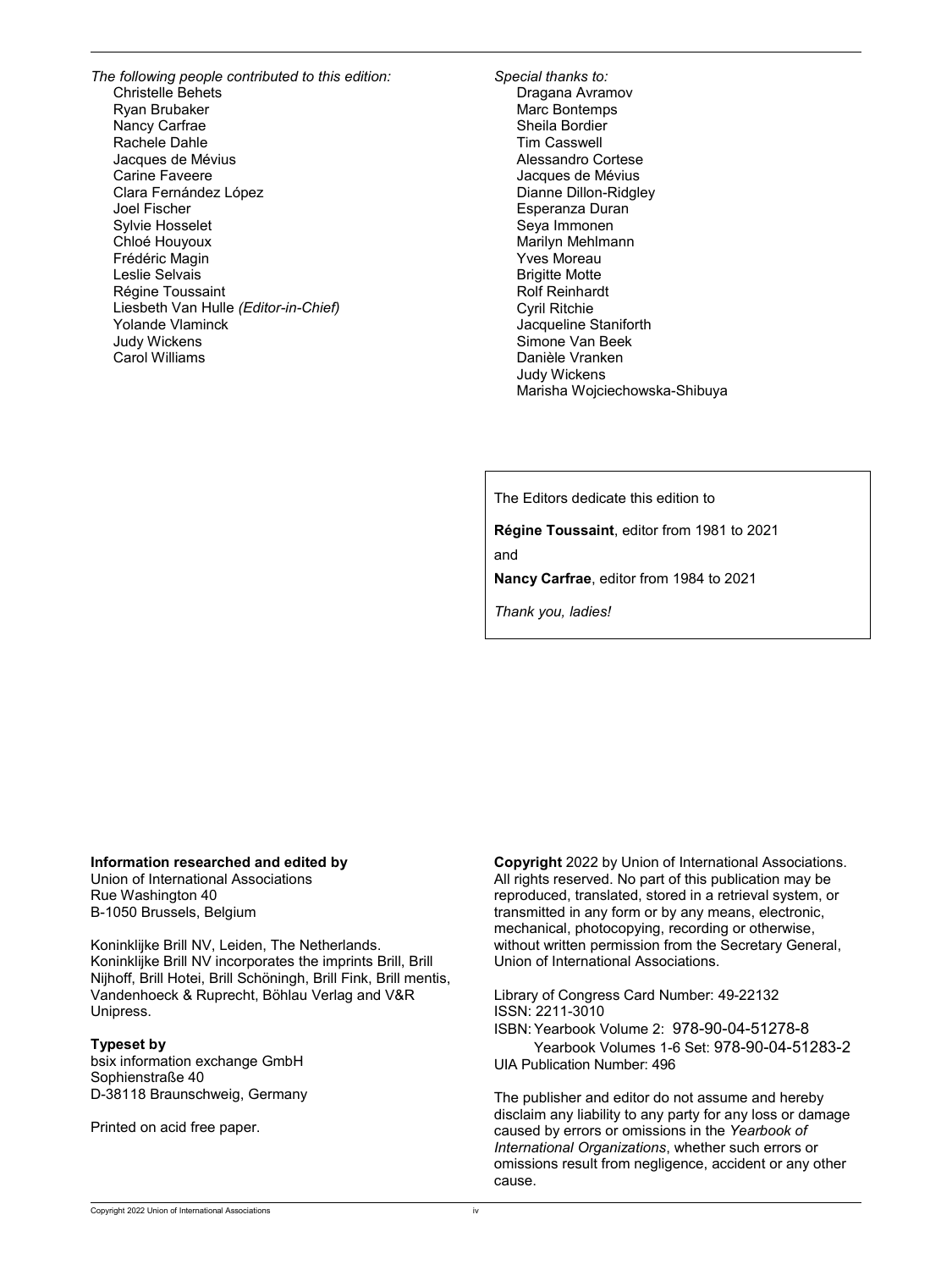## **Contents**

## **This Volume**

## **Country directory of secretariats and membership**

- International organizations classified by countries of secretariat; and
- International organizations classified by countries of membership

## Appendices

- 1. Contents of organization descriptions
- 2. Types of organization
- 3. Statistics
- 4. Editorial problems and policies
- 5. About the Editors

## **Table des matières**

## **Ce volume**

## **Répertoire géographique des secrétariats et des membres**

- Organisations internationales classées par pays siège du secrétariat; et
- Organisations internationales classées par pays de membrariat

Annexes (en anglais)

- 1. Contents of organization descriptions
- 2. Types of organization
- 3. Statistics
- 4. Editorial problems and policies
- 5. About the Editors

## **Other Volumes**

Volume 1: Organization Descriptions and Crossreferences, in 2 parts (1A and 1B)

Volume 3: Global Action Networks: subject directory and index

Volume 4: International Organization Bibliography and Resources

Volume 5: Statistics, Visualizations and Patterns

Volume 6: Global Civil Society and the United Nations Sustainable Development Goals

Further information can be found at https://uia.org

## **Autres volumes**

Volume 1: Organization Descriptions and Crossreferences, in 2 parts (1A and 1B)

Volume 3: Global Action Networks: subject directory and index

Volume 4: International Organization Bibliography and Resources

Volume 5: Statistics, Visualizations and Patterns

Volume 6: Global Civil Society and the United Nations Sustainable Development Goals

Informations complémentaires sur le web https://uia.org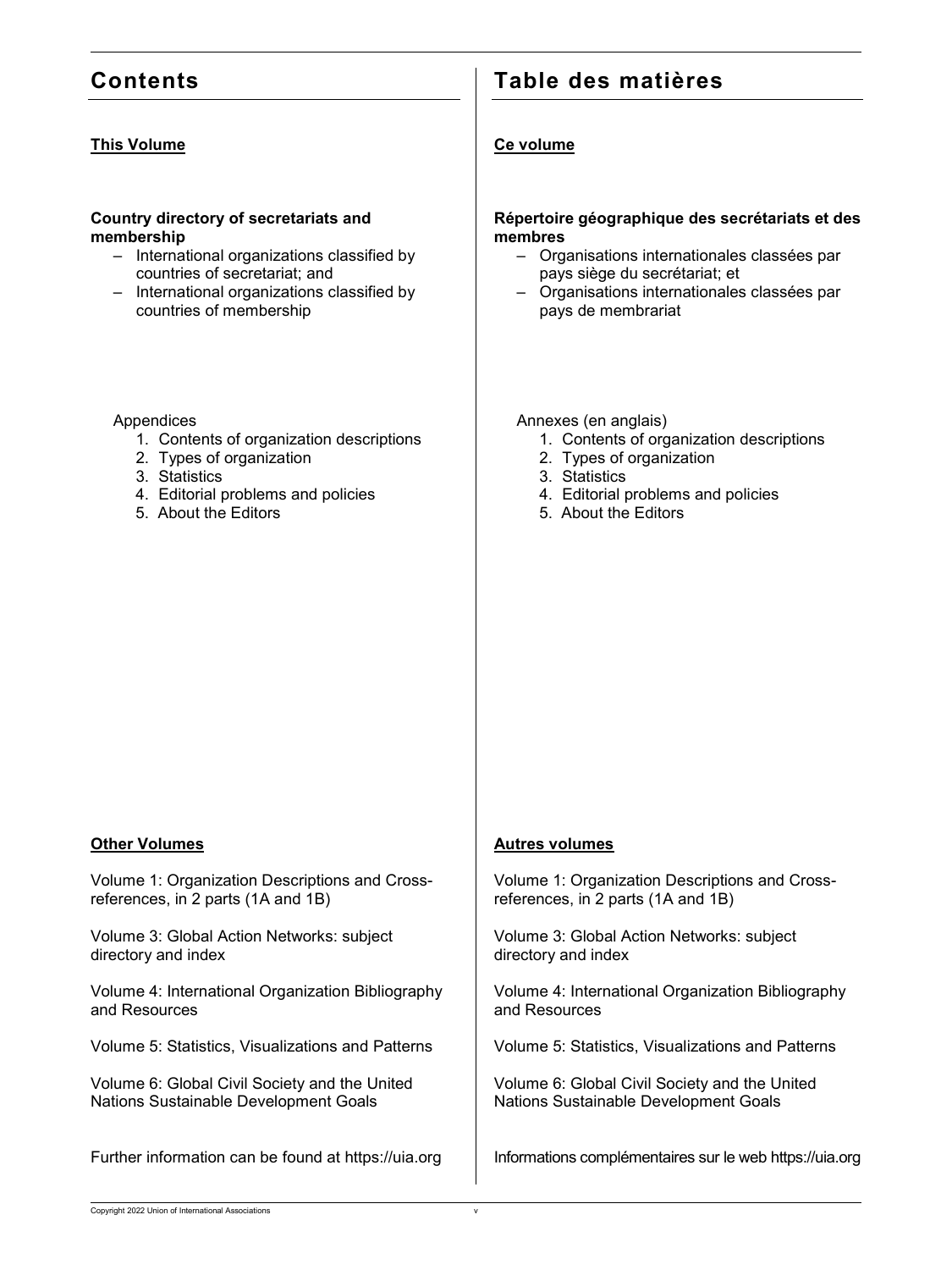## **The YEARBOOK series**

**All these publications are also available online. For further information please see https://uia.org/**

#### **VOLUME 1 (Parts 1A and 1B): ORGANIZATION DESCRIPTIONS AND CROSS-REFERENCES**

Descriptions of intergovernmental and non-governmental organizations covering every field of human activity. Listed in alphabetic order of title. **Contents of descriptions:** Descriptions, varying in length from several lines to several pages, include: organization names in all relevant languages; principal and secondary addresses; main activities and programmes; personnel and finances; technical and regional commissions; history, goals, structure; inter-organizational links; languages used; membership by country.

**Cross-references:** Integrated into the alphabetic sequence of descriptions are cross-references to related organizations. Access is possible via organization names in English, French and other working languages and via all initials or abbreviations in various languages.

#### **VOLUME 2: GEOGRAPHICAL INDEX: COUNTRY DIRECTORY OF SECRETARIATS AND MEMBERSHIPS**

- Organizations classified by country of secretariat(s)
- Organizations classified by countries of location of membership
- Statistics by country and city

Can be used to locate international organizations by country of secretariat or membership. Each organization is listed with its complete address under the country or countries in which it has established a main secretariat.

#### **VOLUME 3: GLOBAL ACTION NETWORKS: SUBJECT DIRECTORY AND INDEX**

- Organizations classified by subject concerns
- Organizations classified by regional concerns
- Organizations classified by type
- Statistics by subject
- Index (with introductory comments):
	- subject keywords in all available languages

– keywords from organization names in English and French Groups organizations into general and detailed subject categories. Can be used as an index to descriptions in Volume 1. Each organization is listed with its complete address.

#### **VOLUME 4: INTERNATIONAL ORGANIZATION BIBLIOGRAPHY AND RESOURCES**

- Bibliography of studies on international non-profit organizations
- Organization publications

– Indexes

Includes major and periodical publications of international organizations, together with bibliographic information on research on NGOs.

#### **VOLUME 5: STATISTICS, VISUALIZATIONS AND PATTERNS**

- Detailed statistical tables of information in Volumes 1, 2, 3, 4 and 6.
- Historical statistical summaries and analyses
- Visual representations of statistical data and networks

- Statistical data on the meetings of international organizations

#### **VOLUME 6: GLOBAL CIVIL SOCIETY AND THE UNITED NATIONS SUSTAINABLE DEVELOPMENT GOALS**

In 2015 the United Nations adopted a set of seventeen goals "to end poverty, protect the planet and ensure prosperity for all", with specific targets for each goal to be achieved by 2030. These are the Sustainable Development Goals [SDGs] of the United Nations, or "Transforming our World: the 2030 Agenda for Sustainable Development". The UN calls on governments, the private sector, individuals and civil society bodies to join together to achieve these goals.

This volume groups international organizations by the seventeen UN Sustainable Development Goals, indicating which organizations are – or could be – concerned with which SDGs. It can also be used as an index to descriptions in Volume 1. Each organization is listed with its complete address.

#### **INTERNATIONAL CONGRESS CALENDAR**

Lists future international meetings with details of place, date, subject and organizer, including complete address, and cross-referencing the Yearbook where possible. Geographical and chronological listings. Index by subject.

#### **HISTORICAL INTERNATIONAL ORGANIZATION DOCUMENTS**

– *Annuaire de la Vie Internationale*. Editions 1905, 1906, 1907, 1908-9, 1910-11, totalling 4,741 pages

– *Code des Voeux Internationaux* (Classification of resolutions of international organizations) Edition 1923, 940 pages

## **La série YEARBOOK**

**Tous ces publications sont également disponible en ligne. Pour plus d'informations, veuillez consulter https://uia.org/**

#### **VOLUME 1 (Parties 1A et 1B): DESCRIPTIONS DES ORGANISATIONS ET LEURS LIENS**

Descriptions des organisations intergouvernementales et nongouvernementales qui couvrent tous les domaines d'activités. Présentation par ordre alphabétique des titres. **Contenu des descriptions:** titres de l'organisation; adresses principale

et secondaires; activités et programmes; personnel et finances; commissions; historique, buts, structure; liens avec d'autres organisations; langues utilisées; membrariat par pays. **Références croisées:** Des références croisées à des organisations apparentées sont intégrées dans la séquence alphabétique des descriptions. L'accès à ces organisations est possible via les titres et les abréviations en toutes langues de travail.

#### **VOLUME 2: INDEX GEOGRAPHIQUE : REPERTOIRE DES SECRETARIATS ET MEMBRARIATS PAR PAYS**

- Organisations classées selon le pays siège de leur secrétariat – Organisations classées selon les pays de leurs membres
- Statistiques par pays et par ville

Peut-être utilisé pour localiser des organisations internationales par pays de secrétariat ou de membrariat. Chaque organisation est reprise avec son adresse complète.

#### **VOLUME 3: RESEAUX D'ACTION GLOBALE : REPERTOIRE THEMATIQUE ET INDEX**

- Organisations classées par sujet, par région, et par catégorie
- Statistiques par sujet.
- Index des mots clés

Regroupe les organisations internationales en catégories de sujets. Ces catégories, générales ou spécifiques, peuvent être utilisées comme index aux notices du Volume 1. Chaque organisation est reprise avec son adresse complète.

#### **VOLUME 4: BIBLIOGRAPHIE ET RESSOURCES DES ORGANISATIONS INTERNATIONALES**

– Bibliographie des études sur les organisations internationales sans but lucratif

- Publications des organisations
- Indexes

Regroupe les publications principales et périodiques des organisations internationales, de même qu'une information bibliographique sur des études réalisées sur les ONG.

#### **VOLUME 5: STATISTIQUES, VISUALIZATIONS ET REPRESENTATIONS**

- Tableaux statistiques détaillés des informations incorporés dans les volumes 1, 2, 3, 4 et 6.
- Résumés statistiques historiques et analyses
- Présentation visuelle des données statistiques et des réseaux.
- Données statistiques sur les réunions des organisations.

#### **VOLUME 6: LA SOCIÉTÉ CIVILE MONDIALE ET LES OBJECTIFS DES NATIONS UNIES POUR LE DÉVELOPPEMENT DURABLE**

En 2015, les Nations Unies ont adopté un ensemble de dix-sept objectifs «pour mettre fin à la pauvreté, protéger la planète et assurer la prospérité pour tous», avec des cibles spécifiques pour chaque objectif à atteindre d'ici 2030. Ce sont les objectifs de développement durable (ODD) des Nations Unies, ou «Transformer notre monde: l'Agenda 2030 pour le développement durable. L'ONU appelle les gouvernements, le secteur privé, les individus et les organismes de la société civile à se regrouper pour atteindre ces objectifs.

Ce volume regroupe les organisations internationales selon les dix-sept objectifs de développement durable des Nations Unies, indiquant quelles organisations sont - ou pourraient être - concernées par les ODD. Il peut également être utilisé comme répertoire pour les descriptions du Volume 1. Chaque organisation y figure avec son adresse complète.

#### **INTERNATIONAL CONGRESS CALENDAR**

Recense les futures réunions internationales, mentionnant le lieu, la date, le sujet, l'organisateur, l'adresse complète et, dans la mesure du possible, le renvoi à l'Annuaire. Listes géographique et chronologique. Index thématique.

#### **HISTORICAL INTERNATIONAL ORGANIZATION DOCUMENTS** – *Annuaire de la Vie Internationale*. Editions 1905, 1906, 1907, 1908-9, 1910-11, totalling 4,741 pages

– *Code des Voeux Internationaux* (Classification of resolutions of international organizations) Edition 1923, 940 pages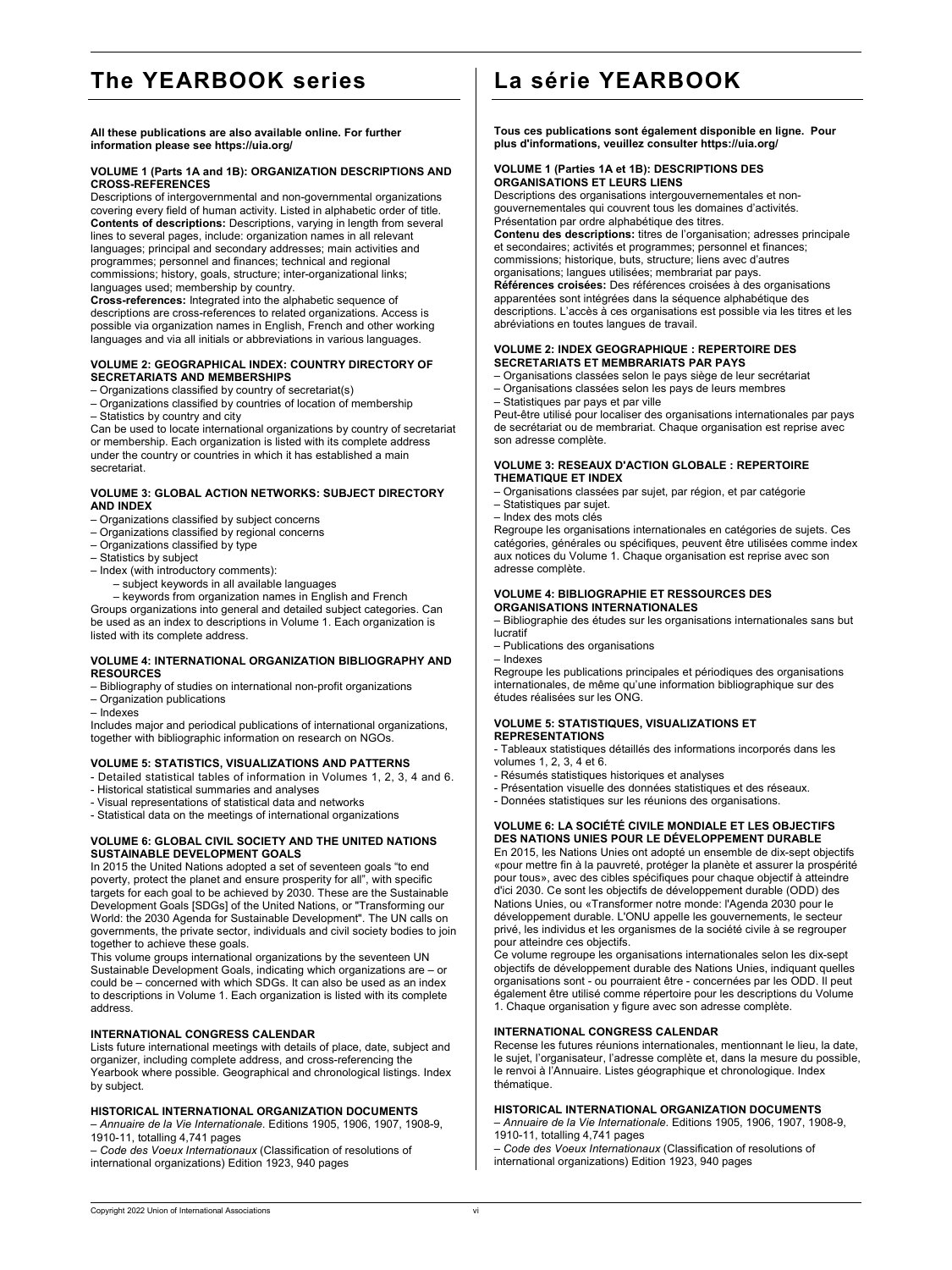## **Notes to the user**

To find the description of an organization in the Yearbook:

− **If you know the name or abbreviation of the organization:**

Locate the organization in the alphabetic sequence in Volume 1. All names in all official languages and abbreviations are included in the alphabetic sequence. Note that the alphabetic sequence does not take account of prepositions or articles.

You may find the name in the form of a cross-reference to the sequence number where the description is given. The sequence number follows the alphabetic order.

− **If you know keywords in the name of the organization:**

Consult the index in Volume 3. It will refer you to the sequence number of the description in Volume 1.

− **If you know the field in which the organization is active (e.g. its aims or activities):**

Consult the classified list of organizations by subject in Volume 3. It will refer you to the the sequence number of the description in Volume 1.

− **If you know where the organization is located, or where it has members:**

Consult the listing of organizations by country in Volume 2. This will refer you to the sequence number of the description in Volume 1.

− **If you know the name of another organization that has a formal relationship with the one you want:** The description of the other organization in Volume 1 will refer you to the sequence number of the description of the organization you want in Volume 1.

Note that, due to the limitations of printing and binding, this volume does not include full descriptions of all organizations. All descriptions can be found in the online version.

## **Notes pour l'utilisateur**

Pour trouver la notice descriptive d'une organisation:

## − **A partir du nom (ou de son abréviation):**

Consultez d'abord la séquence alphabétique du Volume 1. Les noms et abréviations y sont repris dans toutes les langues officielles.

Vous constaterez que la séquence alphabétique ne tient pas compte des prépositions et articles. Le nom que vous recherchez peut vous renvoyer à un numéro de séquence sous lequel est reprise la notice descriptive de l'organisation. La numérotation suit l'ordre alphabétique.

## − **A partir d'un mot clé:**

Consultez l'index dans le volume 3 qui renvoie au numéro de séquence de la notice descriptive dans le Volume 1.

− **A partir d'un sujet ou d'une matière spécifique:** Consultez la liste classifiée par sujet dans le volume 3. Cette liste renvoie au numéro de séquence de la notice

## − **A partir d'un pays:**

descriptive du Volume 1.

Consultez la liste par pays de secrétariat et de membrariat dans le volume 2. Cette liste renvoie au numéro de séquence de la notice descriptive du Volume 1.

#### − **A partir d'une organisation en relations officielles avec celle que vous cherchez:**

La description de la première dans le Volume 1 vous donnera le numéro de notice de la deuxième dans ce même Volume 1.

A noter qu'à la suite de limitations d'impression et de reliure ce volume ne comprendra pas toutes les descriptions détaillées de toutes les organisations. Toutes les descriptions sont reprises dans la version online.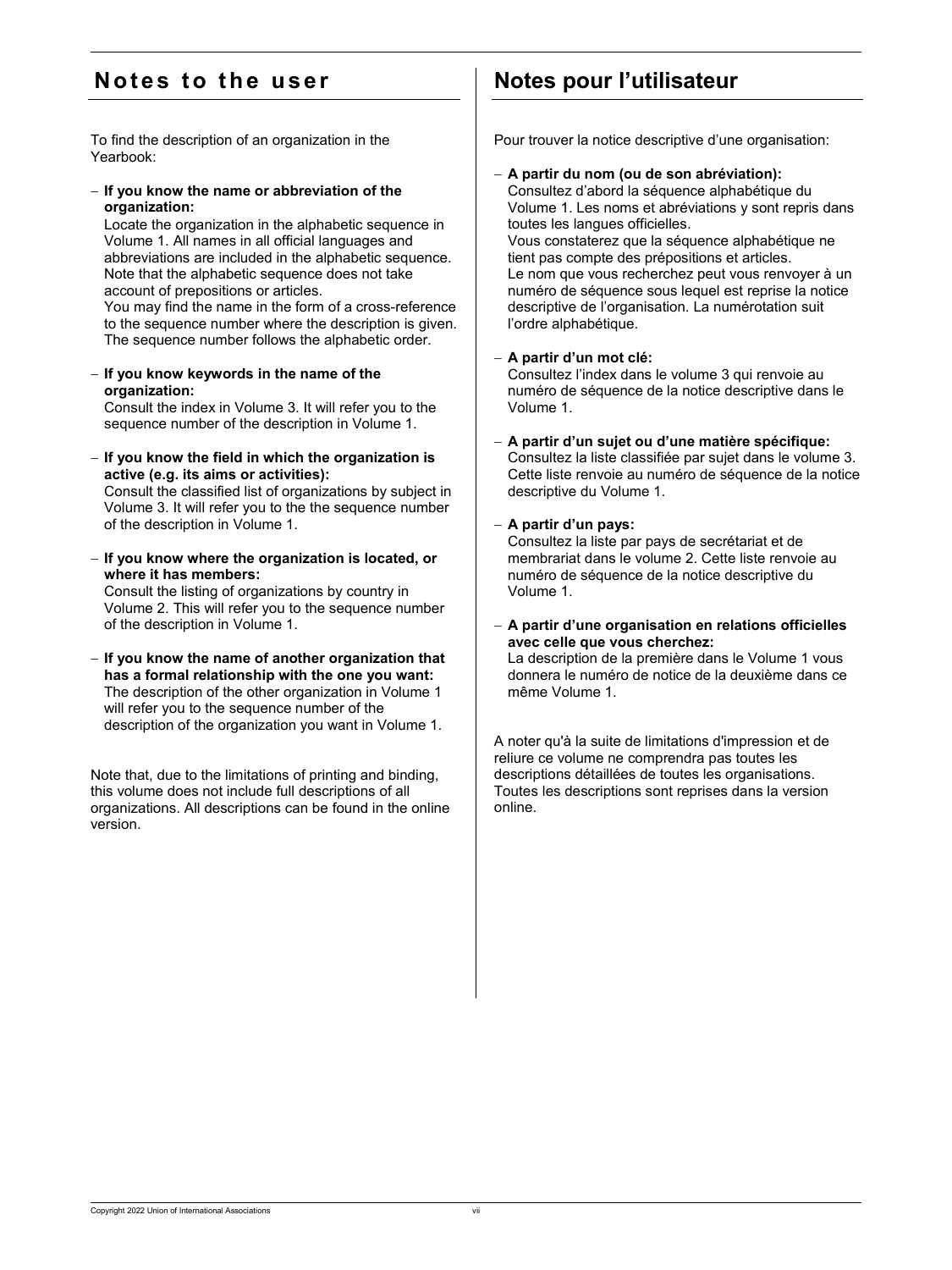## **How to use this volume**

**The main section** of this volume lists countries, regions and territories in alphabetic order. The listing includes names in English, French, Spanish and German. Where appropriate, there is a reference to the name (usually in English) under which organization details are given.

## **Under the major heading for each country are listed:**

- − First, those international organizations which have secretariats in that country. If an organization has a secretariat in a given country but no members then this is indicated after the address.
- − Second, those international organizations which do not have a secretariat but which do have members in that country.

Note that, in the case of territories, if secretariats or members are indicated then the relevant organization(s) may be listed under that territory, or the user may be referred to the "parent" country.

**Organization name:** Organizations are listed alphabetically by name. The name of an organization is normally given in English, possibly followed by initials. The name corresponds to that in the organization description in Volume 1.

**Secretariats:** The postal address is followed by telephone, telefax, email and website details where available. The following distinctions are made:

- − *Intergovernmental organizations (IGOs):* The title and organization type are printed in bold characters. If the address refers to the principal office (headquarters) of the organization, then the sequence number is also printed in bold characters.
- − *Non-governmental organizations (NGOs):* The title (but not the organization type) of the organization is printed in bold characters. If the address refers to the principal office (headquarters) of the organization, then the sequence number is also printed in bold characters.

When the address is preceded by the name of a person, it is that of the principal executive officer (Director, Secretary-General etc.), as detailed in Volume 1. The address corresponds to that in the organization description in Volume 1.

**Members:** The town and country of the organization's international secretariat or principal contact is given, not the address of the member in the country concerned. The full address of the international secretariat can be found by checking under the list of secretariats in the relevant country. The following distinctions are made:

- − *Membership in intergovernmental organizations (IGOs)*: The title and organization type are printed in bold characters.
- − *Membership in non-governmental organizations (NGOs)*: The title (but not the organization type) of the organization is printed in bold characters.

The address information corresponds to that in the organization description in Volume 1.

No distinction is made between organizations with collective as opposed to individual membership, nor is any distinction made between types of membership (eg full, associate). When separate lists of countries are given for different types of membership in an organization description (in Volume 1), only one entry is given here, even if the country is cited more than once.

## **Comment utiliser ce volume**

**La section principale** de ce volume liste les noms des régions, pays et territoires par ordre alphabétique. La liste inclue les noms en anglais, en français, en espagnol et en allemand. Si nécessaire, il y une référence au nom (normalement en anglais) où sont donnés les détails sur les organisations internationales concernées.

## **Chaque rubrique principale reprend:**

- − D'abord, les organisations internationales qui ont un secrétariat dans ce pays. Lorsqu'une organisation a un secrétariat dans un pays déterminé, mais pas de membres dans celui-ci, il en est fait mention après l'adresse.
- − Ensuite, les organisations internationales qui n'ont pas de secrétariat mais bien des membres dans ce pays.

Notez que, en ce qui concerne les territoires pour lesquels des secrétariats ou des membres sont indiqués, l'utilisateur devra soit se référer au nom du territoire, soit au nom du pays dont il dépend.

**Nom de l'organisation:** Les organisations sont classées alphabétiquement par nom. Le nom est généralement donné en anglais, suivi d'abréviations. Le nom est repris de la notice descriptive parue dans le Volume 1.

**Secrétariats:** L'adresse postale est suivie des numéros de téléphone, téléfax, Email, site Web, s'il y a lieu. On distingue:

- − *Les organisations intergouvernementales (IGOs):* Le nom et type d'organisation sont imprimés en caractères gras. Si l'adresse est le contact principal de l'organisation, le numéro de séquence est aussi imprimé en caractères gras.
- − *Les organisations non-gouvernementales (NGOs):* Le nom (mais pas le type d'organisation) est imprimé en caractères gras. Si l'adresse est le contact principal de l'organisation, le numéro de séquence est aussi imprimé en caractères gras. Si l'adresse est le contact principal de l'organisation, le numéro de séquence est aussi imprimé en caractères gras.

Lorsque l'adresse est précédée d'un nom de personne, il s'agit du responsable principal (Directeur, Secrétaire général, etc.) tel qu'indiqué dans le Volume 1. L'adresse correspond à celle parue dans le Volume 1.

**Membres:** La ville et le pays du secrétariat international ou du contact principal sont donnés, mais non pas l'adresse du membre dans le pays concerné. L'adresse complète du secrétariat international peut être obtenue en consultant la liste des secrétariats du pays concerné. On distingue:

- − *Les membres des organisations intergouvernementales (IGOs):* Le nom et type d'organisation sont imprimés en caractères gras.
- − *Les membres des organisations non-gouvernementales (NGOs):* Le nom (mais pas le type d'organisation) est imprimé en caractères gras.

L'information de l'adresse correspond à celle parue dans le Volume 1.

Il n'y a pas de distinction faite entre les organisations qui ont des membres collectifs et celles qui ont des membres individuels, et pas davantage entre les catégories de membres (effectifs, associés, etc.). Lorsque la description de l'organisation, dans le volume 1, donne une liste de pays pour chacune des différentes catégories de membres, le nom du pays n'est, ici, cité qu'une fois.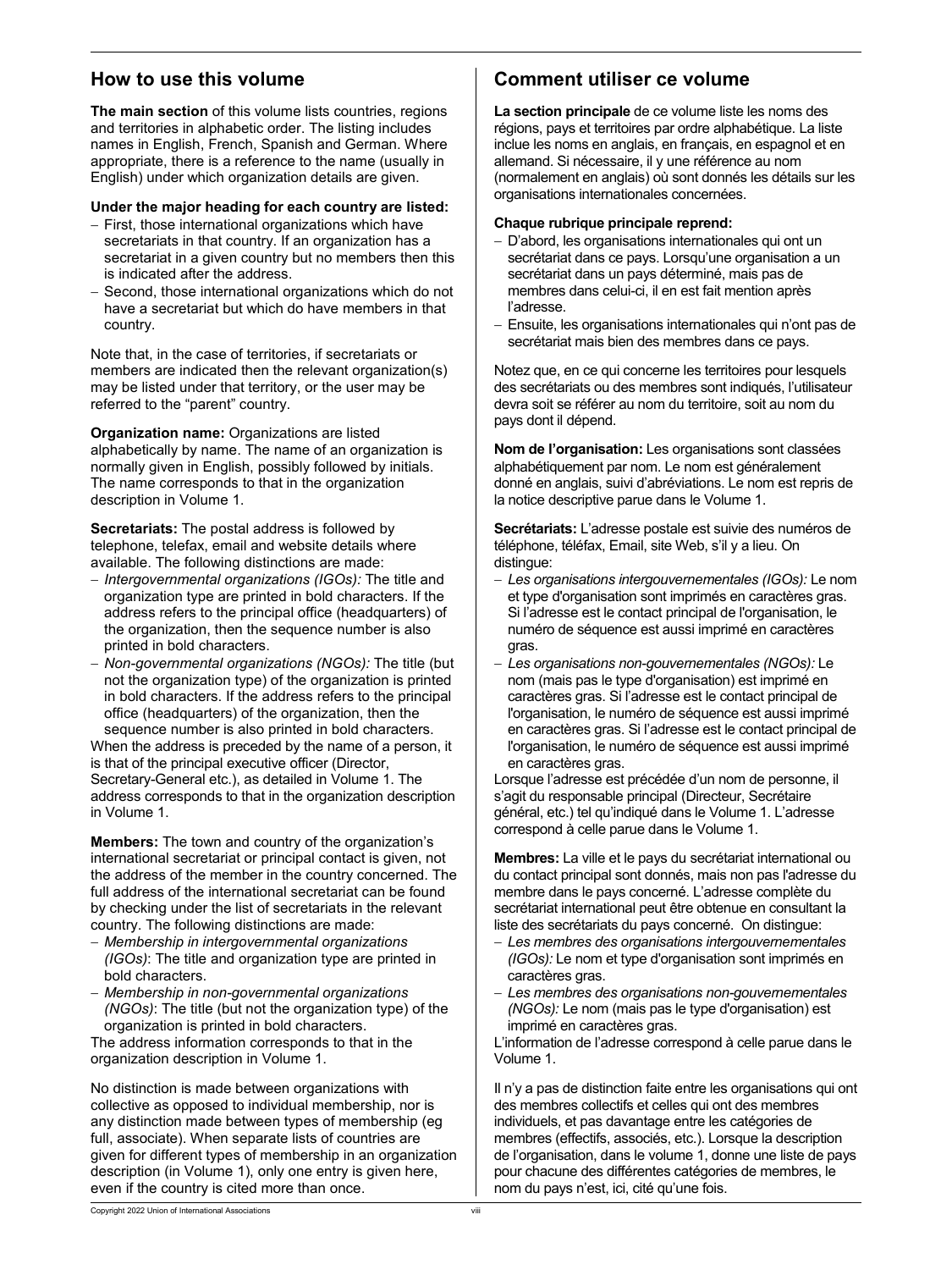## **Codes used**

## **Number codes**

Organization descriptions are numbered sequentially (e.g. •00023) following the alphabetical order. It is this number that is used in any cross-reference or index referring to the entry (e.g. •00023). Organizations are renumbered sequentially for each edition. The number is therefore not a permanent reference point from one edition to the next. The permanent number (e.g. B2345) by which organizations were ordered prior to the 29th edition now appears (for information only) at the end of the description. It continues to be used for computerbased editorial purposes.

## **Letter codes in upper case**

Organizations are coded by type, indicated by a single upper case letter printed in bold at the end of the description. In brief, these type codes have the following significance:

- A = federations of international organizations
- B = universal membership organizations
- C = intercontinental membership organizations
- D = limited or regionally defined membership organizations
- E = organizations emanating from places, persons or other bodies
- $F =$  organizations having a special form, including foundations, funds
- G = internationally-oriented national organizations
- H = inactive or dissolved international organizations J = recently reported or proposed international
- organizations  $K =$  subsidiary and internal bodies
- N = national organizations
- $R$  = religious orders, fraternities and secular institutes
- S = autonomous conference series
- T = multilateral treaties and agreements
- U = currently inactive non-conventional bodies

For further information, see the Appendix: "Types of organization".

## **Letter codes in lower case**

The type code may be preceded by a letter code printed in lower case. These codes have the following significance:

- b = bilateral
- c = conference series
- d = dissolved, dormant
- e = commercial enterprise
- $f =$  foundation, fund
- j = research institute
- n = has become national
- p = proposed body
- s = information suspect
- $v =$  individual membership only
- x = no recent information received
- y = international organization membership

## **Asterisks**

- *– Intergovernmental organizations:* An asterisk as the final code in the description indicates the organization is intergovernmental.
- *Translated organization names:* An asterisk following the name of an organization indicates a title that has been translated by the editors for the purposes of multilingual indexing.

## **Codes utilisés**

## **Codes numériques**

Les notices descriptives sont numérotées dans l'ordre séquentiel qui suit l'ordre alphabétique. Le numéro apparaît à la droite du titre de chaque notice (p.ex. •00023). Toute référence donnée renvoie exclusivement à ce numéro (p.ex. •00023). Cela a pour conséquence que chaque édition de l'Annuaire a sa numérotation propre. Le numéro n'est donc plus permanent, faisant un lien entre les différentes éditions. Le numéro permanent de référence (p.ex. B2345) qui était propre à chaque organisation jusqu'à la 29ème édition apparaît désormais (à titre d'information) à la fin de la description. Il continue à être utilisé pour des raisons de facilité d'ordre interne.

## **Codes alphabétiques: lettres majuscules**

Les organisations sont codifiées par catégorie à l'aide d'une lettre majuscule en caractère gras, apparaissant à la fin de la notice descriptive. Voici leur signification:

- $A = f$ édérations d'organisations internationales
- $B =$  organisations à membrariat universel
- C = organisations à membrariat intercontinental
- D = organisations à membrariat limité ou régional
- $E =$  organisations émanant de lieus, de personnes ou d'autres organes
- $F =$  organisations ayant une forme particulière, y compris fondations, fonds
- G = organisations nationales à orientation internationale
- H = organisations internationales dissoutes et inactives
- J = organisations internationales récemment rapportées ou proposées
- $K =$  organes subsidiaires et internes
- $N =$  organisations nationales
- R = ordres religieux, fraternités et instituts séculaires
- $S =$  séries de conférences autonomes<br> $T =$  traités et accords multilatéraux
- = traités et accords multilatéraux
- U = organes non-conventionnels momentanément inactifs

Voir aussi l'Annexe: "Types d'organisation".

## **Codes alphabétiques: lettres minuscules**

Le code de la catégorie peut être précédé par une ou deux lettres minuscules. Voici leur signification:

- b = bilatérale
- c = série de conférences
- d = inactive, dissoute
- e = entreprise commerciale
- $f =$  fondation
- $j =$  institut de recherche
- n = devenue nationale
- p = organisation en projet
- s = information suspecte
- $v =$  membres individuels seulement
- x = aucune information récente
- y = ayant comme membres des organisations internationales

## **Astérisques**

- *Organisations intergouvernementales:* Un astérisque à la fin de la description indique la nature intergouvernementale de l'organisation.
- *Traduction du nom d'organisation:* Le titre d'une organisation suivi d'un astérisque indique que la traduction de ce titre a été faite par la rédaction pour l'indexation multilingue.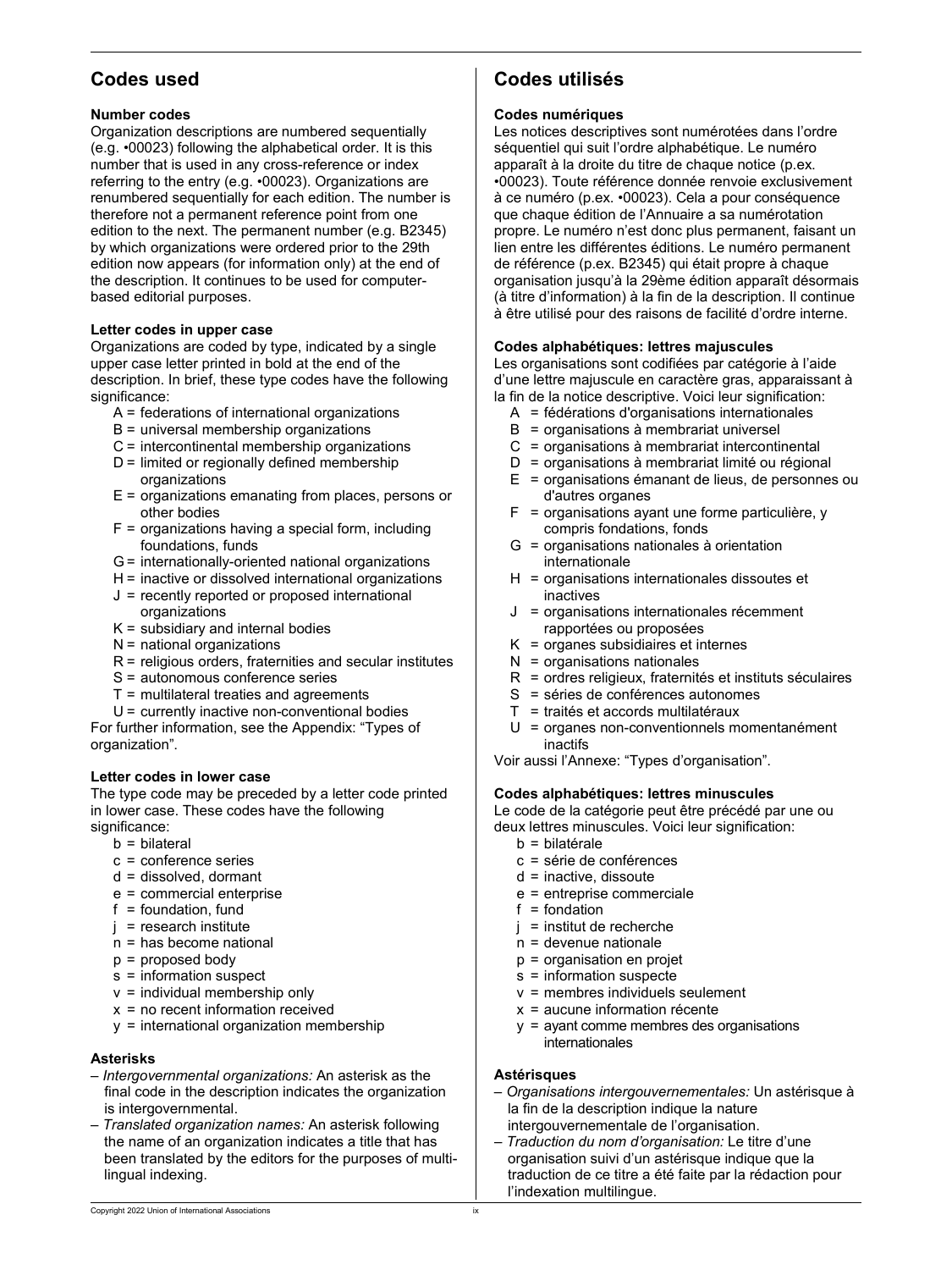## **Abbreviations used**

## **Function names**

Title of organization officers may be abbreviated as follows:

| Administrator                  |
|--------------------------------|
| <b>Chief Executive Officer</b> |
| Director                       |
| Director General               |
| <b>Executive Director</b>      |
| <b>Executive Secretary</b>     |
| <b>General Secretary</b>       |
| <b>Honorary Secretary</b>      |
| President                      |
| Secretary                      |
| Secretary-Treasurer            |
| Secretary-General              |
| Vice-President                 |
|                                |

## **Organization forms**

NGO non-governmental organization

IGO intergovernmental organization

## **Names of countries**

The names of countries given in each entry or in the index may not be the complete official names of those countries as abridged names are used to simplify consultation. In a few cases, such as in the description of an organization's history, it has been considered appropriate to leave the old form of a country's name.

## **Abréviations utilisées**

## **Fonctions et titres**

Les fonctions ou les titres des directeurs peuvent être abrégés de la façon suivante:

| Admin<br>CEO<br>Dir<br>Dir Gen<br>Exec Dir<br>Exec Sec<br>Gen Sec<br>Hon Sec<br>Pres<br>Sec<br>Sec Treas<br>SG | administrateur<br>Chef de l'exécutif<br>directeur<br>directeur général<br>directeur exécutif<br>secrétaire exécutif<br>secrétaire général<br>secrétaire honoraire<br>président<br>secrétaire<br>secrétaire-trésorier |
|----------------------------------------------------------------------------------------------------------------|----------------------------------------------------------------------------------------------------------------------------------------------------------------------------------------------------------------------|
|                                                                                                                | secrétaire général                                                                                                                                                                                                   |
| Vice-Pres                                                                                                      | vice-président                                                                                                                                                                                                       |
|                                                                                                                |                                                                                                                                                                                                                      |

## **Formes d'organisation**

NGO Organisation non-gouvernementale IGO Organisation intergouvernementale

## **Noms de pays**

Les noms des pays apparaissant dans chaque notice ou dans l'index ne correspondent pas toujours exactement à l'appellation officielle de ces pays. Des abréviations ont été utilisées pour faciliter la lecture. Dans quelques cas, par exemple dans la partie historique, il a été jugé préférable de conserver l'ancien nom du pays cité.

## **Note**

It is not the intention of the editors to take a position with regard to the political or diplomatic implications of geographical names or continental groupings used.

The geographical names used in this publication are chosen for the sake of brevity and common usage. Wherever possible, the country (or territory) name preferred by the organization concerned is used, providing this is possible within the limits of standardization required for mailing or statistical purposes. It is important to note that some organizations insist on the inclusion of territories on the same basis as countries, or on the inclusion of countries or territories that are not recognized by other organizations.

Political changes over the years may lead to some questions in an organization's description. Briefly: countries referred to in an organization's description retain their old form when referring to a date prior to the change. For example, towns referred to in events prior to 1991 still retain their country as German DR (Democratic Republic) or Germany FR (Federal Republic), while subsequent dates refer simply to Germany.

## **Note**

Il n'entre pas dans les intentions des éditeurs de prendre position au regard des implications politiques ou diplomatiques résultant du choix et de l'utilisation des noms géographiques ou de groupements continentaux.

Le choix des noms géographiques – pays ou territoires – dans cet ouvrage est fait en fonction de leur brièveté et de l'usage commun. Dans la mesure du possible, c'est le nom tel qu'adopté par l'organisation qui est retenu, mais seulement dans les limites d'une normalisation nécessaire pour les services postaux ou les statistiques. Il est important de rappeler que certaines organisations insistent sur l'inclusion de territoires au même titre que les pays ou sur l'inclusion de pays et de territoires qui ne sont pas reconnus comme tels par d'autres organisations.

Les changements politiques au cours des années peuvent poser de questions pour la description des organisations. En résumé: les pays mentionnés dans la description d'une organisation ont gardé leur ancienne appellation dans le cas où l'on se réfère à une date antérieure au changement. Par exemple, la section "Events", qui concerne le passé, conserve la vérité historique de la division de l'Allemagne d'avant 1991. Dans les adresses, les pays sont mentionnés sous leur nouveau nom.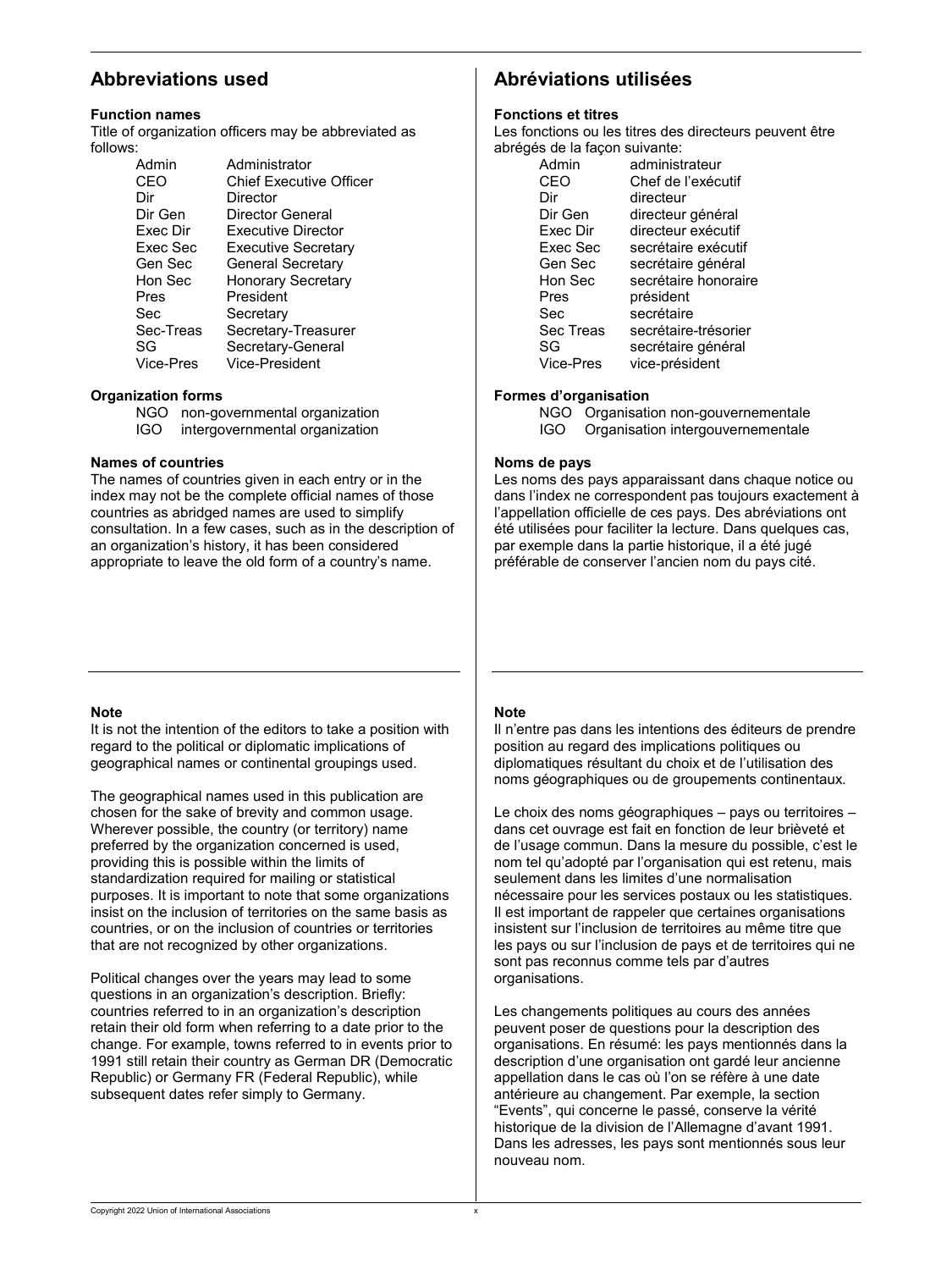## **Warning**

## **Coverage**

The Yearbook attempts to cover all "international organizations", according to a broad range of criteria. It therefore includes many bodies that may be perceived as not being fully international, or as not being organizations as such, or as not being of sufficient significance to merit inclusion. Such bodies are nevertheless included, so as to enable users to make their own evaluation in the light of their own criteria. See the Appendix "Types of organization" for further information.

## **Sources**

The descriptions of organizations in this Yearbook are based on information received from a variety of sources. Priority is normally given to information received from the organizations themselves, and every effort is made by the editors to check this information against other sources (periodicals, official documents, media, etc.). Organizations may over time change their purpose or characteristics. The editors therefore use information from a variety of sources to present the most appropriate static picture of what is essentially a dynamic situation. See the Appendix "Editorial problems" for further information.

## **Reliability of sources**

Because an organization's view of itself has been given priority, and because secondary sources confirming this view are not always available or reliable, the editors cannot take responsibility for any resulting inaccuracies in the information presented. The editors apologize for any inconvenience this might cause the user. See the Appendix "Editorial problems" for further information.

## **Censorship**

Users should be aware that the editors are subject to pressure from some international bodies to suppress certain categories of information. In most cases, the editors resist these pressures; in some cases, the entry is reworded to respect the concern of the body in question. No entries have been eliminated as a result of such pressure. See the Appendix "Editorial problems" for further information.

## **Evaluation**

The final evaluation of the information presented here must be left to the users of this volume. See the Appendices "Contents of organization descriptions", "Types of organization" and "Editorial problems and policies" for further information.

## **Avertissement**

## **Contenu**

L'objectif du *Yearbook of International Organizations* est de couvrir tous les types d'organisations internationales, à partir d'un large éventail de critères. On peut donc y trouver des organismes qui, selon certaines définitions plus étroites, n'y auraient pas place – pas assez "internationaux" par exemple, ou pas une "vrai" organisation, ou d'importance trop réduite. Voir aussi Annexe: "Types of organization".

## **Sources**

La description des organisations telle qu'elle est présentée dans ce Yearbook est basée sur un ensemble de sources différentes. Priorité est normalement donnée à l'information reçue des organisations elles-mêmes, et en même temps tous les efforts sont faits par la rédaction pour contrôler cette information à l'aide d'autres sources (périodiques, documents officiels, médias, etc.). Il peut arriver, qu'au courant des années, des organisations modifient leurs objectifs ou changent leurs caractéristiques. Les rédacteurs du *Yearbook* recueillent des informations auprès de multiples sources afin de présenter de façon appropriée, mais inévitablement statique, la physionomie d'une situation essentiellement dynamique. Voir aussi Annexe: "Editorial problems".

## **Fiabilité des sources**

Quoiqu'il en soit, l'évaluation finale de l'information présentée incombe à l'utilisateur qui l'établira à la lumière de ses critères personnels. La rédaction décline toute responsabilité pour les inexactitudes qui se glisseraient dans l'information présentée et s'excuse des inconvénients qui pourraient en découler pour l'utilisateur. Voir aussi Annexe: "Editorial problems".

## **Censure**

Peut-être est-ce le lieu de rappeler ici que, en ce qui concerne certaines catégories d'information, la rédaction du Yearbook est l'objet de pressions de la part d'organisations qui en demandent la suppression. Dans la plupart des cas, la rédaction du Yearbook résiste à de telles pressions. Sinon, mention est faite de la préoccupation de l'organisation concernée. Aucune notice n'a été éliminée du fait d'une quelconque pression. Voir aussi Annexe: "Editorial problems".

## **Evaluation**

L'évaluation finale de l'information présentée dans ce volume est laissée aux utilisateurs. Voir aussi les Annexes " Contenu des notices descriptives", "Types d'organisation" et " Politique rédactionnelle".

DISCLAIMER. The organizations described in this Yearbook are invited annually to update their profiles. By updating or approving a profile, the organization gives its fully informed permission to the Union of International Associations (UIA) to collect, save and use the data the organization thus submits, in order to execute UIA's core activities as set out in https://uia.org/core-activities. At any time an<br>organization described in this Yearbook may ask UIA to remove, free of charge, it responsible for processing the data it receives in accordance with the *General Data Protection Regulation* of the European Union. UIA will take all reasonable measures to ensure the protection of the data it holds. Those who submit data acknowledge and agree that the transmission of data is never without risk and therefore potential damage due to the unlawful use of information by third parties cannot be claimed from UIA. For more information, please see https://uia.org/privacypolicy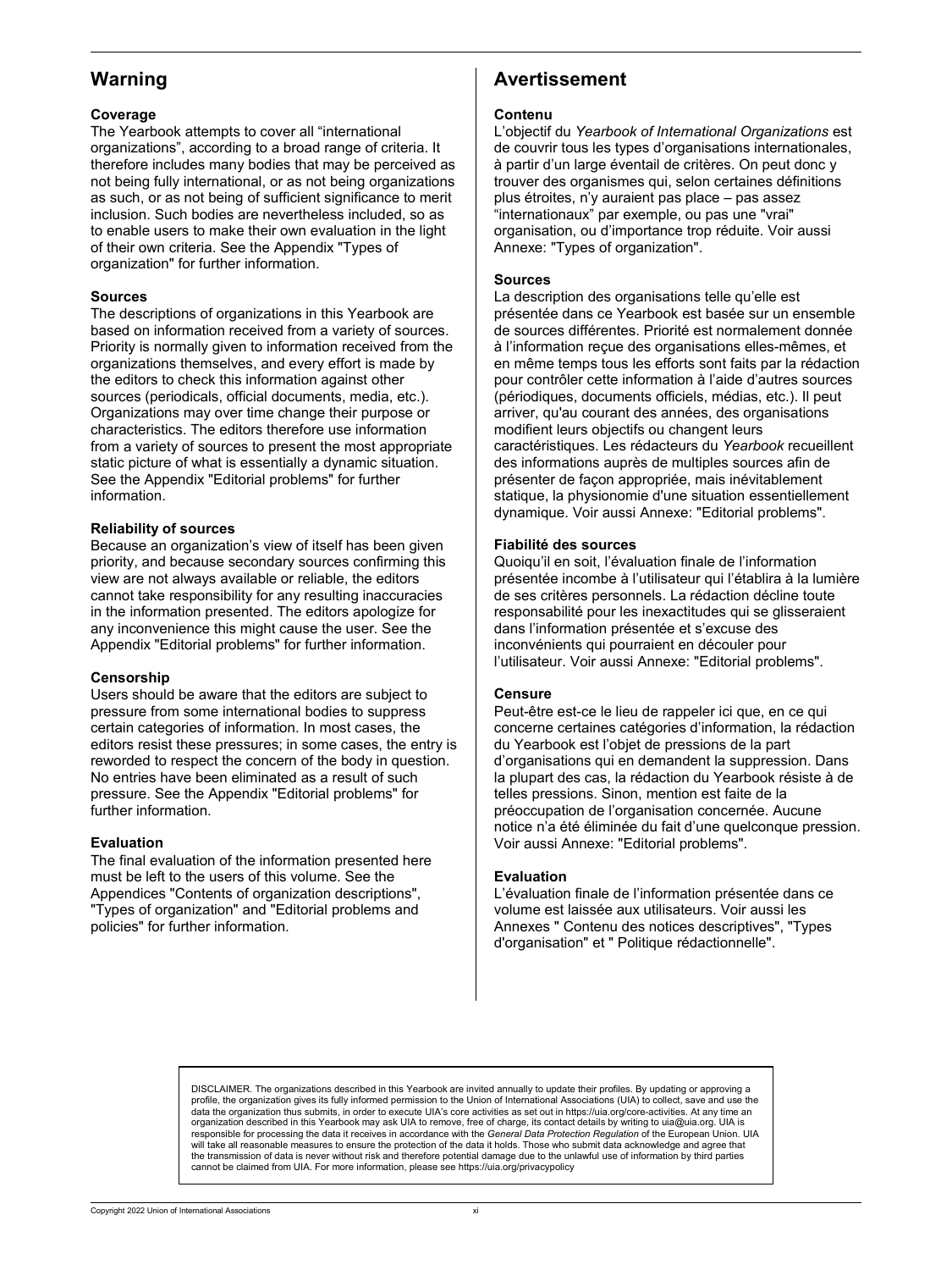#### Copyright 2022 Union of International Associations xii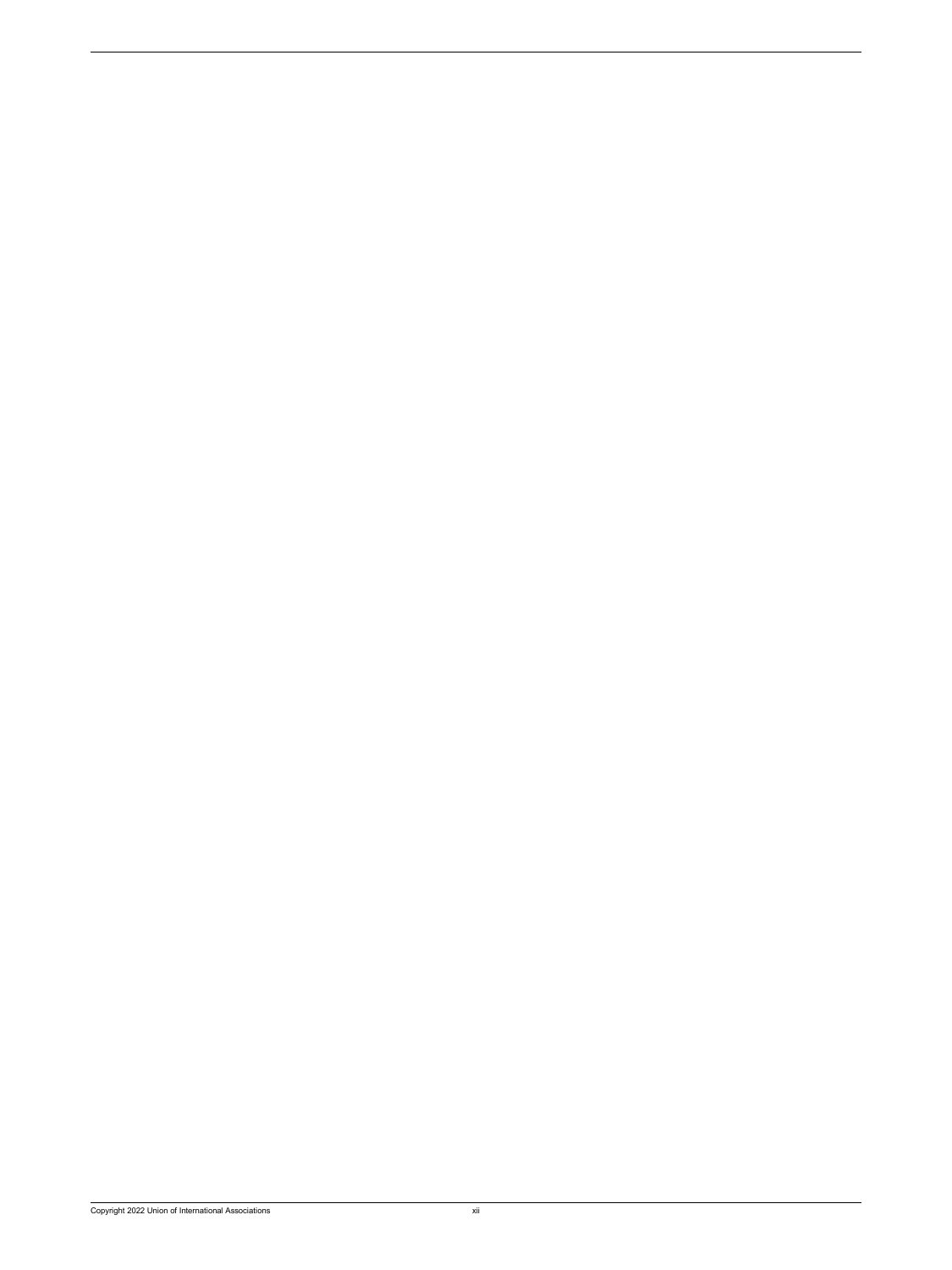| ◆ Abidjan<br>see also Côte d'Ivoire                                                                                                                                                                                                               |                            |
|---------------------------------------------------------------------------------------------------------------------------------------------------------------------------------------------------------------------------------------------------|----------------------------|
|                                                                                                                                                                                                                                                   |                            |
| <i><b>Membership (excluding secretariats)</b></i><br>European Bitumen Association (EUROBITUME), Brussels, Belgium. [D]                                                                                                                            | #06281                     |
| ◆ Abu Dhabi<br>see also United Arab Emirates                                                                                                                                                                                                      |                            |
| <i><b>Membership (excluding secretariats)</b></i><br>Conseil international de la langue française (CILF), Paris, France. [C]                                                                                                                      |                            |
| Gulf Air, Manama, Bahrain. [e/F*]<br>Standing International Forum of Commercial Courts (SIFoCC), London, UK. [F]                                                                                                                                  | #04636<br>#10704<br>#19726 |
| $\blacklozenge$ Afghanistan                                                                                                                                                                                                                       |                            |
| Secretariats (main and secondary)                                                                                                                                                                                                                 |                            |
| Assistance to Support Humanity and Need for Aid Organization (ASHNA),<br>Clock Tower, Shashdarak, Noor Omer Market, 4th Floor, Apartment 415, Kabul,<br>Afghanistan. T. +93799010109. E-mail: ashna.org@live.com – hw.ashna.org@<br>live.com. [G] |                            |
| <i><b>Membership (excluding secretariats)</b></i>                                                                                                                                                                                                 |                            |
| AACE International, Fairmont WV, USA. [v/F]<br>Abolition 2000 - Global Network to Eliminate Nuclear Weapons, Oakland CA,                                                                                                                          | #00001                     |
| USA. [y/F]                                                                                                                                                                                                                                        | #00006                     |
| Academy of International Business (AIB), East Lansing MI, USA. [v/F]<br>Action Against Hunger, Paris, France. [F]                                                                                                                                 | #00039<br>#00084           |
| Adventist Development and Relief Agency International (ADRA), Silver Spring MD,                                                                                                                                                                   |                            |
| usa. [F]<br><b>AEA – International Lawyers Network</b> , Alicante, Spain. [C]                                                                                                                                                                     | #00128<br>#00139           |
| Afro-Asian Book Council (AABC), Delhi, India. [F]                                                                                                                                                                                                 | #00530                     |
| Aga Khan Foundation (AKF). [f/F]<br>Agency for International Trade Information and Cooperation (AITIC). [t/F*]                                                                                                                                    | #00539                     |
|                                                                                                                                                                                                                                                   | #00547                     |
| Alliance francophone, Paris, France. [F]                                                                                                                                                                                                          | #00675                     |
| Alpha - Scientists in Reproductive Medicine, Istanbul, Turkey. [F]<br>Arab Society for Plant Protection (ASPP), Beirut, Lebanon. [v/D]                                                                                                            | #00736<br>#01040           |
| Asia Cooperation Dialogue (ACD), Kuwait, Kuwait. [F*]                                                                                                                                                                                             | #01248                     |
| Asia Development Alliance (ADA), Seoul, Korea Rep. [D]                                                                                                                                                                                            | #01253                     |
| Asia eHealth Information Network (AeHIN), Manila, Philippines. [F]<br>Asian Associated Wrestling Committee (AAWC), Seoul, Korea Rep. [D]                                                                                                          | #01255<br>#01296           |
| Asian Association of Women's Studies (AAWS), Seoul, Korea Rep. [D]                                                                                                                                                                                | #01330                     |
| Asian Athletics Association (AAA), Rangsit, Thailand. [D]                                                                                                                                                                                         | #01332                     |
| Asian Bowling Federation (ABF), Causeway Bay, Hong Kong. [D]                                                                                                                                                                                      | #01346<br>#01347           |
| Asian Boxing Confederation (ASBC), Nur-Sultan, Kazakhstan. [D]<br>Asian Chess Federation (ACF), Al Ain, United Arab Emirates. [D]                                                                                                                 | #01360                     |
| Asian Coalition for Housing Rights (ACHR), Bangkok, Thailand. [F]                                                                                                                                                                                 | #01365                     |
| Asian Confederation of Billiards Sports (ACBS), Doha, Qatar. [D]<br>Asian Cycling Confederation (ACC), Seoul, Korea Rep. [D]                                                                                                                      | #01380<br>#01401           |
| Asian Development Bank (ADB), Manila, Philippines. [F*]                                                                                                                                                                                           | #01406                     |
| Asian Disaster Reduction and Response Network (ADRRN), Kuala Lumpur,                                                                                                                                                                              |                            |
| Malaysia. [F]<br>Asian Electronic Sports Federation (AESF), Hong Kong, Hong Kong. [D]                                                                                                                                                             | #01412<br>#01419           |
| Asian Football Confederation (AFC), Kuala Lumpur, Malaysia. [D]                                                                                                                                                                                   | #01472                     |
| Asian Forum for Human Rights and Development (FORUM-ASIA), Bangkok,                                                                                                                                                                               | #01476                     |
| Thailand. [F]<br>Asian Forum of Insurance Regulators (AFIR), Beijing, China. [F*]                                                                                                                                                                 | #01477                     |
| Asian Gymnastics Union (AGU), Doha, Qatar. [D]                                                                                                                                                                                                    | #01484                     |
| Asian Highway Network, Bangkok, Thailand. [F*]<br>Asian Mayors Forum (AMF), Teheran, Iran Islamic Rep. [F]                                                                                                                                        | #01490<br>#01519           |
| Asian Modern Pentathlon Confederation (AMPC), Seoul, Korea Rep. [D]                                                                                                                                                                               | #01526                     |
| Asian Network for Free Elections (ANFREL), Bangkok, Thailand. [y/F]                                                                                                                                                                               | #01534                     |
| Asian Network of Women's Shelters (ANWS), New Taipei City, Taiwan. [F]                                                                                                                                                                            | #01546                     |
| Asian and Oceanian Association of Neurology (AOAN), Delhi, India. [D]                                                                                                                                                                             | #01558                     |
| Asian Organization of Supreme Audit Institutions (ASOSAI), Beijing, China. [D]                                                                                                                                                                    | #01578                     |
| Asian Pacific Association of Gastroenterology (APAGE), Wan Chai, Hong Kong. [D]                                                                                                                                                                   |                            |
|                                                                                                                                                                                                                                                   | #01582                     |
| Asian-Pacific Postal College (APPC), Bangkok, Thailand. [F*]<br>Asian-Pacific Postal Union (APPU), Bangkok, Thailand. [C*]                                                                                                                        | #01609<br>#01610           |
| Asian-Pacific Society for Digestive Endoscopy (APSDE), Hong Kong, Hong Kong.                                                                                                                                                                      |                            |
| $[D]$<br>Asian Paralympic Committee (APC), Dubai, United Arab Emirates. [D]                                                                                                                                                                       | #01618<br>#01637           |
|                                                                                                                                                                                                                                                   | #01638                     |
| Asian Parliamentary Assembly (APA), Teheran, Iran Islamic Rep. [D]<br>Asian Pencak Silat Federation (APSIF), Singapore, Singapore. [D]                                                                                                            | #01645                     |
| Asian Physics Education Network (ASPEN), Bangkok, Thailand. [F*]<br>Asian Population Association (APA), Nakhon Pathom, Thailand. [D]                                                                                                              | #01649<br>#01655           |
| Asian Reinsurance Corporation, Bangkok, Thailand. [e/F*]                                                                                                                                                                                          | #01670                     |
| Asian Shooting Confederation (ASC), Hawalli, Kuwait. [D]                                                                                                                                                                                          | #01684                     |
|                                                                                                                                                                                                                                                   | #01740                     |
| Asian Spinal Cord Network (ASCoN), Enniskillen, UK. [F]                                                                                                                                                                                           |                            |
| Asian Taekwondo Union (ATU), Seongnam, Korea Rep. [D]<br>Asian Tennis Federation (ATF), Delhi, India. [D]                                                                                                                                         | #01748<br>#01749           |
| Asian Weightlifting Federation (AWF), Bangkok, Thailand. [D]<br>Asia-Pacific Broadcasting Union (ABU), Kuala Lumpur, Malaysia. [y/C]                                                                                                              | #01763<br>#01844           |

#01853 **Asia Pacific Forum of National Human Rights Institutions** (APF), Sydney NSW, Australia. [F] #01889 **Asia-Pacific Institute for Broadcasting Development** (AIBD), Kuala Lumpur,

Malaysia. [jy/**F\***] #01912 **Asia-Pacific Programme of Education for All** (APPEAL), Bangkok, Thailand. [**F\***] #01979

**Asia-Pacific Quality Network** (APQN), Shanghai, China. [y/D] #01981 **Asia-Pacific Telecommunity** (APT), Bangkok, Thailand. [**F\***] #02040 **Asia Pacific Top Level Domain Association** (APTLD), Beijing, China. [D] #02042

**Asia Rugby**, Hong Kong, Hong Kong. [D] #02064 **Asia South Pacific Association for Basic and Adult Education** (ASPBAE), Quezon

Asia South Pacific Association for Basic and Adult Education (ASPBAE), Quezon<br>Etiy, Philippines. [D] #02072<br>http://www.fastavision (ANN), Kuala Lumpur, Malaysia. [F] #02078

**Asiavision** (AVN), Kuala Lumpur, Malaysia. [F]<br>**Association of Academies and Societies of Sciences in Asia** (AASSA), Seongnam,<br> Korea Rep. [D] **Association of Asian Athletics Coaches** (AAAC), Beijing, China. [D] #02344 **Association of Asian Constitutional Courts and Equivalent Institutions** (ACC),

Jakarta, Indonesia. [**D\***] #02346 **Association of Asian Election Authorities** (AAEA), Gwacheon, Korea Rep. [D]

#02347 **Association of European Election Officials** (ACEEEO), Budapest, Hungary. [D] #02475

**Association of Management Development Institutions in South Asia** (AMDISA), Hyderabad, India. [D] #02754 **Association for Middle Eastern Public Policy and Administration** (AMEPPA), New Cairo, Egypt. [C] #02769 **Association of National Numbering Agencies** (ANNA), Frankfurt-Main, Germany. [C] #02781 **Association of National Olympic Committees** (ANOC), Lausanne, Switzerland. [y/B] #02782 **Association of Parliamentary Librarians of Asia and the Pacific** (APLAP), Tokyo, Japan. [D] #02815 **Association of Space Explorers** (ASE), Webster TX, USA. [v/C] #02893 **Association for Women's Rights in Development** (AWID), Toronto ON, Canada. [y/F] #02946 Association of World Election Bodies (A-WEB), Incheon, Korea Rep. [B] #02950<br>Badminton Asia, Petaling Jaya, Malaysia. [D] metals of Badminton World Federation (BWF), Kuala Lumpur, Malaysia. [y/B] #03022<br>Batar'i Internation **Bureau gravimétrique international** (BGI), Toulouse, France. [F] #03324 **Bureau international des Médecins sans frontières** (MSF International), Geneva, Switzerland. [F] #03328 **Campaign to Stop Killer Robots**, New York NY, USA. [y/F] #03366 **CARAVAN – International Youth and Social Circus Network**, Brussels, Belgium.<br>CARAVAN – International Youth and Social Circus Network, Brussels, Belgium. [D] #03383 **Cartoonists Rights Network International** (CRN International), Fairfax Station VA, Cartoonists Rights Network International (CRN International), Fairfax Station VA,<br>USA. [F] #03555<br>Catholic Relief Services (CRS), Baltimore MD, USA. [F] #03559 **Catholic Relief Services** (CRS), Baltimore MD, USA. [F] #03569<br>**CBR Asia-Pacific Network** (CBR AP Network), Bangkok, Thailand. [F] #03579<br>**Central Asian Cellular Forum** (CACF), Islamabad, Pakistan. [F] #035741 **Central Asian Central Forum** (CACr), Islamabau, Fakistan. [r] #03641<br>**Central Asian Football Association** (CAFA), Dushanbe, Tajikistan. [D] #03642<br>ChildFund International Richmond VA IISA ff/FI ChildFund International, Richmond VA, USA.  $[bf]$ <br>
Child Helpline International, Amsterdam, Netherlands. [D]<br>
CHis Alliance, Geneva, Switzerland, [V/8]<br>
CHIS Alliance, Geneva, Switzerland, [V/8]<br>
Child Netherlands (SSI), L 93953# (CAN), Bonn, Germany. [y/F]<br>Colombo Plan for Cooperative Economic and Social Development in Asia and<br>the Pacific (CPS), Colombo, Sri Lanka. [F\*]<br>Colombo Plan Staff College for Technician Education (CPSC), Pasig Cit pines. [**F\***]<br>**Common Fund for Commodities** (CFC), Amsterdam, Netherlands. [fy/**F\***] #04240<br>**Commonwealth Veterinary Association** (CVA), Dar es Salaam, Tanzania UR. [y/C]  $^{19/9}$ <sub>#04314</sub> **Confederation of Asian and Pacific Accountants** (CAPA), Shah Alam, Malaysia. [D] #04453 **Confédération internationale du crédit agricole** (CICA), Zurich, Switzerland. [y/C] u"y<br>#04503 **Conference on Interaction and Confidence-Building Measures in Asia** (CICA), Nur-Sultan, Kazakhstan. [y/**F\***] #04553 **Conseil international du sport militaire** (CISM), Brussels, Belgium. [B] #04639 Consortium for Non-communicable Diseases Prevention and Control in sub-<br>- Saharan Africa (CNCD-Africa), Nairobi, Kenya. [y/D]<br>Consultative Meeting of Contracting Parties to the London Convention/Meeting of Contracting Parties to the London Protocol, London, UK. [F\*] #04710<br>**Council of European National Top-Level Domain Registries** (CENTR), Brussels, Belgium. [D]<br>**Democracy International** (TDI). [v/F]<br>**Eastern Mediterranean Council of Optometry** (EMCO), Beirut, Lebanon. [D] #05179 **Eastern Mediterranean Public Health Network** (EMPHNET), Amman, Jordan. [F] #05181 **Economic Cooperation Organization**, Teheran, Iran Islamic Rep. [D\*] **#05246**<br>Economic Cooperation Organization Trade and Development Bank (ETDB), **Economic Cooperation Organization Trade and Development Bank** (ETDB),<br>|stanbul, Turkey. [t/F\*]<br>**Economists for Peace and Security** (EPS), Annandale on Hudson NY, USA. [F] Enabling Education Network (EENET), Hyde, UK. [F]<br>Enhanced Integrated Framework (EIF), Geneva, Switzerland. [y/F] #05386<br>Eurasian Group on Combating Money Laundering and Financing of Terrorism<br>(EAG), Moscow, Russia. [y/F\*] **Europa Cinemas**, Paris, France. [F] **Europa Cinemas**, Paris, France. [F] **European Academy of Dermatology and Venereology** (EADV), Lugano, Switzerland.<br>
[V/F] #05721 [v/F] #05721 **European Association of Environmental and Resource Economists** (EAERE), Venice, Italy. [v/D] #05960 **European Association for Lexicography** (EURALEX), Leiden, Netherlands. [D] ,<br>06038#<br>07476# **European Institute for Asian Studies** (EIAS), Brussels, Belgium. [j/F] #07476<br>**European Society for Medical Oncology** (ESMO), Lugano, Switzerland. [v/D] #08570 **European Society for Organ Transplantation** (ESOT), Padua, Italy. [v/D] #08598 **European Society for Paediatric Haematology and Immunology** (ESPHI). [v/D] #08603 European Society of Surgical Oncology (ESSO), Brussels, Belgium. [v/D] #08675<br>Every Woman Treaty, Seattle WA, USA. [F]<br>Extractive Industries Transparency Initiative (EITI), Oslo, Norway. [t/F] #09143<br>FAO – Food 09170#<br>09190# **FDI – World Dental Federation**, Geneva, Switzerland, [y/A] **Federation of Asian Pharmaceutical Associations** (FAPA), Parañaque, Philippines. [D] #09347 **Federation of Engineering Institutions of Islamic Countries** (FEIIC), Serdang, Malaysia. [D] #09382 **Fédération internationale des associations de transitaires et assimilés** (FIATA), Glattbrugg, Switzerland. [B] #09512 **Fédération internationale de basketball** (FIBA), Mies, Switzerland. [B] #09516 **Fédération internationale des échecs** (FIDE), Lausanne, Switzerland. [B] #09529<br>**Fédération internationale d'escrime** (FIE), Lausanne, Switzerland. [B] #09531 **Fédération internationale des géomètres** (FIG), Copenhagen, Denmark. [B] #09537 **Fédération Internationale de Gynécologie et d'Obstétrique** (FIGO), London, UK. [B] #09541 **Fédération internationale des professeurs de français** (FIPF), Paris, France. [B] #09555 **Fédération internationale de SAMBO** (FIAS), Lausanne, Switzerland. [C] #09558<br>**Fédération Internationale de Ski** (FIS), Oberhofen-Thunersee, Switzerland. [B] **Internationale de Ski** (FIS), Oberhofen-Thunersee, Switzer رے<br>#09561<br>#09565 **Fédération Internationale de Teqball** (FITEQ), Budapest, Hungary. [C] #09565 **Fédération internationale de volleyball** (FIVB), Lausanne, Switzerland. [y/B] #09572 **Federation of Islamic Medical Associations** (FIMA), Lombard IL, USA. [D] #09584 **Fédération Mondiale du Cirque**, Monte Carlo, Monaco. [y/C] #09592 **Fencing Confederation of Asia** (FCA), Pasig City, Philippines. [D] #09639<br>**Financial Transparency Coalition** (FTC), Boston MA, USA. [y/F] #09675 Financial Transparency Coalition (FTC), Boston MA, USA. [y/F] #09675<br>Focus Humanitarian Assistance, Don Mills ON, Canada. [F] #89708<br>GBV Prevention Network, Kampala, Uganda. [F] ...<br>General Association of Asia Pacific Spor [y/C] #10003 **General Conference of Seventh-Day Adventists** (SDA), Silver Spring MD, USA. [B] 110006#<br>10013# **Generations for Peace, Amman, Jordan, [F]** 

## **Global Campaign for Education** (GCE), Johannesburg, South Africa. [y/F] #10161 **Global Coalition against Daesh**. [**C\***] #10187 **Global Development Learning Network** (GDLN), Washington DC, USA. [y/F] #10213 **Global Environment Facility (GEF), Washington DC, USA, [f/F\*] Global Forum on Migration and Development** (GFMD), Geneva, Switcherland. **Forum on Migration and Development** (GFMD), Geneva, Switcherland. [F\*]<br>#10269<br>#10279 GLOBALG.A.P, Cologne, Germany. [F] #10263<br>Global Health Security Agenda (GHSA). [F\*] #102797<br>#10297 #10297 #10297 **Global Health Security Agenda** (GHSA). [**F\***]<br>Global Investigative Journalism Network (GIJN), Silver Spring MD, USA. [y/F]<br>#10324 #10324 Global Network of Domestic Election Monitors (GNDEM). [y/F]<br>Global Organization of Parliamentarians Against Corruption (GOPAC), Jakarta,<br>Indonesia. [C]<br>Global Parliament of Mayors (GPLN). The Hague, Netherlands. [v/F] # 19 **Grameen Trust** (GT), Dhaka, Bangladesh. [F]  $\overline{F}$  **Group of 77** (G-77), New York NY, USA. [F\*]  $\overline{F}$  #10614 **Group of 77** (G-77), New York NY, USA. [**F\***]<br>**GSM Association** (GSMA), London, UK. [B]<br>**Habitat International Coalition** (HIC), Giza, Egypt. [y/F] #10727 HAI – Asia-Pacific (HAIAP). [F]  $H$  and  $\sim$  461762.<br>Harm Reduction International (HRI), London, UK. [F]  $H$  =  $\sim$  410354<br>Humanitarian Practice Network (HPN), London, UK. [F]  $H$  =  $\sim$  410856<br>ILO – International Labour **InterAcademy Partnership** (IAP), Washington DC, USA. [y/F] #11228<br>**Inter-Islamic Network of Nanotechnology** (INN), Teheran, Iran Islamic Rep. [**F\***] "<br>#11362<br>#11438 **International Action Network on Small Arms** (IANSA). [y/F] #11438<br>**International Alliance of Patients' Organizations** (IAPO), London, UK. [y/F] #11486 **International Association of Coaching Institutes** (ICI), Berlin, Germany. [v/C] #11632 **International Association of Combative Sports** (IACS), Noida, India. [C] **#11641**<br>**International Association for Counselling** (IAC). Msida. Malta. Iv/Fl #11673 l**international Association for Counselling** (IAC), Msida, Malta. [v/F]<br>I**nternational Association of Democratic Lawyers** (IADL), Brussels, Belgium. [y/B]<br>#11689 **International Association for Ecology** (INTECOL), Seoul, Korea Rep. [y/B] #11708 **International Association for the Exchange of Students for Technical Experience** fiam (IAESTE), Luxembourg, Luxembourg. [y/C]<br>**International Association for Hydrogen Energy** (IAHE), Miami FL, USA. [B] #11804 **International Association for Mongol Studies** (IAMS), Ulaanbaatar, Mongolia. [C] #11887 **International Association of National Public Health Institutes** (IANPHI), Saint-Maurice, France. [B] #11896 **International Association of NLP Institutes**, Berlin, Germany. [v/C] #11902<br>**International Association of People's Lawyers** (IAPL), Utrecht, Netherlands. [D] #11929 **International Association of Police Academies** (INTERPA), Ankara, Turkey. [C] #11947 **International Association for Promoting Geoethics** (IAPG), Rome, Italy. [C] #11961 **International Association of Students in Agricultural and Related Sciences** (IAAS), Leuven, Belgium. [C] #12045 **International Association for Volunteer Effort** (IAVE), Washington DC, USA. [B] ر.<br>#12113 **International Association of Women in Radio and Television** (IAWRT). [C] #12124<br>#12147 **International Atomic Energy Agency** (IAEA), Vienna, Austria. [**B\***] #12147<br>**International Bank for Reconstruction and Development** (IBRD), Washington DC, USA, [F\*]<br>International Bar Association (IBA), London, UK. [B] #12162<br>International Bee Research Association (IBRA), Monmouth, UK. [B] #12172<br>International Bell Wrestling Association, (Nur-Sultan, Kazakhstan, [y/D] #12182<br> #12191 **International Board on Books for Young People** (IBBY), Basel, Switzerland. [B] #12217 finternational Bodyguard Association (IBA), London, UK. [C] = #12227<br>International Boxing Association (IBA), Lausanne, Switzerland. [y/B] = #1223<br>International Campaign to Abolish Nuclear Weapons (ICAN), Geneva, Switzerlan [ $V/T$ ]<br>International Campaign to Ban Landmines – Cluster Munition Coalition (ICBL:<br>CMC), Geneva, Switzerland. [ $V/T$ ]<br>International Cance Federation (ICF), Lausanne, Switzerland. [B]<br>International Cance for the Study of th [y/F] #12404 **International Christian Organisation of the Media** (ICOM), Geneva, Switzerland. [y/B] #12415 **International Cities of Peace** (ICP), Dayton OH, USA. [F] #12429 **International Civil Aviation Organization** (ICAO), Montréal QC, Canada. [**B\***] #12433 **International Civil Society Action Network** (ICAN), Washington DC, USA. [F] #12440 **International Coalition of Sites of Conscience**, New York NY, USA. [y/B] #12471 **International Commission on Irrigation and Drainage** (ICID), Delhi, India. [B] #12544 International Commission for the Prevention of Alcoholism and Drug<br>Dependency (ICPA), Silver Spring MD, USA. [B]<br>International Committee of Military Medicine (ICMM), Brussels, Belgium. [B\*] #12637 **International Committee of the Red Cross** (ICRC), Geneva, Switzerland. [v/F] #12652 **International Committee of Sports for the Deaf** (ICSD), Lausanne, Switzerland. [y/B] #12659 **International Confederation of Midwives** (ICM), The Hague, Netherlands. [B] #12716 **International Council for Education of People with Visual Impairment** (ICEVI), Coimbatore, India. [y/B] #12865 International Council for Health, Physical Education, Recreation, Sport and<br>Dance (ICHPER-SD), Reston VA, USA [B]<br>International Council of Museums (ICOM), Paris, France. [y/B]<br>International Council of Ophthalmology (ICO), #12906 **International Council for Philosophical Inquiry with Children** (ICPIC). [F] #12909 **International Council for Philosophy and Human Sciences** (CIPSH), Tomar, Portugal. [y/A] #12910 **International Council of Voluntary Agencies** (ICVA), Geneva, Switzerland. [y/A] #12941 International Cricket Council (ICC), Dubai, United Arab Emirates. [C] #12954<br>International Criminal Court (ICC), The Hague, Netherlands. [F<sup>\*]</sup> #12954<br>International Criminal Police Organization – INTERPOL (ICPO-INTERPOL),

France. [**B\***] #12959 **International Development Association** (IDA), Washington DC, USA. [**B\***] #13004

ربا<br>10159#<br>10161#

**Girls not Brides**, London, UK. [y/F] #10051 **Global Call for Action Against Poverty** (GCAP), Johannesburg, South Africa. [F]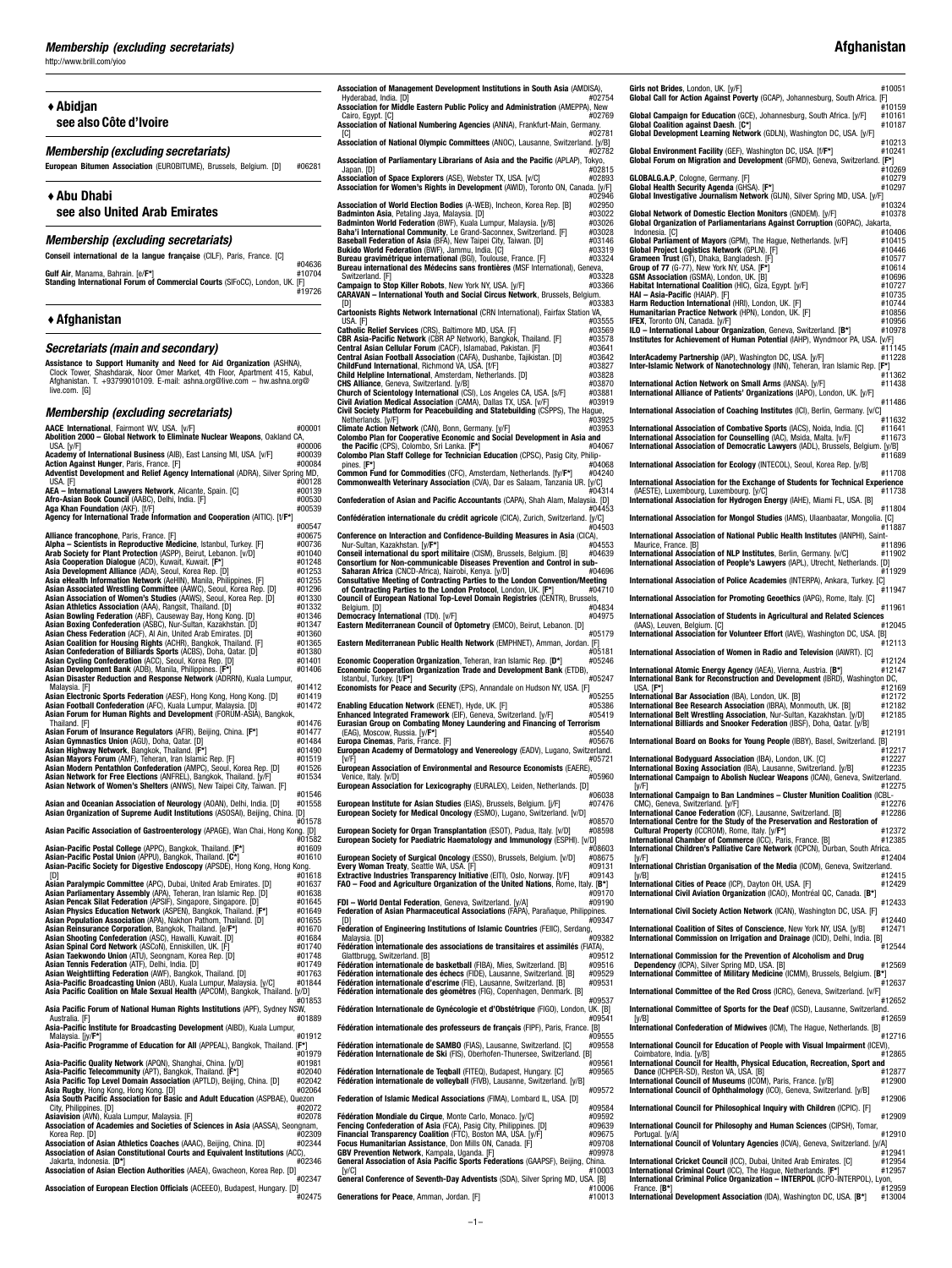## **Afghanistan** *Membership (excluding secretariats)*

For the complete listing, see Yearbook Online at

| International Diabetes Federation (IDF), Brussels, Belgium. [B]<br>International Electrotechnical Commission (IEC), Geneva, Switzerland. [C]                                                                        | #13013<br>Interi<br>Interi                  |
|---------------------------------------------------------------------------------------------------------------------------------------------------------------------------------------------------------------------|---------------------------------------------|
|                                                                                                                                                                                                                     | #13104<br>Interi                            |
| Internationale Vereinigung Sport- und Freizeiteinrichtungen (IAKS), Cologne,<br>Germany. [B]                                                                                                                        | [v/C]<br>#13172<br>Interi<br>#13176         |
| International Exhibitions Bureau, Paris, France. [B*]<br>International Federation of Association Football, Zurich, Switzerland. [y/B]                                                                               | Interi<br>#13214<br>Interi                  |
| International Federation of Biosafety Associations (IFBA), Ottawa ON, Canada.<br>[y/B]                                                                                                                              | <b>Inter</b><br>#13227<br>Inters            |
| International Federation of Blood Donor Organizations (IFBDO), Isernia, Italy. [C]                                                                                                                                  | Rus:<br>#13228<br>Islam                     |
| International Federation of Bodybuilding and Fitness (IFBB), Madrid, Spain. [B]                                                                                                                                     | Islam<br>#13230<br>Paki                     |
| International Federation of Business and Professional Women (BPW Internat-<br>ional), Cairo, Egypt. [t/B]<br>International Federation of Film Archives, Brussels, Belgium. [C]                                      | Islam<br>#13231<br>Istar<br>#13282<br>Islam |
| International Federation of Human Rights Leagues (IFHR), Paris, France. [y/B]                                                                                                                                       | Rep<br>#13307<br>Islam                      |
| International Federation of Journalists (IFJ), Brussels, Belgium. [B]<br>International Federation of Red Cross and Red Crescent Societies, Geneva,                                                                  | #13317<br>Islam<br>Islam                    |
| Switzerland. [B]<br>International Finance Corporation (IFC), Washington DC, USA. [e/F*]                                                                                                                             | #13381<br>Islam<br>#13453                   |
| International Fistball Association (IFA), Linz, Austria. [D]<br>International Fund for Agricultural Development (IFAD), Rome, Italy. [f/F*]                                                                         | Mor<br>#13464<br>Judo<br>Kuras              |
| International Fur Federation (IFF), London, UK. [C]                                                                                                                                                                 | #13545<br>#13550                            |
| International Golf Federation (IGF), Lausanne, Switzerland. [B]                                                                                                                                                     | Kurdi<br>#13581<br><b>LAW/</b>              |
| <b>International Handball Federation</b> (IHF), Basel, Switzerland. [y/B]                                                                                                                                           | #13624                                      |
| International Hockey Federation, Lausanne, Switzerland. [B]<br>International Hospital Federation (IHF), Bernex, Switzerland. [B]                                                                                    | #13653<br>Liga<br>#13663                    |
| International Institute of Humanitarian Law (IIHL), San Remo, Italy. [j/C]<br>International Institute for Strategic Studies (IISS), London, UK. [jv/B]                                                              | #13735<br>Mana                              |
| International ISBN Agency, London, UK. [B]                                                                                                                                                                          | #13778<br>Mayo<br>#13807                    |
| International Islamic Charitable Organization (IICO), Kuwait, Kuwait. [D]                                                                                                                                           | Midd<br>#13809<br>Mour                      |
| <b>International Judo Federation</b> (IJF), Paris, France. [y/B]                                                                                                                                                    | #13827<br>Multi                             |
| International Kempo Federation (IKF), Nice, France. [C]<br>International Kurash Association (IKA), Tashkent, Uzbekistan. [y/D]                                                                                      | #13833<br>Can<br>#13845                     |
| International Mixed Martial Arts Federation (IMMAF). [B]                                                                                                                                                            | Multi<br>#14027                             |
| International Monetary Fund (IMF), Washington DC, USA. [f/F*]                                                                                                                                                       | #14034<br>Netw                              |
| International Network for the Availability of Scientific Publications (INASP)<br>Oxford, UK. [F]<br>International Network on Brief Interventions for Alcohol and Other Drugs                                        | Con<br>#14087<br>Netw                       |
| (INEBRIA), Barcelona, Spain. [F]<br>International Network for Cancer Treatment and Research (INCTR), Brussels,                                                                                                      | (NO<br>#14090<br>Non-<br>OIE –              |
| Belgium. [F]<br>International Network on Family Poultry Development (INFPD), Dakar, Senegal.                                                                                                                        | #14092<br><b>Olym</b><br>Open               |
| [V/F]<br><b>International Network for Girls (INfG), New York NY, USA. [F]</b><br>International Network for Social Network Analysis (INSNA), Marietta GA, USA. [v/F]                                                 | #14120<br><b>Open</b><br>#14127<br>ORBI     |
| International Nuclear Information System (INIS), Vienna, Austria. [y/F*]                                                                                                                                            | QC,<br>#14177<br>Orgai<br>#14229            |
| International Olympic Committee (IOC). [y/A]<br>International Organisation for Cooperation in Evaluation (IOCE), Renfrew ON,                                                                                        | #14258<br>Orgai<br>iaire                    |
| Canada. [y/C]<br>International Organization Against Trachoma (IOAT), Créteil, France. [B]                                                                                                                           | #14275<br>Orgai<br>#14285<br>Orga           |
| International Organization of Folk Art (IOV World), Bergamo, Italy. [B]<br>International Organization for Migration (IOM), Geneva, Switzerland. [B*]                                                                | #14296<br>Nett<br>Orgai                     |
| International Organization for Standardization (ISO), Geneva, Switzerland. [B]                                                                                                                                      | #14303                                      |
|                                                                                                                                                                                                                     | Orgai<br>#14322                             |
| International Organization of Supreme Audit Institutions (INTOSAI), Vienna,                                                                                                                                         | Parlia<br>#14326                            |
| Austria. [y/B]<br>International Paralympic Committee (IPC), Bonn, Germany. [y/B]<br>International Parkour Federation (IPF). [C]<br>International Parliamentary Network for Education (IPNEd), London, UK. [v/F]     | Euro<br>#14360<br>Parlia<br>#14364<br>[y/D  |
|                                                                                                                                                                                                                     | Peac<br>#14365<br>Perm                      |
| International Pediatric Association (IPA), Marengo IL, USA. [y/A]                                                                                                                                                   | #14389<br>Ponti                             |
| <b>International PEN, London, UK. [B]</b><br>International Permafrost Association (IPA), Longyearbyen, Norway. [D]                                                                                                  | #14400<br>Vati<br>#14406                    |
| International Pharmaceutical Federation, The Hague, Netherlands. [y/B]                                                                                                                                              | Prime<br>#14413<br>Profe                    |
| International Planned Parenthood Federation (IPPF), London, UK. [y/B]<br>International Powerlifting Federation (IPF), Strassen, Luxembourg. [y/B]                                                                   | #14433<br>Progi<br>#14473                   |
| International Programme for the Development of Communication (IPDC), Paris,                                                                                                                                         | Regio<br>$[D^*]$                            |
| France. [F*]                                                                                                                                                                                                        | #14494<br>RI GI                             |
| International Red Cross and Red Crescent Movement, Geneva, Switzerland. [F]                                                                                                                                         | RIPE<br>#14548                              |
| International Renewable Energy Agency (IRENA), Abu Dhabi, United Arab Emirates.                                                                                                                                     | Rotar                                       |
| $\left[\mathsf{B}^\star\right]$<br>International Road Transport Union (IRU), Geneva, Switzerland. [y/B]                                                                                                             | #14556<br>#14600<br>SAAN                    |
| International Romani Union (IRU), Skopje, North Macedonia. [F]                                                                                                                                                      | [t/D]<br>#14604<br>SÀAF                     |
| International School Sport Federation (ISF), Brussels, Belgium. [C]<br>International Seabed Authority (ISBA), Kingston, Jamaica. [F*]                                                                               | #14631<br>Safe<br>#14652                    |
| International Seed Federation (ISF), Nyon, Switzerland. [t/B]                                                                                                                                                       | Sanit<br>#14666                             |
| International Sericultural Commission (ISC), Bangalore, India. [C*]<br>International Shooting Sport Federation (ISSF), Munich, Germany. [B]                                                                         | Socie<br>#14675                             |
| International Society of City and Regional Planners (ISOCARP), The Hague,<br>Netherlands. [B]                                                                                                                       | #14690<br>South<br>#14849                   |
| International Society of Electrochemistry (ISE), Lausanne, Switzerland. [C]                                                                                                                                         | South<br>$[F^*]$                            |
| International Society of Friendship and Good Will (ISFGW), Durham NC, USA. [v/F]                                                                                                                                    | #14914<br>South                             |
|                                                                                                                                                                                                                     | South<br>#14968                             |
| International Society for Horticultural Science (ISHS), Korbeek-Lo, Belgium. [y/B]                                                                                                                                  | $[D^*]$<br>South<br>#15014                  |
| International Society of Limnology, Montréal QC, Canada. [B]<br>International Society of Nephrology (ISN), Brussels, Belgium. [y/B]<br>International Society for Pediatric and Adolescent Diabetes (ISPAD), Berlin, | India<br>#15065<br>South<br>#15126<br>$[D]$ |
| Germany. [v/C]                                                                                                                                                                                                      | South<br>#15175<br>South                    |
| International Society for Traumatic Stress Studies (ISTSS), Chicago IL, USA. [C]                                                                                                                                    | South<br>#15346                             |
| International Sport Network Organization (ISNO). [y/C]                                                                                                                                                              | Spec<br>#15420                              |
| International Surfing League (ISL). [y/F]                                                                                                                                                                           | Terre<br>#15460                             |
| International Swimming Federation, Lausanne, Switzerland. [y/B]<br>International Table Tennis Federation (ITTF), Lausanne, Switzerland. [y/B]                                                                       | #15468<br><b>UNES</b><br>Pari<br>#15479     |
| International Taekwon-Do Federation (ITF), Vienna, Austria. [F]                                                                                                                                                     | UNICI<br>#15481                             |
| International Telecommunications Satellite Organization (ITSO), Washington DC                                                                                                                                       | in T<br>UNID                                |
| USA. [B*]<br>International Telecommunication Union (ITU), Geneva, Switzerland. [B*]                                                                                                                                 | #15500<br>$[B^*]$<br>#15503                 |
| International Tennis Federation (ITF). [y/B]<br>International Think Tank for Landlocked Developing Countries (ITTLLDC),                                                                                             | Unior<br>#15506                             |
| Ulaanbaatar, Mongolia. [F*<br>International Trade Union Confederation (ITUC), Brussels, Belgium. [ty/A]                                                                                                             |                                             |
|                                                                                                                                                                                                                     | Unior<br>#15516                             |
| International Union Against Tuberculosis and Lung Disease (The Union), Paris,                                                                                                                                       | Unior<br>#15537<br>Unior                    |
| France. [y/B]                                                                                                                                                                                                       | #15581                                      |
| International Union for the Protection of Industrial Property (Paris Union), Geneva,<br>Switzerland. [t/F*]                                                                                                         | Unior<br>#15633<br>Swit                     |
| International Union for the Protection of Literary and Artistic Works (Bern Union),                                                                                                                                 | Unior                                       |
| Geneva, Switzerland. [F*]<br>International University Sports Federation (FISU), Lausanne, Switzerland. [B]                                                                                                          | Turk<br>#15634<br>Unite                     |
| International Urogynecological Association (IUGA), Burnsville MN, USA. [y/C]                                                                                                                                        | #15658<br>Unite                             |

**International Vocational Education and Training Association** (IVETA), Galena OH, USA. [v/D] #15689

| International Weightlifting Federation (IWF), Budapest, Hungary. [y/B]<br>International Wushu Federation (IWUF), Lausanne, Switzerland. [C]<br>International Youth Alliance for Family Planning (IYAFP), Washington DC, USA.<br>[V/C] | #15704<br>#15746<br>#15759 |
|---------------------------------------------------------------------------------------------------------------------------------------------------------------------------------------------------------------------------------------|----------------------------|
| International Youth Federation, London, UK. [C]<br>International Zurkhaneh Sports Federation (IZSF), Teheran, Iran Islamic Rep. [C]                                                                                                   | #15760<br>#15773           |
| Internet Society (ISOC), Reston VA, USA. [F]<br>Inter-Parliamentary Union (IPU), Geneva, Switzerland. [y/B]<br>Intersputnik International Organization of Space Communications, Moscow,                                               | #15779<br>#15788           |
| Russia. [C*]<br>Islamic Broadcasting Union (IBU), Jeddah, Saudi Arabia. [C*]<br>Islamic Chamber of Commerce, Industry and Agriculture (ICCIA), Karachi,                                                                               | #15803<br>#15858           |
| Pakistan. [t/F]<br>Islamic Conference Youth Forum for Dialogue and Cooperation (ICYF-DC),                                                                                                                                             | #15861                     |
| Istanbul, Turkey. [y/F]<br><b>Islamic Countries Forensic Medicine Organization (ICFMO), Teheran, Iran Islamic</b>                                                                                                                     | #15865<br>#15867           |
| Rep. [D]<br>Islamic Development Bank (IsDB), Jeddah, Saudi Arabia. [F*]<br>Islamic Financial Services Board (IFSB), Kuala Lumpur, Malaysia. [y/D]                                                                                     | #15869<br>#15870           |
| Islamic Relief Worldwide (IRWW), Birmingham, UK. [F]<br>Islamic World Educational, Scientific and Cultural Organization (ICESCO), Rabat,                                                                                              | #15873                     |
| Morocco. [C*<br>Judo Union of Asia (JUA), Safat, Kuwait. [D]<br>Kurash Confederation of Asia-Oceania (KCAO), Tashkent, Uzbekistan. [D]                                                                                                | #15883<br>#15985<br>#16034 |
| Kurdish Institute of Paris, Paris, France. [jv/F]<br>LAWASIA - Law Association for Asia and the Pacific, Sydney NSW, Australia. [C]                                                                                                   | #16035                     |
| Liga Medicorum Homoeopathica Internationalis (LMHI), Izmir, Turkey. [C]                                                                                                                                                               | #16230<br>#16293           |
| Management of Social Transformations (MOST), Paris, France. [F*]<br>Mayors for Peace, Hiroshima, Japan. [F]                                                                                                                           | #16385<br>#16424           |
| Middle East Spine Society (MESS), El-Mahalla El-Kubra, Egypt. [D]<br>Mountain Partnership (MP), Rome, Italy. [y/F]                                                                                                                    | #16608<br>#16677           |
| Multilateral Fund for the Implementation of the Montreal Protocol, Montréal QC<br>Canada. [f/F*]                                                                                                                                      | #16700                     |
| Multilateral Investment Guarantee Agency (MIGA), Washington DC, USA. [F*]<br>Network of Academies of Sciences in Countries of Organization of Islamic                                                                                 | #16703                     |
| Conference (NASIC), Islamabad, Pakistan. [F]<br>Network for International Policies and Cooperation in Education and Training                                                                                                          | #16794                     |
| (NORRAG), Geneva, Switzerland. [v/F]<br>Non-Aligned Movement (NAM), New York NY, USA. [F*]                                                                                                                                            | #16855<br>#16956           |
| OIE - World Organisation for Animal Health, Paris, France. [B*]<br>Olympic Council of Asia (OCA), Hawalli, Kuwait. [D]                                                                                                                | #17501<br>#17516           |
| Open Education Consortium, Concord MA, USA. [y/F]<br>Open Government Partnership (OGP), Washington DC, USA. [F*]                                                                                                                      | #17546<br>#17548           |
| <b>ORBICOM - International Network of UNESCO Chairs in Communication, Montréal</b><br>QC, Canada. [F]                                                                                                                                 | #17578                     |
| Organisation for Cooperation between Railways (OSJD), Warsaw, Poland. [C*]                                                                                                                                                            | #17595                     |
| Organisation intergouvernementale pour les transports internationaux ferrov-<br>iaires (OTIF), Bern, Switzerland. [C*]<br>Organisation of Islamic Cooperation (OIC), Jeddah, Saudi Arabia. [C*]                                       | #17599<br>#17605           |
| Organisation for the Prohibition of Chemical Weapons (OPCW), The Hague,<br>Netherlands. [B*]                                                                                                                                          | #17615                     |
| Organization of Asian-Pacific News Agencies (OANA), Ankara, Turkey. [D]                                                                                                                                                               | #17647                     |
| Organization for Security and Cooperation in Europe (OSCE), Vienna, Austria. [F*]                                                                                                                                                     | #17679                     |
| Parliamentary Assembly of the Organization for Security and Cooperation in<br>Europe (OSCE PA), Copenhagen, Denmark. [F*]<br>Parliamentary Union of the OIC Member States (PUIC), Teheran, Iran Islamic Rep.                          |                            |
|                                                                                                                                                                                                                                       | #18006                     |
| [y/D*]<br>Peace Child International (PCI), Buntingford, UK. [F]<br>Permafrost Young Researcher Network (PYRN). [F]                                                                                                                    | #18012<br>#18068<br>#18106 |
| Pontifical Committee for International Eucharistic Congresses, Vatican City,<br>Vatican. [F]                                                                                                                                          | #18225                     |
| PrimeGlobal, Duluth GA, USA. [F]<br>Professors World Peace Academy (PWPA), St Paul MN, USA. [F]                                                                                                                                       | #18282<br>#18303           |
| Programme on Man and the Biosphere (MAB), Paris, France. [F*]<br>Regional Commonwealth in the Field of Communications (RCC), Moscow, Russia.                                                                                          | #18310                     |
| [D*]<br>RI Global, New York NY, USA. [y/A]<br>RIPE Network Coordination Centre (RIPE NCC), Amsterdam, Netherlands. [F]                                                                                                                | #18547<br>#18719           |
| Rotary International (RI), Evanston IL, USA. [F]<br>SAARC Chamber of Commerce and Industry (SAARC CCI), Islamabad, Pakistan.                                                                                                          | #18722<br>#18745           |
| [t/D]<br>SAARC Development Fund (SDF), Thimphu, Bhutan. [f/F*]                                                                                                                                                                        | #18785<br>#18788           |
| Safe World for Women, London, UK. [fy/F]<br>Sanitation and Water for All (SWA), New York NY, USA. [y/F]                                                                                                                               | #18801<br>#18823           |
| Società Italo-Latino Americana di Etnomedicina (SILAE), Fisciano, Italy. [D]                                                                                                                                                          | #19204                     |
| South Asia Alliance for Poverty Eradication (SAAPE), Kathmandu, Nepal. [F]                                                                                                                                                            | #19474                     |
| South Asia Cooperative Environment Programme (SACEP), Colombo, Sri Lanka.<br>$[F^*]$<br><b>South Asia Foundation</b> (SAF), Delhi, India. [f/F]                                                                                       | #19476<br>#19479           |
| South Asian Association for Regional Cooperation (SAARC), Kathmandu, Nepal.<br>[D*]                                                                                                                                                   | #19483                     |
| South Asian Association for Regional Cooperation in Law (SAARCLAW), Delhi,<br>India. [D]                                                                                                                                              | #19485                     |
| South Asian Society of Criminology and Victimology (SASCV), Rajapalayam, India.<br>וטו                                                                                                                                                | #19504                     |
| South Asian Society for Sexual Medicine (SASSM), Bangalore, India. [D]<br>South Asian University (SAU), Delhi, India. [F*]                                                                                                            | #19505<br>#19506           |
| South Asia Olympic Council (SAOC). [D]<br><b>Special Olympics International (SOI), Washington DC, USA. [F]</b><br>Terre des hommes Foundation (Tdh Foundation), Lausanne, Switzerland. [f/F]                                          | #19509<br>#19672           |
| UNESCO - United Nations Educational, Scientific and Cultural Organization,                                                                                                                                                            | #19887                     |
| Paris, France. [B*]<br>UNICEF/UNDP/World Bank/WHO Special Programme for Research and Training                                                                                                                                         | #20074                     |
| in Tropical Diseases (TDR), Geneva, Switzerland. [F*]<br>UNIDO - United Nations Industrial Development Organization, Vienna, Austria.                                                                                                 | #20082                     |
| $[B^*]$<br>Union of Central Eurasian Neonatal Societies (UCENS), Ankara, Turkey. [D]                                                                                                                                                  | #20087<br>#20123           |
| Union for International Cancer Control (UICC), Geneva, Switzerland. [y/B]                                                                                                                                                             | #20169                     |
| Union internationale des architectes (UIA), Paris, France. [B]<br>Union internationale des associations d'alpinisme (UIAA), Bern, Switzerland. [y/B]                                                                                  | #20173                     |
| Union internationale pour la protection des obtentions végétales (UPOV), Geneva,                                                                                                                                                      | #20174                     |
| Switzerland. [y/F*]<br>Union of National Pediatric Societies of Turkic Republics (UNPSTR), Ankara,                                                                                                                                    | #20190                     |
| Turkey. [D]<br>United Nations, New York NY, USA. [y/A*]                                                                                                                                                                               | #20220<br>#20267           |
| United Network of Young Peacebuilders (UNOY), The Hague, Netherlands. [F]<br>United Schools International (USI), Delhi, India. [F]                                                                                                    | #20403<br>#20410           |

| <b>Universal Postal Union</b> (UPU), Bern, Switzerland. [y/ <b>B</b> *]                                                                                                                                                                    | #20430<br>#20478 |
|--------------------------------------------------------------------------------------------------------------------------------------------------------------------------------------------------------------------------------------------|------------------|
| <b>Urban Economics Association (UEA). [D]</b>                                                                                                                                                                                              | #20479           |
| <b>Urban Environmental Accords (UEA), Gwangju, Korea Rep. [F]</b><br>The Voice of the Martyrs (VOM), Bartlesville OK, USA. [F]<br>White Ribbon Alliance for Safe Motherhood (WRA), Washington DC, USA. [F]                                 | #20547           |
|                                                                                                                                                                                                                                            |                  |
|                                                                                                                                                                                                                                            | #20674           |
| WHO - World Health Organization, Geneva, Switzerland. [B*]<br>WKF Asia, Tripoli, Lebanon. [D]                                                                                                                                              | #20689<br>#20712 |
| Women Engage for a Common Future (WECF), Utrecht, Netherlands. [y/F]                                                                                                                                                                       |                  |
|                                                                                                                                                                                                                                            | #20731           |
| Women's Feature Service (WFS), Delhi, India. [v/F]<br>Women's International League for Peace and Freedom (WILPF), Geneva, Sw-                                                                                                              | #20756           |
|                                                                                                                                                                                                                                            |                  |
| itzerland. [C]                                                                                                                                                                                                                             | #20764           |
| Women's Learning Partnership for Rights, Development and Peace (WLP),<br>Bethesda MD, USA. [F]                                                                                                                                             | #20771           |
| World Ahlul Baytas Islamic League (WABIL), London, UK. [F]                                                                                                                                                                                 | #20812           |
| World Alliance of Cities Against Poverty (WACAP), New York NY, USA. [F]                                                                                                                                                                    |                  |
|                                                                                                                                                                                                                                            | #20819<br>#20846 |
| World Archery Asia (WAA), Seoul, Korea Rep. [D]<br>World Armwrestling Federation (WAF), Sofia, Bulgaria. [B]                                                                                                                               | #20849           |
| World Association of Investment Promotion Agencies (WAIPA), Istanbul, Turkey.                                                                                                                                                              |                  |
| [C]                                                                                                                                                                                                                                        | #20888           |
| World Association of Non-Governmental Organizations (WANGO), Tarrytown NY,                                                                                                                                                                 | #20906           |
| #21 USA. [C]<br>World Association for Scientific Research and Technical Innovation (WASRTI)                                                                                                                                                |                  |
| Jaipur, India. [v/D]                                                                                                                                                                                                                       | #20924           |
| World Athletics, Monte Carlo, Monaco. [B]                                                                                                                                                                                                  | #20949           |
| World Baseball Softball Confederation (WBSC), Pully, Switzerland. [B]<br>World Blind Union (WBU), Toronto ON, Canada. [y/B]<br>World Bowling, Lausanne, Switzerland. [B]                                                                   | #20961<br>#20972 |
|                                                                                                                                                                                                                                            | #20977           |
|                                                                                                                                                                                                                                            | #21029           |
| World Confederation for Physical Therapy (WCPT), London, UK. [B]<br>World Convention of Churches of Christ (WCCC), Louisville KY, USA. [F]                                                                                                 | #21051           |
|                                                                                                                                                                                                                                            | #21060<br>#21084 |
| World Council of Credit Unions (WOCCU), Madison WI, USA. [y/B]<br>World Council of Credit Unions (WOCCU), Madison WI, USA. [y/B]<br>World Dodgeball Association (WDA), Manchester, UK. [C]                                                 | #21100           |
| World Environmental Education Congress Network, Turin, Italy. [F]                                                                                                                                                                          | #21120           |
| World Ethnosport Society, Riga, Latvia. [C]                                                                                                                                                                                                | #21127           |
|                                                                                                                                                                                                                                            |                  |
|                                                                                                                                                                                                                                            |                  |
| World Ethnosport Society, Higa, Lauva, Ly<br>World Family Organization (WFO), Parana, Brazil. [B]<br>World Federation of Democratic Youth (WFDY), Budapest, Hungary. [F] #21163<br>World Federation of Kowat Alrami and Self Defense (W    |                  |
| World Federation for Mental Health (WFMH), San Antonio TX, USA. [y/A]                                                                                                                                                                      | #21191           |
| World Federation of Public Health Associations (WFPHA), Geneva, Switzerland.<br>[y/B]                                                                                                                                                      | #21211           |
| Uyual Federation of Trade Unions (WFTU), Athens, Greece. [ty/A]<br>World Flying Disc Federation (WFDF), Harxheim, Germany. [y/C]<br>World Gastroenterology Organisation (WGO), Milwaukee WI, USA. [y/B]                                    | #21228           |
|                                                                                                                                                                                                                                            | #21244<br>#21270 |
|                                                                                                                                                                                                                                            | #21295           |
|                                                                                                                                                                                                                                            | #21297           |
| World Heart Federation (WHF), Geneva, Switzerland. [y/B]<br>World Hepatitis Alliance (WHA), London, UK. [y/B]<br>World Hindu Federation (WHF), Kathmandu, Nepal. [C]                                                                       | #21301           |
| World Information Technology and Services Alliance (WITSA), Vienna VA, USA. [F]<br>#21315 #21315                                                                                                                                           |                  |
| World Intellectual Property Organization (WIPO), Geneva, Switzerland. [B*]                                                                                                                                                                 |                  |
|                                                                                                                                                                                                                                            | #21325           |
| World Kabaddi Federation (WKF), Delhi, India. [D]<br>World Karate Federation (WKF), Madrid, Spain. [C]<br>World Kickboxing Federation (WKF). [C]                                                                                           | #21338           |
|                                                                                                                                                                                                                                            | #21340<br>#21343 |
|                                                                                                                                                                                                                                            | #21344           |
| <b>World Kickboxing and Karate Association (WKA). [D]<br/>World Masters Athletics (WMA), Tijuana, Mexico. [B]<br/>World Meteorological Organization (WMO), Geneva, Switzerland. [B*]</b>                                                   | #21372           |
|                                                                                                                                                                                                                                            | #21381           |
|                                                                                                                                                                                                                                            |                  |
|                                                                                                                                                                                                                                            |                  |
| World Meteorological Organization (WMU), Geneva, Switzerland, Pr. 271399<br>World Muslim Congress (WMC), Karachi, Pakistan. [B]<br>World Organisation Against Torture (OMCT), Geneva, Switzerland. [y/F]<br>#21418<br>World Organizat      |                  |
|                                                                                                                                                                                                                                            |                  |
|                                                                                                                                                                                                                                            | #21431           |
| World O-Sport Federation (WOF), Hamadan, Iran Islamic Rep. [C]<br>World Pahuyuth Federation (WPF), Teheran, Iran Islamic Rep. [C]<br>World Pangration Athlima Federation (WPAF), Athens, Greece. [C]                                       | #21437           |
|                                                                                                                                                                                                                                            | #21440           |
|                                                                                                                                                                                                                                            | #21448<br>#21450 |
|                                                                                                                                                                                                                                            | #21478           |
|                                                                                                                                                                                                                                            | #21484           |
|                                                                                                                                                                                                                                            | #21514           |
|                                                                                                                                                                                                                                            | #21522<br>#21551 |
| World Pangration Athlima Federation (WPA)-1, Amens, Greece. [U]<br>World Peatac Council (WPC), Athens, Greece. [B]<br>World Penthathlon (UIPM), Monaco, Monaco. [y/B]<br>World Renewable Energy Network (WREN), Brighton, UK. [F]<br>World | #21556           |
|                                                                                                                                                                                                                                            | #21567           |
| World Taekwondo, Seoul, Korea Rep. [B]<br>World Tourism Organization (UNWTO), Madrid, Spain. [y/B*]                                                                                                                                        | #21568           |
|                                                                                                                                                                                                                                            | #21585<br>#21588 |
| World Trade Organization (WTO), Geneva, Switzerland. [t/B*]<br>World Union of Small and Medium Enterprises (WUSME), San Marino, San Marino.                                                                                                |                  |
| [C]                                                                                                                                                                                                                                        | #21610           |
| World Values Survey Association (WVSA), Vienna, Austria. [C]                                                                                                                                                                               | #21622           |
| World Veterinary Association (WVA), Brussels, Belgium. [y/A]<br>World Veterinary Poultry Association (WVPA), Lyon, France. [C]                                                                                                             | #21624<br>#21625 |
|                                                                                                                                                                                                                                            |                  |
| World Vision International (WVI), Uxbridge, UK. [B]                                                                                                                                                                                        | #21627           |
|                                                                                                                                                                                                                                            | #21677           |
| World Youth Bank Network (WYB). [s/F]<br>World Youth Council Against Terrorism (WYCAT), Hyderabad, India. [C]                                                                                                                              | #21679           |
| Wushu Federation of Asia (WFA), Macau, Macau. [D]<br>Yemen Islamic Jihad. [s/F]                                                                                                                                                            | #21687<br>#21695 |

#### ⬧**Åland**

**see also Finland**

#### *Membership (excluding secretariats)*

| Conférence des assemblées législatives régionales d'Europe (CALRE). Trento. |
|-----------------------------------------------------------------------------|
| #04527                                                                      |
| #09830                                                                      |
| #13814                                                                      |
|                                                                             |

#### ⬧**Alaska**

**see also USA**

#### *Membership (excluding secretariats)*

**Inuit Circumpolar Council** (ICC), Nuuk, Greenland. [F] #15822

#### ⬧**Albania**

#### *Secretariats (main and secondary)*

Albanian Institute for International Studies (AllS), Rr Andon Z Cajupi 20/5, 19<br>1001, Tirana, Albania. T. +35544400084. Fax +355424270337. E-mail:<br>aiis@aiis-albania.org. URL: http://www.aiis-albania.org/. [ $i$ /G]<br>Institut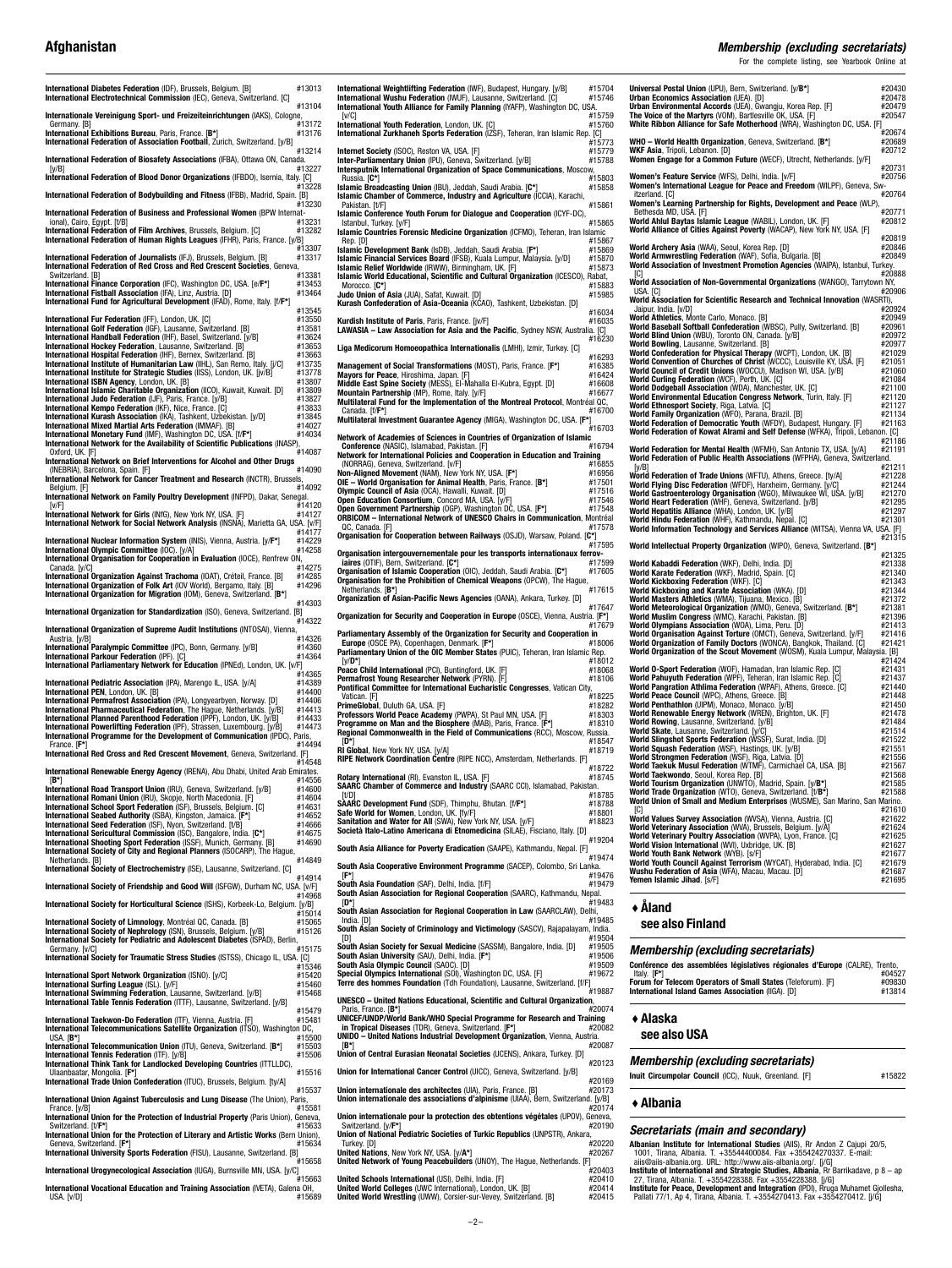## **Order of descriptions**

The descriptions of organizations in this volume appear in alphabetic order of the first title. In the case of a few intergovernmental organizations known more usually by their initials (eg WHO, UNESCO), the abbreviation is used instead of the title.

Listed in the one alphabetic sequence are all titles and abbreviations of the organizations in this edition, their former titles and abbreviations, and titles and abbreviations of subsidiary bodies mentioned in their descriptions. The index in Volume 3 also lists keywords in titles.

Each description is identified by a sequence number assigned for this edition. The sequence number follows the alphabetic sequence.

For some types of organization no description is included in this edition due to limitations imposed by printing and binding. In such cases, no sequence number is assigned and an explanatory comment is given instead of the description (for example: "no longer active"; "meeting series"; "treaty"). All descriptions can be found in the Yearbook Online.

A description may be abridged when sufficient information has not yet been obtained, or when the organization is classified as one of the types for which extensive information is either not collected or not included in the book version due to limitations imposed by printing and binding; see below under "Codes", or the Appendix "Types of organization" for further information.

Descriptions always include the following information.

## **Organization name**

The organization's name is given in all languages in which it is available. Normally the names are given in the order:

European languages (starting with English, French, Spanish, German)

transliterated languages (Arabic, Russian, Japanese, etc) artificial languages (Esperanto, Ido, Occidental, etc) historical languages (Latin, etc)

The order may be changed to reflect the organization's concern with a particular language. For example, an organization promoting the use of Latin may have its Latin name in the first position.

Abbreviations follow the appropriate name.

When an organization does not have an official name in English or French, the editors may provide translated versions. An asterisk then follows the unofficially translated name.

## **Organization number**

The number to the right of each title (eg •00123) is a sequence number with no significance other than as a fixed point of reference in the sequence of organizations in this edition of the Yearbook. Cross-references in organization descriptions, other volumes in this series and indexes refer to this number. The order and numbering of the organizations is of no significance other than alphabetical access.

Descriptions may include the following information.

## **Addresses**

The main address for correspondence is inset beneath the organization names. Telephone, fax, e-mail and other media addresses are also given when available.

Secondary addresses are inset in smaller type below the main address. Included here are registered offices, continental regional offices, information offices and addresses for secondary correspondence.

The address of the organization's home page is given, if known, with an indication as to which aspect of the organization it refers where appropriate.

Address locations are indexed by country in Volume 2.

For various reasons no address is given for some organizations. In such cases, the reason for this absence is given.

## **History**

The date and location of founding or of establishment are indicated under this heading. In the absence of a precise legal date, the date of the first General Meeting is given. Other information on the history and changes in structure or name of the organization is also given.

Where another organization is cited, if it has a description included in this edition, its first title is given, followed by its abbreviation and the sequence number allotted to it for this edition. If it has no description included in this edition (eg former names, subsidiary bodies), all its titles and abbreviations are given, but no sequence number; these titles are included in the overall alphabetical sequence with a reference to this description.

## **Aims**

Principal objectives are summarized, wherever possible on the basis of the organization's statutes. In some cases keywords are given in italics. These are then used to determine classification of the organization in Volume 3.

## **Structure**

The key organs and commissions of the organization are enumerated, together with some indication of the frequency of their meetings and of composition of the executive body. Where another organization is cited, it is treated as explained under "History" above.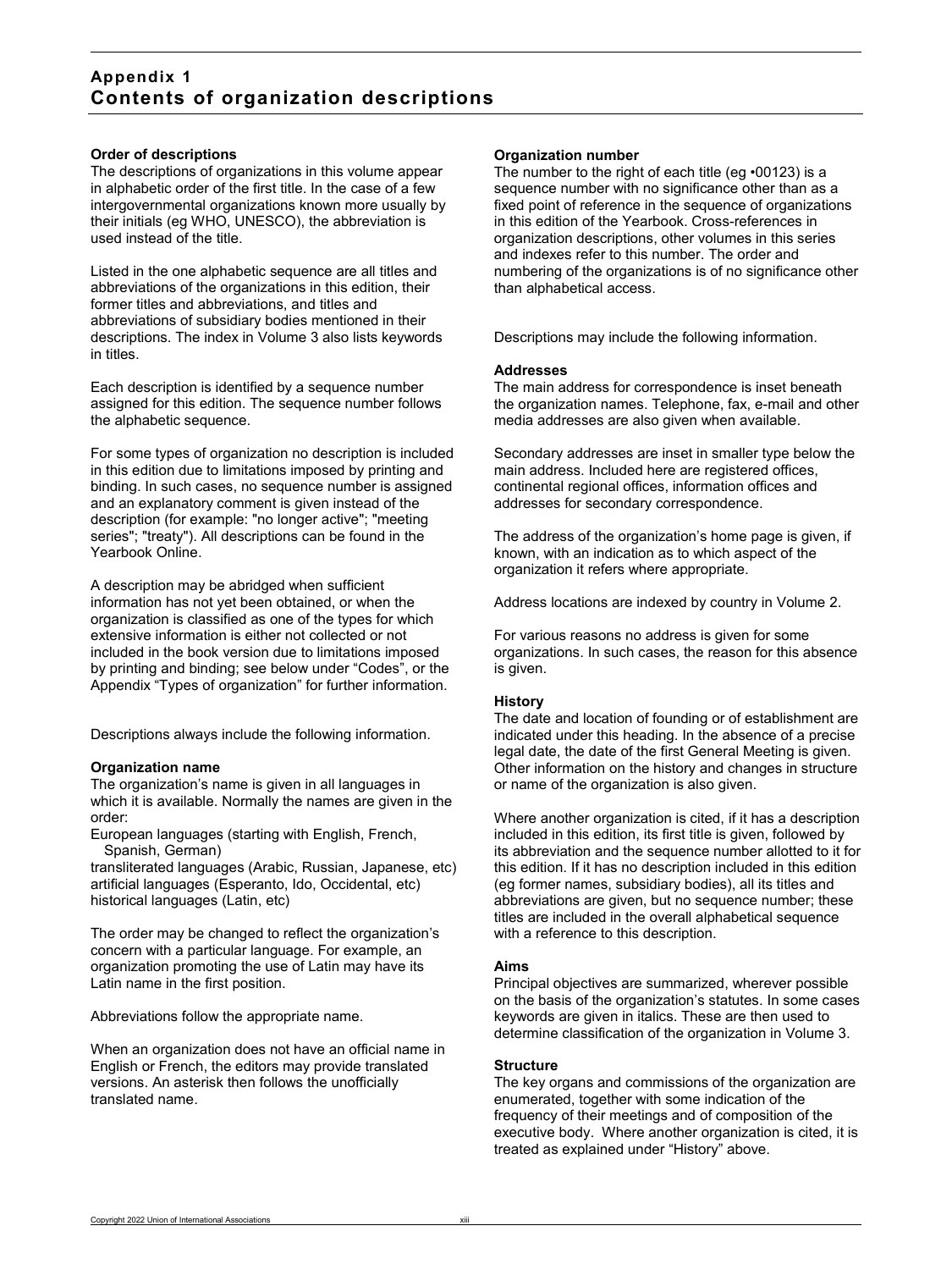## **Languages**

Official and working languages used by the organization are listed.

## **Staff**

The numbers of paid and voluntary staff are given.

## **Finance**

Sources of funding and the annual budget figure are given.

Where another organization is cited, it is treated as explained under "History" above.

## **Activities**

Under this heading appears a summary of the main activities and programme concerns of each organization. Special emphasis is placed on developmental activities, where relevant.

Where another organization is cited, it is treated as explained under "History" above.

## **Events**

Listed here are the dates and locations of previous and future periodic meetings or other events. For a fuller list of events, for more details on the events listed here, and for full indexes to them, users are directed to the *International Congress Calendar.*

## **Publications**

Listed here are the titles of major periodical and nonperiodical publications of the organization. Titles in italics are indexed and classified in Volume 4*.*

## **Information Services**

Listed here are the names of libraries, databanks and library and publications consultancy services operated by the organization. Websites of these services are listed with the organization's address (see above). Titles in italics are indexed and classified in Volume 4*.* 

## **Members**

Listed here are the types of membership and numbers of members. This may include the list of countries represented or in which members are located. These countries are indexed and cross-referenced in Volume 2.

Where another organization is cited, it is treated as explained under "History" above.

## *Note on country names*

It is not the intention of the editors to take a position with regard to the political or diplomatic implications of geographical names or continental groupings used.

The geographical names used in this publication are chosen for the sake of brevity and common usage. Wherever possible, the country (or territory) name preferred by the organization concerned is used, providing this is possible within the limits of standardization required for mailing or statistical purposes. It is important to note that some organizations insist on the inclusion of territories on the same basis as

countries, or on the inclusion of countries or territories that are not recognized by other organizations.

Political changes over the years may lead to some questions in an organization's description. Briefly: countries referred to in an organization's description retain their old form when referring to a date prior to the change. For example, towns referred to in events prior to 1991 still retain their country as German DR (Democratic Republic) or Germany FR (Federal Republic), while subsequent dates refer simply to Germany.

## **Consultative Status**

Where the organization has an officially recognized relationship to a major intergovernmental organization, this is indicated. Cited organizations are treated as explained under "History" above.

## **IGO Relations**

Where the organization has a special relationship to an intergovernmental organization, this is indicated. Cited organizations are treated as explained under "History" above. It should be noted that tenuous links, or links that have not been confirmed by both parties, have been omitted from the printed descriptions, although they are available in the Yearbook Online and are included in the statistics.

## **NGO Relations**

Where the organization has a special relationship with international non-governmental organizations, this is indicated. Cited organizations are treated as explained under "History" above. It should be noted that tenuous links, or links that have not been confirmed by both parties, have been omitted from the printed descriptions, although they are available in the Yearbook Online and are included in the statistics.

## **Date**

The last line of the description includes the date on which the most recent information has been received. Two forms are used:

- 2022.02.16: the organization checked the description and returned it on that date;
- 2020: the organization has not checked the description since that date, but information has been received in the given year from another reliable source (which may be the organization's own website).

Old dates, or no date, may be an indication that an organization is becoming inactive.

## **Codes**

Organizations are coded by type, indicated by a single upper case letter printed in bold at the end of the description. The upper case type code may be preceded by a letter code printed in lower case. The type code of Intergovernmental organizations is followed by an asterisk, '\*'. For further information, see the Appendix: "Types of organization".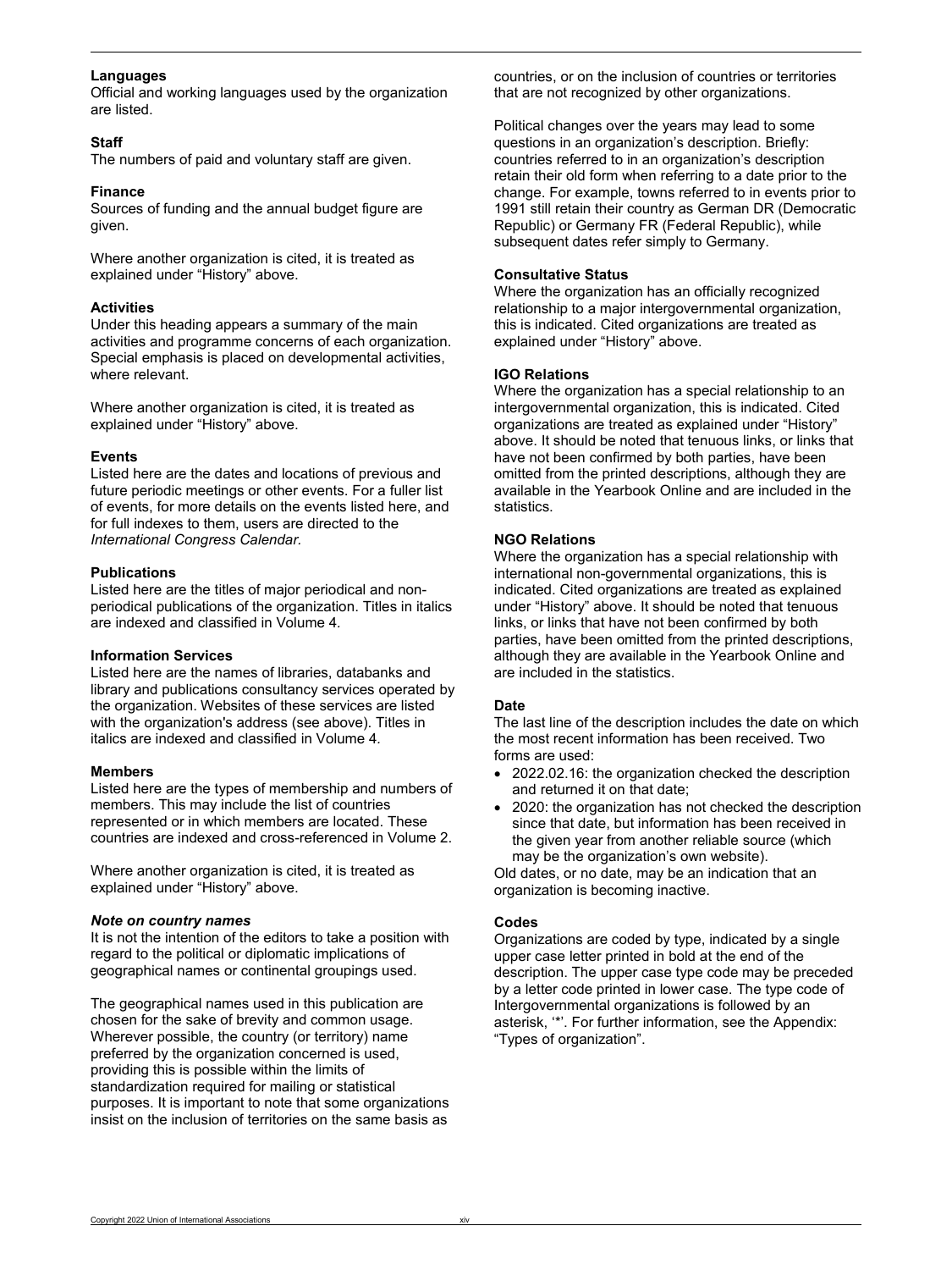The Yearbook attempts to cover all "international organizations", according to a broad range of criteria. It therefore includes many bodies that may be perceived as not being fully international, or as not being organizations as such, or as not being of sufficient significance to merit inclusion. Such bodies are nevertheless included, so as to enable users to make their own evaluation in the light of their own criteria.

**Type 1:** To assist this evaluation, the editors have developed a hierarchical typology, assigning each organization to one of 15 types. All of these types include both intergovernmental and non-governmental international organizations. (See below for a discussion of the terms "intergovernmental" and "nongovernmental".) The 15 types are designated by an upper case letter.

**Type 2:** A qualifying typology is used to add a second level of structure to the hierarchical typology. There are 13 such qualifiers and an organization may be assigned up to three qualifiers. The 13 qualifiers are designated by a lower case letter.

**Type 3:** A third type is used to group organizations of a particular structure. There are 26 such types and an organization may be assigned to one or more of them.

In addition, every organization is classified under one or more subject headings (848 headings), regionally-defined headings (22), and, where appropriate, a combination of the two.

Further information on the three types is given on the following pages.

#### **INTERGOVERNMENTAL ORGANIZATIONS (IGOS) AND NON-GOVERNMENTAL ORGANIZATIONS (NGOS)**

The approach to the selection of organizations for inclusion in this Yearbook was first developed by the Union of International Associations for the *Annuaire de la Vie Internationale* (1908-1909, 1910-1911). It was further developed after 1945 for the early editions of the *Yearbook of International Organizations*. The approach was endorsed by the Economic and Social Council of the United Nations (ECOSOC) in 1950 and in 1953.

The Economic and Social Council, in considering these matters in 1950, itself clarified the distinction between intergovernmental and international non-governmental organizations as follows:

#### *Intergovernmental organizations (IGOs)*

The view of the Economic and Social Council of the United Nations concerning intergovernmental organizations is implicit in its Resolution 288 (X) of 27 February 1950: "Any international organization which is not established by intergovernmental agreement shall be considered as a non-governmental organization for the purpose of these arrangements." The resolution was concerned with the implementation of Article 71 of the United Nations Charter on consultative status of non-governmental organizations, and it was amplified by Resolution 1296 (XLIV) of 25 June 1968: "...including organizations which accept members designated by government authorities, provided that such membership does not interfere with the free expression of views of the organizations."

The matter is complicated by the fact that, pursuant to Article 12 of the regulations of the General Assembly of the United Nations (giving effect to Article 102 of the Charter), the Secretariat publishes, in the UN Treaty Series, every instrument submitted to it by a Member State, when "so far as that party is concerned, the instrument is a treaty or an international agreement within the meaning of Article 102" (Note in UN Treaty Series, Vol. 748). The terms "treaty" and "international agreement" have not been defined either in the Charter or in the regulations. Furthermore: "It is the understanding of the Secretariat that its action does not confer on the instrument the status of a treaty or an international agreement if it does not already have that status ...

Further complications arise from:

- the increasing number of "international agreements" in which one or more of the parties is a constituent state of a federal state system (e.g. Quebec); this matter was not resolved by the Vienna Convention on the Law of Treaties (Vienna, 1969);
- bilateralization of treaties when several states act together to aid another state under a "multilateral" treaty signed by all of them; • agreements in which one of the parties is itself an intergovernmental organization (thus "multilateralizing" the agreement) acting to establish an intergovernmental institute in a particular country (thus "bilateralizing" the agreement), of which the government is one of the parties to that agreement (e.g. many UNESCO agreements with individual developing countries to establish regional research centres);
- agreements signed on behalf of national government agencies or departments which, in the case of purely technical matters, may not fully engage the state; the resulting organizations may then define themselves as "non-governmental".

In practice therefore, the editors assume that an organization is intergovernmental if it is established by signature of an agreement engendering obligations between governments, whether or not that agreement is eventually published. If any organization declares itself to be non-governmental, it is accepted as such by the editors.

#### *Non-governmental organizations (NGOs)*

The problem of identifying eligible non-governmental organizations is more difficult. Resolution 288 (X) makes no attempt to explain what is meant by the term "international organization". Editorial experience has shown that it is useful to take seven aspects of organizational life as indicators of the eligibility of an organization: aims; membership; structure; officers; finance; relations with other organizations; and activities. These aspects are discussed below for different types of organization.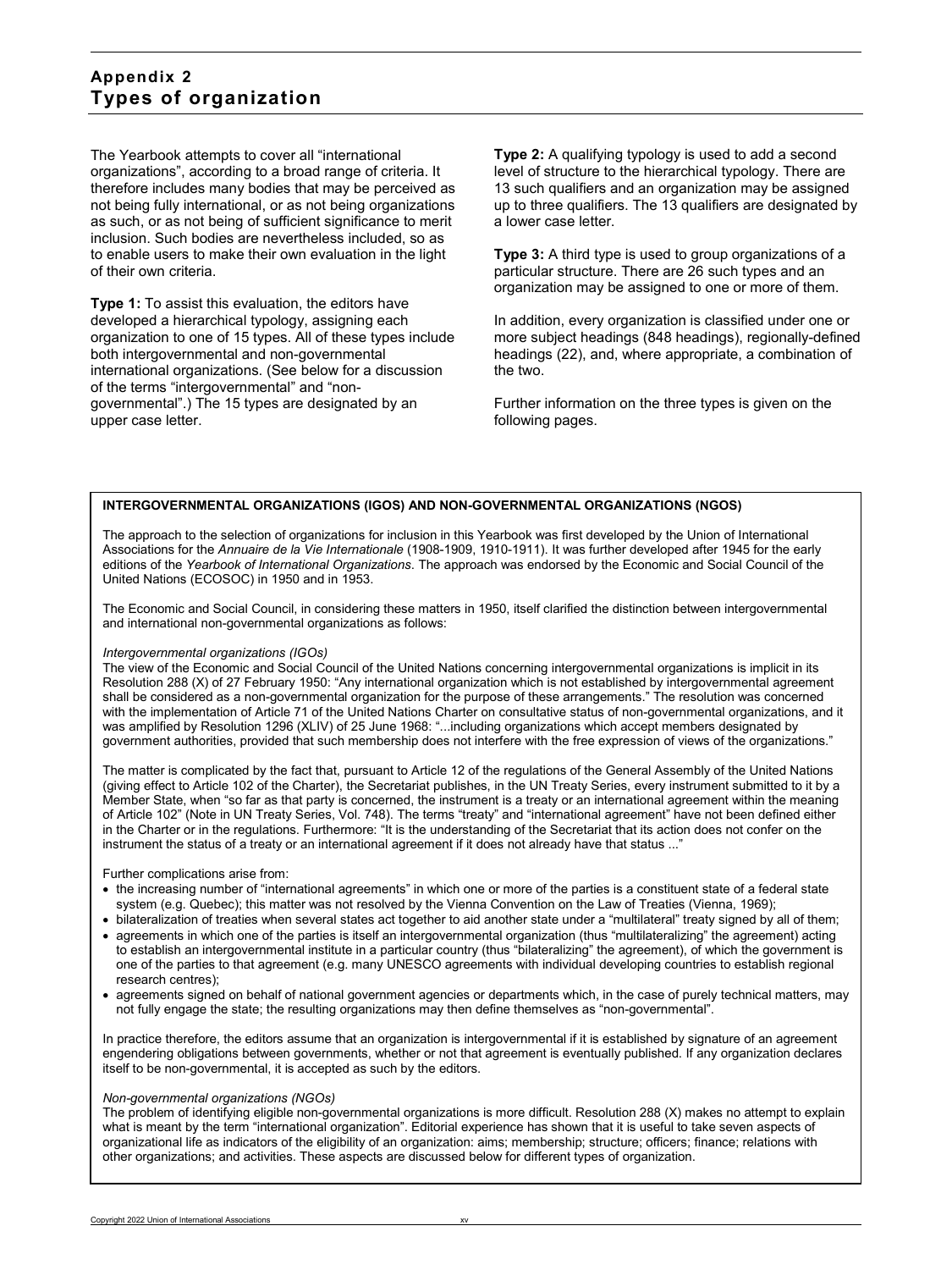## **TYPE 1**

The 15 upper case letters used for Type 1, their significance, and their chief characteristics (as determined by information regarding membership and structure) are the following. More information is given on the following pages under the headings "Detailed comments" and "Comparative characteristics".

| Type     | Description                                                     | Membership                                                                                                                                        | Structure                                                                                                                                                                     |
|----------|-----------------------------------------------------------------|---------------------------------------------------------------------------------------------------------------------------------------------------|-------------------------------------------------------------------------------------------------------------------------------------------------------------------------------|
| ⋖        | organizations<br>Federations of international                   | includes at least 3 international organizations                                                                                                   | Management and policy-making organs reflect a well-<br>balanced geographical distribution (cf membership)                                                                     |
| w        | nizations<br>Universal membership orga                          | From either at least 60 countries or at least 30 countries in<br>at least 2 continents and with a well-balanced geographical<br>distribution      | Management and policy-making organs reflect a well-<br>balanced geographical distribution (cf membership)                                                                     |
| ပ        | Intercontinental membership<br>organizations                    | From at least 10 countries in at least 2 continents with a<br>well-balanced geographical distribution                                             | Management and policy-making organs reflect a well-<br>balanced geographical distribution (cf membership)                                                                     |
| $\Omega$ | Regionally defined membership<br>organizations                  | From at least 3 countries within one continental or sub-<br>continental region                                                                    | Management and policy-making organs reflect a well-<br>balanced geographical distribution (cf membership)                                                                     |
| ш        | Organizations emanating from places,<br>persons or other bodies | No criteria                                                                                                                                       | Reference to, and to some degree limited by, another<br>international organization, or a person, or a place                                                                   |
| щ        | Organizations having a special form                             | No criteria                                                                                                                                       | Non-formal, unconventional or unusual                                                                                                                                         |
| ပ        | Internationally-oriented national<br>organizations              | No criteria                                                                                                                                       | Management and policy-making organs reflect participation<br>of only one or two countries; formal links with at least one<br>other international organization                 |
| I        | Inactive or dissolved international<br>organizations            | No criteria                                                                                                                                       | or<br>D<br>$\circ$<br>மி<br>While active, classified as Types A,                                                                                                              |
| っ        | g<br>Recently reported or propos<br>international organizations | Type J is a temporary allocation. Organizations of Type J are reallocated to the appropriate Type whenever sufficient<br>information is obtained. |                                                                                                                                                                               |
| ×        | Subsidiary and internal bodies                                  | No criteria                                                                                                                                       | Substantive unit with a degree of autonomy within another<br>organization                                                                                                     |
| z        | National organizations                                          | No criteria                                                                                                                                       | Management and policy-making organs reflect participation<br>of only one country; no formal links with other international<br>organizations                                   |
| œ        | and secular<br>Religious orders, fraternities,<br>institutes    | No criteria                                                                                                                                       | Based on charismatic leadership or a commitment to a set<br>of (religious) practices                                                                                          |
| w        | Səli<br>Autonomous conference se                                | No criteria                                                                                                                                       | No continuing structure                                                                                                                                                       |
| ۳        | Multilateral treaties and agreements                            | At least 3 signatories                                                                                                                            | No structure. (If an organization is established to implement<br>or otherwise take responsibility for the treaty, that<br>نين.<br>organization is normally classified as Type |
| っ        | Currently inactive non-conventional<br>organizations            | No criteria                                                                                                                                       | While active, classified as Types other than A, B, C or D                                                                                                                     |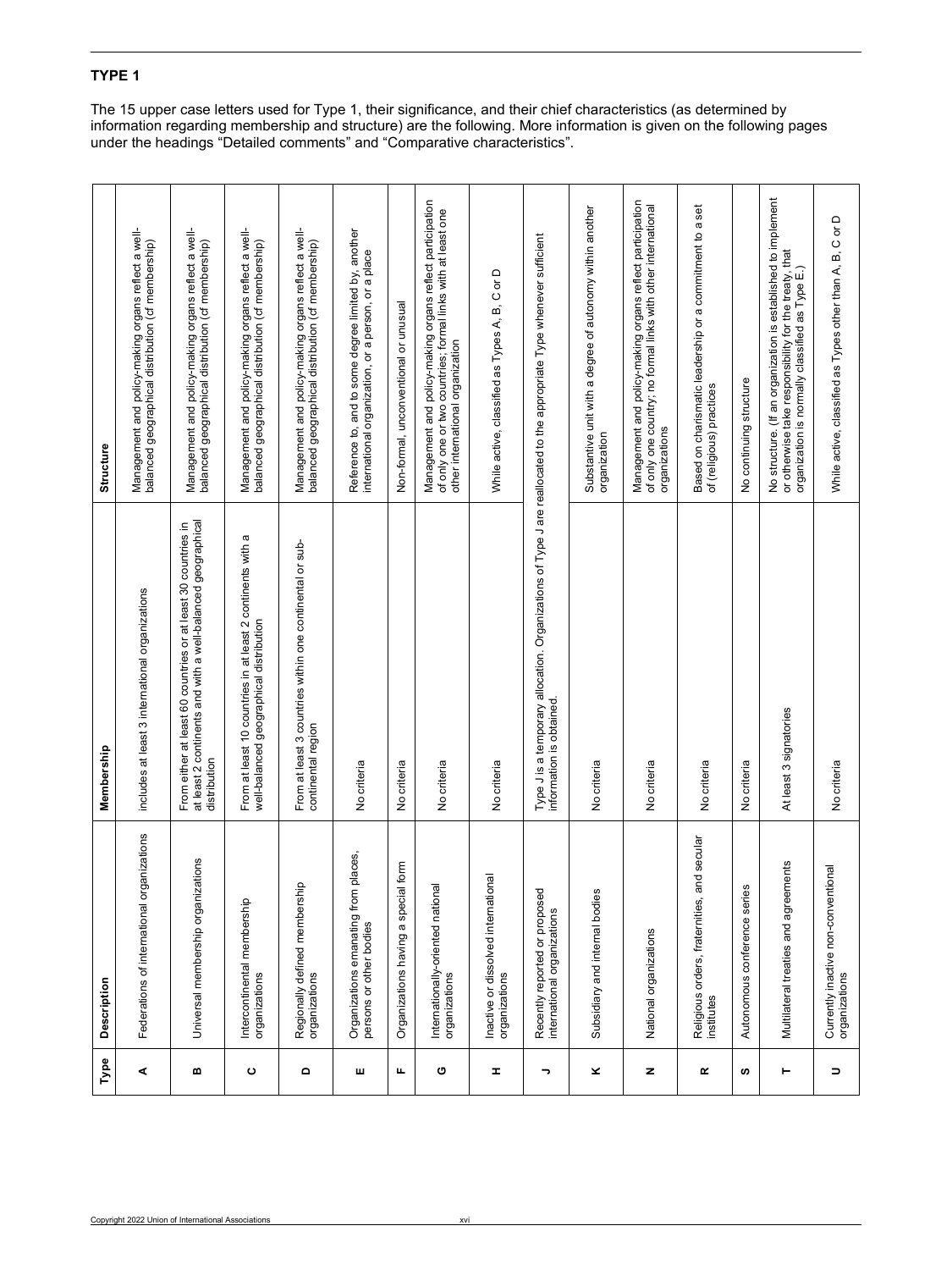## **TYPE 2**

The 13 lower case letters used for Type 2 and their significance are the following:

- b = bilateral intergovernmental organization (normally but not always assigned to Type G)
- c = conference series (normally but not always assigned to Type S)
- d = dissolved, dormant (normally but not always assigned to Type H or Type U)
- e = commercial enterprise
- $f =$  foundation, fund (normally but not always assigned to Type F)
- g = intergovernmental
- = research institute
- $n =$  has become national (normally but not always assigned to Type N)
- p = proposed body (normally but not always assigned to Type J)
- s = information suspect
- $v =$  individual membership only
- $x = no$  recent information received
- y = international organization membership

## **TYPE 3**

The 26 headings are the following:

Alumni and Veterans

- **Banks** Clubs
- Common Markets and Free Trade Zones
- Conference Series
- Corporations, Companies
- European Union Bodies
- FAO Bodies Foundations
- Funds
- Human Rights Organizations
- Humanitarian Organizations
- ILO Bodies
- **Institutes**
- Intergovernmental Communities International Federations
- NATO Bodies
- **Parliaments**
- Political Parties
- Professional Bodies
- Religious Orders
- Trade and Labour Unions
- **Treaties** UNESCO Bodies
- United Nations Bodies
- WHO Bodies

## **CLUSTERS OF TYPES / STATISTICS**

In statistical tables in the Yearbook, totals are usually given for each category of Type 1. In addition to these totals, or sometimes instead of them, totals are given by cluster of Type 1 categories.

There are 5 clusters and the Types allocated to each are as follows:

| Cluster I (International organizations):           |
|----------------------------------------------------|
| Types A B C D F                                    |
| Cluster II (Dependent organizations):              |
| Types E K R                                        |
| Cluster III (Organizational substitutes):          |
| Types ST                                           |
| Cluster IV (National organizations):               |
| Types G N                                          |
| Cluster V (Dead, inactive and unconfirmed bodies): |
| Types H J U                                        |
|                                                    |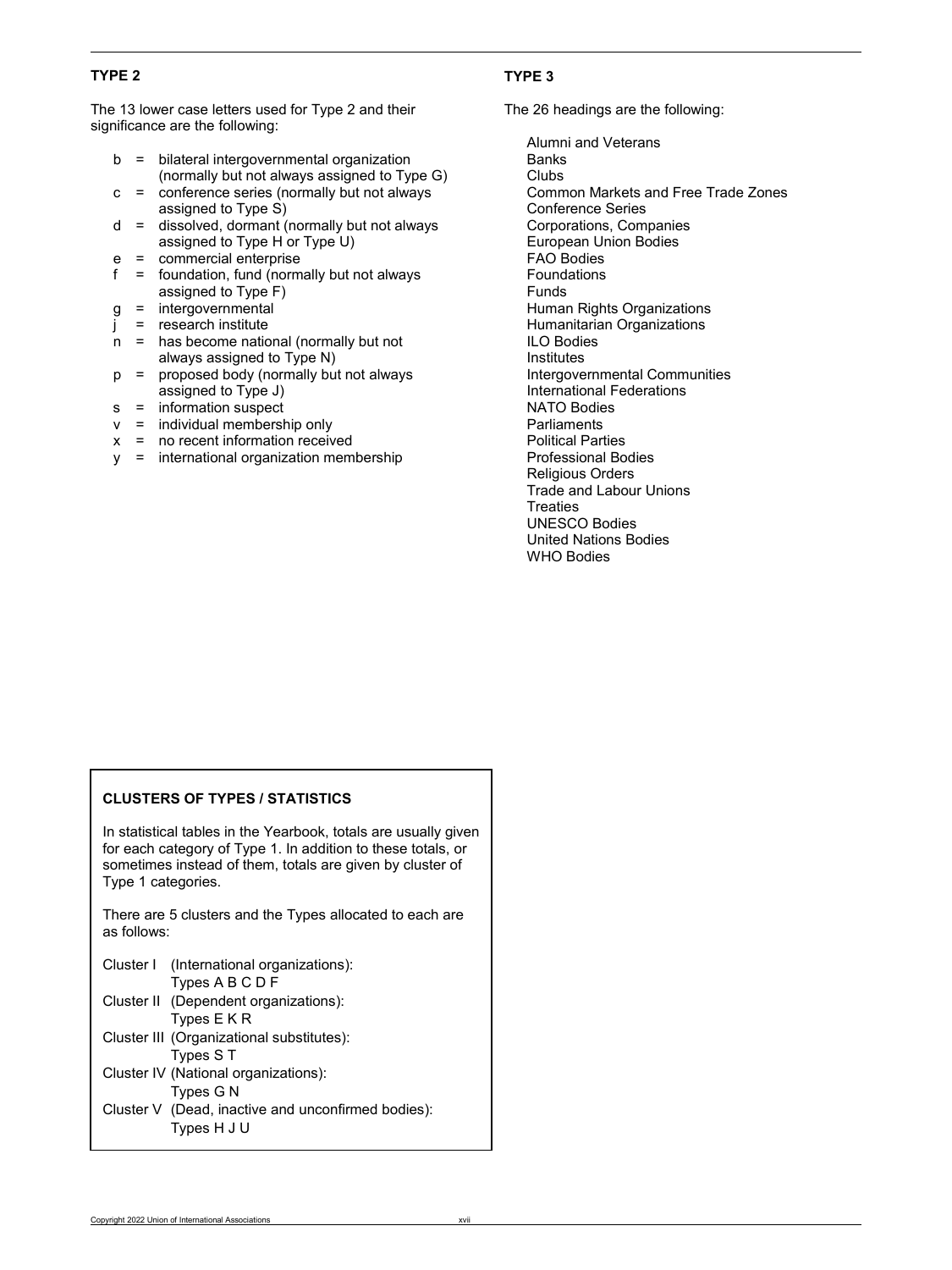## **TYPE 1: DETAILED COMMENTS**

The complexity of the hierarchical typology warrants further explanation.

## **Type A: Federations of international organizations**

An organization is classified as Type A if: its membership includes at least three autonomous international bodies.

An organization is **not** classified as Type A if:

it meets the criteria for another Type more closely than it meets the criteria for this Type;

its membership includes only regional organizations;

- its membership is limited to international organizations linked to a particular place or organization or people;
- its membership is limited to non-autonomous commissions or sections of one or more international organizations;
- its international organizational membership is of secondary importance (e.g. "associate members").
- its preoccupation or field of activity is limited to one region or continent;
- it is in some way a "joint committee", created to liaise between international organizations;
- it has been created by one or more international organizations which then themselves become members of it.

The United Nations is included in Type A because of its focal role in relation to the specialized agencies; these can be seen as "members" of the UN system.

"Umbrella" organizations which have national organizations as an *additional* membership category may also be included here.

## **Type B: Universal membership organizations**

An organization is classified as Type B if:

- its membership covers at least 60 countries regardless of distribution, or if its membership covers at least 30 countries and is equitably distributed over several continents (the fewer the number of countries represented, the greater must be the number of continents represented);
- its management structure and its activities reflect its membership in terms of geographical distribution and balance.

An organization is **not** classified as Type B if:

- it meets the criteria for another Type more closely than it meets the criteria for this Type;
- its title mentions any term effectively restricting its membership or activities to a particular group of countries or particular group of people (e.g. Commonwealth, French-speaking);
- it is universal in aims or activities only.

### **Type C: Intercontinental membership organizations**

An organization is classified as Type C if:

- its membership and preoccupations exceed that of a particular continental region though not to the degree of justifying its inclusion in Type B;
- its membership covers at least 10 countries and is equitably distributed over at least two continents;
- its management structure and its activities reflect its membership in terms of geographical distribution and balance.

An organization is **not** classified as Type C if:

- it meets the criteria for another Type more closely than it meets the criteria for this Type;
- its title mentions any term effectively restricting its membership or activities to a single continental region or contiguous group of countries (e.g. European, Inter-American, Mediterranean).

### **Type D: Regionally defined membership organizations**

An organization is classified as Type D if:

- its membership and preoccupations are restricted to a particular continental or sub-continental region or contiguous group of countries;
- its membership covers at least three countries or includes at least three autonomous international bodies;
- its title mentions a single continental region or contiguous group of countries (e.g. European, Inter-American, Mediterranean) regardless of membership;

An organization is **not** classified as Type D if:

- it meets the criteria for another Type more closely than it meets the criteria for this Type;
- its title mentions another organization or a particular place or person.

## **Type E: Organizations emanating from places, persons or other bodies**

An organization is classified as Type E if:

- it can be considered as an "emanation" of another organization or of a place, person or proprietary product, regardless of membership;
- its title incorporates, in any way, the name of another organization (excepting intergovernmental organizations that are the subject of a special multi-lateral treaty, e.g. the FAO);
- provision is made for its creation in the statutes of another organization though it nonetheless functions autonomously (non-autonomous bodies being included in Type K);
- it is in some way a "joint committee", created to liaise between international organizations, functioning autonomously;
- it is a centre or institute created by intergovernmental bodies, possibly by agreement with a particular government;
- it is especially identified with a particular physical location and its activities are largely determined by that location (e.g. training courses, experimental stations);
- it is specifically concerned with a single country (NB an organization specifically concerned with a single language, though it may be spoken in a single country, is not necessarily classified as Type E).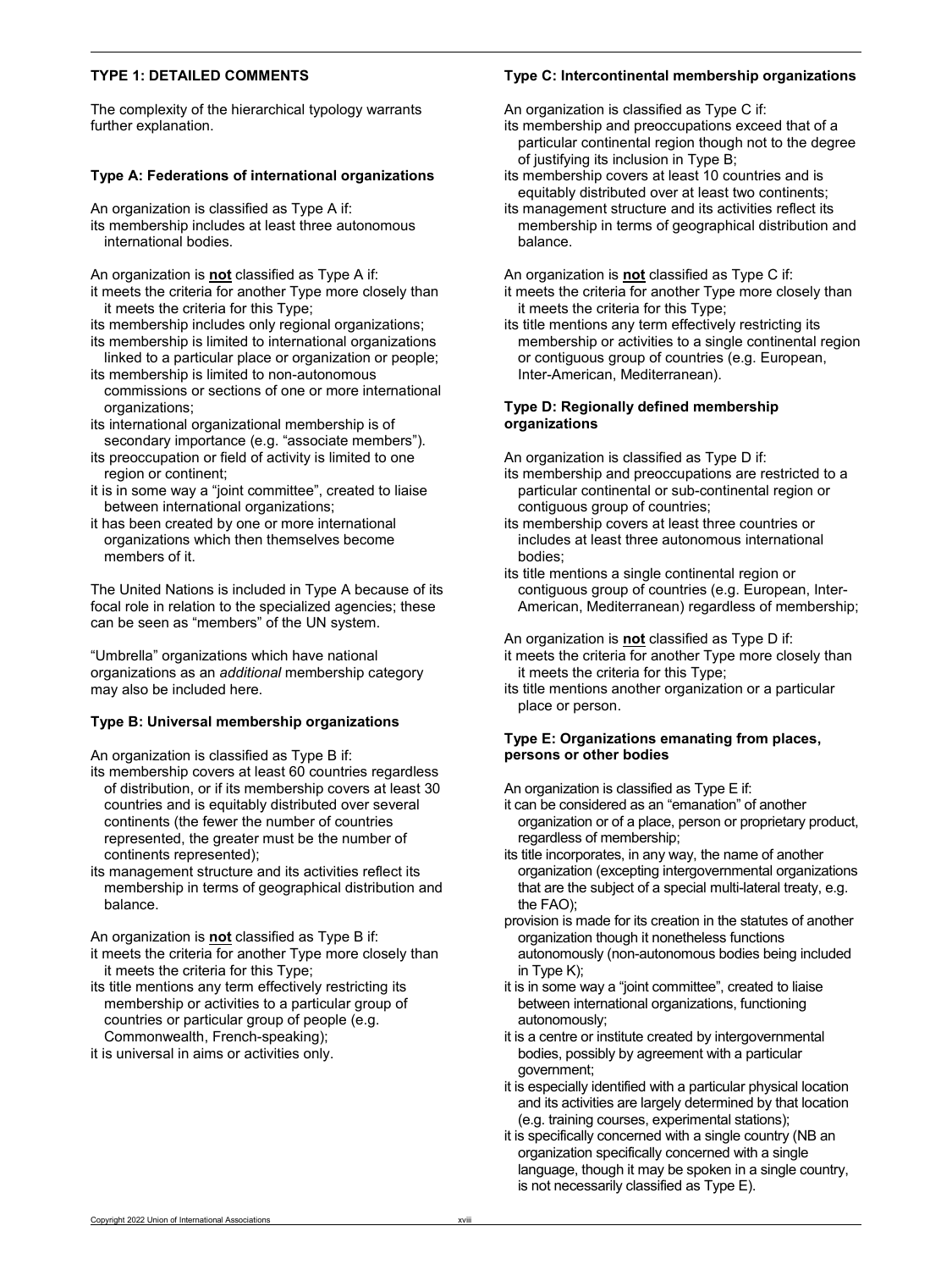An organization is **not** classified as Type E if:

it meets the criteria for another Type more closely than it meets the criteria for this Type;

it does not function at least semi-autonomously.

### **Type F: Organizations having a special form**

An organization is classified as Type F if:

- its formal characteristics would cause fundamental questions to be raised were it included in one of the preceding Types;
- it has international dimensions which make it equivalent to a more conventional international organization;
- its special nature is implied by the presence of certain terms in its title, whether or not the use of such terms is in effect a misnomer; such terms include:
	- − Activities: campaign, programme, project, service, survey
	- − Arbitration and legislation: court, parliament, tribunal
	- − Buildings: laboratory, library, museum, observatory
	- − Collections: cultures, gene bank, organ bank, reserve
	- − Education: college, school, training institute, university
	- − Financing: bank, clearing house, foundation, fund, trust
	- − Information: data network, information system, inventory, registry
	- − Media and entertainment: news agency, orchestra, radio
	- − Military: army, brigade, corps, force
	- − Politics: international party or group, international movement
	- − Semi-formal groupings: club, community, governmental grouping, movement, network
	- − Treaty-oriented: agreement, intellectual property unions, treaty
	- − Trade: common market, free trade zone, monetary zone
- it is a patronage body, e.g. under pontifical or royal charter, or is headed by a charismatic leader (unless more appropriate to classify it as Type R);
- it includes a significant membership of exiled groups from named countries;
- it is a "quasi" organization, possibly without a welldefined secretariat or structure (e.g. Group of 8), sometimes even a non-existent organization nonetheless recognized in common usage (e.g. World Bank Group);
- it is an unusual, possibly illegal or questionable, body.

An organization is **not** classified as Type F if:

it meets the criteria for another Type more closely than it meets the criteria for this Type;

it does not function at least semi-autonomously.

### **Type G: Internationally-oriented national organizations**

An organization is classified as Type G if: it is a bilateral governmental body;

- its membership or management structure is limited to a single country, yet its name or activities indicate an international character;
- it has been granted consultative status by a body of the UN system;
- it is formally linked to an international organization included in one of the preceding Types (e.g. as a member, a funder, a partner).

An organization is **not** classified as Type G if:

- it meets the criteria for another Type more closely than it meets the criteria for this Type;
- it has no links with an organization included in one of the preceding Types and is not a bilateral governmental body.

### **Type H: Inactive or dissolved international organizations**

An organization is classified as Type H if:

it has been dissolved, has been inactive for several years (that is, there has been no indication of activity for several years), or is dormant for a period of years;

as an active body it was or would have been classified as Type A, B, C or D, or if it was or would have been intergovernmental.

An organization is **not** classified as Type H if:

it meets the criteria for another Type more closely than it meets the criteria for this Type;

## **Type J: Recently reported or proposed international organizations**

An organization is classified as Type J if:

the information available is insufficient to enable classification as another Type, usually because its creation has only recently been reported, or because its creation has been proposed but has not yet taken place.

An organization is **not** classified as Type J if:

it meets the criteria for another Type more closely than it meets the criteria for this Type;

## **Type K: Subsidiary and internal bodies**

An organization is classified as Type K if: it is a substantive unit with a complex international organization;

it has a degree of autonomy which, if it had more independent activities, would allow it to be classified as another Type (usually Type E or F).

An organization is **not** classified as Type K if:

it meets the criteria for another Type more closely than it meets the criteria for this Type;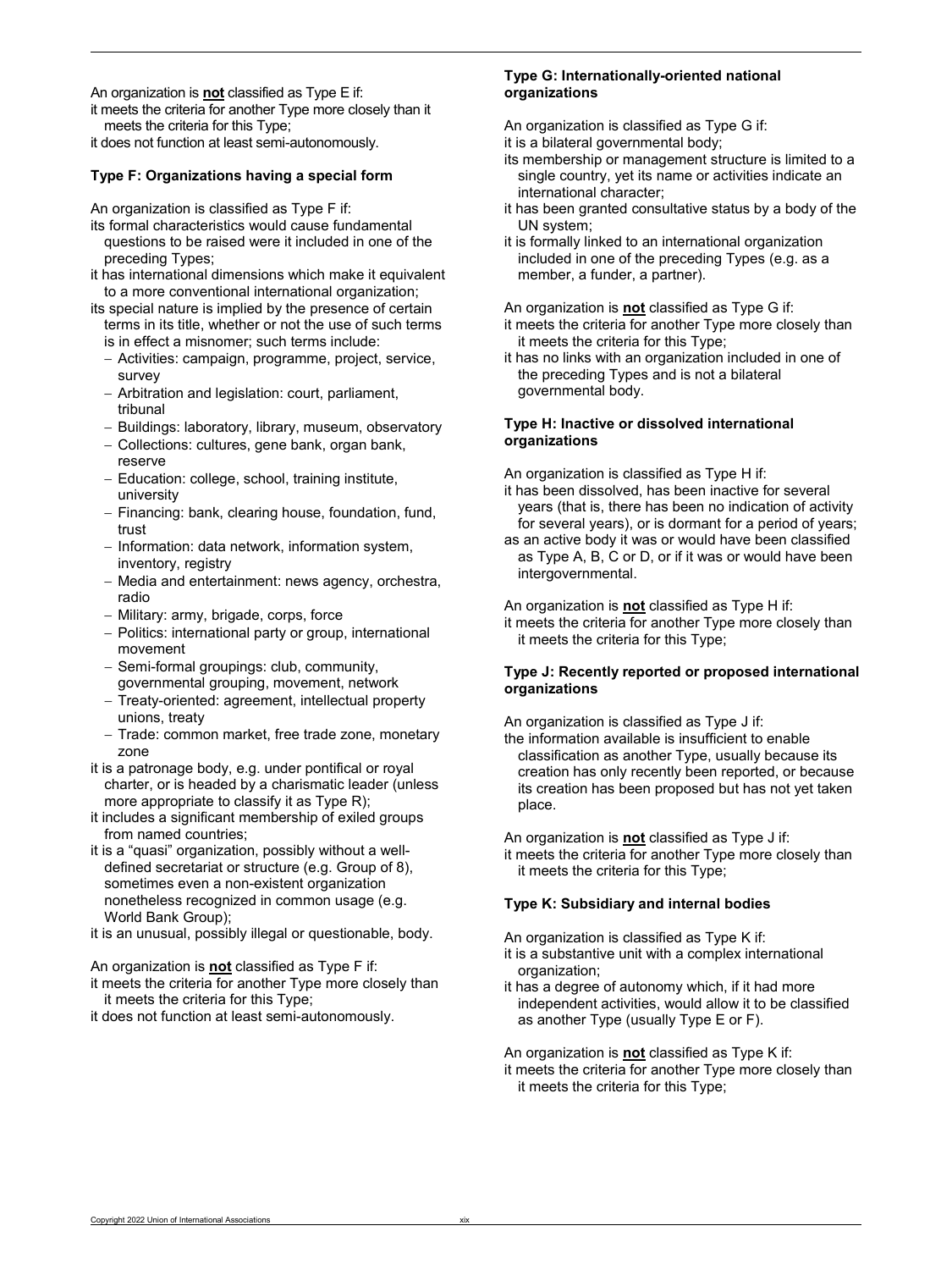## **Type N: National organizations**

An organization is classified as Type N if:

- its membership or management structure is essentially limited to a single country, yet its title or activities make it appear to be international;
- it appears on public information lists of a body of the UN system.

An organization is **not** classified as Type N if:

- it meets the criteria for another Type more closely than it meets the criteria for this Type;
- it has links with an organization included in another Type.

#### **Type R: Religious orders, fraternities and secular institutes**

An organization is classified as Type R if:

- it is a religious, military or fraternal order, or is a similar body based on charismatic leadership or commitment to a set of religious practices;
- its membership covers at least three countries;
- though not widely active now, it has a historical significance (the older the body, the more relaxed the criteria).

An organization is **not** classified as Type R if:

it meets the criteria for another Type more closely than it meets the criteria for this Type;

## **Type S: Autonomous conference series**

A conference series is classified as Type S if: while not being an organization as such, it represents a continuing series of international meetings;

the series has a name which could be assumed to refer to an international body.

A conference series is **not** classified as Type S if:

- it meets the criteria for another Type more closely than it meets the criteria for this Type;
- a more conventional or formal organization, whether national or international, is responsible for the series.

## **Type T: Multilateral treaties and agreements**

A treaty is classified as Type T if:

while not being an organization as such, it is a multilateral treaty, convention, agreement, pact, protocol or covenant signed by at least three parties, whether States or intergovernmental organizations.

A treaty is **not** classified as Type T if:

- it is a peace treaty for a specific war or for the consequences of a specific war;
- it pertains to the relations between two countries under the auspices of an intergovernmental agency (e.g. the transfer of uranium, the resolution of border issues)
- regardless of the number of signatories, its articles pertain to one country or one event.

## **Type U: Inactive or dissolved non-conventional bodies**

An organization is classified as Type U if:

it has been dissolved, has been inactive for several years (that is, there has been no indication of activity for several years), or is dormant for a period of years; as an active body it was or would have been classified as a Type other than Type A, B, C or D.

An organization is **not** classified as Type U if:

- it meets the criteria for another Type more closely than it meets the criteria for this Type;
- as an active body it was or would have been intergovernmental.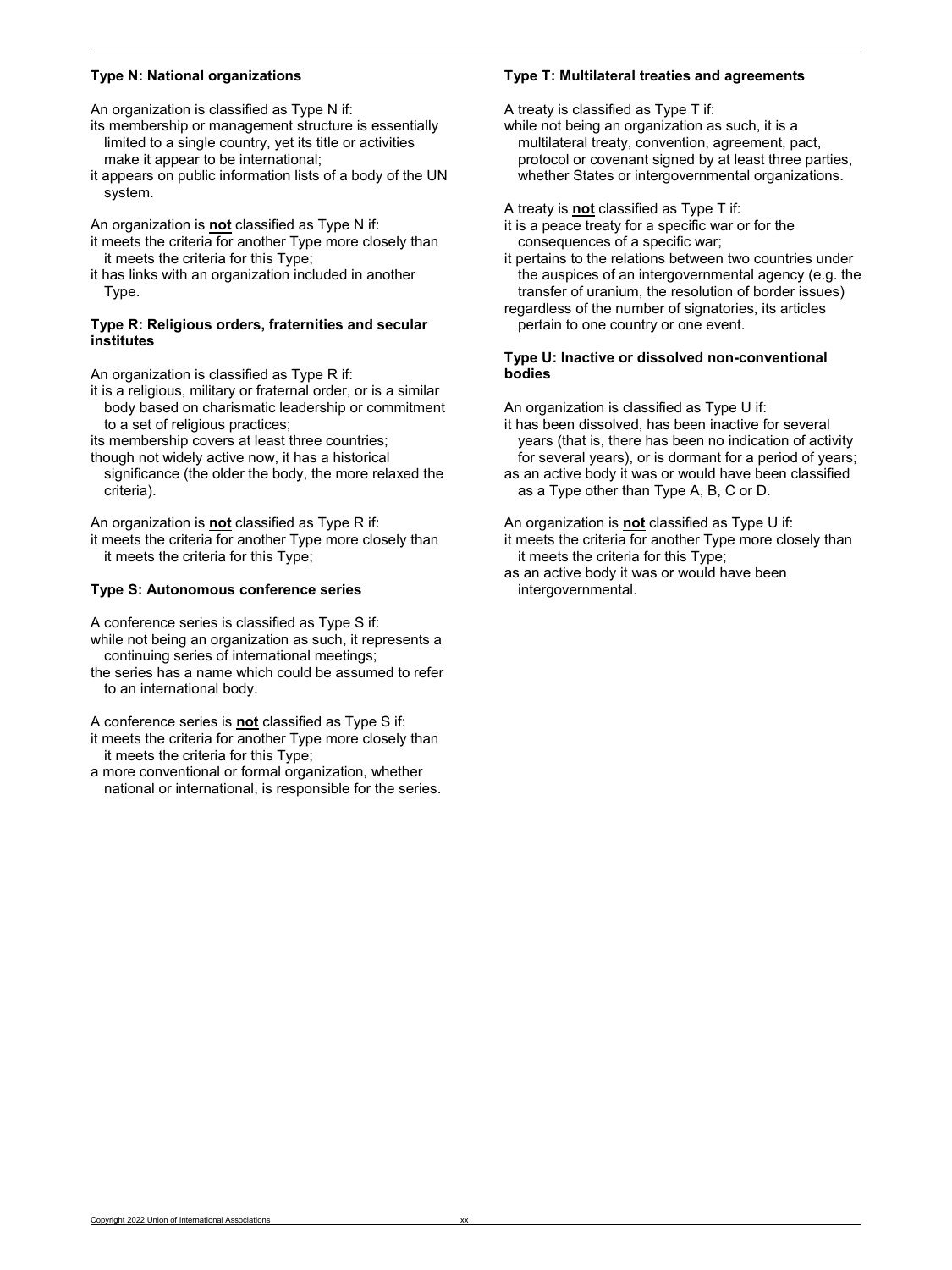## **TYPE 1: COMPARATIVE CHARACTERISTICS**

| Types A to D are generally "conventional" organizations.                                                                                                                                                                                                                                                                                                                                                                                                                                                                                                                                                                                                                                                                                                                                                           | Types E, F, G, H and N have less predictable<br>characteristics.                                                                                                                                                                                                                                                                                                                                                                                                                                                                                              |
|--------------------------------------------------------------------------------------------------------------------------------------------------------------------------------------------------------------------------------------------------------------------------------------------------------------------------------------------------------------------------------------------------------------------------------------------------------------------------------------------------------------------------------------------------------------------------------------------------------------------------------------------------------------------------------------------------------------------------------------------------------------------------------------------------------------------|---------------------------------------------------------------------------------------------------------------------------------------------------------------------------------------------------------------------------------------------------------------------------------------------------------------------------------------------------------------------------------------------------------------------------------------------------------------------------------------------------------------------------------------------------------------|
| Aims The aims must be genuinely international in character, with<br>the intention to cover operations in at least three countries. Hence<br>such bodies as the International Action Committee for Safeguarding<br>the Nubian Monuments or the Anglo-Swedish Society are generally<br>excluded. Societies devoted solely to commemorating particular<br>individuals are therefore likewise ineligible, even if they have made<br>major contributions to the international community.                                                                                                                                                                                                                                                                                                                                | Aims If the title of the organization suggests that the aims<br>may be international in character, it is included. This applies<br>whether or not the activities are concerned with a particular<br>sub-national geographical area or with the link between a<br>particular country and one or more other countries.<br>Organizations which are obviously bilateral are excluded<br>(except in the case of intergovernmental bodies), although<br>national or bilateral organizations with international<br>programmes (e.g. aid programmes) may be included. |
| <b>Members</b> There must be individual or collective participation, with<br>full voting rights, from at least three countries. Membership must be<br>open to any appropriately qualified individual or entity in the<br>organization's area of operations. Closed groups are therefore<br>excluded, although the situation becomes ambiguous when only<br>one member is allowed per country by the organization, thus<br>effectively closing the organization to other qualified groups in that<br>country. Voting power must be such that no one national group can<br>control the organization. National organizations which accept<br>foreigners as members are therefore usually excluded, as are<br>religious orders or communities governed on a hierarchical basis,<br>and also informal social movements. | <b>Members</b> If the title of an organization suggests that its<br>membership may be international in character, it is included.<br>Bodies which are clearly national in character are however<br>excluded even if they have foreign members (except bodies<br>which are recognized by an intergovernmental organization<br>for purposes of consultation). No account is taken of the<br>manner in which members participate in the control of the<br>organization, if at all. Non-membership organizations may<br>therefore be included.                    |
| <b>Structure</b> The Constitution must provide for a formal structure<br>giving members the right periodically to elect a governing body and<br>officers. There must be permanent headquarters and provision<br>made for continuity of operation.                                                                                                                                                                                                                                                                                                                                                                                                                                                                                                                                                                  | <b>Structure</b> No account is taken of the formal structure, if any.<br>Informal social movements and ad hoc bodies are, however,<br>excluded unless there is a permanent office and continuity<br>over a period of more than a year.                                                                                                                                                                                                                                                                                                                        |
| <b>Officers</b> The fact that for a period the officers are all of the same<br>nationality, to facilitate management operations, does not<br>necessarily disqualify the organization, but in this case there should<br>be rotation at designated intervals of headquarters and officers<br>among the various member countries.                                                                                                                                                                                                                                                                                                                                                                                                                                                                                     | <b>Officers</b> No account is taken of the nationality of the elected<br>or appointed officers of the organization.                                                                                                                                                                                                                                                                                                                                                                                                                                           |
| <b>Finance</b> Substantial contributions to the budget must come from at<br>least three countries. There must be no attempt to make profits for<br>distribution to members. This does not exclude organizations which<br>exist in order to help members themselves to make more profits or<br>better their economic situation (e.g. trade unions or trade<br>associations); but it does exclude international business enterprises,<br>investment houses or cartels. The distinction between a trade<br>association and a cartel is often unclear; in practice the external<br>relations of the body are used as a guideline.                                                                                                                                                                                      | <b>Finance</b> No account is taken of the source of the<br>organization's finance. National foundations distributing funds<br>internationally may therefore be included. Profit-making<br>organizations may be included but only when they appear<br>(from the title) to be non-profit-making (and international) in<br>character; multinational governmental enterprises are<br>included. Liner/shipping/freight conferences are only included<br>when the name could be confused with a conventional<br>organization.                                       |
| Relations with other organizations Entities formally connected<br>with another organization are included if there is evidence that they<br>lead an independent life and elect their own officers. Internal or<br>subsidiary committees, appointed by and reporting to one of the<br>structural units of a given organization, are excluded.                                                                                                                                                                                                                                                                                                                                                                                                                                                                        | Relations with other organizations Bodies which have<br>some special organic or legal connection to another<br>organization (by which they may have been created) are<br>included here rather than in Types A to D. This applies<br>particularly to functional and regional bodies of large<br>organizations, but normally only when the title would appear<br>to imply that they are independent, or where the degree of<br>autonomy is unclear.                                                                                                             |
| Activities Evidence of current activity must be available;<br>organizations which appear to have been inactive for over four<br>years are eventually treated as "dissolved" or "dormant" (and<br>transferred to Type H).                                                                                                                                                                                                                                                                                                                                                                                                                                                                                                                                                                                           | Activities Evidence of current activity must be available.<br>Organizations which have been in Types A to D at some<br>stage but have since become inactive or have ceased to exist<br>are however included. Organizations in process of formation<br>may also be included.                                                                                                                                                                                                                                                                                   |

**Other criteria** For all types, no stipulations are made as to size or "importance", whether in terms of number of members, degree of activity or financial strength. No organization is excluded on political or ideological grounds, nor are fields of interest or activity taken into consideration. The geographical location of the headquarters and the terminology used in the organization's name (whether "committee", "council", etc.) have likewise been held to be irrelevant in the determination of eligibility.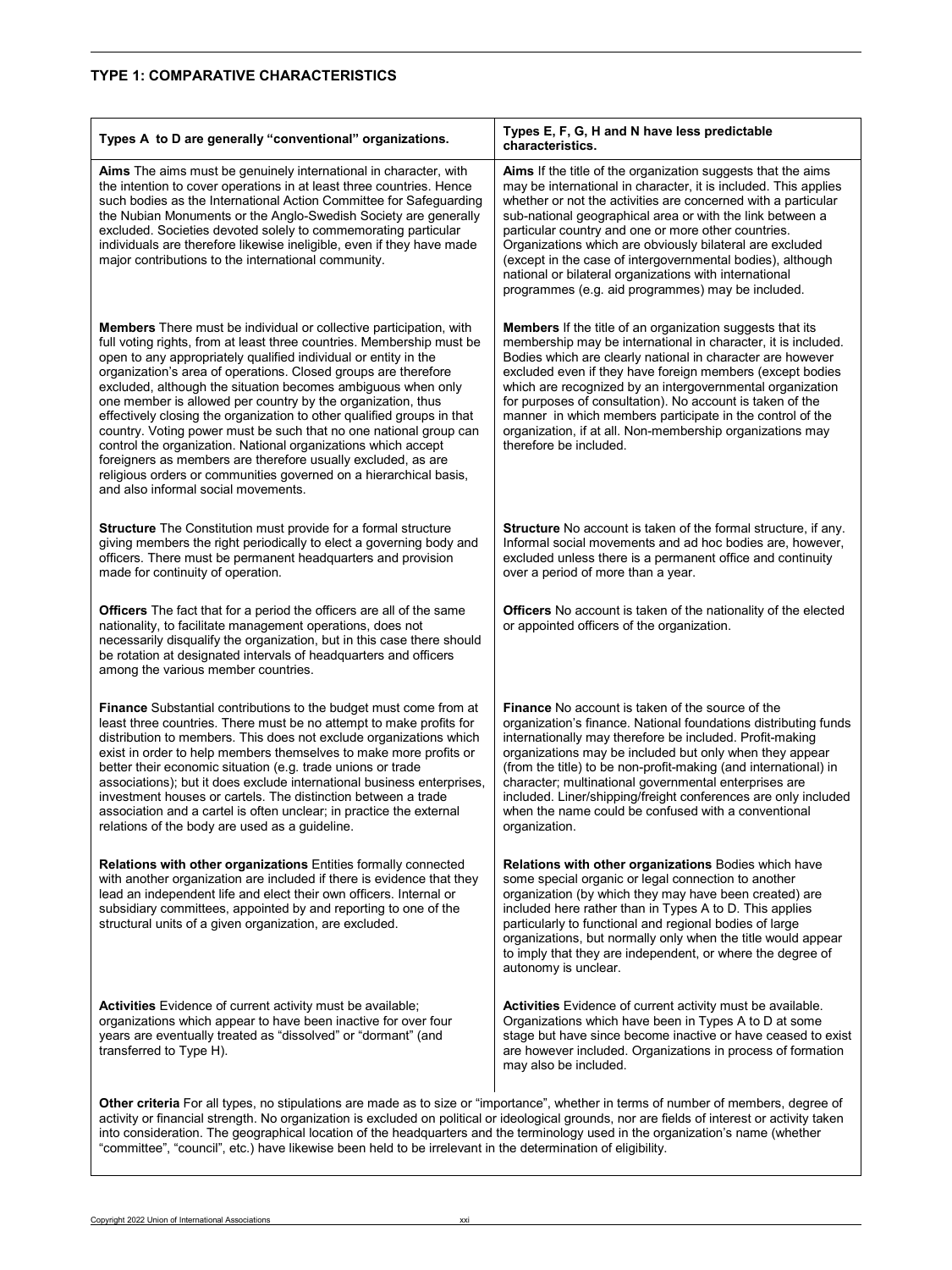## **Appendix 3 – Table 1 Number of international organizations by type**  *Edition 59, 2022/2023 (data collected in 2021)*

Presented in this table is the number of international organizations currently listed in the database of the *Yearbook of International Organizations*. The organizations are totalled by type (see the Appendix "Types of organization") and by whether they are intergovernmental or not. In addition, totals are given for certain groupings of types ("conventional", "other" and "special"). For other groupings of types, see Table 2.

This table suggests different answers to the question "How many international organizations are there?"

- 1. Conventional intergovernmental organizations, when attaching importance to the non-recognition of international non-governmental organizations in terms of international law. (Multilateral treaties, Type T, might be added as closely related international "instruments".)
- 2. Conventional international bodies, both governmental and non-governmental, when attaching importance to the existence of autonomous international bodies as a social reality.
- 3. Conventional bodies (Types A to D) plus special forms (Type F), when recognizing the importance of organizational substitutes and unconventional form. (To the latter might be added conference series, Type S, and multilateral treaties, Type T, as forms of organization substitute.)
- 4. Conventional bodies (Types A to D), special forms (Type F) and religious orders (Type R), when attaching importance to the social reality of the latter as independent actors.

5. Conventional bodies (Types A to D), other international bodies (Types E to G), religious orders (Type R), and multilateral treaties (Type T), when recognizing the international impact of semi-autonomous and nationally tied organizations. (Documentalists might also include inactive bodies, Type H, which figure in the "authority lists" of international organizations.)

For further statistical summaries and other presentations of this data see Volume 5: *Statistics, Visualizations and Patterns*.

| Types by group |                                                 | No. of       | Intergovernmental<br>% of this | % of this | No. of    | Nongovernmental<br>% of this | % of this | No. of    | <b>Total</b><br>% of this |
|----------------|-------------------------------------------------|--------------|--------------------------------|-----------|-----------|------------------------------|-----------|-----------|---------------------------|
|                |                                                 | this type    | type                           | group     | this type | type                         | group     | this type | group                     |
|                | <b>GROUP: CONVENTIONAL INTERNATIONAL BODIES</b> |              |                                |           |           |                              |           |           |                           |
| А.             | Federations of international organizations      | $\mathbf{1}$ | 2,63                           | 0,34      | 37        | 97,37                        | 0,36      | 38        | 0,36                      |
| В.             | Universal membership organizations              | 37           | 6.09                           | 12,76     | 571       | 93,91                        | 5,49      | 608       | 5,69                      |
| C.             | Intercontinental membership organizations       | 39           | 1.69                           | 13,45     | 2275      | 98,31                        | 21,88     | 2314      | 21,65                     |
| D.             | Regionally oriented membership organizations    | 213          | 2,76                           | 73,45     | 7515      | 97,24                        | 72,27     | 7728      | 72,31                     |
|                | TOTAL: CONVENTIONAL BODIES                      | 290          | 2,71                           | 100,00    | 10398     | 97,29                        | 100,00    | 10688     | 100,00                    |
|                | <b>GROUP: OTHER INTERNATIONAL BODIES</b>        |              |                                |           |           |                              |           |           |                           |
| Е.             | Org's emanating from places, persons, bodies    | 991          | 21,67                          | 52,21     | 3582      | 78,33                        | 18,84     | 4573      | 21,87                     |
| F.             | Organizations of special form                   | 750          | 11,50                          | 39,52     | 5770      | 88,50                        | 30.35     | 6520      | 31,19                     |
| G.             | Internationally oriented national organizations | 157          | 1,60                           | 8,27      | 9657      | 98,40                        | 50,80     | 9814      | 46,94                     |
|                | TOTAL: OTHER BODIES                             | 1898         | 9,08                           | 100,00    | 19009     | 90,92                        | 100,00    | 20907     | 100,00                    |
|                |                                                 |              |                                |           |           |                              |           |           |                           |
|                | TOTAL Types E + F                               | 1741         | 15,69                          |           | 9352      | 84,31                        |           | 11093     |                           |
|                | TOTAL Types A B C D E F                         | 2031         | 9,32                           |           | 19750     | 90,68                        |           | 21781     |                           |
|                | TOTAL Types A B C D E F G                       | 2188         | 6,93                           |           | 29407     | 93,07                        |           | 31595     |                           |
|                | <b>GROUP: SPECIAL TYPES</b>                     |              |                                |           |           |                              |           |           |                           |
| Η.             | Dissolved or apparently inactive organizations  | 912          | 14,63                          | 16,12     | 5321      | 85,37                        | 13,99     | 6233      | 14,27                     |
| J.             | Recently reported bodies - not yet confirmed    | 61           | 3,47                           | 1,08      | 1695      | 96,53                        | 4,46      | 1756      | 4,02                      |
| Κ.             | Subsidiary and internal bodies                  | 150          | 24,00                          | 2,65      | 475       | 76,00                        | 1,25      | 625       | 1,43                      |
| N.             | National organizations                          | 1            | 0,03                           | 0,02      | 3416      | 99,97                        | 8,98      | 3417      | 7,82                      |
| R.             | Religious orders and secular institutes         | $\mathbf 0$  | 0.00                           | 0,00      | 910       | 100,00                       | 2,39      | 910       | 2,08                      |
| S.             | Autonomous conference series                    | 91           | 4,51                           | 1,61      | 1927      | 95,49                        | 5,07      | 2018      | 4,62                      |
| T.             | Multilateral treaties, intergov'tal agreements  | 2487         | 100,00                         | 43,96     | $\pmb{0}$ | 0,00                         | 0,00      | 2487      | 5,69                      |
| U.             | Currently inactive nonconventional bodies       | 1956         | 7,46                           | 34,57     | 24280     | 92,54                        | 63,85     | 26236     | 60,06                     |
|                | TOTAL: SPECIAL TYPES                            | 5658         | 12,95                          | 100,00    | 38024     | 87,05                        | 100,00    | 43682     | 100,00                    |
|                | TOTAL Types H + U                               | 2868         | 8,83                           |           | 29601     | 91,17                        |           | 32469     |                           |
|                |                                                 |              |                                |           |           |                              |           |           |                           |
|                | <b>TOTAL ALL TYPES</b>                          | 7846         | 10,42                          |           | 67431     | 89,58                        |           | 75277     |                           |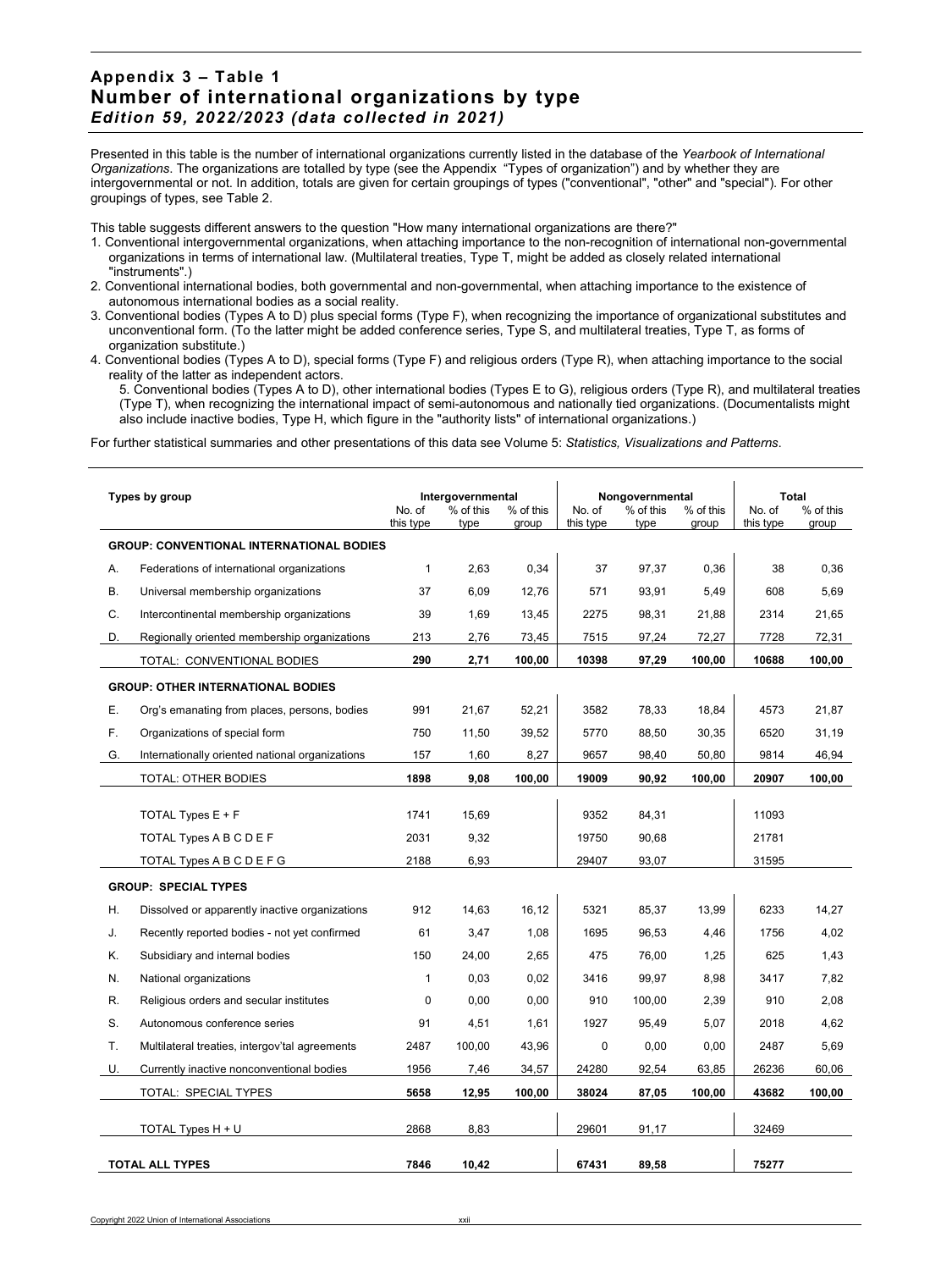## **Appendix 3 – Table 2 Number of international organizations by cluster**  *Edition 59, 2022/2023 (data collected in 2021)*

This table gives the same data as Table 1 but groups the types of organizations according to the "clusters" defined for and used in the Volume 5. As in Table 1, the organizations are also totalled by type (see the Appendix "Types of organization") and by whether they are intergovernmental or not. The notes for Table 1 also apply here.

For further statistical summaries and other presentations of this data see Volume 5: *Statistics, Visualizations and Patterns*.

| <b>Types by cluster</b> |                                                         | No. of<br>this type | Intergovernmental<br>% of this<br>type | % of this<br>cluster | No. of<br>this type | Nongovernmental<br>% of this<br>type | % of this<br>cluster | No. of<br>this type | <b>Total</b><br>% of this<br>cluster |
|-------------------------|---------------------------------------------------------|---------------------|----------------------------------------|----------------------|---------------------|--------------------------------------|----------------------|---------------------|--------------------------------------|
|                         | <b>CLUSTER I: INTERNATIONAL BODIES</b>                  |                     |                                        |                      |                     |                                      |                      |                     |                                      |
| Α.                      | Federations of international organizations              | $\mathbf{1}$        | 2,63                                   | 0, 10                | 37                  | 97,37                                | 0,23                 | 38                  | 0,22                                 |
| В.                      | Universal membership organizations                      | 37                  | 6,09                                   | 3,56                 | 571                 | 93,91                                | 3,53                 | 608                 | 3,53                                 |
| C.                      | Intercontinental membership organizations               | 39                  | 1,69                                   | 3,75                 | 2275                | 98,31                                | 14,07                | 2314                | 13,45                                |
| D.                      | Regionally oriented membership organizations            | 213                 | 2,76                                   | 20,48                | 7515                | 97,24                                | 46,48                | 7728                | 44,91                                |
| F.                      | Organizations of special form                           | 750                 | 11,50                                  | 72,12                | 5770                | 88,50                                | 35,69                | 6520                | 37,89                                |
|                         | TOTAL: CLUSTER I                                        | 1040                | 6,04                                   | 100,00               | 16168               | 93,96                                | 100,00               | 17208               | 100,00                               |
|                         | <b>CLUSTER II: DEPENDENT BODIES</b>                     |                     |                                        |                      |                     |                                      |                      |                     |                                      |
| Е.                      | Org's emanating from places, persons, bodies            | 991                 | 21,67                                  | 86,85                | 3582                | 78,33                                | 72,12                | 4573                | 74,87                                |
| Κ.                      | Subsidiary and internal bodies                          | 150                 | 24,00                                  | 13,15                | 475                 | 76,00                                | 9,56                 | 625                 | 10,23                                |
| R.                      | Religious orders and secular institutes                 | 0                   | 0,00                                   | 0,00                 | 910                 | 100,00                               | 18,32                | 910                 | 14,90                                |
|                         | TOTAL: CLUSTER II                                       | 1141                | 18,68                                  | 100,00               | 4967                | 81,32                                | 100,00               | 6108                | 100,00                               |
|                         | <b>CLUSTER III: ORGANIZATIONAL SUBSTITUTES</b>          |                     |                                        |                      |                     |                                      |                      |                     |                                      |
| S.                      | Autonomous conference series                            | 91                  | 4,51                                   | 3,53                 | 1927                | 95,49                                | 100,00               | 2018                | 44,79                                |
| Т.                      | Multilateral treaties, intergov'tal agreements          | 2487                | 100,00                                 | 96,47                | 0                   | 0,00                                 | 0,00                 | 2487                | 55,21                                |
|                         | TOTAL: CLUSTER III                                      | 2578                | 57,23                                  | 100.00               | 1927                | 42,77                                | 100,00               | 4505                | 100,00                               |
|                         | <b>CLUSTER IV: NATIONAL BODIES</b>                      |                     |                                        |                      |                     |                                      |                      |                     |                                      |
| G.                      | Internationally oriented national organizations         | 157                 | 1,60                                   | 99,37                | 9657                | 98,40                                | 73,87                | 9814                | 74,17                                |
| N.                      | National organizations                                  | $\mathbf{1}$        | 0,03                                   | 0,63                 | 3416                | 99,97                                | 26,13                | 3417                | 25,83                                |
|                         | TOTAL: CLUSTER IV                                       | 158                 | 1,19                                   | 100,00               | 13073               | 98,81                                | 100,00               | 13231               | 100,00                               |
|                         | <b>CLUSTER V: DEAD, INACTIVE AND UNCONFIRMED BODIES</b> |                     |                                        |                      |                     |                                      |                      |                     |                                      |
| Η.                      | Dissolved or apparently inactive organizations          | 912                 | 14,63                                  | 31,14                | 5321                | 85,37                                | 17,00                | 6233                | 18,21                                |
| J.                      | Recently reported bodies - not yet confirmed            | 61                  | 3,47                                   | 2,08                 | 1695                | 96,53                                | 5,42                 | 1756                | 5,13                                 |
| U.                      | Currently inactive nonconventional bodies               | 1956                | 7,46                                   | 66,78                | 24280               | 92,54                                | 77,58                | 26236               | 76,66                                |
|                         | TOTAL: CLUSTER V                                        | 2929                | 8,56                                   | 100,00               | 31296               | 91,44                                | 100,00               | 34225               | 100,00                               |
|                         |                                                         |                     |                                        |                      |                     |                                      |                      |                     |                                      |
|                         | <b>TOTAL ALL TYPES</b>                                  | 7846                | 10,42                                  |                      | 67431               | 89,58                                |                      | 75277               |                                      |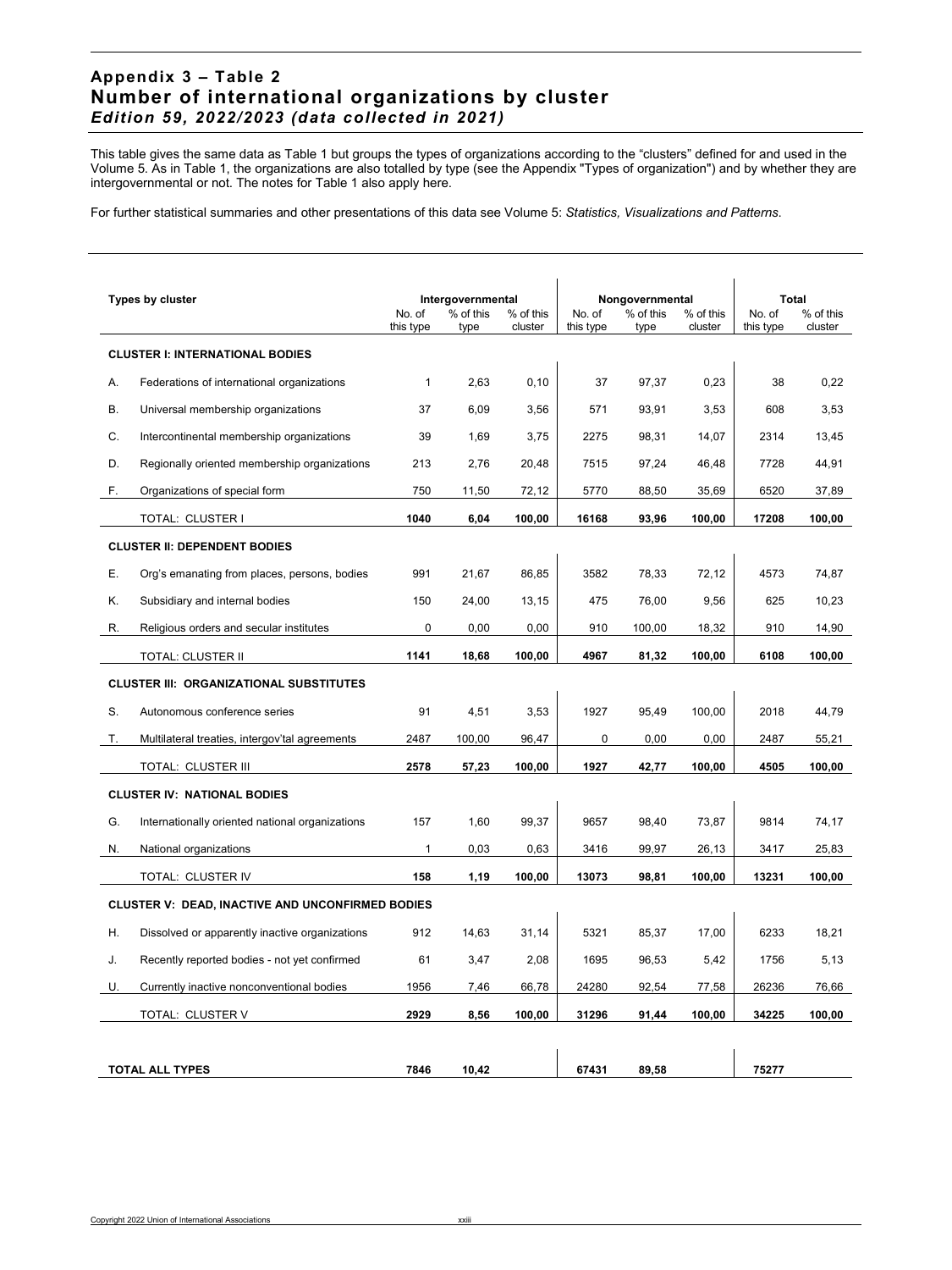## **Appendix 3 – Table 3 Country participation in international organizations by type of organization**  *Edition 59, 2022/2023 (data collected in 2021)*

This table indicates the number of organizations of which a country or territory is a member, whether directly or through the presence of members in that country. (See "Notes to the User" at the front of this volume for further information on country names.) No distinction is made between different categories of membership (e.g. full, associate). A country is only counted once for each organization.

For each country or territory is given the total number of organizations, both intergovernmental and non-governmental, with members in that country or territory.

The organizations are totalled by type, indicated by the letter code at the head of each column. In addition, totals are given at the end of each row by cluster. The organization types allocated to each cluster are as follows:

- Cluster I (International organizations): Types A B C D F
- Cluster II (Dependent organizations): Types E K R
- Cluster III (Organizational substitutes): Types S T
- Cluster IV (National organizations): Types G N

Cluster V (Dead, inactive and unconfirmed bodies): Types H J U

See the Appendix "Types of organization" for more information on organization types. For further statistical summaries and other presentations of this data, and Volume 5: *Statistics, Visualizations and Patterns*.

|                                                           | <b>TYPES OF ORGANIZATION</b> |                                |                             |                                |                            |                                      |                            |                                      |                            |                         |                                  |                                        |                              |                               | <b>TOTAL BY CLUSTER</b>              |                                           |                      | <b>TOTAL</b>                         |                            |                       |                       |
|-----------------------------------------------------------|------------------------------|--------------------------------|-----------------------------|--------------------------------|----------------------------|--------------------------------------|----------------------------|--------------------------------------|----------------------------|-------------------------|----------------------------------|----------------------------------------|------------------------------|-------------------------------|--------------------------------------|-------------------------------------------|----------------------|--------------------------------------|----------------------------|-----------------------|-----------------------|
| <b>COUNTRY</b>                                            | A                            | в                              | С                           | D                              | Е                          | F                                    | G                          | н                                    | J                          | κ                       | N                                | R                                      | s                            | Т                             | U                                    |                                           | ш                    | Ш                                    | IV                         | v                     | A-U                   |
| Abidjan                                                   | $\mathbf 0$                  | $\Omega$                       | $\Omega$                    | 1                              | $\Omega$                   | $\Omega$                             | $\Omega$                   | $\Omega$                             | $\mathbf 0$                | $\Omega$                | $\mathbf 0$                      | $\Omega$                               | $\Omega$                     | 0                             | $\Omega$                             | $\overline{1}$                            | $\Omega$             | $\Omega$                             | $\Omega$                   | $\Omega$              | 1                     |
| Abu Dhabi<br>Afghanistan                                  | 0<br>11                      | 0<br>127                       | $\mathbf{1}$<br>73          | 93                             | 0<br>138                   | 3<br>177                             | 0<br>42                    | 0<br>42                              | $\mathbf 0$<br>15          | 0<br>10                 | 0<br>$\overline{\phantom{0}}$    | $^{\circ}$<br>$\overline{\phantom{0}}$ | 0<br>$\Omega$                | 0<br>134                      | $\overline{2}$<br>88                 | 5<br>481                                  | 0<br>150             | 0<br>134                             | 0<br>44                    | 2<br>145              | $\overline{7}$<br>954 |
| Afghanistan (exile)                                       | 0                            | 0                              | 0                           | $\mathbf 0$                    | 0                          | 0                                    | 0                          | 0                                    | 0                          | 0                       | 0                                | $\mathbf 0$                            | 0                            | 0                             | 1                                    | $\mathbf 0$                               | 0                    | 0                                    | 0                          |                       |                       |
| Alabama                                                   | $\Omega$                     | $\Omega$                       | $\Omega$                    | -1                             | $\Omega$                   | $\Omega$                             | $\Omega$                   | $\Omega$                             | $\Omega$                   | $\Omega$                | $\Omega$                         | $\Omega$                               | 0                            | $\Omega$                      | $\Omega$                             | -1                                        | $\Omega$             | $\Omega$                             | $\Omega$                   | $\Omega$              | -1                    |
| Åland<br>Alaska                                           | $\Omega$<br>$\Omega$         | 2<br>$\Omega$                  | 1<br>$\Omega$               | 18                             | 5<br>$\Omega$              | 11<br>2                              | $\Omega$<br>1              | 5<br>$\Omega$                        | $\Omega$<br>$\Omega$       | $\Omega$<br>$\Omega$    | $\Omega$                         | $\Omega$<br>$\Omega$                   | $\Omega$                     | $\Omega$                      | $\overline{7}$<br>$\Omega$           | 32                                        | 5<br>$\Omega$        | $\overline{\phantom{a}}$<br>$\Omega$ | $\Omega$<br>$\overline{2}$ | 12<br>$\Omega$        | 51<br>$\overline{4}$  |
| Albania                                                   | 17                           | 207                            | 139                         | $\Omega$<br>371                | 320                        | 429                                  | 59                         | 116                                  | 11                         | 24                      | -1<br>10                         | 37                                     | $\mathfrak{p}$               | 375                           | 213                                  | 2<br>1163                                 | 381                  | 377                                  | 69                         | 340                   | 2330                  |
| Alberta                                                   | 0                            | $\circ$                        | -1                          | 0                              | $^{\circ}$                 | 0                                    | 0                          | $^{\circ}$                           | $^{\circ}$                 | 0                       | 0                                | $\Omega$                               | $\pmb{0}$                    | $\mathbf 0$                   | $^{\circ}$                           | -1                                        | $\circ$              | 0                                    | 0                          | 0                     | -1                    |
| Alderney                                                  | $\Omega$                     | $\Omega$                       | $\Omega$                    |                                | $\Omega$                   | $\Omega$                             | $\Omega$                   | $\Omega$                             | $\Omega$                   | $\Omega$                | $\Omega$                         | $\Omega$                               | 0                            | $\Omega$                      | $\Omega$                             | -1                                        | $\Omega$             | $\Omega$                             | $\Omega$                   | $\Omega$              | 1                     |
| Algeria<br>Andalusia                                      | 14<br>$\Omega$               | 249                            | 224<br>$\Omega$             | 378<br>$\Omega$                | 287<br>0                   | 350<br>$\Omega$                      | 69<br>$\Omega$             | 277<br>0                             | 20<br>0                    | 41<br>$\Omega$          | 19<br>0                          | 48<br>$\Omega$                         | $\mathsf 0$<br>0             | 264<br>$\Omega$               | 306<br>$\mathbf 0$                   | 1215                                      | 376<br>$\Omega$      | 264<br>$\Omega$                      | 88<br>$\mathbf 0$          | 603<br>$^{\circ}$     | 2546<br>$\mathbf{1}$  |
| Andorra                                                   | 5                            | 81                             | 48                          | 103                            | 108                        | 104                                  | 11                         | 32                                   | $\Omega$                   | 27                      | 5                                | 5                                      | $\Omega$                     | 140                           | 63                                   | 341                                       | 140                  | 140                                  | 16                         | 95                    | 732                   |
| Angola                                                    | 12                           | 139                            | 66                          | 129                            | 166                        | 237                                  | 49                         | 111                                  | 10                         | 18                      | $\overline{4}$                   | 56                                     | $\mathbf 0$                  | 161                           | 150                                  | 583                                       | 240                  | 161                                  | 53                         | 271                   | 1308                  |
| Anguilla                                                  | $\mathbf 0$<br>$^{\circ}$    | 23<br>$\overline{\phantom{a}}$ | 10<br>3                     | 44<br>7                        | 20<br>ર                    | 33                                   | $\overline{1}$<br>$\Omega$ | 17<br>$\Omega$                       | $\mathbf 0$                | 3<br>$\Omega$           | $\mathbf 0$<br>$^{\circ}$        | $\Omega$<br>$\Omega$                   | $\Omega$<br>$\Omega$         | $\Omega$<br>n                 | 14                                   | 110                                       | 23<br>3              | $\Omega$<br>$\Omega$                 | $\overline{1}$<br>$\Omega$ | 31                    | 165<br>17             |
| Antigua<br>Antigua-Barbuda                                | $\overline{4}$               | 86                             | 37                          | 112                            | 110                        | 123                                  | 14                         | 82                                   | 0<br>$\Omega$              | 10                      | 5                                | 7                                      | $\overline{2}$               | 196                           | 115                                  | 13<br>362                                 | 127                  | 198                                  | 19                         | 197                   | 903                   |
| Argentina                                                 | 23                           | 437                            | 772                         | 1061                           | 561                        | 1001                                 | 208                        | 472                                  | 59                         | 86                      | 104                              | 208                                    | 3                            | 369                           | 734                                  | 3294                                      | 855                  | 372                                  | 312                        | 1265                  | 6098                  |
| Armenia                                                   | 14<br>$\mathcal{P}$          | 219                            | 144<br>21                   | 286                            | 259<br>38                  | 331                                  | 44                         | 77<br>29                             | 8<br>$\Omega$              | 12                      | 8                                | $\overline{4}$                         | $\Omega$                     | 236                           | 142<br>25                            | 994                                       | 275                  | 236                                  | 52<br>12                   | 227                   | 1784                  |
| Aruba<br>Ascension Is                                     | 0                            | -53<br>0                       | $\circ$                     | 71<br>0                        | 0                          | 48                                   | -7<br>0                    | $\mathbf 0$                          | 0                          | 5<br>0                  | 5<br>0                           | -1<br>$^{\circ}$                       | $\Omega$<br>0                | -1<br>$\overline{\mathbf{c}}$ | 0                                    | 195                                       | 44<br>0              | -1<br>$\overline{2}$                 | 0                          | -54<br>$^{\circ}$     | 306<br>3              |
| Australia                                                 | 27                           | 464                            | 1124                        | 1395                           | 795                        | 1404                                 | 434                        | 520                                  | 65                         | 119                     | 287                              | 132                                    | 10                           | 370                           | 1058                                 | 4414                                      | 1046                 | 380                                  | 721                        | 1643                  | 8204                  |
| Australian Capital Territory                              | 0                            | $\mathbf 0$                    | $\circ$                     | -1                             | 0                          | 0                                    | 0                          | 0                                    | $^{\circ}$                 | $^{\circ}$              | 0                                | $^{\circ}$                             | $\mathbf 0$                  | 0                             | $^{\circ}$                           |                                           | 0                    | 0                                    | 0                          | $^{\circ}$            |                       |
| Austria                                                   | 24                           | 430                            | 849                         | 2157                           | 1089                       | 1533                                 | 245<br>31                  | 752                                  | 52                         | 105                     | 126<br>8                         | 132<br>$^{\circ}$                      | 6<br>0                       | 540                           | 1117                                 | 4993                                      | 1326                 | 546                                  | 371                        | 1921                  | 9157<br>1602          |
| Azerbaijan<br>Azores                                      | 15<br>$\Omega$               | 195<br>-1                      | 133<br>-1                   | 241<br>$\Omega$                | 220<br>-1                  | 257<br>$\Delta$                      | $\Omega$                   | 67<br>-1                             | 10<br>$\Omega$             | 24<br>$\overline{1}$    | $\Omega$                         | -1                                     | $\Omega$                     | 294<br>$\Omega$               | 107<br>5                             | 841<br>6                                  | 244<br>3             | 294<br>$\Omega$                      | 39<br>$\Omega$             | 184<br>6              | 15                    |
| Bahamas                                                   | $\overline{4}$               | 125                            | 74                          | 140                            | 128                        | 187                                  | 65                         | 98                                   | $\overline{1}$             | 15                      | 32                               | 18                                     | $\mathfrak{p}$               | 194                           | 138                                  | 530                                       | 161                  | 196                                  | 97                         | 237                   | 1221                  |
| Bahrain                                                   | 10                           | 170                            | 106                         | 213                            | 160                        | 189                                  | 42                         | 97                                   | 10                         | 18                      | 23                               | $\overline{\phantom{a}}$               | $\Omega$                     | 156                           | 103                                  | 688                                       | 180                  | 156                                  | 65                         | 210                   | 1299                  |
| <b>Balearic</b> Is<br>Bangladesh                          | $\Omega$<br>18               | $\Omega$<br>300                | $\Omega$<br>252             | $\Omega$<br>356                | $\Omega$<br>286            | 536                                  | $\Omega$<br>117            | 0<br>186                             | 0<br>25                    | $\mathbf 0$<br>36       | $\mathbf 0$<br>12                | $\Omega$<br>29                         | 0<br>$\overline{4}$          | $\Omega$<br>179               | 2<br>372                             | 1462                                      | $\Omega$<br>351      | 0<br>183                             | $\Omega$<br>129            | 2<br>583              | 3<br>2708             |
| Barbados                                                  | 8                            | 157                            | 103                         | 180                            | 157                        | 235                                  | 45                         | 116                                  | $\mathbf{1}$               | 29                      | 22                               | 10                                     | $\overline{2}$               | 214                           | 193                                  | 683                                       | 196                  | 216                                  | 67                         | 310                   | 1472                  |
| Barbuda                                                   | $\Omega$                     | $\Omega$                       | $\pmb{0}$                   | $\Omega$                       | -1                         | $\Omega$                             | $\Omega$                   | $\Omega$                             | $\mathbf 0$                | $\mathbf 0$             | $\mathbf 0$                      | $\mathbf 0$                            | $\pmb{0}$                    | $\Omega$                      | $\Omega$                             | $\Omega$                                  | -1                   | $\Omega$                             | $\mathbf 0$                | $\Omega$              | $\mathbf{1}$          |
| Bashkortostan                                             | $\Omega$<br>$\Omega$         | $\Omega$                       | $\Omega$                    | $\mathfrak{p}$                 | $\Omega$                   | $\Omega$                             | $\Omega$                   | $\Omega$                             | $\mathbf 0$                | $\Omega$                | $^{\circ}$                       | $\Omega$                               | $\Omega$                     | $\Omega$                      | $\Omega$                             | $\overline{2}$                            | $\Omega$             | $\Omega$                             | $\Omega$                   | $\Omega$              | $\overline{2}$        |
| <b>Basque Country</b><br>Bavaria                          | $\Omega$                     | $\overline{1}$<br>$\Omega$     | $\mathbf{1}$<br>$\Omega$    | 3<br>$\Omega$                  | -1<br>$\Omega$             | $\overline{\phantom{a}}$<br>$\Omega$ | $\mathbf 0$<br>$\Omega$    | $\Omega$<br>$\Omega$                 | $\mathbf{1}$<br>$^{\circ}$ | $\mathbf 0$<br>$\Omega$ | $\mathbf 0$<br>$\Omega$          | $\Omega$<br>$\Omega$                   | $\Omega$<br>$\mathbf 0$      | $\Omega$<br>$\Omega$          | $\Omega$                             | $\overline{7}$<br>$\Omega$                | -1<br>$\Omega$       | $\mathbf 0$<br>$\Omega$              | $\mathbf 0$<br>$\Omega$    | $\mathbf{1}$          | 9<br>1                |
| <b>Belarus</b>                                            | 12                           | 207                            | 180                         | 372                            | 233                        | 311                                  | 44                         | 103                                  | 8                          | 27                      | 15                               | 34                                     | $\Omega$                     | 281                           | 169                                  | 1082                                      | 294                  | 281                                  | 59                         | 280                   | 1996                  |
| Belgium                                                   | 22                           | 443                            | 992                         | 2519                           | 1298                       | 1866                                 | 364                        | 1080                                 | 65                         | 114                     | 207                              | 211                                    | $\overline{4}$               | 667                           | 1861                                 | 5842                                      | 1623                 | 671                                  | 571                        | 3006                  | 11713                 |
| Belgium (French Community of)                             | $\Omega$<br>$\Omega$         | $\Omega$<br>$\Omega$           | $\Omega$<br>$\Omega$        | $\Omega$<br>$\Omega$           | $\Omega$<br>$\mathcal{P}$  | -1<br>$\Omega$                       | $\mathbf 0$<br>1           | $\mathfrak{p}$<br>$\Omega$           | 0                          | 0<br>$\Omega$           | 0<br>$\Omega$                    | 0<br>$\Omega$                          | $\mathbf 0$<br>$\Omega$      | $\Omega$<br>3                 | $\overline{\phantom{a}}$<br>$\Omega$ | $\overline{1}$<br>$\Omega$                | $\Omega$<br>2        | $\Omega$<br>3                        | $\Omega$<br>-1             | 4<br>$\Omega$         | 5<br>6                |
| Belgium/Brussels Capital Region<br>Belgium/Flemish Region | $\Omega$                     | 3                              | -1                          | 3                              | 3                          | 5                                    | -1                         | $\overline{2}$                       | 0<br>0                     | 0                       | 0                                | $\Omega$                               | $\Omega$                     | 3                             | $\Omega$                             | 12                                        | 3                    | 3                                    | -1                         | $\overline{2}$        | 21                    |
| Belgium/Wallonia Region                                   | $\Omega$                     | $\overline{1}$                 | $\overline{1}$              | $\mathcal{P}$                  | 3                          |                                      | $\Omega$                   | -1                                   | $\Omega$                   | $\Omega$                | $\Omega$                         | $\Omega$                               | $\Omega$                     | 3                             | $\Omega$                             | $\mathsf{R}$                              | 3                    | 3                                    | $\Omega$                   | 1                     | 15                    |
| Belize                                                    | 6                            | 98                             | 68                          | 136                            | 150<br>215                 | 201<br>375                           | 34<br>67                   | 87<br>210                            | $\overline{2}$             | 10<br>32                | 11<br>-7                         | 10                                     | 2<br>$\Omega$                | 178<br>217                    | 144<br>268                           | 509<br>907                                | 170                  | 180                                  | 45<br>74                   | 233<br>498            | 1137                  |
| Benin<br>Bermuda                                          | 12<br>$\overline{2}$         | 189<br>74                      | 126<br>60                   | 205<br>95                      | 38                         | 99                                   | 28                         | 37                                   | 20<br>0                    | 11                      | 19                               | 58<br>$\overline{4}$                   | 0                            | 2                             | 63                                   | 330                                       | 305<br>53            | 217<br>$\overline{2}$                | 47                         | 100                   | 2001<br>532           |
| Bhutan                                                    | 5                            | 75                             | 43                          | 66                             | 90                         | 102                                  | 15                         | 19                                   | 7                          |                         | -1                               | 3                                      | $\Omega$                     | 59                            | 68                                   | 291                                       | 100                  | 59                                   | 16                         | $Q_{\rm d}$           | 560                   |
| Bolivia                                                   | 16                           | 269                            | 189                         | 463                            | 267                        | 468                                  | 92                         | 220                                  | 21                         | 32                      | 21                               | 120                                    | $\overline{\phantom{a}}$     | 274                           | 364                                  | 1405                                      | 419                  | 276                                  | 113                        | 605                   | 2818                  |
| <b>Bonaire Is</b><br>Bophuthatswana                       | -1<br>$\Omega$               | -1<br>$\Omega$                 | $\overline{4}$<br>$\Omega$  | 14<br>$\Omega$                 | 5<br>$\Omega$              | 9<br>$\Omega$                        | $\Omega$<br>$\Omega$       | 9<br>$\Omega$                        | $\Omega$<br>0              | -1<br>$\Omega$          | -1<br>$\Omega$                   | $\Omega$<br>$\Omega$                   | $\Omega$<br>$\Omega$         | $\Omega$<br>$\Omega$          | -1<br>$\overline{1}$                 | 29<br>$\Omega$                            | 6<br>$\Omega$        | $\Omega$<br>$\Omega$                 | -1<br>$\Omega$             | 10<br>$\overline{1}$  | 46<br>$\overline{1}$  |
| Bornholm                                                  | $\Omega$                     | $\Omega$                       | $\Omega$                    | $\Omega$                       | $\Omega$                   | $\Omega$                             | $\Omega$                   | $\Omega$                             | $\Omega$                   | $\Omega$                | $\Omega$                         | $\Omega$                               | $\Omega$                     | $\Omega$                      | -1                                   | $\Omega$                                  | $\Omega$             | $\Omega$                             | $\Omega$                   | -1                    | -1                    |
| Bosnia                                                    | $\Omega$                     | $^{\circ}$                     | $\mathfrak{p}$              |                                | $\Omega$                   | 3                                    | 1                          | $\Omega$                             | 0                          | $\Omega$                | 0                                | 3                                      | $\Omega$                     | $\Omega$                      | $\Omega$                             | 6                                         | 3                    | $\Omega$                             | 1                          | $\pmb{0}$             | 10                    |
| Bosnia-Herzegovina                                        | 11                           | 206                            | 170                         | 418                            | 290                        | 405                                  | 58                         | 71                                   | 14                         | 20                      | 8                                | 11                                     | $\mathfrak{p}$               | 397                           | 144                                  | 1210                                      | 321                  | 399                                  | 66                         | 229                   | 2225                  |
| Botswana<br>Brazil                                        | 13<br>24                     | 193<br>461                     | 116<br>950                  | 169<br>1266                    | 154<br>671                 | 287<br>1234                          | 64<br>288                  | 145<br>494                           | 11<br>68                   | 26<br>98                | 10<br>136                        | 14<br>302                              | $\overline{\mathbf{c}}$<br>5 | 151<br>435                    | 216<br>865                           | 778<br>3935                               | 194<br>1071          | 153<br>440                           | 74<br>424                  | 372<br>1427           | 1571<br>7297          |
| Bretagne                                                  | $\Omega$                     | $\Omega$                       | $^{\circ}$                  |                                | $\Omega$                   |                                      | $\Omega$                   | 0                                    | 0                          | 0                       | -1                               | $\Omega$                               | $\mathbf 0$                  | $\mathbf 0$                   | 1                                    | 2                                         | $\Omega$             | $\mathbf 0$                          | -1                         |                       | $\overline{4}$        |
| <b>British Antarctic Terr</b>                             | $\Omega$                     | $\Omega$                       | -1                          | $\Omega$                       | $\Omega$                   | $\Omega$                             | $\Omega$                   | 1                                    | $\Omega$                   | $\Omega$                | $\mathbf 0$                      | $\Omega$                               | $\Omega$                     | $\mathfrak{p}$                | -1                                   | -1                                        | $\Omega$             | $\overline{\phantom{0}}$             | $\mathbf 0$                | $\overline{2}$        | 5                     |
| British Caribbean Terr<br><b>British Columbia</b>         | $\Omega$<br>$\Omega$         | -1<br>$\Omega$                 | $\Omega$<br>$\mathfrak{p}$  | $\Omega$<br>$\Omega$           | $\Omega$<br>$\Omega$       | $\Omega$                             | $\Omega$<br>$\mathbf 0$    | 1<br>$\Omega$                        | $\mathbf 0$<br>$\mathbf 0$ | 0<br>$\Omega$           | 0<br>$\mathbf 0$                 | $^{\circ}$<br>$\Omega$                 | $\mathbf 0$<br>$\Omega$      | $^{\circ}$<br>$\Omega$        | $\Omega$<br>$\Omega$                 | $\overline{2}$<br>$\overline{\mathbf{c}}$ | $\Omega$<br>$\Omega$ | $\Omega$<br>$\Omega$                 | $\Omega$<br>$\mathbf 0$    | -1<br>$\Omega$        | 3<br>$\overline{2}$   |
| British Indian Ocean Terr                                 | $\Omega$                     | $\Omega$                       |                             | $\Omega$                       | $\Omega$                   | 2                                    | 1                          | $\Omega$                             | $^{\circ}$                 | $\Omega$                | $^{\circ}$                       | $\Omega$                               | $\Omega$                     | n                             | $\cap$                               | ર                                         | $\Omega$             | $\Omega$                             |                            | $\Omega$              | 4                     |
| Brunei Darussalam                                         | 3                            | 105                            | 63                          | 141                            | 145                        | 137                                  | 24                         | 51                                   | $\overline{4}$             | 10                      | 6                                | 3                                      | 5                            | 107                           | 80                                   | 449                                       | 158                  | 112                                  | 30                         | 135                   | 884                   |
| Bulgaria<br>Bulgaria (exile)                              | 21<br>$\Omega$               | 359<br>$\mathsf 0$             | 493<br>$\mathbf 0$          | 1138<br>0                      | 647<br>$\Omega$            | 875<br>0                             | 119<br>0                   | 364<br>0                             | 34<br>$\pmb{0}$            | 42<br>0                 | 38<br>0                          | 17<br>$\Omega$                         | 6<br>0                       | 512<br>$\mathbf 0$            | 563<br>$\overline{4}$                | 2886<br>$\circ$                           | 706<br>$\mathbf 0$   | 518<br>0                             | 157<br>$\mathbf 0$         | 961<br>$\overline{4}$ | 5228<br>4             |
| Burgas                                                    | $\Omega$                     | $\Omega$                       | $\Omega$                    | -1                             | $\Omega$                   | $\Omega$                             | $\Omega$                   | $\Omega$                             | $\Omega$                   | $\Omega$                | $\Omega$                         | $\Omega$                               | $\Omega$                     | $\Omega$                      | $\Omega$                             | -1                                        | $\Omega$             | $\Omega$                             | $\Omega$                   | $\Omega$              | $\mathbf{1}$          |
| <b>Burkina Fasc</b>                                       | 11                           | 188                            | 114                         | 192                            | 230                        | 390                                  | 84                         | 197                                  | 21                         | 27                      | 6                                | 61                                     | $\pmb{0}$                    | 223                           | 298                                  | 895                                       | 318                  | 223                                  | 90                         | 516                   | 2042                  |
| Burundi                                                   | 8<br>$\Omega$                | 141<br>$\Omega$                | 68<br>$\Omega$              | 150<br>$\Omega$                | 164<br>$\Omega$            | 276<br>$\Omega$                      | 58<br>$\Omega$             | 136                                  | 14<br>$\pmb{0}$            | 14<br>$\Omega$          | $\overline{2}$<br>$\mathbf 0$    | 44<br>$\mathbf 0$                      | $\mathbf{1}$<br>$\mathbf 0$  | 143<br>$\Omega$               | 170<br>2                             | 643<br>$\Omega$                           | 222<br>$\Omega$      | 144<br>$\Omega$                      | 60<br>$\pmb{0}$            | 320<br>3              | 1389<br>3             |
| Byelorussia<br>Cambodia                                   | 11                           | 157                            | 87                          | 182                            | 222                        | 293                                  | 62                         | 44                                   | $\overline{7}$             | 18                      | 10                               | 19                                     | $\overline{\phantom{a}}$     | 172                           | 127                                  | 730                                       | 259                  | 174                                  | 72                         | 178                   | 1413                  |
| Cameroon                                                  | 18                           | 273                            | 241                         | 252                            | 263                        | 519                                  | 108                        | 252                                  | 21                         | 41                      | 24                               | 132                                    | $\overline{\mathbf{c}}$      | 231                           | 341                                  | 1303                                      | 436                  | 233                                  | 132                        | 614                   | 2718                  |
| Canada                                                    | 26                           | 467                            | 1167                        | 1426                           | 936                        | 1555                                 | 519                        | 616                                  | 75                         | 112                     | 369                              | 253                                    | 8                            | 313                           | 1280                                 | 4641                                      | 1301                 | 321                                  | 888                        | 1971                  | 9122                  |
| Canaries<br>Cantabria                                     | $\Omega$<br>$\Omega$         | 3<br>$\Omega$                  | $\overline{4}$<br>$\Omega$  | $\mathfrak{p}$<br>$\Omega$     | $\mathfrak{p}$<br>$\Omega$ | 8                                    | $\Omega$<br>$\Omega$       | $\overline{\phantom{a}}$<br>$\Omega$ | 0<br>$\Omega$              | -1<br>$\Omega$          | $\overline{1}$<br>$^{\circ}$     | $\Omega$<br>$\Omega$                   | $\Omega$<br>$\Omega$         | $\Omega$<br>$\Omega$          | 7<br>$\Omega$                        | 17                                        | 3<br>$\Omega$        | $\Omega$<br>$\Omega$                 | $\overline{1}$<br>$\Omega$ | 9<br>$\Omega$         | 30<br>-1              |
| Cape Verde                                                | 3                            | 85                             | 28                          | 72                             | 121                        | 151                                  | 21                         | 70                                   | $\mathbf{1}$               | 12                      | $\overline{1}$                   | 10                                     | 0                            | 133                           | 92                                   | 339                                       | 143                  | 133                                  | 22                         | 163                   | 800                   |
| Caroline Is                                               | $\Omega$                     | -1                             | $\Omega$                    | $\Omega$                       | $\Omega$                   | -2                                   | $\Omega$                   | $\mathcal{P}$                        | $\Omega$                   | $\Omega$                | $\Omega$                         | $\Omega$                               | $\Omega$                     | n                             | $\Omega$                             | $\mathbf{3}$                              | $\Omega$             | $\Omega$                             | $\Omega$                   | $\mathcal{P}$         | -5                    |
| Catalunva                                                 | 0                            | $\boldsymbol{\Delta}$<br>55    | $\boldsymbol{\Delta}$<br>30 | $\overline{\phantom{a}}$<br>79 | 37                         | 2<br>61                              | 0<br>9                     | 15                                   | 0<br>$\Omega$              | 0                       | 0                                | $\mathbf 0$<br>$\Omega$                | 0<br>$\Omega$                | 0                             | 3<br>27                              | 12<br>226                                 | 43                   | 0<br>$\overline{\phantom{0}}$        | $\Omega$<br>13             | $\overline{4}$<br>42  | 17<br>326             |
| Cayman Is<br>Central African Rep                          | ำ<br>6                       | 106                            | 51                          | 107                            | 136                        | 211                                  | 26                         | 143                                  | 8                          | 6<br>12                 | $\overline{4}$<br>$\overline{2}$ | 46                                     | 1                            | 2<br>176                      | 156                                  | 481                                       | 194                  | 177                                  | 28                         | 307                   | 1187                  |
| Central Serbia                                            | $\Omega$                     | $\mathbf 0$                    | $\mathbf 0$                 | -1                             | $\Omega$                   | $\Omega$                             | $\Omega$                   | $\Omega$                             | $\mathbf 0$                | $\Omega$                | $\mathbf 0$                      | $\Omega$                               | $\Omega$                     | $\Omega$                      | $\mathbf 0$                          | -1                                        | $\mathbf 0$          | $\Omega$                             | $\mathbf 0$                | $\Omega$              | 1                     |
| Chad                                                      | 8                            | 106                            | 62                          | 125                            | 166                        | 228                                  | 36                         | 130                                  | 9                          | 16                      | $\overline{2}$                   | 48                                     | $\Omega$                     | 137                           | 167                                  | 529                                       | 230                  | 137                                  | 38                         | 306                   | 1240                  |
| Channel Is                                                | $\Omega$<br>$\Omega$         | $\overline{4}$<br>$\Omega$     | 8<br>$\Omega$               | 7<br>$\Omega$                  | $\overline{2}$<br>$\Omega$ | 5<br>-1                              | $\overline{2}$<br>$\Omega$ | $\overline{2}$<br>$\Omega$           | 0<br>$\Omega$              | -1<br>$\Omega$          | $\overline{2}$<br>$\Omega$       | $\Omega$<br>$\Omega$                   | $\Omega$<br>$\Omega$         | $\pmb{0}$<br>$\Omega$         | 11<br>$\mathcal{P}$                  | 24<br>-1                                  | 3<br>$\Omega$        | $\mathbf 0$<br>$\Omega$              | $\overline{4}$<br>$\Omega$ | 13<br>$\mathcal{P}$   | 44<br>3               |
| Chechnya<br>Chile                                         | 21                           | 396                            | 553                         | 840                            | 436                        | 817                                  | 158                        | 346                                  | 44                         | 62                      | 59                               | 172                                    | $\overline{4}$               | 389                           | 538                                  | 2627                                      | 670                  | 393                                  | 217                        | 928                   | 4835                  |
| China                                                     | 21                           | 401                            | 840                         | 1065                           | 620                        | 988                                  | 240                        | 268                                  | 52                         | 71                      | 98                               | 35                                     | $\mathbf{Q}$                 | 251                           | 587                                  | 3315                                      | 726                  | 260                                  | 338                        | 907                   | 5546                  |
| Christmas Is                                              | $\Omega$                     | $\Omega$                       | -1                          | 1                              | $\Omega$                   | $\overline{\phantom{a}}$             | $\Omega$                   | 1                                    | $\Omega$                   | $\Omega$                | $\Omega$                         | $\Omega$                               | $\Omega$                     | $\Omega$                      | -1                                   | 4                                         | $\Omega$             | $\Omega$                             | $\Omega$                   | $\mathfrak{p}$        | 6                     |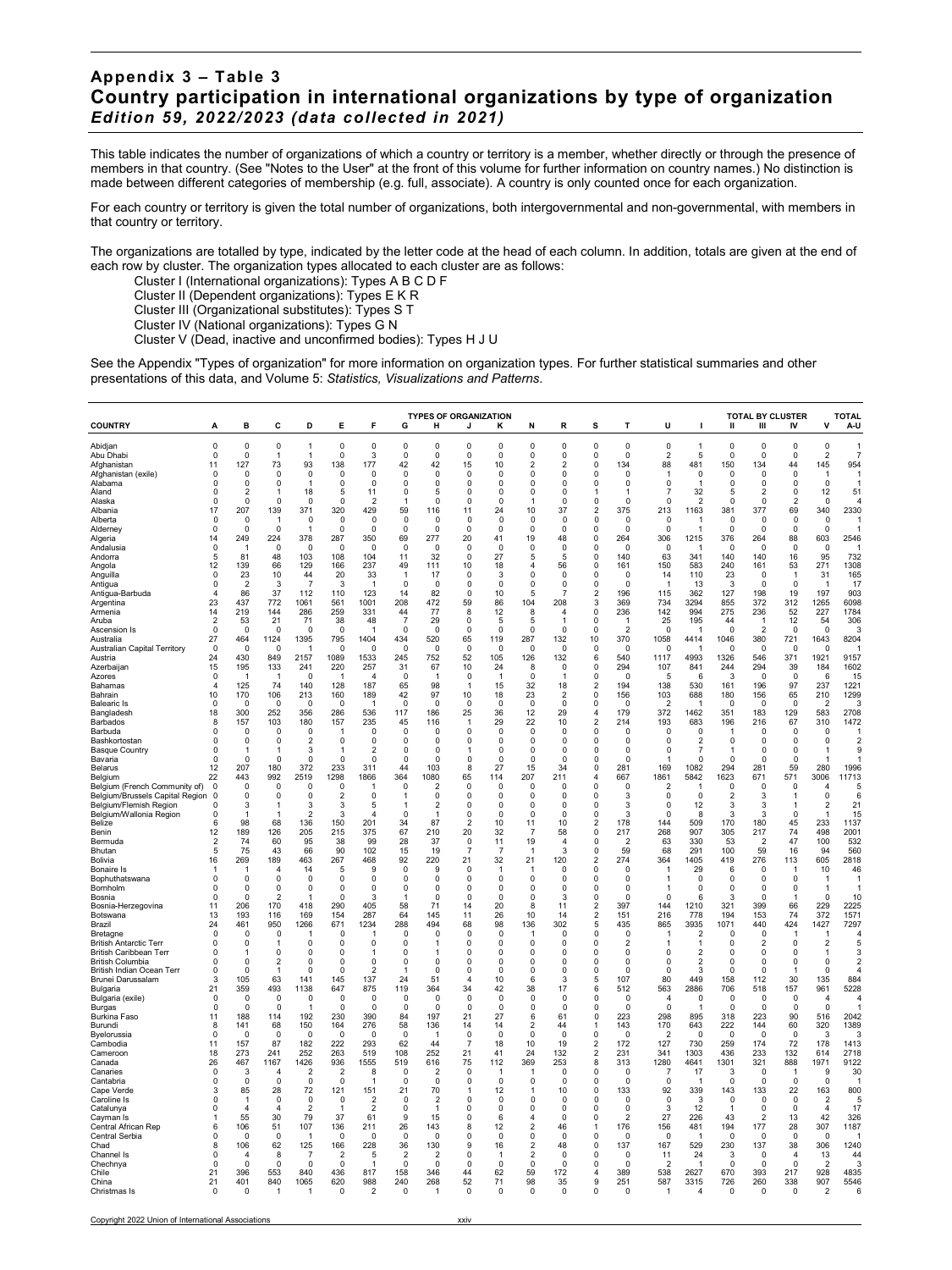| <b>COUNTRY</b>                                                | A              | в              | с               | D                        | Е                 | F                   | G                       | <b>TYPES OF ORGANIZATION</b><br>н | J                       | κ                    | N                       | R                    | s                            | т                       | u                     | ı                   | Ш                  | <b>TOTAL BY CLUSTER</b><br>Ш | IV                       | v                              | <b>TOTAL</b><br>A-U           |
|---------------------------------------------------------------|----------------|----------------|-----------------|--------------------------|-------------------|---------------------|-------------------------|-----------------------------------|-------------------------|----------------------|-------------------------|----------------------|------------------------------|-------------------------|-----------------------|---------------------|--------------------|------------------------------|--------------------------|--------------------------------|-------------------------------|
| Chuuk                                                         | $\Omega$       | $\Omega$       | $\Omega$        | $\overline{2}$           | $\overline{2}$    | 1                   | 0                       | 0                                 | 0                       | $\Omega$             | $\Omega$                | 1                    | $\Omega$                     | $\mathbf 0$             | $\Omega$              | 3                   | 3                  | $\Omega$                     | 0                        | 0                              | 6                             |
| Ciskei                                                        | $\Omega$       | $\Omega$       | $\Omega$        | $\mathbf 0$              | $\mathbf 0$       | 0                   | $\mathbf 0$             | $\mathbf 0$                       | $\mathbf 0$             | $\mathbf 0$          | $\mathbf 0$             | $\mathbf 0$          | $\Omega$                     | $\mathbf 0$             | -1                    | $\mathbf 0$         | $\mathbf 0$        | 0                            | 0                        | $\mathbf{1}$                   | -1                            |
| Cocos-Keeling Is                                              | $\Omega$       | $\Omega$       | -1              | -1                       | 0                 | $\overline{2}$      | $\mathbf 0$             | $\overline{2}$                    | $\mathbf 0$             | $\mathbf 0$          | $\mathbf 0$             | $\Omega$             | $\Omega$                     | $\mathbf 0$             | -1                    | $\overline{4}$      | $\mathbf 0$        | 0                            | 0                        | 3                              | $\overline{7}$                |
| Colombia                                                      | 20             | 392            | 478             | 777                      | 425               | 816                 | 163                     | 343                               | 45                      | 52                   | 47                      | 173                  | 3                            | 334                     | 530                   | 2483                | 650                | 337                          | 210                      | 918                            | 4598                          |
| Comoros                                                       |                | 68             | 38              | 86                       | 122               | 119                 | 15                      | 62                                | $\overline{2}$          | 8                    | -1                      | 6                    | 0                            | 128                     | 72                    | 315                 | 136                | 128                          | 16                       | 136                            | 731                           |
| Congo Brazzaville                                             | 9              | 150            | 96              | 150                      | 174               | 266                 | 40                      | 182                               | 10                      | 24                   | 7                       | 44                   | 0                            | 208                     | 196                   | 671                 | 242                | 208                          | 47                       | 388                            | 1556                          |
| Congo DR                                                      | 18             | 200            | 152             | 197                      | 210               | 416                 | 105                     | 230                               | 13                      | 27                   | 9                       | 149                  | 2                            | 180                     | 301                   | 983                 | 386                | 182                          | 114                      | 544                            | 2209                          |
| Cook Is                                                       | 3              | 55             | 26              | 67                       | 65                | 62                  | 5                       | 27                                | $\overline{\mathbf{c}}$ | 10                   | -1                      | 3                    | $\Omega$                     | 85                      | 39                    | 213                 | 78                 | 85                           | 6                        | 68                             | 450                           |
| Corsica                                                       | $\Omega$       | $\Omega$       | $\Omega$        | -1                       | $\Omega$          | $\overline{2}$      | $\Omega$                | $\Omega$                          | $\mathbf 0$             | $\Omega$             | $\mathbf 0$             | $\Omega$             | $\Omega$                     | $\Omega$                | -3                    | -3                  | $\mathbf 0$        | $\Omega$                     | $\mathbf 0$              | 3                              | 6                             |
| Cossackia (exile)                                             | $\Omega$       | $\Omega$       | $\Omega$        | $\Omega$                 | $\Omega$          | $\Omega$            | $\Omega$                | $\Omega$                          | $\Omega$                | $\Omega$             | $\Omega$                | $\Omega$             | $\Omega$                     | $\Omega$                | -1                    | $\Omega$            | $\Omega$           | $\Omega$                     | $\Omega$                 | -1                             | -1                            |
| Costa Rica                                                    | 16             | 294            | 269             | 523                      | 302               | 564                 | 116                     | 250                               | 28                      | 47                   | 49                      | 58                   | -1                           | 338                     | 443                   | 1666                | 407                | 339                          | 165                      | 721                            | 3298                          |
| Côte d'Ivoire                                                 | 18             | 221            | 180             | 249                      | 244               | 408                 | 72                      | 249                               | 13                      | 29                   | 14                      | 92                   |                              | 232                     | 329                   | 1076                | 365                | 233                          | 86                       | 591                            | 2351                          |
| Crete                                                         | $\Omega$       | $\Omega$       | $\Omega$        | -1                       | $\Omega$          | 0                   | 0                       | 0                                 | $\mathbf 0$             | $\Omega$             | $\Omega$                | $\Omega$             | $\Omega$                     | $\Omega$                | $\overline{2}$        | -1                  | 0                  | 0                            | $\mathbf 0$              | $\overline{2}$                 | 3                             |
| Crimea                                                        | $\Omega$       | $\Omega$       | $\mathbf 0$     | -1                       | $\mathbf 0$       | 0                   | $\mathbf 0$             | $\mathbf 0$                       | $\mathbf 0$             | $\Omega$             | $\mathbf 0$             | $\Omega$             | $\mathbf 0$                  | $\mathbf 0$             | $\mathbf 0$           |                     | $\mathbf 0$        | 0                            | $\mathbf 0$              | $\mathbf 0$                    | -1                            |
| Croatia                                                       | 18             | 359            | 475             | 1146                     | 600               | 862                 | 96                      | 222                               | 28                      | 54                   | 31                      | 47                   | $\overline{2}$               | 466                     | 368                   | 2860                | 701                | 468                          | 127                      | 618                            | 4774                          |
| Cuba                                                          | 13             | 246            | 215             | 417                      | 224               | 361                 | 49                      | 175                               | 14                      | 36                   | 13                      | 67                   | $\overline{2}$               | 379                     | 330                   | 1252                | 327                | 381                          | 62                       | 519                            | 2541                          |
| Curaçao                                                       | -1             | 50             | 25              | 79                       | 21                | 48                  | 4                       | 29                                | 0                       | $\overline{1}$       | 0                       | 1                    | 0                            | 0                       | 10                    | 203                 | 23                 | 0                            | 4                        | 39                             | 269                           |
| Cyprus                                                        | 18             | 283            | 289             | 672                      | 486               | 615                 | 86                      | 230                               | 15                      | 35                   | 36                      | 9                    | $\overline{\mathbf{2}}$      | 480                     | 367                   | 1877                | 530                | 482                          | 122                      | 612                            | 3623                          |
| Czech Rep                                                     | 26             | 398            | 715             | 1628                     | 830               | 1203                | 136                     | 382                               | 36                      | 78                   | 57                      | 75                   | 5                            | 499                     | 645                   | 3970                | 983                | 504                          | 193                      | 1063                           | 6713                          |
| Czechoslovakia                                                | $\Omega$       | $\Omega$       | -1              | $\overline{\phantom{a}}$ | 3                 | 3                   | 0                       | 80                                | 0                       | $\mathbf 0$          | $\overline{2}$          | $\Omega$             | -1                           | 14                      | 110                   | 6                   | 3                  | 15                           | $\overline{2}$           | 190                            | 216                           |
| Czechoslovakia (exile)                                        | $\Omega$       | $\Omega$       | $\Omega$        | $\Omega$                 | $\Omega$          | $\Omega$            | $\Omega$                | $\Omega$                          | 0                       | $\Omega$             | $\mathbf 0$             | $\Omega$             | $\Omega$                     | $\Omega$                | 4                     | $\Omega$            | 0                  | 0                            | 0                        | 4                              | $\overline{4}$                |
| Dagestan                                                      | $\Omega$       | $\Omega$       | $\Omega$        | $\Omega$                 | -1                | $\Omega$            | $\Omega$                | $\Omega$                          | 0                       | $\Omega$             | $\Omega$                | $\Omega$             | 0                            | $\Omega$                | $\Omega$              | $\Omega$            | 1                  | 0                            | $\Omega$                 | $\Omega$                       | $\overline{1}$                |
|                                                               | 22             | 424            | 839             | 2210                     | 1049              | 1601                | 199                     | 1001                              | 54                      | 114                  | 138                     | 35                   | 8                            | 650                     | 1444                  | 5096                | 1198               | 658                          | 337                      | 2499                           | 9788                          |
| Denmark<br>Diibouti                                           | 4              | 84             | 39              | 94                       | 136               | 121                 | 19                      | 79                                | $\overline{4}$          | 6                    | 3                       | 6                    | 0                            | 171                     | 86                    | 342                 | 148                | 171                          | 22                       | 169                            | 852                           |
| Dominica                                                      | 4              | 74             | 42              | 129                      | 113               | 148                 | 18                      | 86                                | $\mathbf 0$             | 10                   | $\overline{2}$          | 14                   | $\mathfrak{p}$               | 149                     | 119                   | 397                 | 137                | 151                          | 20                       | 205                            | 910                           |
| Dominican Rep                                                 | 13             | 234            | 166             | 415                      | 241               | 416                 | 86                      | 195                               | 25                      | 29                   | 25                      | 73                   | $\mathbf 0$                  | 304                     | 282                   | 1244                | 343                | 304                          | 111                      | 502                            | 2504                          |
| Drenthe                                                       | $\Omega$       | $\Omega$       | $\Omega$        | -1                       | $\Omega$          | 0                   | $\mathbf 0$             | $\mathbf 0$                       | $\mathbf 0$             | $^{\circ}$           | $^{\circ}$              | $\Omega$             | $\Omega$                     | $\Omega$                | $\Omega$              | -1                  | $\mathbf 0$        | $\mathbf 0$                  | $\mathbf 0$              | $\Omega$                       | $\overline{1}$                |
| Dubai                                                         | 0              | -1             | -1              | -1                       | 0                 | 6                   | 0                       | -1                                | 0                       | $\Omega$             | $\Omega$                | $\Omega$             | $\Omega$                     | $\Omega$                | 3                     | 9                   | $\Omega$           | 0                            | 0                        | 4                              | 13                            |
| Dutch Caribbean<br>Ecuador                                    | 0<br>13        | 0<br>292       | $\Omega$<br>247 | -1<br>539                | 0<br>301          | 0<br>559            | 0<br>109                | $\Omega$<br>241                   | 0<br>34                 | 0<br>37              | 0<br>36                 | 0<br>111             | 0                            | 0<br>408                | 0<br>400              | 1650                | 0<br>449           | 0<br>409                     | 0<br>145                 | 0<br>675                       | 3328                          |
| Egypt                                                         | 20             | 373            | 463             | 666                      | 450               | 686                 | 152                     | 366                               | 44                      | 56                   | 34                      | 55                   | 4                            | 334                     | 539                   | 2208                | 561                | 338                          | 186                      | 949                            | 4242                          |
|                                                               | 11             | 203            | 111             | 351                      | 236               | 371                 | 74                      | 179                               | 21                      | 26                   | 14                      | 57                   | 1                            | 284                     | 277                   | 1047                | 319                | 285                          | 88                       | 477                            | 2216                          |
| El Salvador<br>England                                        | n              | 35             | 53              | 74                       | 25                | 58                  | 10                      | 17                                | 3                       | $\Omega$             | $\overline{7}$          | 12                   | $\Omega$                     | $\Omega$                | 23                    | 220                 | 37                 | $\Omega$                     | 17                       | 43                             | 317                           |
| <b>England and Wales</b>                                      | 0              | -1             | $\Omega$        | -3                       | $\Omega$          | 2                   | 0                       | -1                                | 0                       | $\Omega$             | $\Omega$                | $\Omega$             | $\Omega$                     | $\Omega$                | $\Omega$              | 6                   | 0                  | $\Omega$                     | 0                        | -1                             | 7                             |
| <b>Equatorial Guinea</b>                                      | 3              | 59             | 21              | 68                       | 98                | 109                 | 16                      | 63                                | $\overline{2}$          | 7                    | $\mathbf{1}$            | 22                   | 0                            | 117                     | 59                    | 260                 | 127                | 117                          | 17                       | 124                            | 645                           |
| Eritrea                                                       | 4              | 70             | 17              | 57                       | 91                | 107                 | 17                      | 50                                | $\overline{4}$          | 8                    | $\overline{1}$          | 15                   | 0                            | 89                      | 61                    | 255                 | 114                | 89                           | 18                       | 115                            | 591                           |
| Estonia                                                       | 15             | 298            | 351             | 932                      | 538               | 757                 | 55                      | 202                               | 23                      | 57                   | 22                      | 9                    | -1                           | 385                     | 370                   | 2353                | 604                | 386                          | 77                       | 595                            | 4015                          |
| Estonia (exile)                                               | $\Omega$       | $\mathbf 0$    | $\Omega$        | $\mathbf 0$              | $\mathbf 0$       | $\Omega$            | $\mathbf 0$             | $\Omega$                          | $\mathbf 0$             | $\Omega$             | $\mathbf 0$             | $\mathbf 0$          | 0                            | $\Omega$                | 5                     | $\Omega$            | $\mathbf 0$        | $\mathbf 0$                  | $\mathbf 0$              | 5                              | 5                             |
| Eswatini                                                      | 8              | 132            | 63              | 113                      | 136               | 218                 | 38                      | 6                                 | 5                       | 24                   | 6                       | 10                   | $\overline{2}$               | 165                     | 6                     | 534                 | 170                | 167                          | 44                       | 17                             | 932                           |
| Ethiopia                                                      | 16             | 208            | 106             | 179                      | 215               | 387                 | 88                      | 153                               | 15                      | 22                   | 12                      | 44                   | 0                            | 158                     | 271                   | 896                 | 281                | 158                          | 100                      | 439                            | 1874                          |
| Faeroe Is                                                     | 0              | 42             | 25              | 87                       | 30                | 43                  | 3                       | 23                                | 0                       | $\mathbf{1}$         | $\overline{2}$          | $\overline{2}$       |                              | -1                      | 23                    | 197                 | 33                 | $\overline{2}$               | 5                        | 46                             | 283                           |
| Falklands/Malvinas                                            | 0              | $\overline{4}$ | 10              | 3                        | 3                 | 13                  | $\mathbf{1}$            | $\overline{\mathbf{2}}$           | 0                       | 0                    | 4                       | 0                    | 0                            | $\overline{2}$          | $\overline{2}$        | 30                  | 3                  | 2                            | 5                        | 4                              | 44                            |
| Fed of Bosnia & Herzegovina                                   | n              | $\Omega$       | $\Omega$        | $\Omega$                 | 1                 | $\Omega$            | $\Omega$                | $\Omega$                          | 0                       | $\Omega$             | $\mathbf 0$             | $\Omega$             | $\Omega$                     | $\Omega$                | $\Omega$              | $\Omega$            | 1                  | $\mathbf 0$                  | 0                        | $\Omega$                       | -1                            |
| Fiji                                                          | 11             | 180            | 92              | 148                      | 156               | 236                 | 46                      | 95                                | $\overline{4}$          | 24                   | 12                      | 21                   | $\overline{2}$               | 210                     | 184                   | 667                 | 201                | 212                          | 58                       | 283                            | 1421                          |
| Finland                                                       | 26             | 431            | 807             | 2143                     | 1018              | 1536                | 192                     | 927                               | 39                      | 107                  | 110                     | 27                   | 6                            | 620                     | 1227                  | 4943                | 1152               | 626                          | 302                      | 2193                           | 9216                          |
| Flanders                                                      | $\Omega$       | -1             | $\Omega$        | $\overline{4}$           | 0                 | -1                  | 0                       | -1                                | $\mathbf{1}$            | 0                    | 0                       | 0                    | 0                            | 0                       | $\mathbf{1}$          | 6                   | 0                  | 0                            | 0                        | 3                              | 9                             |
| Florida                                                       | $\Omega$       | 0              | 0               | -1                       | 0                 | 0                   | 0                       | 0                                 | 0                       | 0                    | 0                       | 0                    | 0                            | 0                       | 0                     | 6937                | 0                  | 0                            | 0                        | 0                              | -1                            |
| France                                                        | 27             | 469            | 1171            | 2991                     | 1635              | 2279                | 459                     | 1303                              | 108                     | 152                  | 270                     | 425                  | 7                            | 779                     | 2300                  |                     | 2212               | 786                          | 729                      | 3711                           | 14375                         |
| <b>French Antilles</b><br>French Southern and Antarctic Terr0 | n              | $\Omega$       | -1<br>-1        | 2<br>$\mathbf 0$         | -1<br>$\mathbf 0$ | 3<br>$\overline{2}$ | -1<br>$\mathbf 0$       | 0<br>$\mathbf 0$                  | $\Omega$<br>$\mathbf 0$ | $\Omega$<br>$\Omega$ | $\Omega$<br>$\Omega$    | $\Omega$<br>$\Omega$ | $\Omega$<br>$\Omega$         | $\Omega$<br>$\mathbf 0$ | 2<br>$\Omega$         | 7<br>3              | 1<br>$\mathbf 0$   | 0<br>0                       | 1<br>0                   | 2<br>$\mathbf 0$               | 11<br>3                       |
| Friuli-Venezia Giulia                                         | n              | $\Omega$       | $\Omega$        | $\mathbf 0$              | $\mathbf 0$       | 1                   | $\mathbf 0$             | $\mathbf 0$                       | $\mathbf 0$             | $\Omega$             | $\Omega$                | $\Omega$             | $\Omega$                     | $\mathbf 0$             | $\Omega$              | -1                  | $\mathbf 0$        | $\mathbf 0$                  | $\mathbf 0$              | $\mathbf 0$                    | $\overline{1}$                |
| Gabon                                                         | 9              | 123            | 91              | 132                      | 166               | 242                 | 31                      | 175                               | 11                      | 15                   | 4                       | 25                   | $\Omega$                     | 212                     | 158                   | 597                 | 206                | 212                          | 35                       | 344                            | 1394                          |
| Gagauzia                                                      | $\Omega$       | 0              | 0               | -1                       | 0                 | 0                   | 0                       | 0                                 | 0                       | 0                    | 0                       | 0                    | 0                            | 0                       | 0                     | -1                  | 0                  | 0                            | 0                        | 0                              | -1                            |
| Galapagos Is<br>Galicia                                       | $\Omega$<br>n  | $\Omega$       | 0<br>$\Omega$   | 0<br>0                   | 0<br>$\Omega$     | 0<br>1              | 0<br>0                  | $\Omega$                          | 0<br>0                  | 0<br>$\Omega$        | 0<br>$\Omega$           | 0<br>n               | $\Omega$<br>0                | 0<br>$\Omega$           | $\Omega$<br>$\Omega$  | 0<br>2              | 0<br>$\Omega$      | 0<br>0                       | 0<br>0                   | $\Omega$                       | -1<br>$\overline{\mathbf{2}}$ |
| Gambia                                                        | 10             | 127            | 64              | 120                      | 161               | 242                 | 39                      | 131                               | 12                      | 17                   | $\overline{4}$          | 14                   | $\Omega$                     | 151                     | 177                   | 563                 | 192                | 151                          | 43                       | 320                            | 1269                          |
| Geneva                                                        | $\Omega$       | $\Omega$       | -1              | $\Omega$                 | $\Omega$          | $\Omega$            | $\mathbf 0$             | $\Omega$                          | $\mathbf 0$             | $\Omega$             | $\mathbf 0$             | $\Omega$             | $\Omega$                     | $\Omega$                | $\Omega$              | ำ                   | $\Omega$           | $\Omega$                     | $\mathbf 0$              | $\Omega$                       | -1                            |
| Georgia                                                       | 17             | 264            | 208             | 377                      | 268               | 383                 | 55                      | 96                                | 13                      | 23                   | 12                      | 8                    | 0                            | 278                     | 153                   | 1249                | 299                | 278                          | 67                       | 262                            | 2155                          |
| German DR                                                     | 0              | 0              | 0               | 0                        | 0                 | 0                   | 0                       | 12                                | 0                       | 0                    | 0                       | 0                    | 0                            | 0                       | 27                    | 0                   | 0                  | 0                            | 0                        | 39                             | 39                            |
| Germany                                                       | 25             | 477            | 1184            | 3048                     | 1595              | 2289                | 477                     | 1223                              | 111                     | 146                  | 270                     | 222                  | 9                            | 667                     | 2118                  | 7023                | 1963               | 676                          | 747                      | 3452                           | 13861                         |
| Germany FR                                                    | $\Omega$       | $\Omega$       | $\Omega$        | $\Omega$                 | $\Omega$          | $\Omega$            | $\Omega$                | 5                                 | $\Omega$                | $\Omega$             | $\Omega$                | $\Omega$             | $\mathbf 0$                  | $\Omega$                | 11                    | $\Omega$            | $\Omega$           | $\Omega$                     | $\Omega$                 | 16                             | 16                            |
| Ghana                                                         | 21             | 306            | 253             | 256                      | 280               | 596                 | 152                     | 275                               | 29                      | 32                   | 29                      | 59                   | $\overline{2}$               | 267                     | 407                   | 1432                | 371                | 269                          | 181                      | 711                            | 2964                          |
| Gibraltar                                                     | $\Omega$       | 33             | 25              | 37                       | 16                | 49                  | $\Omega$                | 9                                 | $\mathbf 0$             | -1                   | 7                       | -1                   | $\mathbf 0$                  | $\Omega$                | 17                    | 144                 | 18                 | $\Omega$                     | $\overline{7}$           | 26                             | 195                           |
| Gotland                                                       | $\Omega$       | $\Omega$       | $\Omega$        | -1                       | 0                 | 0                   | 0                       | 0                                 | 0                       | 0                    | 0                       | $\Omega$             | $\Omega$                     | $\Omega$                |                       | -1                  | 0                  | 0                            | 0                        | -1                             | $\overline{2}$                |
| Gozo Is                                                       | 0              | 0              | 0               | 0                        | 0                 | 0                   | 0                       | 0                                 | 0                       | 0                    | 0                       | 0                    | 0                            | 0                       | $\overline{4}$        | 0                   | 0                  | 0                            | 0                        | -1                             | -1                            |
| <b>Great Britain</b>                                          | -1             | 27             | 12              | 19                       | 12                | 6                   | $\overline{\mathbf{2}}$ | $\overline{2}$                    | -1                      | 0                    | 0                       | 1                    | 0                            | -1                      |                       | 65                  | 13                 | 1                            | 2                        | $\overline{7}$                 | 88                            |
| Greece                                                        | 24             | 404            | 705             | 1646                     | 858               | 1236                | 179                     | 609                               | 47                      | 82                   | 87                      | 27                   | 4                            | 522                     | 1021                  | 4015                | 967                | 526                          | 266                      | 1677                           | 7451                          |
| Greenland                                                     | $\Omega$       | 13             | 11              | 38                       | 16                | 39                  | $\overline{\mathbf{2}}$ | 11                                | 0                       | $\Omega$             | $\Omega$                | $\Omega$             | -1                           | -1                      | 17                    | 101                 | 16                 | $\overline{\phantom{a}}$     | $\overline{\phantom{a}}$ | 28                             | 149                           |
| Grenada                                                       | 3              | 77             | 49              | 117                      | 121               | 148                 | 16                      | 78                                | $\mathbf 0$             | 7                    | 3                       | 12                   | $\mathfrak{p}$               | 146                     | 118                   | 394                 | 140                | 148                          | 19                       | 196                            | 897                           |
| Grenadines                                                    | 0              | $\Omega$       | $\Omega$        | 0                        | 0                 | -1                  | 0                       | 0                                 | $\Omega$                | $\Omega$             | $\Omega$                | $\Omega$             | 0                            | 0                       | $\Omega$              | -1                  | $\mathbf 0$        | 0                            | 0                        | 0                              | $\overline{1}$                |
| Groningen                                                     | $\Omega$       | 0              | 0               | -1                       | 0                 | 0                   | 0                       | 0                                 | 0                       | 0                    | 0                       | 0                    | 0                            | 0                       | 0                     | -1                  | 0                  | 0                            | 0                        | 0                              | -1                            |
| Guadeloupe                                                    |                | 30             | 12              | 48                       | 11                | 30                  | 3                       | 24                                | 0                       | -1                   | -1                      | 10                   | $\Omega$                     | 0                       | 26                    | 121                 | 22                 | 0                            | $\overline{4}$           | 50                             | 197                           |
| Guam                                                          | з<br>14        | 42<br>242      | 17<br>183       | 58<br>419                | 22<br>275         | 37<br>469           | 11<br>104               | 13                                | $\Omega$<br>27          | 7<br>27              | 9<br>30                 | 3                    | n<br>-1                      | $\Omega$<br>370         | 26                    | 157<br>1327         | 32<br>387          | $\Omega$<br>371              | 20<br>134                | 39<br>568                      | 248<br>2787                   |
| Guatemala<br>Guernsey                                         | n              | 11             | 6               | 16                       | 8                 | 16                  | 1                       | 196<br>5                          | -1                      | $\Omega$             | 1                       | 85                   | n                            | $\Omega$                | 345<br>2              | 49                  | 9                  | 0                            | $\mathfrak{p}$           | 8                              | 68                            |
| Guiana Fr                                                     | -1             | 11             | $\overline{4}$  | 19                       | 11                | 26                  | 2                       | 8                                 | $\mathbf 0$             | $\overline{2}$       | $\mathbf{1}$            | 3                    | 0                            | 0                       | 12                    | 61                  | 16                 | 0                            | 3                        | 20                             | 100                           |
| Guinea                                                        | 10             | 139            | 82              | 141                      | 171               | 263                 | 43                      | 142                               | 13                      | 15                   | 5                       | 19                   | 0                            | 249                     | 194                   | 635                 | 205                | 249                          | 48                       | 349                            | 1486                          |
| Guinea-Bissau                                                 | 6              | 75             | 31              | 85                       | 135               | 171                 | 26                      | 80                                | $\sqrt{2}$              | 10                   | $\overline{1}$          | 17                   | 0                            | 142                     | 110                   | 368                 | 162                | 142                          | 27                       | 192                            | 891                           |
| Guyana                                                        | 4              | 126            | 74              | 138                      | 168               | 211                 | 36                      | 134                               | $\sqrt{2}$              | 11                   | 10                      | 20                   | 2                            | 194                     | 171                   | 553                 | 199                | 196                          | 46                       | 307                            | 1301                          |
| Haiti                                                         | 10             | 169            | 87              | 174                      | 173               | 284                 | 65                      | 120                               | 5                       | 22                   | 14                      | 77                   | 0                            | 207                     | 202                   | 724                 | 272                | 207                          | 79                       | 327                            | 1609                          |
| Hawaii                                                        | $\Omega$       | $\Omega$       | 3               | 8                        | 3                 | 8                   | $\overline{2}$          | -1                                | $\mathbf 0$             | $\overline{2}$       | $\mathbf 0$             | $\overline{2}$       | $\Omega$                     | $\Omega$                | 6                     | 19                  | -7                 | $\Omega$                     | $\overline{2}$           | $\overline{7}$                 | 35                            |
| Heard Is<br>Hiiumaa                                           | $\Omega$<br>0  | 0<br>0         | -1<br>$\Omega$  | 0<br>0                   | 0<br>0            | 1<br>0              | 0<br>0                  | 0<br>0                            | 0<br>0                  | 0<br>0               | 0<br>0                  | 0<br>0               | 0<br>0                       | 0<br>0                  | $\mathbf{1}$          | $\overline{2}$<br>0 | $\mathbf 0$<br>0   | 0<br>0                       | 0<br>0                   | -1                             | 3                             |
| Honduras                                                      | 12<br>12       | 187<br>297     | 109<br>449      | 315<br>681               | 226<br>233        | 374<br>551          | 73<br>190               | 178                               | 25<br>26                | 25<br>50             | 16<br>97                | 52<br>49             | $\overline{\mathbf{c}}$<br>6 | 284<br>5                | 275<br>392            | 997<br>1990         | 303<br>332         | 286<br>-11                   | 89<br>287                | 478<br>632                     | 2153<br>3252                  |
| Hong Kong<br>Hungary                                          | 25             | 408            | 728             | 1592                     | 863               | 1195                | 158                     | 214<br>518                        | 41                      | 92                   | 60                      | 68                   | 6                            | 515                     | 861                   | 3948                | 1023               | 521                          | 218                      | 1420                           | 7130                          |
| Hungary (exile)                                               | $\mathbf 0$    | $\Omega$       | $\Omega$        | $\Omega$                 | $\Omega$          | $\Omega$            | $\Omega$                | $\Omega$                          | $\mathbf 0$             | $\mathbf 0$          | $\mathbf 0$             | $\mathbf 0$          | $\mathbf 0$                  | $\Omega$                | 5                     | $\mathbf 0$         | $\mathbf 0$        | $\Omega$                     | $\mathbf{0}$             | 5                              | 5                             |
| Iceland                                                       | 17             | 267            | 240             | 783                      | 400               | 551                 | 65                      | 378                               | 10                      | 41                   | 29                      | 14                   | 5                            | 331                     | 461                   | 1858                | 455                | 336                          | 94                       | 849                            | 3592                          |
| India                                                         | 25             | 468            | 927             | 1132                     | 645               | 1264                | 327                     | 475                               | 72                      | 98                   | 127                     | 209                  | 10                           | 295                     | 896                   | 3816                | 952                | 305                          | 454                      | 1443                           | 6970                          |
| Indonesia                                                     | 19             | 394            | 439             | 692                      | 461               | 771                 | 168                     | 260                               | 27                      | 58                   | 57                      | 87                   | 8                            | 187                     | 527                   | 2315                | 606                | 195                          | 225                      | 814                            | 4155                          |
| Ionian Islands                                                | $\Omega$       | $\Omega$       | $\Omega$        | $\Omega$                 | $\Omega$          | $\Omega$            | 0                       | $\Omega$                          | $\mathsf 0$             | $\mathsf 0$          | $\Omega$                | -0                   | 0                            | $\Omega$                | -1                    | $\Omega$            | 0                  | $^{\circ}$                   | 0                        | 359                            | -1                            |
| Iran Islamic Rep                                              | 16             | 301            | 349             | 430                      | 266               | 364                 | 86                      | 135                               | 21                      | 26                   | 20                      | 8                    | 0                            | 199                     | 203                   | 1460                | 300                | 199                          | 106                      |                                | 2424                          |
| Irag                                                          | 14             | 191            | 107             | 237                      | 171               | 215                 | 50                      | 144                               | 16                      | 13                   | $\overline{7}$          | 11                   | 1                            | 229                     | 130                   | 764                 | 195                | 230                          | 57                       | 290                            | 1536                          |
| Ireland                                                       | 20             | 409            | 675             | 1578                     | 809               | 1321                | 217                     | 499                               | 42                      | 70                   | 151                     | 178                  | $\overline{2}$               | 480                     | 1010                  | 4003                | 1057               | 482                          | 368                      | 1551                           | 7461                          |
| Iroquois/Haudenosaunee Nation 0                               |                | 0              | -1              | -1                       | 0                 | 0                   | 0                       | -1                                | 0                       | 0                    | 0                       | 0                    | 0                            | 0                       | 0                     | $\overline{2}$      | 0                  | 0                            | 0                        | -1                             | 3                             |
| Isle of Man                                                   | $\Omega$       | 14             | 11              | 20                       | 5                 | 25                  | $\mathbf{1}$            | $\overline{2}$                    | 0                       | $\overline{1}$       | 3                       | 0                    | 0                            | 0                       | 10                    | 70                  | 6                  | 0                            | 4                        | 12                             | 92                            |
| Isle of Wight                                                 | $\Omega$       | $\Omega$       | $\Omega$        | -1                       | $\mathbf 0$       | -1                  | $\mathbf{1}$            | $\Omega$                          | 0                       | 0                    | $\Omega$                | $\Omega$             | $\mathbf 0$                  | $\Omega$                | -1                    | -2                  | $\Omega$           | $\Omega$                     | -1                       | -1                             | $\overline{4}$                |
| Israel                                                        | 23             | 395            | 699             | 1034                     | 533               | 830                 | 225                     | 377                               | 30                      | 77                   | 120                     | 69                   | $\overline{2}$               | 245                     | 603                   | 2981                | 679                | 247                          | 345                      | 1010                           | 5262                          |
| Italy                                                         | 27             | 465            | 1131            | 2820                     | 1458              | 2083                | 370                     | 1114                              | 102                     | 129                  | 213                     | 401                  | 5                            | 693                     | 1840                  | 6526                | 1988               | 698                          | 583                      | 3056                           | 12851                         |
| Izmir                                                         | $\mathbf 0$    | $\Omega$       | 0               | 0                        | 0                 | -1                  | $\mathbf 0$             | 0                                 | 0                       | 0                    | 0                       | $\Omega$             | 0                            | 0                       | 0                     | -1                  | 0                  | 0                            | 0                        | 0                              | $\overline{1}$                |
| Jamaica                                                       | 13             | 206            | 138             | 221                      | 205               | 325                 | 80                      | 172                               | $\overline{2}$          | 23                   | 36                      | 21                   | $\overline{2}$               | 220                     | 271                   | 903                 | 249                | 222                          | 116                      | 445                            | 1935                          |
| Japan                                                         | 25             | 465            | 1008            | 1457                     | 815               | 1243                | 325                     | 512                               | 56                      | 106                  | 206                     | 124                  | 11                           | 314                     | 917                   | 4198                | 1045               | 325                          | 531                      | 1485                           | 7584                          |
| Jersey                                                        | 0              | 10             | 13              | 19                       | 8                 | 21                  | -1                      | 6                                 | 0                       | 0                    | $\overline{\mathbf{c}}$ | -1                   | 0                            | 0                       | 6                     | 63                  | -9                 | 0                            | 3                        | 12                             | 87                            |
| Jerusalem                                                     | $\Omega$       | $\Omega$       | $\Omega$        | $\Omega$<br>333          | $^{\circ}$        | $\Omega$            | $\overline{1}$          | $\Omega$<br>187                   | $\mathbf 0$             | $\Omega$             | $\mathbf 0$<br>20       | $\mathbf 0$<br>22    | 0<br>-1                      | $\Omega$<br>208         | 3                     | $\Omega$<br>1177    | $\mathbf 0$<br>307 | $\Omega$                     | $\mathbf{1}$             | 3                              | $\overline{4}$<br>2293        |
| Jordan<br>Jura                                                | 18<br>$\Omega$ | 253<br>0       | 187<br>-1       | 0                        | 257<br>0          | 386<br>0            | 98<br>0                 | 0                                 | 23<br>0                 | 28<br>0              | 0                       | $\Omega$             | 0                            | 0                       | 272<br>$\overline{2}$ | -1                  | 0                  | 209<br>0                     | 118<br>0                 | 482<br>$\overline{\mathbf{2}}$ | 3                             |
| Kachinland                                                    | 0              | 0              | 0               | 0                        | 0                 | -1                  | 0                       | 0                                 | 0                       | 0                    | 0                       | 0                    | 0                            | 0                       | 0                     | -1                  | 0                  | 0                            | 0                        | 0                              | -1                            |
| Karelia                                                       | 0              | 0              | 0               | 0                        | 0                 | 0                   | 0                       | 0                                 | 0                       | 0                    | 0                       | 0                    | -1                           | 0                       | 0                     | 0                   | 0                  | $\mathbf{1}$                 | 0                        | 0                              | $\overline{1}$                |
| Kashmir                                                       | $\mathbf 0$    | $\Omega$       | $\Omega$        | $\Omega$                 | $\mathbf 0$       | 1                   | $\mathbf 0$             | 0                                 | $\mathbf 0$             | $\Omega$             | $\Omega$                | $\Omega$             | $\Omega$                     | $\Omega$                | $\Omega$              | -1                  | $\mathbf 0$        | $\mathbf 0$                  | $\mathbf 0$              | $\Omega$                       | -1                            |
| Kazakhstan                                                    | 12             | 214            | 174             | 307                      | 228               | 292                 | 59                      | 77                                | 16                      | 22                   | 9                       | 14                   | 0                            | 207                     | 108                   | 999                 | 264                | 207                          | 68                       | 201                            | 1739                          |
| Kenya                                                         | 20             | 342            | 345             | 353                      | 342               | 775                 | 180                     | 299                               | 25                      | 50                   | 44                      | 111                  | $\overline{2}$               | 250                     | 507                   | 1835                | 503                | 252                          | 224                      | 831                            | 3645                          |
| Khakassia                                                     | $\Omega$       | $\Omega$       | $\Omega$        | -1                       | 0                 | 0                   | 0                       | 0                                 | 0                       | $\mathsf 0$          | $\mathbf 0$             | 0                    | 0                            | 0                       | 0                     |                     | 0                  | 0                            | 0                        | 0                              | -1                            |
| Kiribati                                                      | 3              | 61             | 34              | 63                       | 75                | 82                  | 15                      | 38                                | $\mathbf{1}$            | 9                    | $\overline{c}$          | 7                    | $\overline{\mathbf{2}}$      | 93                      | 48                    | 243                 | 91                 | 95                           | 17                       | 87                             | 533                           |
| Korea DPR                                                     | 9              | 89             | 42              | 60                       | 76                | 77                  | 28                      | 39                                | 0                       | 9                    | $\overline{2}$          | 3                    | 0                            | 113                     | 71                    | 277                 | 88                 | 113                          | 30                       | 110                            | 618                           |
| Korea Rep                                                     | 24             | 431            | 735             | 1001                     | 533               | 920                 | 172                     | 275                               | 47                      | 67                   | 71                      | 87                   | 10                           | 252                     | 444                   | 3111                | 687                | 262                          | 243                      | 766                            | 5069                          |
| Kosovo                                                        | $\overline{7}$ | 72             | 48              | 122                      | 77                | 123                 | 20                      | 9                                 | 10                      | $\overline{2}$       | $\overline{2}$          | $\overline{2}$       | -1                           | $\overline{2}$          | 16                    | 372                 | 81                 | 3                            | 22                       | 35                             | 513                           |
| Kosrae                                                        | $\Omega$       | $\Omega$       | 0               | -1                       | -1                | 0                   | 0                       | 0                                 | $\mathbf 0$             | 0                    | $\mathbf 0$             | 0                    | 0                            | 0                       | 0                     | -1                  | -1                 | 0                            | $\mathbf 0$              | 0                              | $\overline{2}$                |
| Kurdish area                                                  | $\Omega$       | -1             | -1              | $\overline{2}$           | 3                 | 2                   | $\overline{2}$          | 0                                 | 0                       | 0                    | 0                       | 0                    | 0                            | 0                       | $\Omega$              | 6                   | 3                  | 0                            | $\overline{2}$           | 0                              | 11                            |
| Kuwait                                                        | 13             | 218            | 178             | 295                      | 192               | 229                 | 62                      | 137                               | 11                      | 23                   | 23                      | 7                    | -1                           | 181                     | 177                   | 933                 | 222                | 182                          | 85                       | 325                            | 1747                          |
| Kyrgyzstan                                                    | 6              | 143            | 77              | 157                      | 170               | 204                 | 26                      | 55                                | 5                       | 15                   | $\overline{\mathbf{c}}$ | 3                    | 0                            | 192                     | 82                    | 587                 | 188                | 192                          | 28                       | 142                            | 1137                          |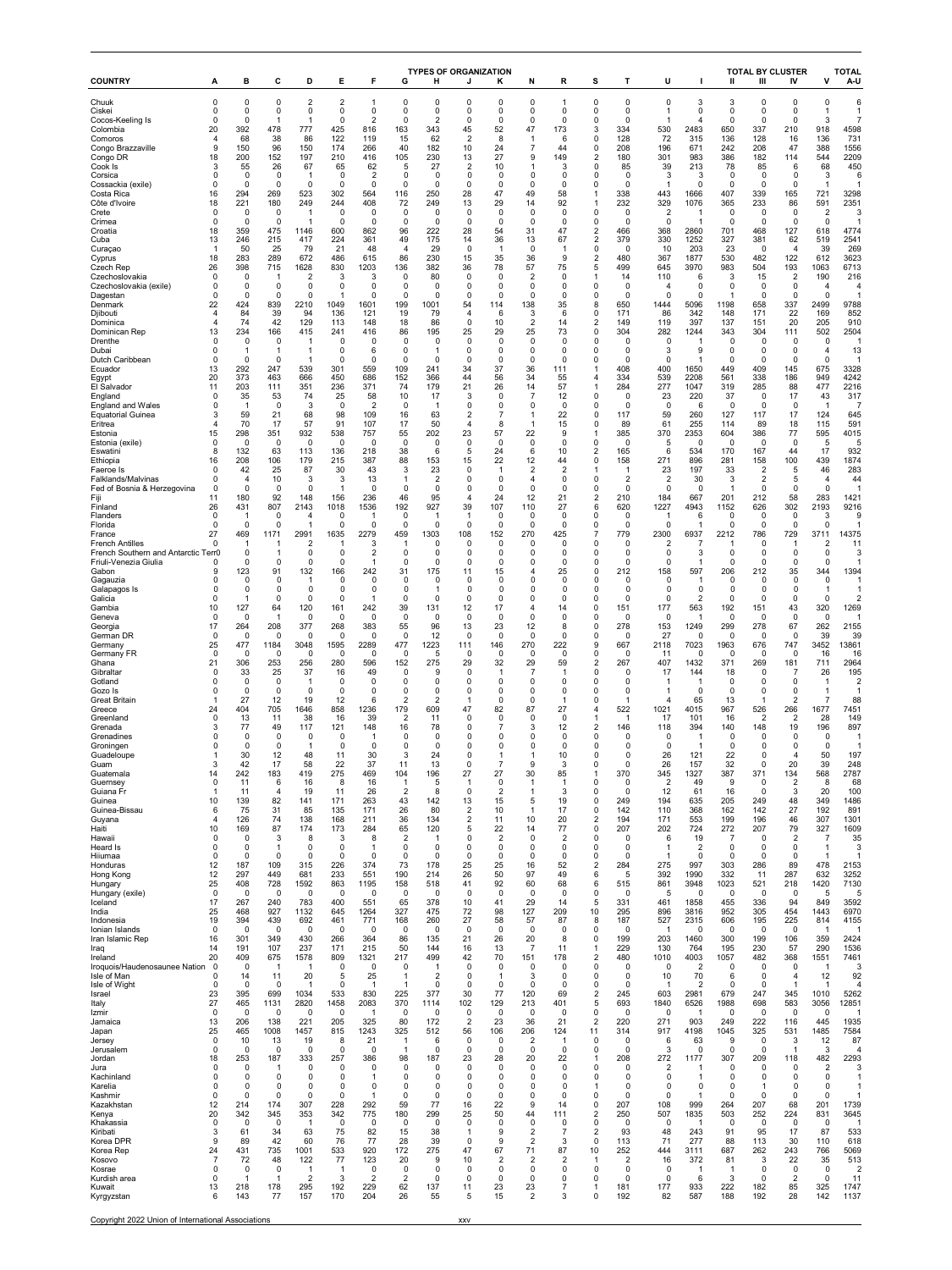| <b>COUNTRY</b>               | А                        | в                        | С                    | D               | Е                              | F                          | G                 | <b>TYPES OF ORGANIZATION</b><br>н | J                       | κ                 | N                       | R                 | s                                       | т              | U                       | -1                            | Ш                                | <b>TOTAL BY CLUSTER</b><br>Ш | IV               | ٧                       | <b>TOTAL</b><br>A-U              |
|------------------------------|--------------------------|--------------------------|----------------------|-----------------|--------------------------------|----------------------------|-------------------|-----------------------------------|-------------------------|-------------------|-------------------------|-------------------|-----------------------------------------|----------------|-------------------------|-------------------------------|----------------------------------|------------------------------|------------------|-------------------------|----------------------------------|
| Labuan                       | $\mathbf 0$              | $\mathbf 0$              | $\mathbf 0$          | $\mathbf 0$     | $\mathbf 0$                    | -1                         | $\Omega$          | 0                                 | $\mathbf 0$             | $\Omega$          | $\pmb{0}$               | $\Omega$          | $\mathbf 0$                             | $\mathbf 0$    | $\mathbf 0$             | -1                            | $\mathbf 0$                      | $\Omega$                     | $\mathbf 0$      | 0                       | -1                               |
| Laos                         | 11                       | 88                       | 48                   | 114             | 165                            | 194                        | 30                | 37                                | 3                       | 8                 | $\overline{2}$          | $\overline{7}$    | -1                                      | 139            | 111                     | 455                           | 180                              | 140                          | 32               | 151                     | 958                              |
| Lapland                      | $\Omega$                 | $\Omega$                 | $\mathbf 0$          | 1               | $\mathbf 0$                    | -1                         | $\mathbf 0$       | $\mathbf 0$                       | $\mathbf 0$             | $\mathbf 0$       | $\mathbf 0$             | $\Omega$          | $\mathbf 0$                             | $\overline{0}$ | -1                      | $\overline{2}$                | $\mathbf 0$                      | 0                            | $^{\circ}$       | $\mathbf{1}$            | 3                                |
| Latvia                       | 15                       | 279                      | 288                  | 824             | 497                            | 677                        | 57                | 190                               | 23                      | 51                | 21                      | 11                | -1                                      | 404            | 320                     | 2083                          | 559                              | 405                          | 78               | 533                     | 3658                             |
| Latvia (exile)               | 0                        | 0                        | 0                    | 0               | 0                              | 0                          | 0                 | 0                                 | 0                       | 0                 | 0                       | 0                 | 0                                       | 0              | 4                       | 0                             | 0                                | 0                            | 0                | 4                       | $\overline{4}$                   |
| Lebanon                      | 16                       | 291                      | 251                  | 407             | 283                            | 426                        | 88                | 201                               | 18                      | 26                | 29                      | 56                | 0                                       | 237            | 250                     | 1391                          | 365                              | 237                          | 117              | 469                     | 2579                             |
| Leeward Is                   | $\Omega$                 |                          | $\Omega$             | $\Omega$        | -1                             | $\overline{2}$             | 0                 | -1                                | 0                       | $\Omega$          | 0                       | $\Omega$          | 0                                       | $\Omega$       | $\Omega$                | -3                            | -1                               | 0                            | 0                | -1                      | 5                                |
| Lesotho                      | 9                        | 132                      | 72                   | 119             | 136                            | 218                        | 38                | 109                               | 8                       | 15                | 6                       | 16                | $\overline{2}$                          | 192            | 159                     | 550                           | 167                              | 194                          | 44               | 276                     | 1231                             |
| Liberia                      | 6                        | 130                      | 59                   | 108             | 145                            | 251                        | 51                | 144                               | 8                       | 12                | 5                       | 21                | -1                                      | 229            | 159                     | 554                           | 178                              | 230                          | 56               | 311                     | 1329                             |
| Libyan AJ                    | 8                        | 156                      | 86                   | 255             | 205                            | 168                        | 24                | 148                               | 11                      | 17                | 4                       | 9                 | 0                                       | 196            | 124                     | 673                           | 231                              | 196                          | 28               | 283                     | 1411                             |
| Liechtenstein                | 6                        | 84                       | 53                   | 139             | 123                            | 151                        | 11                | 58                                | 3                       | 14                | $\overline{7}$          | 6                 | 0                                       | 257            | 114                     | 433                           | 143                              | 257                          | 18               | 175                     | 1026                             |
| Limburg                      | $\Omega$                 | 0                        | 0                    |                 | 0                              | 0                          | 0                 | 0                                 | 0                       | 0                 | 0                       | $\Omega$          | 0                                       | 0              | 0                       |                               | 0                                | 0                            | 0                | 0                       |                                  |
| Lithuania                    | 17                       | 308                      | 339                  | 906             | 540                            | 728                        | 59                | 207                               | 25                      | 51                | 26                      | 29                | -1                                      | 399            | 343                     | 2298                          | 620                              | 400                          | 85               | 575                     | 3978                             |
| Lithuania (exile)            | $\Omega$                 | $\Omega$                 | $\mathbf 0$          | $\Omega$        | $\mathbf 0$                    | $\Omega$                   | $\mathbf 0$       | $\mathbf 0$                       | $\mathbf 0$             | $\Omega$          | $\mathbf 0$             | $\mathbf 0$       | $\mathbf 0$                             | $\mathbf 0$    | 5                       | $\mathbf 0$                   | $\mathbf 0$                      | $\Omega$                     | $\mathbf 0$      | 5                       | 5                                |
| Lombardy                     | $\Omega$                 | $\Omega$                 | $\mathbf 0$          | -1              | $\mathbf 0$                    | -1                         | $\mathbf 0$       | $\mathbf 0$                       | $\mathbf 0$             | $\mathbf 0$       | $\mathbf 0$             | $\mathbf 0$       | $\mathbf 0$                             | $\mathbf 0$    | $\mathbf 0$             | $\overline{2}$                | $\mathbf 0$                      | $\mathbf 0$                  | $\mathbf 0$      | $\mathbf 0$             | $\overline{2}$                   |
| Louisiana                    | $\Omega$                 | $\Omega$                 | $\Omega$             | 1               | $\Omega$                       | $\Omega$                   | 0                 | $\Omega$                          | 0                       | $\Omega$          | 0                       | $\Omega$          | 0                                       | $\Omega$       | -1                      | -1                            | 0                                | 0                            | 0                | -1                      | $\overline{2}$                   |
| Luxembourg                   | 16                       | 269                      | 306                  | 868             | 588                            | 740                        | 83                | 426                               | 19                      | 40                | 51                      | 36                | $\overline{\mathbf{c}}$                 | 592            | 635                     | 2199                          | 664                              | 594                          | 134              | 1080                    | 4671                             |
| Macau                        | $\Omega$                 | 102                      | 54                   | 118             | 59                             | 69                         | 13                | 18                                | $\overline{\mathbf{c}}$ | 4                 | 5                       | 6                 | $\mathbf{1}$                            | 2              | 25                      | 344                           | 69                               | 3                            | 18               | 45                      | 479                              |
| Macedonia                    |                          | $\Omega$                 | 0                    | 0               | 0                              | $\Omega$                   | $\Omega$          | 84                                | 0                       | $\Omega$          | $\Omega$                | $\Omega$          | 0                                       | 0              | 153                     | 0                             | 0                                | 0                            | 0                | 237                     | 237                              |
| Madagascar                   | 12                       | 179                      | 115<br>$\Omega$      | 167<br>$\Omega$ | 200                            | 303                        | 64                | 165                               | 10                      | 20<br>$\mathbf 0$ | 11<br>$\mathbf 0$       | 94<br>$\mathbf 0$ | 0                                       | 226            | 236                     | 776                           | 314                              | 226                          | 75               | 411                     | 1802                             |
| Madeira<br>Málaga            | $\Omega$<br>$\Omega$     | -1<br>$\Omega$           | $\Omega$             | $\Omega$        | $\overline{2}$<br>$\mathbf{1}$ | $\overline{2}$<br>$\Omega$ | $\mathbf 0$<br>0  | 0<br>$\Omega$                     | 0<br>0                  | $\Omega$          | $\Omega$                | $\Omega$          | 0<br>0                                  | 0<br>0         | 5<br>$\Omega$           | 3<br>$\Omega$                 | $\overline{2}$<br>$\overline{1}$ | 0<br>0                       | 0<br>$\pmb{0}$   | 5<br>0                  | 10<br>-1                         |
| Malawi                       | 13                       | 169                      | 103                  | 173             | 188                            | 359                        | 69                | 148                               | 15                      | 27                | 12                      | 38                | $\overline{2}$                          | 200            | 227                     | 817                           | 253                              | 202                          | 81               | 390                     | 1743                             |
| Malaysia                     | 20                       | 367                      | 504                  | 749             | 450                            | 798                        | 171               | 279                               | 43                      | 59                | 67                      | 31                | 11                                      | 187            | 526                     | 2438                          | 540                              | 198                          | 238              | 848                     | 4262                             |
| Maldives<br>Mali             | 5<br>10                  | 79<br>169                | 49<br>115            | 76<br>180       | 103<br>216                     | 105                        | 10                | 23<br>199                         | 10                      | 6                 | 5<br>$\overline{7}$     | -1<br>31          | $\overline{\phantom{a}}$<br>$\mathbf 0$ | 117<br>209     | 55<br>270               | 314<br>831                    | 110<br>272                       | 119<br>209                   | 15<br>79         | 88                      | 646                              |
| Mallorca                     | $\Omega$                 | $\mathbf 0$              | $\mathbf 0$          | $\mathbf 0$     | $\mathbf 0$                    | 357<br>$\Omega$            | 72<br>$\mathbf 0$ | $\overline{0}$                    | 20<br>$\mathbf 0$       | 25<br>$\mathbf 0$ | $\mathbf 0$             | $\Omega$          | $^{\circ}$                              | $\mathbf 0$    | -1                      | $\Omega$                      | $\mathbf 0$                      | $\mathbf 0$                  | $\mathbf 0$      | 489<br>-1               | 1880<br>-1                       |
| Malta                        | 13                       | 228                      | 232                  | 546             | 438                            | 572                        | 65                | 190                               | 15                      | 32                | 35                      | 46                | $\overline{2}$                          | 398            | 326                     | 1591                          | 516                              | 400                          | 100              | 531                     | 3138                             |
| Manitoba                     | $\Omega$                 | 0                        | -1                   | 0               | 0                              | 0                          | 0                 | 0                                 | 0                       | 0                 | 0                       | 0                 | 0                                       | 0              | 0                       |                               | 0                                | 0                            | 0                | 0                       | -1                               |
| Marquesas Is                 | $\Omega$                 | 0                        | 0                    | 0               | 0                              | 0                          | 0                 |                                   | 0                       | 0                 | 0                       |                   | 0                                       | 0              | $\overline{2}$          | 0                             | -1                               | 0                            | 0                | 3                       | $\overline{4}$                   |
| Marshall Is                  | 2                        | 48                       | 16                   | 52              | 70                             | 73                         | 7                 | 23                                | -1                      | 9                 | 2                       | 10                | 0                                       | 103            | 38                      | 191                           | 89                               | 103                          | 9                | 62                      | 454                              |
| Martinique                   |                          | 21                       | 11                   | 42              | 9                              | 34                         | 3                 | 21                                | 0                       | 4                 | 3                       | 8                 | $\Omega$                                | $\Omega$       | 24                      | 109                           | 21                               | 0                            | 6                | 45                      | 181                              |
| Masovian                     | $\Omega$                 | $\Omega$                 | $\Omega$             | -1              | $\mathbf 0$                    | $\mathbf 0$                | $\mathbf 0$       | $\mathbf 0$                       | $^{\circ}$              | $\Omega$          | $\mathbf 0$             | $\Omega$          | $\Omega$                                | $\Omega$       | $\Omega$                | -1                            | $\mathbf 0$                      | 0                            | $\mathbf 0$      | $\mathbf 0$             | -1                               |
| Mauritania                   | $\overline{7}$           | 118                      | 70                   | 184             | 198                            | 228                        | 35                | 164                               | 9                       | 16                | $\overline{4}$          | 13                | 0                                       | 183            | 187                     | 607                           | 227                              | 183                          | 39               | 360                     | 1416                             |
| Mauritius                    | 16                       | 205                      | 155                  | 194             | 198                            | 319                        | 60                | 201                               | 11                      | 27                | 14                      | 34                | 2                                       | 252            | 237                     | 889                           | 259                              | 254                          | 74               | 449                     | 1925                             |
| Mayotte<br>McDonald Is       | $\Omega$<br>$\Omega$     | $\Omega$                 | 0<br>-1              | 3<br>$\Omega$   | 3<br>$\mathbf 0$               | 4<br>-1                    | 0<br>$\mathbf 0$  | $\Omega$                          | 0<br>$\mathbf 0$        | 0<br>$\Omega$     | 0<br>$\mathbf 0$        | 0<br>n            | 0<br>$\Omega$                           | 0<br>$\Omega$  | $\overline{2}$<br>-1    | 8<br>$\overline{\phantom{a}}$ | 3<br>$\mathbf 0$                 | 0<br>0                       | $\mathbf 0$<br>0 | 3<br>-1                 | 14<br>3                          |
| Mexico                       | 25                       | 438                      | 752                  | 1032            | 592                            | 1073                       | 319               | 418                               | 61                      | 81                | 138                     | 197               | 5                                       | 448            | 793                     | 3320                          | 870                              | 453                          | 457              | 1272                    | 6372                             |
| Micronesia FS                | $\overline{\phantom{a}}$ | 54                       | 14                   | 56              | 62                             | 63                         | 12                | 19                                | -1                      | 8                 | 3                       | 9                 | $\mathbf 0$                             | 68             | 38                      | 189                           | 79                               | 68                           | 15               | 58                      | 409                              |
| Mississippi                  | $\Omega$                 | $\Omega$                 | $\Omega$             | -1              | $\Omega$                       | 0                          | 0                 | 0                                 | 0                       | 0                 | 0                       | $\Omega$          | 0                                       | 0              | $\Omega$                |                               | 0                                | 0                            | 0                | 0                       | -1                               |
| Moldova                      | 11                       | 189                      | 134                  | 285             | 238                            | 325                        | 42                | 97                                | 10                      | 17                | 10                      | 8                 | 0                                       | 339            | 146                     | 944                           | 263                              | 339                          | 52               | 253                     | 1851                             |
| Monaco                       | $\overline{7}$           | 106                      | 79                   | 142             | 148                            | 161                        | 21                | 77                                | 6                       | 24                | 8                       | 12                | -1                                      | 240            | 126                     | 495                           | 184                              | 241                          | 29               | 209                     | 1158                             |
| Mongolia                     | 16                       | 223                      | 142                  | 237             | 176                            | 259                        | 34                | 64                                | 6                       | 13                | 4                       | 8                 | 3                                       | 188            | 126                     | 877                           | 197                              | 191                          | 38               | 196                     | 1499                             |
|                              | 9                        | 139                      | 112                  | 256             | 221                            | 273                        | 16                | 26                                | 9                       | 8                 | $\overline{2}$          | -1                | -1                                      | 349            | 42                      | 789                           | 230                              | 350                          | 18               | 77                      | 1464                             |
| Montenegro<br>Montserrat     | $\Omega$                 | 23                       | 8                    | 50              | 25                             | 37                         | $\mathbf 0$       | 31                                | $\mathbf 0$             | 3                 | $\mathbf 0$             | $\overline{1}$    | $\mathbf 0$                             | 3              | 33                      | 118                           | 29                               | 3                            | $\mathbf 0$      | 64                      | 214                              |
| Moravia-Silesia              | $\Omega$                 | $\Omega$                 | $\Omega$             | $\Omega$        | $\overline{1}$                 | 0                          | 0                 | 0                                 | 0                       | $\Omega$          | $\Omega$                | $\Omega$          | 0                                       | $\Omega$       | $\Omega$                | 0                             | $\overline{1}$                   | 0                            | 0                | 0                       | -1                               |
| Morocco                      | 21                       | 307                      | 324                  | 509             | 395                            | 535                        | 111               | 327                               | 30                      | 50                | 24                      | 32                | $\mathbf{1}$                            | 321            | 417                     | 1696                          | 477                              | 322                          | 135              | 774                     | 3404                             |
| Mozambique                   | 13                       | 185                      | 97                   | 169             | 189                            | 355                        | 81                | 139                               | 9                       | 20                | $\overline{7}$          | 69                | $\overline{2}$                          | 148            | 217                     | 819                           | 278                              | 150                          | 88               | 365                     | 1700                             |
| Myanmar                      | 12                       | 163                      | 76                   | 174             | 189                            | 241                        | 42                | 42                                | 7                       | 16                | 9                       | 16                | -1                                      | 134            | 129                     | 666                           | 221                              | 135                          | 51               | 178                     | 1251                             |
| Nagorno-Karabakh             | $\Omega$                 | $\Omega$                 | $\Omega$             | $\mathbf 0$     | $\overline{1}$                 | $\mathbf 0$                | $^{\circ}$        | $\mathbf 0$                       | $\mathbf 0$             | $\mathbf 0$       | $\mathbf 0$             | $\Omega$          | $\mathbf 0$                             | $\mathbf 0$    | $\Omega$                | $\Omega$                      | -1                               | 0                            | $\mathbf 0$      | $\Omega$                | -1                               |
| Nakhchivan                   | $\Omega$                 | $\mathbf 0$              | $\mathbf 0$          | $\overline{1}$  | $\mathbf 0$                    | $\mathbf 0$                | $\mathbf 0$       | $\mathbf 0$                       | $\mathbf 0$             | $\Omega$          | $\mathbf 0$             | $\mathbf 0$       | $\mathbf 0$                             | $\mathbf 0$    | $\mathbf 0$             | -1                            | $\mathbf 0$                      | $\mathbf 0$                  | $\mathbf 0$      | $\mathbf 0$             | $\overline{1}$                   |
| Namibia                      | 12                       | 198                      | 127                  | 175             | 173                            | 295                        | 71                | 125                               | 10                      | 14                | 14                      | 15                | $\overline{\mathbf{2}}$                 | 147            | 165                     | 807                           | 202                              | 149                          | 85               | 300                     | 1543                             |
| Nassau Is                    | 0                        | 0                        | 0                    | 0               | 0                              | 0                          | 0                 | -1                                | 0                       | 0                 | 0                       | 0                 | 0                                       | 0              | 0                       | 0                             | 0                                | 0                            | 0                | -1                      | -1                               |
| Nauru                        | 3                        | 38                       | 23                   | 47              | 66                             | 56                         | 5                 | 23                                | -1                      | 7                 | 14                      | 3                 | $\overline{2}$                          | 85             | 33                      | 167                           | 76                               | 87                           | 6                | 57                      | 393                              |
| Nepal                        | 17                       | 257                      | 199                  | 293             | 214                            | 446                        | 96                | 115                               | 21                      | 21                |                         | 19                | -1                                      | 118            | 286                     | 1212                          | 254                              | 119                          | 110              | 422                     | 2117                             |
| <b>Neth Antilles</b>         | $\Omega$                 | $\Omega$                 | -1                   | 37              | 22                             | 11                         | $\mathbf 0$       | 42                                | $\mathbf 0$             | $\overline{2}$    | -1                      | -1                | 0                                       | $\Omega$       | 74                      | 49                            | 25                               | $\Omega$                     | -1               | 116                     | 191                              |
| Netherlands                  | 23                       | 445                      | 1047                 | 2592            | 1323                           | 1982                       | 356               | 1027                              | 79                      | 132               | 227                     | 157               | 5                                       | 741            | 1814                    | 6089                          | 1612                             | 746                          | 583              | 2920                    | 11950                            |
| Nevis Is                     | $\Omega$                 | $\Omega$                 | 0                    | 4               | $\mathbf{1}$                   | 0                          | 0                 | 0                                 | 0                       | $\Omega$          | $\Omega$                | $\Omega$          | 0                                       | $\Omega$       | 0                       | $\overline{4}$                | -1                               | 0                            | 0                | 0                       | 5                                |
| New Brunswick                | $\Omega$                 | 0                        | -1                   | 0               | $\overline{2}$                 | 3                          | 0                 | $\overline{2}$                    | 0                       | 0                 | 0                       | 0                 | 0                                       | 0              | $\overline{\mathbf{2}}$ | $\overline{4}$                | $\overline{2}$                   | 0                            | 0                | 4                       | 10                               |
| New Caledonia                | $\overline{2}$           | 41                       | 17                   | 66              | 35                             | 39                         | 10                | 23                                | $\overline{2}$          | 9                 | $\overline{\mathbf{2}}$ | 14                | 0                                       | 0              | 31                      | 165                           | 58                               | 0                            | 12               | 56                      | 291                              |
| New Zealand                  | 21                       | 396                      | 770                  | 802             | 482                            | 908                        | 298               | 315                               | 37                      | 85                | 192                     | 67                | 9                                       | 312            | 671                     | 2897                          | 634                              | 321                          | 490              | 1023                    | 5365                             |
|                              | 8                        | 195                      | 113                  | 304             | 227                            | 355                        | 85                | 174                               | 21                      | 21                | 11                      | 68                | $\overline{1}$                          | 342            | 302                     | 975                           | 316                              | 343                          | 96               | 497                     | 2227                             |
| Nicaragua<br>Niger           | 10                       | 143                      | 77                   | 153             | 198                            | 284                        | 46                | 171                               | 9                       | 18                | 3                       | 17                | $\mathbf 0$                             | 238            | 225                     | 667                           | 233                              | 238                          | 49               | 405                     | 1592                             |
| Nigeria                      | 22                       | 387                      | 421                  | 429             | 349                            | 748                        | 176               | 340                               | 32                      | 51                | 56                      | 73                | 3                                       | 267            | 503                     | 2007                          | 473                              | 270                          | 232              | 875                     | 3857                             |
| Niue                         |                          | 24                       | 10                   | 42              | 43                             | 40                         | $\overline{2}$    | 15                                | $\mathbf{1}$            | 7                 | 0                       | 0                 | 0                                       | 69             | 18                      | 117                           | 50                               | 69                           | 2                | 34                      | 272                              |
| Norfolk Is                   | $\Omega$                 | 14                       | $\overline{4}$       | 17              | 4                              | 9                          | 0                 | $\overline{2}$                    | 0                       | $\mathbf{1}$      | 0                       | 0                 | 0                                       | 0              | 4                       | 44                            | 5                                | 0                            | 0                | 6                       | 55                               |
| North Aegean                 | n                        | $\Omega$                 | $\Omega$             | $\Omega$        | $\Omega$                       | $\Omega$                   | $\Omega$          | 0                                 | $\Omega$                | $\Omega$          | $\Omega$                | 0                 | 0                                       | 0              | -1                      | 0                             | $\Omega$                         | 0                            | 0                | -1                      | -1                               |
| North Macedonia              | 11                       | 216                      | 177                  | 427             | 282                            | 425                        | 46                | -1                                | 14                      | 18                | 13                      | $\overline{7}$    | -1                                      | 376            | 13                      | 1256                          | 307                              | 377                          | 59               | 28                      | 2027                             |
| Northern Cyprus              | $\Omega$                 | $\overline{\phantom{a}}$ | 8                    | 14              | $\overline{7}$                 | $\overline{7}$             | -1                | -1                                | $\mathbf 0$             | -1                | $\mathbf 0$             | $\Omega$          | $\Omega$                                | $\Omega$       | -1                      | 31                            | 8                                | 0                            | $\overline{1}$   | $\overline{2}$          | 42                               |
| Northern Ireland             | $\Omega$                 | 20                       | 23                   | 31              | 13                             | 31                         | 3                 | 4                                 | -1                      | $\Omega$          | 0                       | $\overline{2}$    | 0                                       | -1             | 13                      | 105                           | 15                               | 1                            | 3                | 18                      | 142                              |
| Northern Mariana Is          | $\Omega$                 | 24                       | 3                    | 38              | 17                             | 23                         | 5                 | 11                                | 0                       | 4                 | 3                       | 0                 | 0                                       | 0              | 12                      | 88                            | 21                               | 0                            | 8                | 23                      | 140                              |
| Norway                       | 22                       | 418                      | 784                  | 2056            | 944                            | 1500                       | 206               | 873                               | 55                      | 106               | 131                     | 32                | 9                                       | 682            | 1151                    | 4780                          | 1082                             | 691                          | 337              | 2079                    | 8969                             |
| Nova Scotia                  | $\Omega$                 | $\Omega$                 | -1                   | $\Omega$        | $\Omega$                       | $\Omega$                   | $\Omega$          | $\mathbf 0$                       | 0                       | $\Omega$          | $\Omega$                | $\Omega$          | $\Omega$                                | $\Omega$       | $\Omega$                | -1                            | $\Omega$                         | $\Omega$                     | $\Omega$         | $\Omega$                | -1                               |
| Oman                         | 10                       | 161                      | 98                   | 198             | 154                            | 176                        | 42                | 74                                | 5                       | 8                 | 14                      | 3                 | $\Omega$                                | 153            | 95                      | 643                           | 165                              | 153                          | 56               | 174                     | 1191                             |
| Ontario                      | $\Omega$                 | $\Omega$                 | 2                    | $\Omega$        | $\Omega$                       | $\Omega$                   | $\Omega$          | $\Omega$                          | 0                       | $\Omega$          | O                       | $\Omega$          | $\Omega$                                | $\Omega$       | $\Omega$                | 2                             | $\Omega$                         | 0                            | 0                | $\Omega$                | $\mathcal{P}$                    |
| Orkney Is                    | 0                        | 0                        | 0                    | 1               | 0                              | 0                          | 0                 | 0                                 | 0                       | 0                 | $\mathbf 0$             | $\mathbf 0$       | 0                                       | 0              | -1                      | $\mathbf{1}$                  | 0                                | 0                            | 0                | $\mathbf{1}$            | $\overline{2}$                   |
| Pakistan                     | 20                       | 357                      | 369                  | 483             | 362                            | 641                        | 143               | 244                               | 33                      | 52                | 42                      | 42                | 3                                       | 220            | 453                     | 1870                          | 456                              | 223                          | 185              | 730                     | 3464                             |
| Palau                        | 4                        | 53                       | 12                   | 57              | 64                             | 59                         | 9                 | 16                                | $\overline{1}$          | $\sqrt{5}$        | $\mathbf{1}$            | $\mathbf{1}$      | 0                                       | 101            | 20                      | 185                           | 70                               | 101                          | 10               | 37                      | 403                              |
| Palestine                    | 13                       | 155                      | 86                   | 203             | 167                            | 226                        | 56                | 85                                | 13                      | 15                | 5                       | 12                | $\mathbf 0$                             | 75             | 117                     | 683                           | 194                              | 75                           | 61               | 215                     | 1228                             |
| Panama                       | 14                       | 248                      | 187                  | 434             | 256                            | 397                        | 73                | 217                               | 21                      | 24                | 22                      | 50                | -1                                      | 398            | 301                     | 1280                          | 330                              | 399                          | 95               | 539                     | 2643                             |
| Panama Canal Zone            | $\Omega$                 | $\Omega$                 | $\mathbf{0}$         | $\mathbf 0$     | $\Omega$                       | $\mathbf 0$                | $\mathbf 0$       | $\mathbf 0$                       | $\mathbf 0$             | $\mathbf 0$       | $\mathbf 0$             | $\mathbf 0$       | $\mathbf 0$                             | $\Omega$       | $\overline{2}$          | $\Omega$                      | $\Omega$                         | $\mathbf 0$                  | $\mathbf 0$      | $\overline{2}$          | $\overline{2}$                   |
| Papua New Guinea             | 9                        | 162                      | 99                   | 160             | 141                            | 238                        | 59                | 103                               | $\overline{4}$          | 26                | 15                      | 58                | 4                                       | 152            | 193                     | 668                           | 225                              | 156                          | 74               | 300                     | 1423                             |
| Paraguay                     | 9                        | 243                      | 161                  | 417             | 232                            | 369                        | 44                | 182                               | 19                      | 26                | 14                      | 83                | 0                                       | 280            | 246                     | 1199                          | 341                              | 280                          | 58               | 447                     | 2325                             |
| Peru                         | 20                       | 366                      | 393                  | 707             | 367                            | 753                        | 145               | 322                               | 39                      | 55                | 46                      | 179               | $\overline{c}$                          | 384            | 515                     | 2239                          | 601                              | 386                          | 191              | 876                     | 4293                             |
| Philippines                  | 20                       | 398                      | 449                  | 670             | 461                            | 815                        | 223               | 290                               | 34                      | 56                | 85                      | 201               | $\overline{7}$                          | 230            | 606                     | 2352                          | 718                              | 237                          | 308              | 930                     | 4545                             |
| Pitcairn                     | $\mathbf 0$              | $\overline{2}$           | -1                   | 6               | $\overline{2}$                 | $\overline{4}$             | -1                | $\overline{2}$                    | $\mathbf 0$             | $\mathbf 0$       | $\mathbf 0$             | $\mathbf 0$       | 0                                       | $\mathbf 0$    | -1                      | 13                            | $\overline{2}$                   | $\mathsf 0$                  | -1               | 3                       | 19                               |
| Pohnpei                      | $\mathbf 0$              | $\mathbf 0$              | $\mathbf 0$          | $\overline{2}$  | -1                             | $\overline{2}$             | $\mathbf 0$       | $\mathbf 0$                       | $\mathbf 0$             | $\mathbf 0$       | $\mathbf 0$             | $\mathbf 0$       | $\mathbf 0$                             | $\mathbf 0$    | -1                      | $\overline{4}$                | 1                                | 0                            | $\mathbf 0$      | -1                      | 6                                |
| Poland                       | 25                       | 426                      | 823                  | 1900            | 980                            | 1403                       | 187               | 533                               | 54                      | 79                | 99                      | 148               | $\overline{7}$                          | 548            | 894                     | 4577                          | 1207                             | 555                          | 286              | 1481                    | 8106                             |
| Poland (exile)               | 0                        | 0                        | 0                    | 0               | 0                              | 0                          | 0                 | 0                                 | $\mathsf 0$             | 0                 | 0                       | 0                 | 0                                       | 0              | 4                       | 0                             | 0                                | 0                            | 0                | 4                       | $\overline{4}$                   |
| Polynesia Fr                 | -1                       | 27                       | 20                   | 46              | 15                             | 27                         | $\overline{4}$    | 8                                 | $\overline{1}$          | 6                 | -1                      | -1                | 0                                       | 0              | 13                      | 121                           | 22                               | 0                            | 5                | 22                      | 170                              |
| Portugal                     | 23                       | 423                      | 774                  | 1934            | 941                            | 1395                       | 183               | 657                               | 56                      | 88                | 97                      | 118               | 6                                       | 566            | 1129                    | 4549                          | 1147                             | 572                          | 280              | 1842                    | 8390                             |
| Prince Edward Is             | $\Omega$                 | 0                        | -1                   | 0               | $\mathsf 0$                    | $\mathbf 0$                | $\mathbf 0$       | 0                                 | 0                       | $\mathsf 0$       | $\mathbf 0$             | 0                 | $\pmb{0}$                               | 0              | $\mathbf 0$             | -1                            | $\mathbf 0$                      | $\mathbf 0$                  | 0                | 0                       | $\overline{1}$                   |
| Provence-Alpes-Côte-d'Azur   | $\Omega$                 | $\Omega$                 | $\mathbf 0$          | $\mathbf 0$     | $\overline{1}$                 | $\mathbf 0$                | $^{\circ}$        | $\mathbf 0$                       | 0                       | $\mathbf 0$       | $\mathbf 0$             | $\mathbf 0$       | 0                                       | $\mathsf 0$    | $\Omega$                | $\Omega$                      | $\mathbf{1}$                     | $\mathsf 0$                  | $\mathbf 0$      | $\mathbf 0$             | $\overline{1}$                   |
| Puerto Rico                  | 9                        | 153                      | 143                  | 315             | 87                             | 233                        | 95                | 110                               | 6                       | 21                | 60                      | 67                | -1                                      | $\overline{1}$ | 212                     | 853                           | 175                              | $\overline{2}$               | 155              | 328                     | 1513                             |
| Qatar                        | 7                        | 164                      | 135                  | 237             | 173                            | 194                        | 52                | 84                                | 15                      | 15                | 10                      | -1                | 0                                       | 135            | 79                      | 737                           | 189                              | 135                          | 62               | 178                     | 1301                             |
| Québec                       | 0                        | 0                        | $\overline{4}$       | 6               | 4                              | 10                         | $\mathbf{1}$      | 3                                 | 0                       | 0                 | $\mathbf 0$             | 0                 | 0                                       | 0              | 10                      | 20                            | 4                                | 0                            | $\mathbf{1}$     | 13                      | 38                               |
| Ra's al Khaymah              | $\Omega$                 | $\mathbf 0$              | $\mathbf 0$          | $\mathsf 0$     | $\mathbf 0$                    | $\mathbf 0$                | $\mathbf 0$       | $\mathbf{1}$                      | $\mathbf 0$             | $\mathbf 0$       | $\mathbf 0$             | $\mathbf 0$       | $\mathbf 0$                             | $\mathbf 0$    | $\mathbf 0$             | 0                             | $\mathbf 0$                      | 0                            | 0                | -1                      | $\overline{1}$                   |
| Rapanui/Easter Is            | $\mathbf 0$              | $\mathbf 0$              | $\mathbf 0$          | $\overline{2}$  | $\mathbf 0$                    | $\mathbf 0$                | $\pmb{0}$         | $^{\circ}$                        | $\mathbf 0$             | $\mathbf 0$       | $\mathbf 0$             | $^{\circ}$        | $\mathbf 0$                             | $\mathbf 0$    | $^{\circ}$              | $\overline{2}$                | $\mathbf 0$                      | 0                            | $\mathbf 0$      | $\mathbf 0$             | $\overline{2}$                   |
| Réunion                      | $\mathbf{1}$             | 22                       | 11                   | 20              | 11                             | 18                         | 3                 | 13                                | $\mathbf{1}$            | $\mathbf{1}$      | $\overline{4}$          | 13                | $\mathbf 0$                             | $\mathbf 0$    | 23                      | 72                            | 25                               | 0                            | $\overline{7}$   | 37                      | 141                              |
| Rhodes Is                    | $\Omega$                 | $\Omega$                 | 0                    | -1              | 0                              | 0                          | 0                 | $\mathbf 0$                       | 0                       | $\mathbf 0$       | $\mathbf 0$             | $\Omega$          | $\Omega$                                | $\Omega$       | $\mathbf{1}$            | $\mathbf{1}$                  | 0                                | 0                            | 0                | $\mathbf{1}$            | $\overline{2}$                   |
| Rodriguez Is                 | 0                        | $\overline{2}$           | 0                    | 2               | $\mathbf{1}$                   | $\overline{\mathbf{2}}$    | 0                 | 0                                 | 0                       | 0                 | 0                       | 0                 | 0                                       | 0              | 0                       | 6                             | 1                                | 0                            | 0                | 0                       | 7                                |
| Romania                      | 22                       | 396                      | 582                  | 1364            | 743                            | 1080                       | 128               | 401                               | 35                      | 57                | 68                      | 65                | 6                                       | 518            | 615                     | 3444                          | 865                              | 524                          | 196              | 1051                    | 6080                             |
| Romania (exile)              | $\mathbf 0$              | $\Omega$                 | 0                    | $\Omega$        | $\Omega$                       | $\Omega$                   | $\Omega$          | $\Omega$                          | 0                       | $\mathbf 0$       | $\Omega$                | $\Omega$          | 0                                       | 0              | 4                       | 0                             | 0                                | 0                            | $\pmb{0}$        | 4                       | $\overline{4}$                   |
| Russia                       | 23                       | 418                      | 813                  | 1405            | 772                            | 1145                       | 224               | 345                               | 37                      | 94                | 99                      | 45                | 8                                       | 438            | 724                     | 3804                          | 911                              | 446                          | 323              | 1106                    | 6590                             |
| Rwanda                       | 13                       | 175                      | 98                   | 157             | 170                            | 324                        | 72                | 132                               | 15                      | 20                | 6                       | 57                | $\overline{2}$                          | 191            | 199                     | 767                           | 247                              | 193                          | 78               | 346                     | 1631                             |
| Saaremaa                     | $\Omega$                 | 0                        | 0                    | -1              | 0                              | 0                          | 0                 | $\mathbf 0$                       | 0                       | 0                 | 0                       | 0                 | 0                                       | 0              | -1                      |                               | 0                                | 0                            | 0                | -1                      | $\overline{\mathbf{c}}$          |
| Saba                         | 0                        | $\mathbf{1}$             | 1                    | 2               | 3                              | 3                          | 0                 | $\overline{c}$                    | 0                       | 0                 | 0                       | 0                 | 0                                       | 0              | $\mathbf{1}$            | 7                             | 3                                | 0                            | 0                | 3                       | 13                               |
| Sabah                        | 0                        | $\overline{1}$           | $\mathbf 0$          | 0               | 0                              | 0                          | $\pmb{0}$         | $\overline{2}$                    | 0                       | $\pmb{0}$         | 0                       | $\pmb{0}$         | 0                                       | 0              | 0                       | $\overline{1}$                | 0                                | 0                            | $\pmb{0}$        | $\overline{2}$          | 3                                |
| Sahara West                  | $\Omega$                 | 6                        | $\overline{2}$       | 5               | 6                              | 10                         | -1                | 6                                 | 0                       | $\mathbf 0$       | 0                       | 0                 | $\mathbf 0$                             | $\Delta$       | 3                       | 23                            | 6                                | 4                            | $\mathbf{1}$     | $\mathsf g$             | 43                               |
| Sahrawi ADR                  | $\Omega$                 | $\Omega$                 | $\mathbf{1}$         | $\mathbf 0$     | 3                              | $\mathbf 0$                | $\mathbf 0$       | $\mathbf 0$                       | $\mathbf 0$             | $\mathbf 0$       | 0                       | $\mathbf 0$       | $\mathbf 0$                             | $\overline{2}$ | 0                       | -1                            | 3                                | $\overline{c}$               | 0                | $\mathbf 0$             | 6                                |
| Sakha-Yakutia                | $\Omega$                 | $\mathbf 0$              | $\mathbf 0$          | $\mathbf{1}$    | $\mathbf 0$                    | $\mathbf 0$                | $\overline{1}$    | $\mathbf 0$                       | $\mathbf 0$             | $\mathbf 0$       | $\mathbf 0$             | $\mathbf 0$       | $\mathbf 0$                             | $\mathbf 0$    | $\mathbf 0$             | -1                            | $\mathbf 0$                      | 0                            | $\mathbf{1}$     | $\mathbf 0$             | $\overline{2}$                   |
| Samoa                        | 4                        | 103<br>31                | 47<br>$\overline{7}$ | 97<br>52        | 110<br>21                      | 131<br>30                  | 23<br>4           | 48<br>17                          | $\overline{2}$<br>0     | 14<br>5           | 4<br>1                  | 15<br>4           | $\overline{2}$<br>0                     | 117<br>0       | 90<br>11                | 382<br>121                    | 139<br>30                        | 119<br>0                     | 27<br>5          | 140<br>28               | 807                              |
| Samoa USA<br>San Marino      | 3                        | 78                       | 31                   | 72              | 110                            | 67                         | $\overline{7}$    | 32                                | $\overline{c}$          | 15                | 3                       | 9                 | 0                                       | 194            | 65                      | 251                           | 134                              | 194                          | 10               | 99                      | 184<br>688                       |
| Sao Tomé-Principe            | 3                        | 62                       | 14                   | 49              | 95                             | 92                         | 15                | 52                                | $\sqrt{2}$              | 6                 | 0                       | 8                 | 0                                       | 127            | 51                      | 220                           | 109                              | 127                          | 15               | 105                     | 576                              |
| Sarawak                      | $\Omega$                 | -1                       | $\mathbf 0$          | 0               | $\mathbf 0$                    | 0                          | 0                 | $\overline{2}$                    | $\mathbf 0$             | $\mathbf 0$       | $\mathbf 0$             | 0                 | $\mathbf 0$                             | $\mathbf{1}$   | $\Omega$                | $\overline{1}$                | $\mathsf 0$                      | -1                           | $\mathbf 0$      | $\overline{\mathbf{c}}$ | $\overline{4}$                   |
| Sardinia                     | $\mathbf 0$<br>$\Omega$  | $\mathbf 0$              | $\mathbf 0$<br>-1    | $\mathbf 0$     | $\mathbf 0$                    | $\mathbf 0$                | 0<br>0            | $\mathbf 0$                       | $\mathbf 0$<br>0        | $\mathbf 0$       | $\mathbf 0$<br>$\Omega$ | $\mathbf 0$       | $\mathbf 0$                             | $\mathbf 0$    | -1<br>$\Omega$          | $\mathbf 0$                   | $\mathbf 0$<br>$\mathbf 0$       | $\mathsf 0$                  | 0<br>0           | $\overline{1}$<br>0     | $\overline{1}$<br>$\overline{1}$ |
| Saskatchewan<br>Saudi Arabia | 18                       | 0<br>258                 | 273                  | 0<br>413        | 0<br>252                       | 0<br>356                   | 123               | 0<br>172                          | 13                      | 0<br>30           | 46                      | 0<br>6            | 0<br>1                                  | 0<br>184       | 236                     | 1<br>1318                     | 288                              | 0<br>185                     | 169              | 421                     | 2381                             |
| Saxony-Anhalt                | $\Omega$                 | 0                        | 0                    | $\mathbf{1}$    | 0                              | $\mathbf 0$                | 0                 | 0                                 | 0                       | 0                 | 0                       | 0                 | $\pmb{0}$                               | 0              | 0                       | -1                            | 0                                | 0                            | 0                | 0                       | $\mathbf{1}$                     |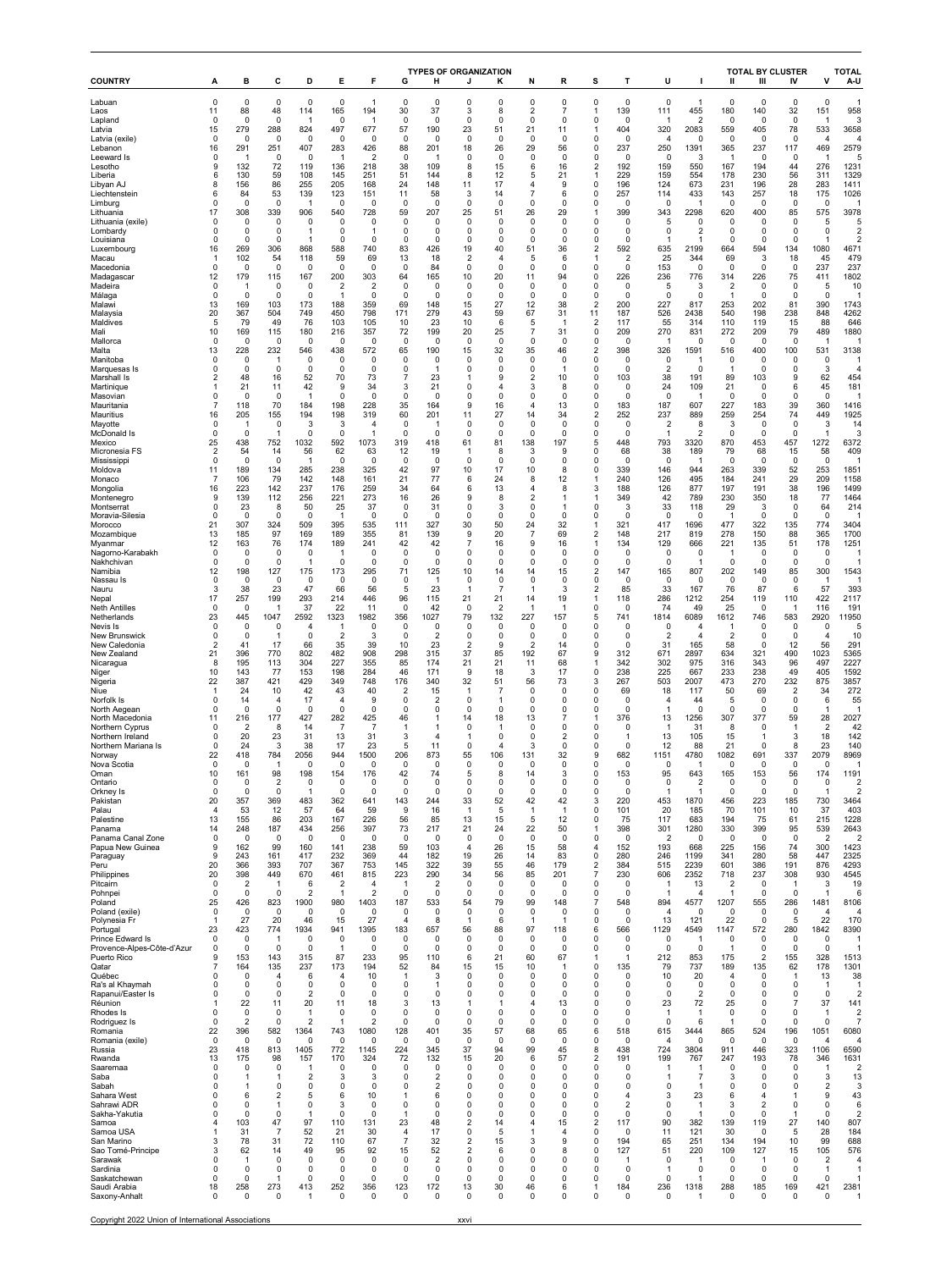| <b>COUNTRY</b>                                     | Α                       | в                              | С                        | D                          | Ε                            | F                         | G                          | н                       | J                              | <b>TYPES OF ORGANIZATION</b><br>κ      | N                                | R                             | s                                   | т                          | U                              | 1                                | Ш                             | Ш                          | TOTAL BY CLUSTER<br>IV     | ۷                                          | <b>TOTAL</b><br>A-U                                |
|----------------------------------------------------|-------------------------|--------------------------------|--------------------------|----------------------------|------------------------------|---------------------------|----------------------------|-------------------------|--------------------------------|----------------------------------------|----------------------------------|-------------------------------|-------------------------------------|----------------------------|--------------------------------|----------------------------------|-------------------------------|----------------------------|----------------------------|--------------------------------------------|----------------------------------------------------|
| Schleswig-Holstein                                 | 0                       | $\mathbf 0$<br>38              | 0<br>54                  | $\overline{1}$             | $\Omega$<br>27               | 0<br>79                   | 0                          | 0                       | 0                              | 0                                      | 0                                | 0                             | 0<br>0                              | 0                          | $\pmb{0}$                      | $\mathbf{1}$                     | $\Omega$                      | 0                          | 0                          | 0                                          | 350                                                |
| Scotland<br>Senegal                                | 0<br>19                 | 241                            | 202                      | 85<br>248                  | 300                          | 511                       | 6<br>111                   | 14<br>290               | 3<br>22                        | 0<br>34                                | 7<br>16                          | 8<br>70                       | 0                                   | 0<br>257                   | 29<br>419                      | 256<br>1221                      | 35<br>404                     | 0<br>257                   | 13<br>127                  | 46<br>731                                  | 2740                                               |
| Serbia<br>Serbia (exile)                           | 18<br>$\mathbf 0$       | 322<br>$^{\circ}$              | 423<br>$\mathbf 0$       | 893<br>$\mathbf 0$         | 449<br>$^{\circ}$            | 675<br>$\mathbf 0$        | 84<br>$\mathbf 0$          | 64<br>$\mathbf 0$       | 26<br>$\mathbf 0$              | 42<br>$\mathbf 0$                      | 26<br>$\mathbf 0$                | 28<br>$\mathbf 0$             | 4<br>$\mathbf 0$                    | 407<br>$\Omega$            | 92<br>-1                       | 2331<br>$\Omega$                 | 519<br>$\mathbf 0$            | 411<br>$\Omega$            | 110<br>$\mathbf 0$         | 182<br>$\mathbf{1}$                        | 3553<br>-1                                         |
| Serbia-Montenegro                                  | $\mathbf 0$             | 12                             | $\overline{\phantom{a}}$ | $\mathfrak{p}$             | $\overline{2}$               | 5                         | $\overline{2}$             | 126                     | $\mathbf 0$                    | -1                                     | $\overline{2}$                   | $\Omega$                      | $\Omega$                            | $\mathbf 0$                | 239                            | 21                               | 3                             | $\mathbf 0$                | $\overline{4}$             | 365                                        | 393                                                |
| Sevchelles<br>Shetland Is                          | 6<br>0                  | 98<br>0                        | 60<br>0                  | 101                        | 125<br>-1                    | 140                       | 22<br>0                    | 89<br>0                 | 3<br>0                         | 15<br>0                                | $\overline{4}$<br>0              | 8<br>0                        | $\mathfrak{p}$<br>0                 | 197<br>0                   | 104                            | 405<br>$\overline{\mathbf{2}}$   | 148<br>-1                     | 199<br>0                   | 26<br>0                    | 196<br>-1                                  | 974<br>$\overline{4}$                              |
| Siberia                                            | 0                       | 0                              |                          | 0                          | 0                            | 0                         | 1                          | 0                       | 0                              | 0                                      | 0                                | 3                             | $\Omega$                            | 0                          | 0                              |                                  | 3                             | 0                          | 1                          | 0                                          | 5                                                  |
| Sicily<br>Sierra Leone                             | $\Omega$<br>11          | $\Omega$<br>154                | 1<br>99                  | n<br>140                   | $\Omega$<br>171              | 1<br>297                  | $\Omega$<br>52             | $\Omega$<br>176         | 0<br>8                         | $\Omega$<br>14                         | 0<br>6                           | $\Omega$<br>22                | $\Omega$<br>$\overline{2}$          | $\Omega$<br>194            | 2<br>208                       | 2<br>701                         | $\Omega$<br>207               | 0<br>196                   | $\Omega$<br>58             | $\overline{\mathbf{2}}$<br>392             | $\Delta$<br>1554                                   |
| Singapore                                          | 16<br>20                | 340                            | 529<br>442               | 771<br>1062                | 379<br>628                   | 658<br>796                | 180<br>70                  | 230<br>263              | 40<br>26                       | 49                                     | 95<br>28                         | 33<br>50                      | 12                                  | 180                        | 411<br>433                     | 2314<br>2667                     | 461<br>739                    | 192                        | 275<br>98                  | 681<br>722                                 | 3923<br>4730                                       |
| Slovakia<br>Slovenia                               | 18                      | 347<br>345                     | 466                      | 1190                       | 644                          | 881                       | 91                         | 244                     | 24                             | 61<br>63                               | 32                               | 34                            | 3<br>3                              | 501<br>505                 | 408                            | 2900                             | 741                           | 504<br>508                 | 123                        | 676                                        | 4948                                               |
| Solomon Is<br>Somalia                              | 4<br>8                  | 87<br>88                       | 41<br>36                 | 78<br>106                  | 92<br>132                    | 122<br>150                | 28<br>27                   | 62<br>97                | -1<br>$\overline{4}$           | 10<br>-7                               | -1<br>3                          | 10<br>7                       | $\overline{\mathbf{2}}$<br>$\Omega$ | 118<br>80                  | 73<br>114                      | 332<br>388                       | 112<br>146                    | 120<br>80                  | 29<br>30                   | 136<br>215                                 | 729<br>859                                         |
| Sonsorol Is                                        | $\Omega$                | $\Omega$                       | $\mathbf 0$              | $\Omega$                   | $\mathbf 0$                  | $\Omega$                  | $\mathbf 0$                | $\Omega$                | $\mathbf 0$                    | -1                                     | $\mathbf 0$                      | $\mathbf 0$                   | $\Omega$                            | $\Omega$                   | $\Omega$                       | $\Omega$                         | -1                            | $\mathbf 0$                | $\mathbf 0$                | $\Omega$                                   | -1                                                 |
| South Aegean<br>South Africa                       | $\Omega$<br>27          | $\Omega$<br>441                | $\Omega$<br>811          | $\Omega$<br>874            | $\mathbf 0$<br>539           | $\Omega$<br>1105          | 0<br>313                   | $\Omega$<br>345         | $\mathbf 0$<br>56              | $\mathbf 0$<br>76                      | $\mathbf 0$<br>147               | $\Omega$<br>105               | $\mathbf 0$<br>6                    | $\Omega$<br>261            | -1<br>655                      | $\Omega$<br>3258                 | $\mathbf 0$<br>720            | $\mathbf 0$<br>267         | $\mathbf 0$<br>460         | -1<br>1056                                 | -1<br>5761                                         |
| South Georgia                                      | 0                       | 0                              | 0                        | 0                          | 0                            |                           | 0                          | 0                       | 0                              | 0                                      | 0                                | 0                             | 0                                   | 0                          | 0                              |                                  | 0                             | 0                          | 0                          | 0                                          |                                                    |
| South Holland<br>South Sudan                       | 0<br>2                  | 0<br>42                        | 0<br>8                   | 35                         | 0<br>56                      | 0<br>69                   | 0<br>10                    | 0<br>1                  | 0<br>$\overline{4}$            | 0<br>0                                 | 0<br>0                           | 0<br>$\Omega$                 | 0<br>$\Omega$                       | 0<br>33                    | 0<br>2                         | 156                              | 0<br>56                       | 0<br>33                    | 0<br>10                    | 0<br>7                                     | -1<br>262                                          |
| South Tyrol<br>Sovereign Military Order of Malta 0 | O                       | -1<br>$\Omega$                 | $\Omega$<br>-1           | $\Omega$<br>$\Omega$       | $\Omega$<br>$\mathbf 0$      | $^{\circ}$<br>$\mathbf 0$ | $\mathbf 0$<br>0           | $\Omega$<br>-1          | 0<br>$\mathbf 0$               | $\mathbf 0$<br>$\mathbf 0$             | $\Omega$<br>$\Omega$             | $\Omega$<br>$\Omega$          | $\Omega$<br>$\Omega$                | $\Omega$<br>$\Omega$       | $\Omega$<br>$\Omega$           | -1<br>-1                         | $\mathbf 0$<br>$\mathbf 0$    | $\mathbf 0$<br>$\mathbf 0$ | $\mathbf 0$<br>$\mathbf 0$ | 0<br>-1                                    | -1<br>$\overline{2}$                               |
| Spain                                              | 23                      | 466                            | 1055                     | 2778                       | 1361                         | 2017                      | 316                        | 995                     | 89                             | 120                                    | 182                              | 244                           | 6                                   | 691                        | 1636                           | 6339                             | 1725                          | 697                        | 498                        | 2720                                       | 11979                                              |
| Sri Lanka<br>Srpska                                | 18<br>0                 | 309<br>$\overline{\mathbf{2}}$ | 274<br>-1                | 374<br>2                   | 276                          | 544                       | 121<br>0                   | 207<br>0                | 18<br>$\overline{1}$           | 37<br>0                                | 27<br>0                          | 42<br>$\Omega$                | 3<br>0                              | 225<br>0                   | 384<br>0                       | 1519<br>6                        | 355<br>-1                     | 228<br>0                   | 148<br>0                   | 609<br>-1                                  | 2859<br>8                                          |
| St Barthélemy                                      | $\Omega$                | 3                              | -1                       | 2                          | -1                           | $\overline{\mathbf{2}}$   | $\Omega$                   | 1                       | 0                              | $\Omega$                               | $\Omega$                         | $\Omega$                      | $\Omega$                            | $\Omega$                   | n                              | 8                                | -1                            | 0                          | 0                          | 1                                          | 10                                                 |
| St Croix Is<br><b>St Eustatius</b>                 | $\Omega$<br>$\Omega$    | -1<br>$\Omega$                 | 0<br>$\mathfrak{p}$      | $\overline{7}$<br>4        | $\Omega$<br>3                | -1<br>$\overline{4}$      | 1<br>0                     | 1<br>1                  | $\mathbf 0$<br>$\mathbf 0$     | $\mathbf 0$<br>$\Omega$                | -1<br>$\Omega$                   | $\Omega$<br>$\Omega$          | $\Omega$<br>$\Omega$                | $\Omega$<br>$\Omega$       | 1                              | 9<br>10                          | $\mathbf 0$<br>3              | 0<br>0                     | $\overline{2}$<br>0        | $\overline{2}$<br>$\overline{\phantom{a}}$ | 13<br>15                                           |
| St Helena                                          | $\Omega$                |                                | 6                        | $\mathfrak{p}$             | $\overline{2}$               | 10                        | 0                          | 3                       | -1                             | $\Omega$                               | $\Omega$                         | $\Omega$                      | $\Omega$                            | 3                          | $\mathfrak{p}$                 | 19                               | 2                             | 3                          | $\Omega$                   | 6                                          | 30                                                 |
| St Kitts Is<br><b>St Kitts-Nevis</b>               | 0<br>3                  | 1<br>59                        | 38                       | 4<br>102                   | 1<br>108                     | 121                       | 0<br>12                    | 68                      | 0<br>0                         | 0<br>6                                 | $\overline{2}$                   | 0<br>5                        | 0<br>$\overline{\mathbf{2}}$        | $\Omega$<br>134            | 0<br>89                        | 7<br>323                         | 1<br>119                      | 0<br>136                   | 1<br>14                    | 157                                        | 10<br>749                                          |
| St Lucia<br>St Maarten                             | 6<br>n                  | 91<br>13                       | 54<br>4                  | 128<br>29                  | 124<br>11                    | 157<br>21                 | 20<br>$\mathbf{1}$         | 97<br>$\overline{7}$    | $\overline{2}$<br>0            | 9<br>$\Omega$                          | 4<br>$\Omega$                    | 17<br>$\Omega$                | $\overline{\mathbf{2}}$<br>$\Omega$ | 164<br>$\Omega$            | 142<br>6                       | 436<br>67                        | 150<br>11                     | 166<br>$\Omega$            | 24<br>-1                   | 241<br>13                                  | 1017<br>92                                         |
| St Martin                                          |                         | 5                              | 1                        | 9                          | $\overline{\phantom{a}}$     | 7                         | 0                          | $\overline{2}$          | $\Omega$                       | $\Omega$                               | $\Omega$                         | $\Omega$                      | $\Omega$                            | $\Omega$                   | -1                             | 22                               | $\overline{2}$                | $\Omega$                   | $\mathbf 0$                | 3                                          | 27                                                 |
| St Pierre-Miguelon<br>St Thomas Is                 | $\Omega$                | $\overline{2}$<br>0            | 1<br>0                   |                            | $\overline{\mathbf{2}}$<br>0 | 3<br>$\overline{2}$       | 0<br>0                     | 0<br>0                  | 0<br>0                         | $\Omega$<br>0                          | -1<br>$\overline{2}$             | 2<br>0                        | $\Omega$<br>0                       | $\Omega$<br>0              | $\Omega$<br>3                  | 8<br>3                           | $\overline{4}$<br>0           | 0<br>0                     | 1<br>2                     | 0<br>3                                     | 13<br>8                                            |
| St Vincent-Grenadines                              | 3                       | 79                             | 34                       | 107                        | 116                          | 125                       | 13                         | 76                      | 0                              | 6                                      | $\overline{\mathbf{2}}$          | 8                             | $\overline{\mathbf{2}}$             | 169                        | 111                            | 348                              | 130                           | 171                        | 15                         | 187                                        | 851                                                |
| Sudan<br>Suriname                                  | 13<br>6                 | 203<br>108                     | 112<br>39                | 275<br>125                 | 247<br>137                   | 328<br>150                | 61<br>28                   | 201<br>79               | 12<br>0                        | 29<br>10                               | 8<br>$\overline{4}$              | 32<br>10                      | -1<br>$\mathbf 0$                   | 153<br>148                 | 213<br>120                     | 931<br>428                       | 308<br>157                    | 154<br>148                 | 69<br>32                   | 426<br>199                                 | 1888<br>964                                        |
| Svalbard<br>Swaziland                              | $\mathbf 0$<br>$\Omega$ | $\Omega$<br>$\Omega$           | $\mathbf 0$<br>$\Omega$  | $\mathbf{1}$<br>$\Omega$   | $\mathbf 0$<br>0             | $\Omega$<br>0             | $\mathbf 0$<br>0           | $\mathbf 0$<br>110      | $\mathbf 0$<br>$\mathbf 0$     | $\mathbf 0$<br>$\Omega$                | $\mathbf 0$<br>$\Omega$          | $\mathbf 0$<br>$\Omega$       | $\mathbf 0$<br>$\Omega$             | $\mathbf 0$<br>$\Omega$    | $\Omega$<br>145                | -1<br>0                          | $\mathbf 0$<br>0              | $\mathbf 0$<br>0           | $\mathbf 0$<br>0           | $\mathbf 0$<br>255                         | -1<br>255                                          |
| Sweden                                             | 25                      | 440                            | 922                      | 2445                       | 1191                         | 1786                      | 268                        | 1039                    | 61                             | 122                                    | 172                              | 44                            | 8                                   | 673                        | 1515                           | 5618                             | 1357                          | 681                        | 440                        | 2615                                       | 10711                                              |
| Switzerland<br>Syrian AR                           | 26<br>11                | 455<br>186                     | 1012<br>100              | 2302<br>230                | 1111<br>189                  | 1708<br>232               | 331<br>39                  | 874<br>153              | 60<br>$\overline{7}$           | 113<br>15                              | 211<br>7                         | 166<br>28                     | 5<br>0                              | 550<br>227                 | 1302<br>165                    | 5503<br>759                      | 1390<br>232                   | 555<br>227                 | 542<br>46                  | 2236<br>325                                | 10226<br>1589                                      |
| Tahiti Is                                          | $\overline{0}$          | 17                             | $\overline{4}$           | 18                         | 12                           | 9                         | $\sqrt{5}$                 | 9                       | 0                              | -1                                     | $\mathbf 0$                      | 5                             | $\Omega$                            | $\Omega$                   | 8                              | 48                               | 18                            | 0                          | 5                          | 17                                         | 88                                                 |
| Taipei<br>Taiwan                                   | -1<br>14                | $\mathcal{P}$<br>325           | 3<br>497                 | $\mathfrak{p}$<br>746      | $\Omega$<br>253              | $\Omega$<br>547           | $\mathbf 0$<br>153         | $\Omega$<br>189         | $\Omega$<br>28                 | $\mathbf 0$<br>32                      | $\mathbf 0$<br>73                | $\mathbf 0$<br>76             | $\Omega$<br>7                       | 0<br>$\overline{4}$        | $\Omega$<br>306                | 8<br>2129                        | $\Omega$<br>361               | $\Omega$<br>11             | $\mathbf 0$<br>226         | $\Omega$<br>523                            | 8<br>3250                                          |
| Tajikistan                                         | 7                       | 96                             | 55                       | 115                        | 138                          | 141                       | 18                         | 44                      | 9                              | 11                                     | 0                                | $\overline{\mathbf{2}}$       | 0                                   | 177                        | 71                             | 414                              | 151                           | 177                        | 18                         | 124                                        | 884                                                |
| Tanganyika<br>Tanzania UR                          | $\Omega$<br>17          | 0<br>260                       | $\Omega$<br>194          | 0<br>241                   | $\Omega$<br>271              | 0<br>534                  | 0<br>113                   | -1<br>242               | $\mathbf 0$<br>20              | 0<br>40                                | 0<br>25                          | 0<br>77                       | 0<br>$\overline{4}$                 | 0<br>213                   | $\mathbf{1}$<br>367            | $\Omega$<br>1246                 | 0<br>388                      | 0<br>217                   | $\mathbf 0$<br>138         | $\overline{2}$<br>629                      | $\overline{2}$<br>2618                             |
| Tatarstan<br>Texas                                 | $\mathbf 0$<br>$\Omega$ | $\Omega$<br>$\Omega$           | $\mathbf 0$<br>0         | 6<br>-1                    | $\mathbf 0$<br>$\mathbf 0$   | 3<br>$\mathbf 0$          | $\mathbf 0$<br>$\mathbf 0$ | -1<br>$\mathbf 0$       | $\mathbf 0$<br>$\mathbf 0$     | $^{\circ}$<br>$\mathbf 0$              | $\mathbf 0$<br>$^{\circ}$        | $\mathbf 0$<br>$\Omega$       | $\Omega$<br>$\Omega$                | $\Omega$<br>$\Omega$       | -1<br>$\Omega$                 | 9<br>-1                          | $\mathbf 0$<br>$\mathbf 0$    | $\mathbf 0$<br>$\mathbf 0$ | $\mathbf 0$<br>$\mathbf 0$ | $\overline{2}$<br>$\mathbf 0$              | 11<br>$\overline{1}$                               |
| Thailand                                           | 22                      | 390                            | 444                      | 729                        | 466                          | 752                       | 166                        | 243                     | 18                             | 56                                     | 62                               | 46                            | 9                                   | 181                        | 530                            | 2337                             | 568                           | 190                        | 228                        | 791                                        | 4114                                               |
| Tibet<br>Timor-Leste                               | 0<br>6                  | -1<br>70                       | 0<br>19                  | 0<br>48                    | -1<br>101                    | 3<br>101                  | 2<br>8                     | 0<br>10                 | 0<br>$\mathbf{1}$              | 0<br>4                                 | 0<br>$\overline{2}$              | 0<br>11                       | 0<br>0                              | 0<br>52                    | 4<br>14                        | 4<br>244                         | -1<br>116                     | 0<br>52                    | 2<br>10                    | 4<br>25                                    | 11<br>447                                          |
| Tobago                                             | $\Omega$                | $\Omega$                       | $\Omega$                 | -1                         | $\Omega$                     | 0                         | 0                          | $\Omega$                | 0                              | $\Omega$                               | 0                                | $\Omega$                      | $\Omega$                            | $\Omega$                   |                                |                                  | 0                             | 0                          | 0                          | $\mathbf{1}$                               | $\overline{2}$                                     |
| Togo<br>Tokelau                                    | 12<br>$\Omega$          | 173<br>6                       | 112<br>4                 | 197<br>16                  | 206<br>15                    | 354<br>15                 | 54<br>3                    | 194<br>6                | 12<br>0                        | 21<br>3                                | 8<br>$\Omega$                    | 55<br>$\Omega$                | $\Omega$<br>$\Omega$                | 211                        | 261<br>6                       | 848<br>41                        | 282<br>18                     | 211<br>1                   | 62<br>3                    | 467<br>12                                  | 1870<br>75                                         |
| Tonga<br>Tortola Is                                | n                       | 98                             | 46<br>0                  | 83<br>3                    | 91<br>0                      | 113<br>0                  | 20<br>0                    | 43<br>0                 | $\overline{4}$<br>0            | 11<br>0                                | 1<br>0                           | 8<br>0                        | 3<br>0                              | 126<br>0                   | 76<br>0                        | 344                              | 110<br>0                      | 129<br>0                   | 21<br>0                    | 123<br>0                                   | 727<br>$\overline{4}$                              |
| Transnistria                                       | 0                       | 0                              | 0                        | 0                          | -1                           | 0                         | 0                          | 0                       | 0                              | 0                                      | 0                                | $\Omega$                      | 0                                   | 0                          | 0                              | 0                                | 1                             | 0                          | 0                          | 0                                          | $\overline{1}$                                     |
| Trentino-South Tyrol<br>Trinidad                   | n<br>$\Omega$           | 1<br>$\mathbf 0$               | 1<br>-1                  | $\mathfrak{p}$<br>$\Omega$ | -1<br>$\mathbf 0$            | $\Omega$<br>$\mathbf 0$   | 0<br>$\mathbf 0$           | $\Omega$<br>$\mathbf 0$ | $\mathbf 0$<br>0               | $\Omega$<br>$\mathbf 0$                | $\mathbf 0$<br>$\mathbf 0$       | $\Omega$<br>$\mathbf 0$       | $\Omega$<br>$\Omega$                | $\Omega$<br>$\mathbf 0$    | $\Omega$<br>$\Omega$           | 4<br>-1                          | -1<br>$\mathbf 0$             | $\mathbf 0$<br>$\mathbf 0$ | 0<br>$\mathbf 0$           | $\mathbf 0$<br>$\mathbf 0$                 | 5<br>-1                                            |
| Trinidad-Tobago                                    | 9                       | 211                            | 137                      | 222                        | 188                          | 297                       | 63                         | 156                     | 5                              | 20                                     | 27                               | 22                            | $\overline{2}$                      | 206                        | 248                            | 876                              | 230                           | 208                        | 90                         | 409                                        | 1813                                               |
| Trust Terr of the Pacific<br>Tunisia               | $\Omega$<br>17          | 0<br>279                       | 0<br>277                 | $\Omega$<br>469            | $\Omega$<br>361              | 0<br>463                  | 0<br>76                    | $\Omega$<br>321         | 0<br>27                        | $\Omega$<br>42                         | $\mathbf 0$<br>15                | $\Omega$<br>24                | $\Omega$<br>0                       | $\Omega$<br>320            | $\overline{\mathbf{2}}$<br>354 | $\Omega$<br>1505                 | 0<br>427                      | 0<br>320                   | $\mathbf 0$<br>91          | $\overline{2}$<br>702                      | $\overline{2}$<br>3045                             |
| Turkey                                             | 23<br>4                 | 408<br>82                      | 687<br>32                | 1339<br>85                 | 701<br>103                   | 964<br>77                 | 168<br>11                  | 373<br>34               | 43<br>4                        | 53<br>7                                | 63<br>-1                         | 27<br>$\overline{\mathbf{2}}$ | 4<br>$\Omega$                       | 445<br>158                 | 584<br>51                      | 3421<br>280                      | 781<br>112                    | 449<br>158                 | 231<br>12                  | 1000<br>89                                 | 5882<br>651                                        |
| Turkmenistan<br>Turks                              | $\Omega$                | -1                             | $\Omega$                 | $\Omega$                   | $\Omega$                     | $\Omega$                  | 0                          | $\Omega$                | 0                              | 0                                      | $\Omega$                         | $\Omega$                      | $\Omega$                            | 0                          | $\Omega$                       | -1                               | $\mathbf 0$                   | $\Omega$                   | 0                          | $\Omega$                                   | -1                                                 |
| Turks-Caicos<br>Tuva                               | $\Omega$<br>$\Omega$    | 17<br>$\Omega$                 | 12<br>$\Omega$           | 46<br>-1                   | 24<br>$\Omega$               | 27<br>$\Omega$            | 4<br>0                     | 12<br>0                 | 0<br>0                         | $\overline{2}$<br>0                    | -1<br>$\Omega$                   | $\Omega$<br>$\Omega$          | $\Omega$<br>$\Omega$                | $\overline{2}$<br>$\Omega$ | 9<br>$\Omega$                  | 102<br>-1                        | 26<br>0                       | $\overline{2}$<br>0        | 5<br>0                     | 21<br>0                                    | 156<br>-1                                          |
| Tuvalu                                             | 2                       | 48                             | 24                       | 47                         | 62                           | 63                        | 9                          | 27                      | 3                              | 6                                      | 0                                | 2                             | $\overline{2}$                      | 70                         | 47                             | 184                              | 70                            | 72                         | 9                          | 77                                         | 412                                                |
| Tvrol<br>Uganda                                    | 0<br>18                 | 0<br>262                       | 0<br>204                 | 0<br>256                   | 0<br>261                     | 0<br>563                  | 0<br>119                   | 0<br>235                | 0<br>17                        | 0<br>28                                | 0<br>23                          | 0<br>54                       | 0<br>$\overline{\mathbf{c}}$        | 0<br>199                   | 295                            | 0<br>1303                        | 0<br>343                      | 0<br>201                   | 0<br>142                   | 547                                        | 2536                                               |
| UK                                                 | 23<br>$\mathbf 0$       | 417<br>$\overline{2}$          | 1162<br>$\mathbf 0$      | 2767<br>$\Omega$           | 1455<br>-1                   | 2246<br>$\mathbf 0$       | 553<br>$\mathbf 0$         | 1137<br>$\Omega$        | 116<br>$\mathbf 0$             | 152<br>$\mathbf 0$                     | 323<br>$\mathbf 0$               | 257<br>$\mathbf 0$            | 8<br>$\mathbf 0$                    | 623<br>$\Omega$            | 2173<br>$\Omega$               | 6615<br>$\overline{\phantom{a}}$ | 1864                          | 631<br>$\mathbf 0$         | 876<br>$\mathbf 0$         | 3426<br>$\mathbf 0$                        | 13412<br>3                                         |
| <b>UK Overseas Territories</b><br>Ukraine          | 18                      | 320                            | 428                      | 822                        | 450                          | 682                       | 119                        | 171                     | 29                             | 40                                     | 34                               | 52                            | 2                                   | 395                        | 343                            | 2270                             | -1<br>542                     | 397                        | 153                        | 543                                        | 3905                                               |
| Ukraine (exile)<br>Ukrainian SSR                   | $\mathbf 0$<br>0        | 0<br>0                         | 0<br>0                   | 0<br>0                     | 0<br>0                       | 0<br>0                    | 0<br>0                     | 0<br>-1                 | 0<br>0                         | 0<br>0                                 | 0<br>0                           | 0<br>0                        | 0<br>0                              | 0<br>0                     | $\overline{\mathbf{2}}$<br>-1  | 0<br>0                           | 0<br>0                        | 0<br>0                     | 0<br>0                     | 2<br>$\overline{\mathbf{2}}$               | $\overline{\mathbf{c}}$<br>$\overline{\mathbf{c}}$ |
| United Arab Emirates                               | 10                      | 246                            | 294                      | 440                        | 225                          | 360                       | 107                        | 125                     | 23                             | 22                                     | 36                               | 6                             | 0                                   | 143                        | 151                            | 1350                             | 253                           | 143                        | 143                        | 299                                        | 2188                                               |
| Uruguay<br><b>USA</b>                              | 20<br>26                | 314<br>480                     | 321<br>1288              | 602<br>1922                | 325<br>1128                  | 540<br>1876               | 76<br>676                  | 280<br>788              | 29<br>105                      | 47<br>140                              | 23<br>410                        | 93<br>399                     | $\overline{2}$<br>10                | 403<br>342                 | 381<br>1657                    | 1797<br>5592                     | 465<br>1667                   | 405<br>352                 | 99<br>1086                 | 690<br>2550                                | 3456<br>11247                                      |
| <b>USSR</b>                                        | 0<br>0                  | 0                              | $\Omega$                 | 0                          | 0                            | 0                         | 0                          | 39                      | 0<br>0                         | 0                                      | 0                                | 0                             | 0                                   | 0                          | 71                             | 0                                | 0                             | 0                          | 0                          | 110                                        | 110                                                |
| Usti nad Labem<br>Uzbekistan                       | 10                      | 0<br>161                       | 0<br>97                  | 186                        | 0<br>154                     | 0<br>166                  | 0<br>29                    | 0<br>62                 | 8                              | 0<br>11                                | 0<br>5                           | 0<br>1                        | 0<br>0                              | 0<br>153                   | 0<br>96                        | 620                              | 0<br>166                      | 0<br>153                   | 0<br>34                    | 0<br>166                                   | 1139                                               |
| Valais<br>Valencia                                 | $\Omega$<br>$\mathbf 0$ | $\Omega$<br>$\Omega$           | -1<br>$\Omega$           | $\Omega$<br>$\Omega$       | $\Omega$<br>-1               | 0<br>$\mathbf 0$          | 0<br>$\mathbf 0$           | 0<br>$\mathbf 0$        | 0<br>0                         | $\Omega$<br>$\mathbf 0$                | $\Omega$<br>$\Omega$             | $\Omega$<br>$\Omega$          | $\Omega$<br>$\mathbf 0$             | $\Omega$<br>$\mathbf 0$    | $\Omega$<br>$\Omega$           | -1<br>$\mathbf 0$                | 0<br>-1                       | 0<br>0                     | $\mathbf 0$<br>0           | 0<br>$\mathbf 0$                           | -1<br>$\overline{1}$                               |
| Valle d'Aosta                                      | $\mathbf 0$             | $\mathbf 0$                    | -1                       | $\Omega$                   | $\mathbf 0$                  | $\mathbf 0$               | $\mathbf 0$                | $\mathbf 0$             | $\mathbf 0$                    | $\mathbf 0$                            | $\mathbf 0$                      | $\mathbf 0$                   | $\mathbf 0$                         | $\mathbf 0$                | -1                             | -1                               | $\mathbf 0$                   | $\mathbf 0$                | $\mathbf 0$                | -1                                         | $\overline{2}$                                     |
| Vanuatu<br>Vatican                                 | $\overline{7}$<br>6     | 87<br>25                       | 51<br>25                 | 84<br>29                   | 100<br>67                    | 122<br>60                 | 24<br>6                    | 45<br>31                | $\overline{2}$<br>$\mathbf{1}$ | 12<br>11                               | $\overline{2}$<br>$\overline{7}$ | 8<br>36                       | $\overline{2}$<br>0                 | 119<br>77                  | 87<br>75                       | 351<br>145                       | 120<br>114                    | 121<br>77                  | 26<br>13                   | 134<br>107                                 | 752<br>456                                         |
| Venezuela                                          | 14                      | 316                            | 346                      | 660                        | 314                          | 586                       | 122                        | 338                     | 23                             | 51                                     | 54                               | 109                           | 3                                   | 314                        | 493                            | 1922                             | 474                           | 317                        | 176                        | 854                                        | 3743                                               |
| Vietnam<br>Vietnam (exile)                         | 15<br>0                 | 256<br>$\Omega$                | 235<br>$\Omega$          | 414<br>$\Omega$            | 317<br>$\Omega$              | 492<br>$\Omega$           | 103<br>0                   | 107<br>$\Omega$         | 14<br>0                        | 23<br>0                                | 24<br>$\mathbf 0$                | 55<br>$\Omega$                | 3<br>0                              | 173<br>0                   | 294<br>-1                      | 1412<br>0                        | 395<br>$\mathbf 0$            | 176<br>0                   | 127<br>$\pmb{0}$           | 415<br>-1                                  | 2525<br>-1                                         |
| Virgin Is UK<br>Virgin Is USA                      | -1<br>-1                | 45<br>39                       | 18<br>14                 | 63<br>49                   | 36<br>18                     | 49<br>32                  | 3<br>8                     | 23<br>9                 | 0<br>0                         | $\overline{7}$<br>7                    | $\overline{4}$<br>6              | $\mathbf 0$<br>4              | $\Omega$<br>0                       | -1<br>0                    | 21<br>14                       | 176                              | 43<br>29                      | 1<br>0                     | $\overline{7}$<br>14       | 44<br>23                                   | 271                                                |
| Vojvodina                                          | 0                       | 0                              | 0                        | -1                         | 0                            | 0                         | 0                          | 0                       | 0                              | $\mathbf 0$                            | 0                                | 0                             | 0                                   | 0                          | 0                              | 135<br>-1                        | 0                             | 0                          | 0                          | 0                                          | 201<br>-1                                          |
| Wales<br>Wallis-Futuna                             | 0<br>$\mathbf 0$        | 24<br>5                        | 32<br>-1                 | 50<br>22                   | 11<br>6                      | 40<br>10                  | 4<br>1                     | 7<br>6                  | $\overline{\mathbf{c}}$<br>0   | $\mathbf 0$<br>$\overline{\mathbf{c}}$ | $\overline{2}$<br>$\mathbf 0$    | $\overline{4}$<br>7           | 0<br>$\Omega$                       | 0<br>$\Omega$              | 16<br>3                        | 146<br>38                        | 15<br>15                      | 0<br>0                     | 6<br>1                     | 25<br>9                                    | 192<br>63                                          |
| Wallonia                                           | $\Omega$                | $\mathbf 0$                    | 0                        | $\overline{2}$             | $\overline{2}$               | $\overline{2}$            | 0                          | 1                       | $\mathbf 0$                    | $\mathbf 0$                            | $\mathbf 0$                      | $\mathbf 0$                   | $\Omega$                            | $\mathbf 0$                | 3                              | $\overline{4}$                   | $\overline{2}$                | 0                          | 0                          | $\overline{4}$                             | 10                                                 |
| West Bank<br>West Bank-Gaza                        | $\Omega$<br>$\Omega$    | $\Omega$<br>1                  | 0<br>1                   | $\Omega$<br>$\Omega$       | $\mathbf 0$<br>2             | 1<br>2                    | 0<br>1                     | $\Omega$<br>0           | $\mathbf 0$<br>0               | $\mathbf 0$<br>0                       | $\mathbf 0$<br>0                 | $\mathbf 0$<br>$\Omega$       | $\mathbf 0$<br>$\Omega$             | $\Omega$<br>$\Omega$       | $\Omega$<br>8                  | -1<br>$\overline{4}$             | $\mathbf 0$<br>2              | 0<br>0                     | 0<br>1                     | 0<br>8                                     | $\overline{1}$<br>15                               |
| West Papua                                         | 0                       | 0                              | 0                        |                            | 0                            | 1                         | 1                          | 0                       | 0                              | 0                                      | 0                                | 0                             | 0                                   | 0                          | 0                              | $\overline{\mathbf{2}}$          | 0                             | 0                          | 1                          | 0                                          | 3                                                  |
| Western Australia<br>Western Isles                 | 0<br>$\Omega$           | $\Omega$<br>0                  | 0<br>$\Omega$            | $\Omega$                   | 0<br>0                       | 0<br>0                    | 0<br>0                     | 0<br>0                  | 0<br>0                         | 0<br>0                                 | 0<br>$\Omega$                    | $\Omega$                      | 0<br>$\Omega$                       | 0<br>0                     | $\Omega$                       | 0<br>-1                          | 1<br>$\Omega$                 | 0<br>0                     | 0<br>0                     | 0<br>-1                                    | $\overline{1}$<br>$\overline{\mathbf{c}}$          |
| Windward Is<br>Yap                                 | $\Omega$<br>$\Omega$    | $\Omega$<br>$\Omega$           | 1<br>$\Omega$            | -1<br>$\overline{2}$       | 2<br>-1                      | 5<br>$\mathbf 0$          | 0<br>$\Omega$              | $\Omega$<br>$\Omega$    | 0<br>0                         | 0<br>$\Omega$                          | $\Omega$<br>$\Omega$             | $\Omega$<br>$\Omega$          | $\Omega$<br>$\Omega$                | $\Omega$<br>$\mathbf 0$    | $\Omega$<br>$\Omega$           | $\overline{7}$<br>$\overline{2}$ | $\overline{\mathbf{c}}$<br>-1 | 0<br>0                     | 0<br>$\Omega$              | $\Omega$<br>$\Omega$                       | g<br>3                                             |
| Yemen                                              | 13                      | 129                            | 68                       | 165                        | 147                          | 149                       | 37                         | 109                     | 8                              | 12                                     | 5                                | 3                             | 0                                   | 154                        | 98                             | 524                              | 162                           | 154                        | 42                         | 215                                        | 1097                                               |
| Yugoslavia<br>Yugoslavia (exile)                   | 0<br>0                  | 0<br>0                         | 0<br>0                   | 0<br>0                     | 0<br>0                       | 0<br>0                    | 0<br>0                     | 70<br>0                 | 0<br>0                         | 0<br>0                                 | $\overline{1}$<br>$\pmb{0}$      | 0<br>0                        | 0<br>0                              | 77<br>0                    | 78<br>4                        | 0<br>0                           | 0<br>0                        | 77<br>0                    | $\mathbf{1}$<br>0          | 148<br>4                                   | 226<br>$\overline{4}$                              |
| Zambia                                             | 12                      | 237                            | 142                      | 214                        | 212                          | 437                       | 85                         | 217                     | 17                             | 41                                     | 18                               | 54                            | 2                                   | 194                        | 293                            | 1042                             | 307                           | 196                        | 103                        | 527                                        | 2175                                               |
| Zimbabwe                                           | 18                      | 279                            | 182                      | 250                        | 243                          | 489                       | 114                        | 240                     | 17                             | 43                                     | 36                               | 42                            | $\overline{2}$                      | 153                        | 397                            | 1218                             | 328                           | 155                        | 150                        | 654                                        | 2505                                               |
| <b>WORLD TOTALS</b>                                | 2748                    | 47944                          | 58842 114721             |                            | 71167 109028                 |                           | 21005                      | 48686                   | 4405                           | 7657                                   | 8720                             | 11155                         | 495                                 | 53071                      | 78354 333283                   |                                  | 89979                         | 53566                      | 29725 131445 637998        |                                            |                                                    |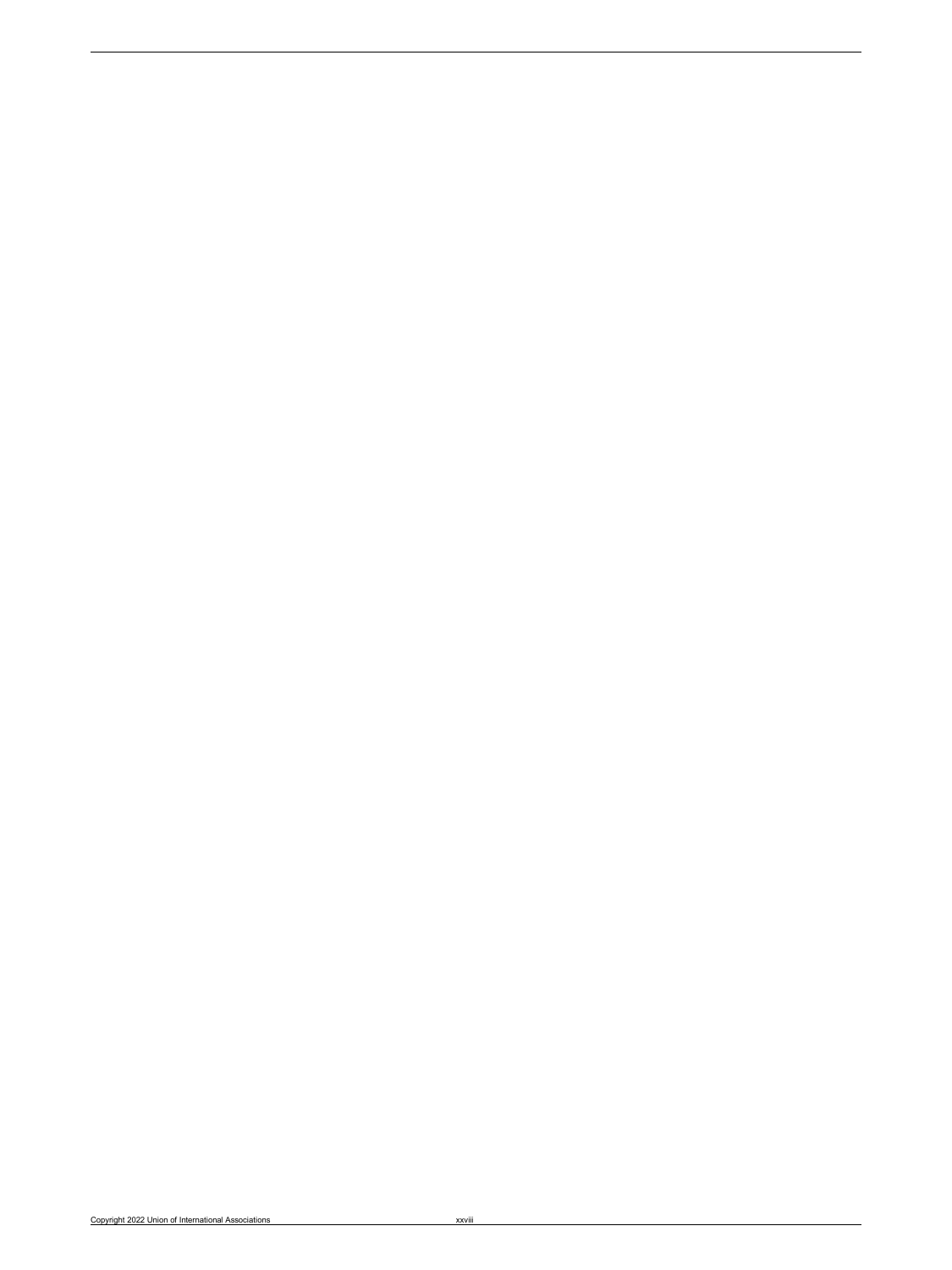## **Appendix 3 – Table 4 Countries in which international organization secretariats are located by type** *Edition 59, 2022/2023 (data collected in 2021)*

This table indicates the number of organizations with principal secretariats (headquarters, main office) in a given country. (See "Notes to the User" at the front of this volume for further information on country names.)

The organizations with principal secretariats in a given country or territory are totalled by type, indicated by the letter code at the head of each column. In addition, totals are given at the end of each row by cluster. The organization types allocated to each cluster are as follows:

Cluster I (International organizations): Types A B C D F

Cluster II (Dependent organizations): Types E K R

Cluster III (Organizational substitutes): Types S T

Cluster IV (National organizations): Types G N

Cluster V (Dead, inactive and unconfirmed bodies): Types H J U

Due to space constraints, no distinction is made here between the number of intergovernmental organizations with principal secretariats in that country or territory and the number of non-governmental organizations with principal secretariats in that country or territory. Full details can be found in Volume 5: *Statistics, Visualizations and Patterns*.

See the Appendix "Types of organization" for more information on organization types. For further statistical summaries and other presentations of this data, and Volume 5: *Statistics, Visualizations and Patterns*.

| <b>COUNTRY</b>                      | A                       | B                      | C                          | D                          | Е                                | Е                               | <b>TYPES OF ORGANIZATION</b><br>G         | н                                       | J                              | κ                                         | Ν                                | R                          | s                            | т                          | U                               | л.                             | ш                              | TOTAL BY CLUSTER<br>Ш     | IV                               | v                              | <b>TOTAL</b><br>A-U              |
|-------------------------------------|-------------------------|------------------------|----------------------------|----------------------------|----------------------------------|---------------------------------|-------------------------------------------|-----------------------------------------|--------------------------------|-------------------------------------------|----------------------------------|----------------------------|------------------------------|----------------------------|---------------------------------|--------------------------------|--------------------------------|---------------------------|----------------------------------|--------------------------------|----------------------------------|
|                                     |                         |                        |                            |                            |                                  |                                 |                                           |                                         |                                |                                           |                                  |                            |                              |                            |                                 |                                |                                |                           |                                  |                                |                                  |
| Afghanistan<br>Albania              | $\mathbf 0$<br>$\Omega$ | 0<br>$\Omega$          | $\mathbf 0$<br>0           | $\mathbf 0$<br>$\mathbf 0$ | $\mathbf 0$<br>0                 | $\mathbf 0$<br>0                | -1<br>3                                   | $\mathbf 0$<br>$^{\circ}$               | $\mathbf 0$<br>0               | $\mathbf 0$<br>0                          | 1<br>0                           | $\mathbf 0$<br>$\mathbf 0$ | $\mathbf 0$<br>0             | $\mathbf 0$<br>$^{\circ}$  | $\overline{2}$<br>3             | $\mathbf 0$<br>$\Omega$        | $\mathbf 0$<br>0               | $\mathbf 0$<br>0          | $\overline{2}$<br>3              | $\overline{2}$<br>3            | $\overline{4}$<br>6              |
| Algeria                             | $\Omega$                | $\Omega$               | -1                         | 7                          | 5                                | $\overline{\mathbf{c}}$         | 5                                         | 8                                       | -1                             | -1                                        | 0                                | 0                          | 0                            | $\Omega$                   | 13                              | 10                             | 6                              | 0                         | 5                                | 22                             | 43                               |
| Andorra                             | <sup>n</sup>            | n                      | $\Omega$                   | $\Omega$                   | $\mathbf{1}$                     | $\pmb{0}$                       | $\Omega$                                  | $\Omega$                                | $\Omega$                       | $\Omega$                                  | $\Omega$                         | n                          | $\Omega$                     | $\Omega$                   | $\Omega$                        | $\Omega$                       | 1                              | 0                         | $\Omega$                         | $\pmb{0}$                      | -1                               |
| Angola<br>Anguilla                  | $\Omega$<br>$\Omega$    | $\Omega$<br>$\Omega$   | $\Omega$<br>$\Omega$       | -1                         | 0<br>$\Omega$                    | $\mathbf{1}$<br>$\Omega$        | $\pmb{0}$<br>$\Omega$                     | 0<br>$\Omega$                           | 0<br>$\Omega$                  | $\Omega$<br>$\Omega$                      | $\Omega$<br>$\Omega$             | $\Omega$<br>$\Omega$       | $\Omega$<br>$\Omega$         | $\Omega$<br>$\Omega$       | -1<br>$\Omega$                  | $\overline{2}$<br>1            | 0<br>$\Omega$                  | 0<br>$\Omega$             | 0<br>$\Omega$                    | $\mathbf{1}$<br>$\Omega$       | 3<br>$\overline{1}$              |
| Antigua-Barbuda                     | 0                       | 0                      | 0                          | $\overline{2}$             | $\mathbf{1}$                     | 3                               | 0                                         | 0                                       | 0                              | 0                                         | 0                                | 0                          | $\mathbf 0$                  | 0                          |                                 | 5                              | 1                              | 0                         | 0                                | -1                             | 7                                |
| Argentina                           | $\Omega$                | $\Omega$               | $\Delta$                   | 113                        | 25                               | 43                              | 27                                        | 28                                      | 7                              | $\overline{4}$                            | 6                                | -1                         | $\Omega$                     | $\mathbf{1}$               | 81                              | 160                            | 30                             | $\mathbf{1}$              | 33                               | 116                            | 340                              |
| Armenia                             | $\Omega$<br>$\Omega$    | $\Omega$<br>$\Omega$   | $\Omega$<br>$\Omega$       | -1<br>-1                   | $\Omega$<br>$\Omega$             | $\Omega$<br>$\Omega$            | $\overline{4}$<br>$\Omega$                | $\mathbf{1}$<br>$\Omega$                | $\pmb{0}$<br>$\mathbf 0$       | $\overline{1}$<br>$\Omega$                | $\Omega$<br>$\Omega$             | $\Omega$<br>$\pmb{0}$      | $\Omega$<br>$^{\circ}$       | $\Omega$<br>0              | -1<br>$\mathbf{1}$              | -1<br>-1                       | $\overline{1}$<br>$\Omega$     | 0<br>0                    | $\overline{4}$<br>$\Omega$       | $\overline{2}$<br>$\mathbf{1}$ | 8<br>$\overline{2}$              |
| Aruba<br>Australia                  | $\Omega$                | 5                      | 53                         | 115                        | 42                               | 63                              | 294                                       | 13                                      | 11                             | 16                                        | 103                              | $\overline{2}$             | 5                            | $\overline{2}$             | 156                             | 236                            | 60                             | $\overline{7}$            | 397                              | 180                            | 880                              |
| Austria                             | -1                      | 14                     | 46                         | 148                        | 96                               | 102                             | 94                                        | 15                                      | 10                             | $\overline{7}$                            | 45                               | $\Delta$                   | $\mathbf{a}$                 | 29                         | 88                              | 311                            | 107                            | 37                        | 139                              | 113                            | 707                              |
| Azerbaijan                          | $\Omega$                | $\Omega$               | $\Omega$                   | -1                         | $\overline{1}$                   | $\overline{2}$                  | 6                                         | $\pmb{0}$                               | $\mathbf 0$                    | $\mathsf 0$                               | $\overline{2}$                   | $\Omega$                   | $\Omega$                     | $\Omega$                   | $\mathbf{1}$                    | 3                              | $\overline{1}$                 | 0                         | 8                                | $\mathbf{1}$                   | 13                               |
| Bahamas<br>Bahrain                  | $\Omega$<br>0           | $\Omega$<br>1          | $\Omega$<br>0              | 3<br>7                     | $\Omega$<br>6                    | $\mathbf{1}$<br>8               | $\Omega$<br>-1                            | $\Omega$<br>3                           | $\overline{1}$<br>0            | $\Omega$<br>-1                            | $\Omega$<br>$\mathbf 0$          | $\Omega$<br>0              | $\Omega$<br>$\mathbf 0$      | $\Omega$<br>0              | $\overline{\phantom{0}}$<br>3   | $\boldsymbol{\Delta}$<br>16    | $\Omega$<br>7                  | $\Omega$<br>0             | $\Omega$<br>$\mathbf{1}$         | 3<br>6                         | $\overline{7}$<br>30             |
| Bangladesh                          | $\Omega$                | $\Omega$               | $\mathbf{1}$               | 6                          | $\overline{4}$                   | 10                              | 12                                        | $\overline{2}$                          | $\overline{\phantom{a}}$       | $\overline{2}$                            | $\mathfrak{p}$                   | $\Omega$                   | $\mathbf 0$                  | $\mathbf 0$                | 21                              | 17                             | 6                              | $\mathbf 0$               | 14                               | 25                             | 62                               |
| Barbados                            | $\Omega$                | $\Omega$               | $\Omega$                   | 20                         | 11                               | 12                              | $\overline{1}$                            | 5                                       | $\pmb{0}$                      | $\sqrt{2}$                                | $\pmb{0}$                        | $\mathbf 0$                | $\mathbf 0$                  | $\pmb{0}$                  | 8                               | 32                             | 13                             | $\pmb{0}$                 | $\mathbf{1}$                     | 13                             | 59                               |
| Belarus<br>Belgium                  | $\Omega$<br>3           | $\Omega$<br>36         | $\Omega$<br>106            | 4<br>1046                  | $\mathbf{1}$<br>575              | $\overline{\phantom{a}}$<br>626 | 3<br>329                                  | 3<br>86                                 | $\Omega$<br>105                | $\Omega$<br>13                            | $\mathfrak{p}$<br>119            | $\Omega$<br>12             | $\Omega$<br>11               | $\Omega$<br>39             | 7<br>1297                       | 6<br>1817                      | -1<br>600                      | $\Omega$<br>50            | 5<br>448                         | 10<br>1488                     | 22<br>4403                       |
| Belize                              | $\Omega$                | $\Omega$               | $\Omega$                   | $\Omega$                   | -1                               | -1                              | $\Omega$                                  | $\overline{2}$                          | $\Omega$                       | $\pmb{0}$                                 | $\Omega$                         | $\Omega$                   | $\Omega$                     | $\Omega$                   | $\mathbf{1}$                    | -1                             | $\mathbf{1}$                   | $\Omega$                  | $\Omega$                         | $\mathbf{3}$                   | 5                                |
| Benin                               | 0                       | 1                      | 0                          | 5                          | $\overline{2}$                   | $\overline{7}$                  | 6                                         | 5                                       | 0                              | 3                                         | 0                                | 0                          | $\pmb{0}$                    | $\pmb{0}$                  | 27                              | 13                             | 5                              | 0                         | 6                                | 32                             | 56                               |
| Bermuda                             | <sup>n</sup>            | $\Omega$               | $\Omega$                   | $\Omega$                   | $\Omega$                         | 1                               | $\mathbf{1}$                              | $\Omega$                                | $\Omega$                       | $\Omega$                                  | 2                                | $\Omega$                   | $\Omega$                     | $\Omega$                   | 3                               | $\mathbf{1}$                   | $\Omega$                       | $\Omega$                  | 3                                | 3                              | $\overline{7}$                   |
| Bhutan<br>Bolivia                   | 0<br>$\Omega$           | 0<br>$\Omega$          | 0<br>$\Omega$              | $\overline{7}$             | 0<br>$\overline{2}$              | $\overline{7}$                  | 0<br>$\overline{7}$                       | $\mathbf 0$<br>$\overline{\phantom{a}}$ | 0<br>$\mathbf{1}$              | 0<br>$\mathbf 0$                          | 0<br>1                           | 0<br>$\Omega$              | $\mathbf 0$<br>$\mathbf 0$   | 0<br>$\mathbf 0$           | 0<br>8                          | $\overline{2}$<br>14           | 0<br>$\overline{2}$            | 0<br>0                    | 0<br>8                           | 0<br>11                        | $\overline{2}$<br>35             |
| Bosnia-Herzegovina                  | 0                       | 0                      | 0                          | $\pmb{0}$                  | 3                                | 6                               | 3                                         | 0                                       | $\pmb{0}$                      | 0                                         | 0                                | 0                          | 0                            | 0                          | $\mathbf{1}$                    | 6                              | 3                              | 0                         | 3                                | $\mathbf{1}$                   | 13                               |
| Botswana                            | 0                       | $\Omega$               | $\Omega$                   | 8                          | 6                                | 3                               | $\mathbf{1}$                              | -1                                      | $\Omega$                       | $\mathbf{1}$                              | $\Omega$                         | $\Omega$                   | $\Omega$                     | $\Omega$                   | 6                               | 11                             | $\overline{7}$                 | $\Omega$                  | -1                               | $\overline{7}$                 | 26                               |
| Brazil<br>Brunei Darussalam         | $\Omega$<br>0           | $\Delta$<br>0          | $\overline{7}$<br>0        | 60<br>-1                   | 16<br>$\overline{2}$             | 29<br>$\mathsf 0$               | 37<br>$\overline{1}$                      | 15<br>$\mathbf 0$                       | $\overline{4}$<br>$\mathbf{1}$ | $\overline{7}$<br>0                       | 5<br>0                           | $\mathfrak{p}$<br>0        | $\mathbf{1}$<br>0            | $\Omega$<br>0              | 72<br>$\mathbf 0$               | 100<br>-1                      | 25<br>$\overline{2}$           | $\mathbf{1}$<br>0         | 42<br>$\mathbf{1}$               | 91<br>$\overline{1}$           | 259<br>5                         |
| Bulgaria                            | 0                       |                        |                            | 13                         | 12                               | $\overline{7}$                  | 20                                        | $\overline{4}$                          | $\overline{2}$                 | 0                                         | $\pmb{0}$                        | $\Omega$                   | 0                            | $\Omega$                   | 22                              | 22                             | 12                             | 0                         | 20                               | 28                             | 82                               |
| Burkina Faso                        | $\Omega$                | $\Omega$               | $\mathbf 0$                | 5                          | 6                                | 12                              | 6                                         | 7                                       | $\mathbf 0$                    | $\overline{2}$                            | $\pmb{0}$                        | $\Omega$                   | 0                            | $\mathbf 0$                | 31                              | 17                             | 8                              | 0                         | 6                                | 38                             | 69                               |
| Burundi                             | $\Omega$                | $\Omega$               | $\Omega$                   | $\mathbf 0$                | $\mathbf{1}$                     | 0                               | $\circ$                                   | $\overline{4}$                          | 0                              | 0                                         | $^{\circ}$                       | $\Omega$                   | $\mathbf 0$                  | $^{\circ}$                 | $\overline{2}$                  | $^{\circ}$                     | $\mathbf{1}$                   | 0                         | $\pmb{0}$                        | 6                              | $\overline{7}$                   |
| Cambodia<br>Cameroon                | $\Omega$<br>$\Omega$    | $\Omega$<br>$^{\circ}$ | $\mathbf 0$<br>$\Omega$    | $\mathbf{1}$<br>14         | 5<br>14                          | $\overline{1}$<br>11            | $\overline{4}$<br>17                      | $\mathbf 0$<br>8                        | $\mathbf 0$<br>11              | $\mathbf 0$<br>-1                         | $\mathbf{1}$<br>$\overline{1}$   | $\mathbf 0$<br>-1          | $\mathbf 0$<br>0             | $\mathbf 0$<br>$^{\circ}$  | 5<br>36                         | $\overline{2}$<br>25           | 5<br>16                        | $\mathbf 0$<br>$^{\circ}$ | 5<br>18                          | 5<br>55                        | 17<br>114                        |
| Canada                              | $\Omega$                | 21                     | 115                        | 55                         | 75                               | 112                             | 293                                       | 14                                      | 15                             | 14                                        | 90                               | 40                         | $\overline{7}$               | 33                         | 259                             | 303                            | 129                            | 40                        | 383                              | 288                            | 1143                             |
| Cape Verde                          | $\Omega$                | $\Omega$               | $\Omega$                   | $\Omega$                   | $\overline{\phantom{0}}$         | $\Omega$                        | 0                                         | $\pmb{0}$                               | 0                              | $\Omega$                                  | $\Omega$                         | $\Omega$                   | $\Omega$                     | $\Omega$                   | $\pmb{0}$                       | 0                              | $\overline{c}$                 | $\Omega$                  | 0                                | $\pmb{0}$                      | $\overline{\mathbf{c}}$          |
| Central African Rep                 | $\Omega$                | 0                      | $\pmb{0}$                  | $\pmb{0}$                  | $\overline{2}$                   | $\overline{2}$                  | $\mathbf{1}$                              | $\mathbf 0$                             | $\pmb{0}$                      | 0                                         | 0                                | 0                          | 0                            | $\mathbf 0$                | $\overline{4}$<br>$\mathcal{P}$ | $\overline{2}$                 | $\overline{2}$                 | 0                         | $\mathbf{1}$                     | $\overline{4}$                 | 9<br>$\overline{7}$              |
| Chad<br>Chile                       | $\Omega$<br>0           | $\Omega$<br>0          | $\Omega$<br>$\overline{2}$ | $\Omega$<br>39             | $\overline{\phantom{0}}$<br>21   | 1<br>14                         | $\overline{1}$<br>11                      | 0<br>7                                  | $\overline{1}$<br>3            | $\pmb{0}$<br>8                            | 0<br>$\overline{7}$              | $\Omega$<br>$\mathbf 0$    | $\Omega$<br>0                | $\Omega$<br>0              | 39                              | $\mathbf{1}$<br>55             | $\overline{\phantom{a}}$<br>29 | 0<br>0                    | $\mathbf{1}$<br>18               | 3<br>49                        | 151                              |
| China                               | 1                       | 5                      | 20                         | 55                         | 40                               | 17                              | 49                                        | 3                                       | 16                             | 1                                         | 5                                | $\Omega$                   | $\mathbf{1}$                 | $\Omega$                   | 43                              | 98                             | 41                             | 1                         | 54                               | 62                             | 256                              |
| Colombia                            | $\Omega$                | $\Omega$               | 0                          | 44                         | 11                               | 11                              | 13                                        | 9                                       | $\overline{2}$                 | $\mathbf{1}$                              | $\overline{2}$                   | 3                          | $\Omega$                     | $\Omega$                   | 32                              | 55                             | 15                             | 0                         | 15                               | 43                             | 128                              |
| Comoros<br>Congo Brazzaville        | $\Omega$<br>$\Omega$    | 0<br>$\Omega$          | 0<br>0                     | $\mathbf{1}$<br>3          | 0<br>$\overline{2}$              | $^{\circ}$<br>3                 | $\circ$<br>$\overline{2}$                 | $^{\circ}$<br>-1                        | 0<br>$\mathbf{1}$              | 0<br>0                                    | $^{\circ}$<br>$\mathbf{1}$       | $\mathbf 0$<br>0           | $^{\circ}$<br>0              | $^{\circ}$<br>0            | $\mathbf{1}$<br>$\overline{7}$  | $\mathbf{1}$<br>6              | 0<br>$\overline{2}$            | 0<br>0                    | $\mathsf 0$<br>3                 | $\mathbf{1}$<br>9              | $\overline{2}$<br>20             |
| Congo DR                            | $\Omega$                | $\Omega$               | $\Omega$                   | $\Omega$                   | $\overline{1}$                   | $\overline{2}$                  | 11                                        | $\overline{\phantom{a}}$                | $\mathfrak{p}$                 | $\overline{2}$                            | $\Omega$                         | $\Omega$                   | $\Omega$                     | $\Omega$                   | 27                              | $\mathfrak{p}$                 | 3                              | $\Omega$                  | 11                               | 31                             | 47                               |
| Cook Is                             | $\Omega$                | $\mathbf 0$            | 0                          | $\mathbf{1}$               | -1                               | 0                               | $\mathbf 0$                               | 0                                       | $\mathbf{1}$                   | 0                                         | 0                                | $\Omega$                   | 0                            | 0                          | $\overline{2}$                  | $\mathbf{1}$                   | -1                             | 0                         | $\mathbf 0$                      | 3                              | 5                                |
| Costa Rica                          | $\Omega$                | $\Omega$               | -1                         | 16                         | 14                               | 21                              | 17                                        | q                                       | $\overline{1}$                 | 7                                         | $\overline{4}$                   | $\Omega$                   | $\Omega$                     | $\Omega$                   | 49                              | 38                             | 21                             | $\Omega$                  | 21                               | 59                             | 139                              |
| Côte d'Ivoire<br>Croatia            | 0<br>$\Omega$           | 1<br>$\Omega$          | 1<br>$\overline{4}$        | 13<br>16                   | 9<br>10                          | 12<br>8                         | 5<br>11                                   | 11<br>$^{\circ}$                        | 3<br>$\mathbf{1}$              | $\overline{2}$<br>$\overline{2}$          | $\overline{4}$<br>$\overline{2}$ | 0<br>$\Omega$              | 0<br>$\Omega$                | $\overline{2}$<br>$\Omega$ | 16<br>15                        | 27<br>28                       | 11<br>12                       | $\overline{2}$<br>0       | 9<br>13                          | 30<br>16                       | 79<br>69                         |
| Cuba                                | $\Omega$                | $\Omega$               | $\Omega$                   | $\overline{7}$             | $\overline{4}$                   | $\sqrt{4}$                      | 12                                        | $\overline{2}$                          | $\mathbf 0$                    | $\mathbf{1}$                              | $\overline{4}$                   | $\Omega$                   | $\Omega$                     | $\Omega$                   | 14                              | 11                             | 5                              | $\mathsf 0$               | 16                               | 16                             | 48                               |
| Curaçao                             | $\Omega$                | $\Omega$               | $\Omega$                   | 3                          | $\mathbf{1}$                     | $^{\circ}$                      | $\overline{1}$                            | $^{\circ}$                              | 0                              | 0                                         | $\mathsf 0$                      | $\mathbf 0$                | $^{\circ}$                   | $^{\circ}$                 | 3                               | 3                              | $\overline{1}$                 | 0                         | $\overline{1}$                   | 3                              | 8                                |
| Cyprus                              | $\Omega$<br>$\Omega$    | 1<br>-1                | $\Omega$<br>12             | 3<br>28                    | 3<br>$\mathbf{Q}$                | 5                               | 10<br>24                                  | 3<br>-5                                 | 0<br>-1                        | $\mathbf 0$<br>$\Omega$                   | $\mathbf{1}$<br>$\mathbf{A}$     | $\Omega$<br>$\Omega$       | $\mathbf 0$<br>$\mathcal{P}$ | $\Omega$<br>$\Omega$       | $\overline{4}$<br>30            | 9<br>54                        | 3<br>$\mathbf{Q}$              | 0<br>$\mathcal{P}$        | 11<br>28                         | $\overline{7}$<br>36           | 30<br>129                        |
| Czech Rep<br>Denmark                | 0                       | 4                      | 16                         | 105                        | 43                               | 13<br>87                        | 66                                        | 19                                      | 5                              | $\overline{4}$                            | 10                               | 1                          | 13                           | 1                          | 102                             | 212                            | 48                             | 14                        | 76                               | 126                            | 476                              |
| Diibouti                            | $\Omega$                | $\Omega$               | $\Omega$                   | $\Omega$                   | $\Omega$                         | $\overline{\phantom{0}}$        | $\Omega$                                  | $\Omega$                                | $\overline{1}$                 | $\Omega$                                  | $\Omega$                         | $\Omega$                   | $\Omega$                     | $\Omega$                   | $\Omega$                        | $\overline{2}$                 | $\Omega$                       | $\Omega$                  | $\Omega$                         | $\mathbf{1}$                   | 3                                |
| Dominica                            | 0                       | 0                      | 0                          | -1                         | $\overline{1}$                   | $\mathbf{1}$                    | 0                                         | $\overline{2}$                          | 0                              | 0                                         | 0                                | 0                          | $\mathbf 0$                  | $\mathbf 0$                | $\overline{2}$                  | $\overline{2}$                 | 1                              | 0                         | 0                                | $\overline{4}$                 | $\overline{7}$                   |
| Dominican Rep<br>Ecuador            | $\Omega$<br>0           | $\Omega$<br>$\Omega$   | $\Omega$<br>$\Omega$       | $\mathsf{R}$<br>18         | $\overline{2}$<br>$\overline{4}$ | -1<br>12                        | $\overline{4}$<br>$\overline{\mathbf{4}}$ | $\overline{\mathbf{c}}$<br>7            | 0<br>$\overline{\mathbf{c}}$   | $\overline{1}$<br>$\overline{\mathbf{c}}$ | $\Omega$<br>1                    | $\Omega$<br>$\Omega$       | $\Omega$<br>$\Omega$         | $\Omega$<br>5              | $\overline{7}$<br>27            | 9<br>30                        | 3<br>6                         | $\Omega$<br>$\sqrt{5}$    | $\overline{4}$<br>$\sqrt{5}$     | 9<br>36                        | 25<br>82                         |
| Egypt                               | 0                       | 2                      | 3                          | 71                         | 36                               | 19                              | 22                                        | 30                                      | 5                              | 5                                         | 5                                | $\Omega$                   | $\mathbf{1}$                 | $^{\circ}$                 | 59                              | 95                             | 41                             | $\mathbf{1}$              | 27                               | 94                             | 258                              |
| El Salvador                         | $\Omega$                | 1                      | $\Omega$                   | 9                          | 5                                | 4                               | 6                                         | $\overline{1}$                          | $\mathbf 0$                    | 0                                         | $\Omega$                         | $\overline{1}$             | $\Omega$                     | $\Omega$                   | 11                              | 14                             | 6                              | 0                         | 6                                | 12                             | 38                               |
| <b>Equatorial Guinea</b><br>Eritrea | <sup>n</sup><br>0       | $\Omega$<br>0          | $\Omega$<br>0              | $\Omega$<br>0              | $\Omega$<br>0                    | -1<br>0                         | 0<br>0                                    | $\mathbf 0$<br>0                        | 0<br>0                         | $\Omega$<br>0                             | $\Omega$<br>0                    | $\Omega$<br>$\mathbf 0$    | $\Omega$<br>0                | $\Omega$<br>$\mathbf 0$    | $\overline{1}$<br>$\mathbf{1}$  | -1<br>0                        | $\Omega$<br>0                  | $\Omega$<br>0             | $\mathbf 0$<br>0                 | $\mathbf{1}$<br>$\mathbf{1}$   | $\overline{2}$<br>$\overline{1}$ |
| Estonia                             | $\Omega$                | n                      | $\mathbf{1}$               | 16                         | 3                                | 7                               | 7                                         | $\mathcal{P}$                           | $\Omega$                       | $\Omega$                                  | $\Delta$                         | $\Omega$                   | $\Omega$                     | $\Omega$                   | 6                               | 24                             | $\mathbf{R}$                   | $\Omega$                  | 11                               | 8                              | 46                               |
| Eswatini                            | 0                       | 0                      | 0                          |                            | $\pmb{0}$                        | $\overline{\mathbf{c}}$         | 3                                         | 0                                       | $\pmb{0}$                      | 0                                         | 0                                | 0                          | $\mathbf 0$                  | $\mathbf 0$                | $\overline{2}$                  | 3                              | 0                              | 0                         | 3                                | $\overline{2}$                 | 8                                |
| Ethiopia                            | $\Omega$<br>$\Omega$    | $\Omega$<br>$\Omega$   | $\Omega$<br>$\Omega$       | 10<br>$\Omega$             | 14<br>$\Omega$                   | 6<br>$\overline{\phantom{a}}$   | $\overline{4}$                            | 11                                      | 5                              | $\Omega$                                  | $\Omega$<br>$\Omega$             | $\Omega$<br>$\Omega$       | $\mathbf{1}$<br>$\Omega$     | $\mathbf 0$<br>$\Omega$    | 25<br>$\overline{1}$            | 16<br>$\overline{\phantom{a}}$ | 14<br>$\Omega$                 | $\mathbf{1}$              | $\overline{4}$<br>$\mathbf{1}$   | 41<br>$\mathbf{1}$             | 76<br>$\overline{4}$             |
| Faeroe Is<br>Fiji                   | $\Omega$                | $\Omega$               | $\Omega$                   | 18                         | 11                               | 11                              | 1<br>$\overline{7}$                       | 0<br>$\overline{2}$                     | 0<br>$\mathbf{1}$              | 0<br>$\overline{2}$                       | 3                                | $\Omega$                   | $\Omega$                     | $\Omega$                   | 10                              | 29                             | 13                             | 0<br>$\Omega$             | 10                               | 13                             | 65                               |
| Finland                             | $\Omega$                | 3                      | 9                          | 63                         | 28                               | 37                              | 59                                        | 12                                      | 6                              | $\overline{2}$                            | $\overline{7}$                   | $\Omega$                   | 8                            | 3                          | 47                              | 112                            | 30                             | 11                        | 66                               | 65                             | 284                              |
| France                              | 5                       | 64                     | 135                        | 366                        | 294                              | 385                             | 579                                       | 93                                      | 63                             | 56                                        | 219                              | 222                        | 29                           | 235                        | 963                             | 955                            | 572                            | 264                       | 798                              | 1119                           | 3708                             |
| Gabon                               | 0<br>$\Omega$           | $\pmb{0}$<br>$\Omega$  | 0<br>$\Omega$              | 5<br>$\mathbf 0$           | 3<br>3                           | $\mathbf 0$                     | $\mathbf{1}$<br>$\overline{2}$            | $\overline{4}$<br>3                     | $\mathbf 0$<br>$\mathbf 0$     | $\overline{2}$<br>$\mathbf 0$             | $\overline{1}$<br>$\mathbf 0$    | 0<br>$\mathbf 0$           | $\mathbf 0$<br>$\mathbf 0$   | 0<br>$\mathbf 0$           | 5                               | 6<br>$\mathbf 0$               | 5<br>3                         | 0<br>$\mathbf 0$          | $\overline{2}$<br>$\overline{2}$ | 9<br>$\overline{4}$            | 22<br>9                          |
| Gambia<br>Georgia                   | 0                       | 0                      | 0                          | 1                          | $\overline{2}$                   | 3                               | 10                                        | 0                                       | $\pmb{0}$                      | 0                                         | $\overline{2}$                   | 0                          | 0                            | $\mathbf 0$                | -1<br>$\overline{4}$            | 4                              | $\overline{2}$                 | 0                         | 12                               | $\overline{4}$                 | 22                               |
| Germany                             | 1                       | 23                     | 121                        | 470                        | 217                              | 296                             | 471                                       | 51                                      | 53                             | 22                                        | 111                              | 20                         | 24                           | 23                         | 352                             | 911                            | 259                            | 47                        | 582                              | 456                            | 2255                             |
| Ghana                               | $\Omega$                | $\mathbf 0$            | -1                         | 23                         | 22                               | 25                              | 37                                        | 9                                       | 6                              | 1                                         | $\overline{4}$                   | 0                          | $\mathbf{1}$                 | 0                          | 30                              | 49                             | 23                             | $\mathbf{1}$              | 41                               | 45                             | 159                              |
| Gibraltar<br>Greece                 | 0<br>1                  | 0<br>$\mathfrak{p}$    | 0<br>9                     | $\overline{2}$<br>43       | $\mathbf 0$<br>31                | $\mathbf 0$<br>23               | $\mathbf 0$<br>47                         | $\mathbf 0$<br>8                        | 0<br>$\mathbf{1}$              | $\mathbf 0$<br>-1                         | $\mathsf 0$<br>8                 | $\pmb{0}$<br>$\Omega$      | $\pmb{0}$<br>$\mathbf{1}$    | 0<br>$\overline{7}$        | $\mathbf 0$<br>47               | $\overline{2}$<br>78           | $\mathbf 0$<br>32              | 0<br>8                    | $\mathbf 0$<br>55                | $\mathbf 0$<br>56              | $\overline{2}$<br>229            |
| Greenland                           | 0                       | 0                      | 0                          | $\mathbf 0$                | 0                                | $\overline{2}$                  | -1                                        | $\mathbf 0$                             | 0                              | 0                                         | 0                                | 0                          | 0                            | $\pmb{0}$                  | 0                               | $\overline{2}$                 | 0                              | 0                         | 1                                | $\pmb{0}$                      | 3                                |
| Grenada                             | $\Omega$                | $\Omega$               | $\Omega$                   | -1                         | $\Omega$                         | $\Omega$                        | $\Omega$                                  | $\Omega$                                | $\mathbf 0$                    | $\Omega$                                  | $\Omega$                         | $\Omega$                   | $\Omega$                     | $\Omega$                   |                                 | 1                              | $\Omega$                       | $\Omega$                  | $\Omega$                         | $\mathbf{1}$                   | $\overline{2}$                   |
| Guadeloupe                          | $\Omega$                | $\Omega$               | $\Omega$                   | $\mathbf 0$                | $\pmb{0}$                        | -1                              | $\pmb{0}$                                 | $\Omega$                                | $\mathbf 0$                    | $\pmb{0}$                                 | 1                                | $\pmb{0}$                  | $\pmb{0}$                    | $\pmb{0}$                  | 5                               | -1                             | $\pmb{0}$                      | $\pmb{0}$                 | -1                               | 5                              | $\overline{7}$                   |
| Guam<br>Guatemala                   | $\Omega$<br>$\Omega$    | $\Omega$<br>$\Omega$   | $\Omega$<br>$\mathbf 0$    | $\Delta$<br>11             | 0<br>9                           | 1<br>$\overline{4}$             | $\mathbf{1}$<br>13                        | 0<br>6                                  | 0<br>$\mathbf 0$               | 0<br>$\mathbf 0$                          | 0<br>$\overline{\mathbf{4}}$     | $\Omega$<br>$\mathbf 0$    | $\mathbf 0$<br>-1            | $^{\circ}$<br>$\mathbf 0$  | -1<br>10                        | 5<br>15                        | $\Omega$<br>9                  | 0<br>1                    | $\mathbf{1}$<br>17               | -1<br>16                       | $\overline{7}$<br>58             |
| Guiana Fr                           | $\Omega$                | $\mathbf 0$            | $\mathbf 0$                | $^{\circ}$                 | $^{\circ}$                       | 0                               | $^{\circ}$                                | 0                                       | 0                              | 0                                         | 0                                | $^{\circ}$                 | 0                            | 0                          | $\mathbf{1}$                    | 0                              | 0                              | 0                         | 0                                | $\mathbf{1}$                   | $\mathbf{1}$                     |
| Guinea                              | $\Omega$                | $\Omega$               | 0                          | $\mathbf 0$                | 0                                | 1                               | 1                                         | $\overline{\mathbf{c}}$                 | 0                              | $\mathbf{1}$                              | $\Omega$                         | $\Omega$                   | $\Omega$                     | 0                          | $\overline{4}$                  | $\mathbf{1}$                   | $\mathbf{1}$                   | $\Omega$                  | 1                                | 6                              | 9                                |
|                                     |                         |                        |                            |                            |                                  |                                 |                                           |                                         |                                |                                           |                                  |                            |                              |                            |                                 |                                |                                |                           |                                  |                                |                                  |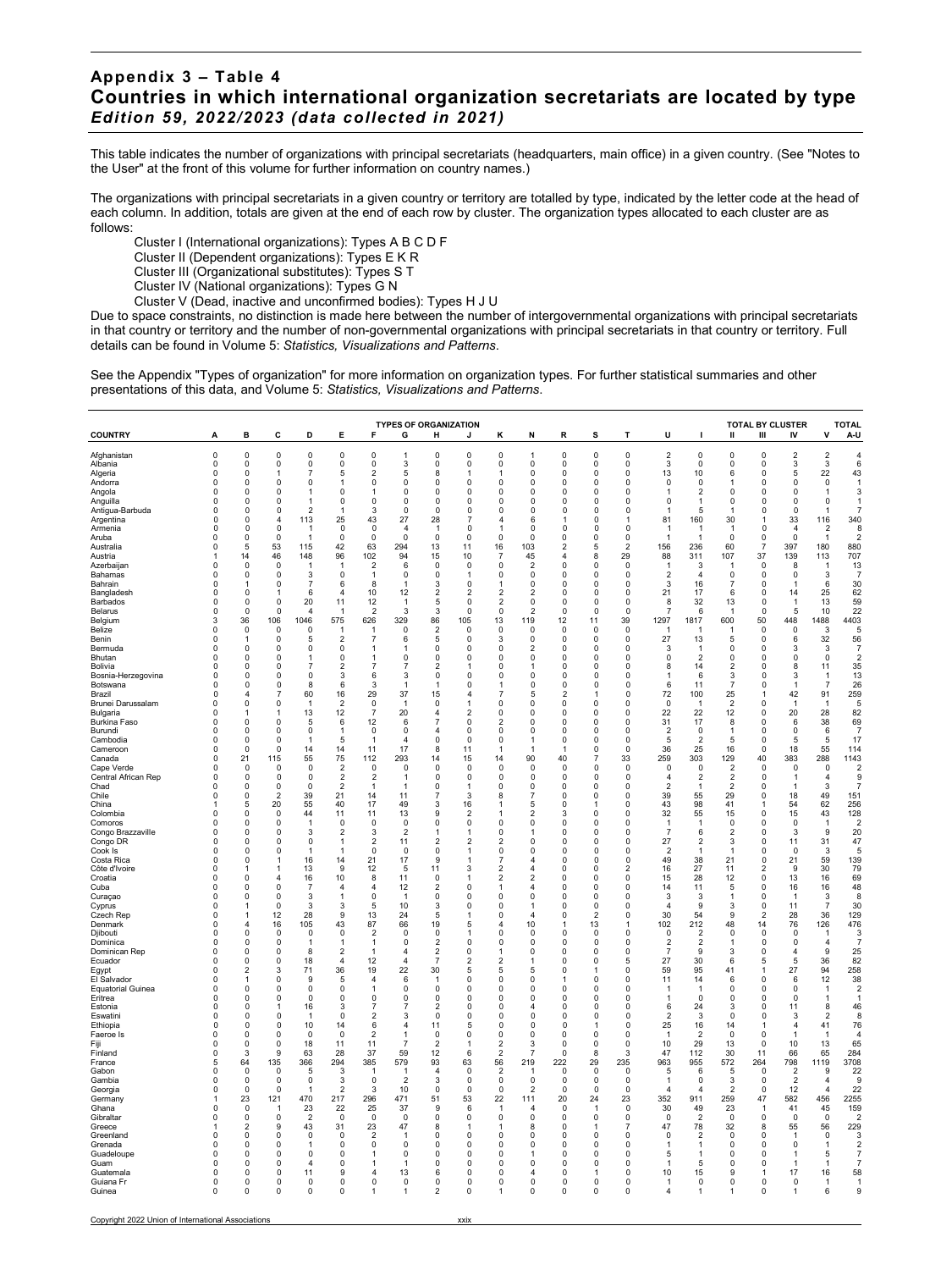| <b>COUNTRY</b>                      | А                       | в                       | с                       | D                       | Ε                                | F                     | G                        | <b>TYPES OF ORGANIZATION</b><br>н      | J                            | κ                            | N                              | R                             | s                       | т                          | U                       | -1                      | Ш                                | Ш                             | TOTAL BY CLUSTER<br>IV        | ۷                                    | <b>TOTAL</b><br>A-U       |
|-------------------------------------|-------------------------|-------------------------|-------------------------|-------------------------|----------------------------------|-----------------------|--------------------------|----------------------------------------|------------------------------|------------------------------|--------------------------------|-------------------------------|-------------------------|----------------------------|-------------------------|-------------------------|----------------------------------|-------------------------------|-------------------------------|--------------------------------------|---------------------------|
| Guinea-Bissau                       | $\mathbf 0$             | $\mathbf 0$             | $\mathbf 0$             | $\mathbf 0$             | $\mathbf 0$                      | $\mathbf 0$           | $\mathbf 0$              | 0                                      | $\mathbf 0$                  | 0                            | 0                              | $\mathbf 0$                   | 0                       | $\mathbf 0$                | 3                       | 0                       | $\Omega$                         | $\Omega$                      | $\mathbf 0$                   | 3                                    | 3                         |
| Guvana                              | 0                       | 0                       | $\Omega$                | 3                       | 2                                | 1                     | 1                        | 3                                      | $\mathbf 0$                  | 1                            | 0                              | 0                             | 0                       | 0                          | 13                      | 4                       | 3                                | 0                             | $\mathbf{1}$                  | 16                                   | 24                        |
| Haiti                               | $\Omega$                | $\Omega$                | $\Omega$                |                         | 0                                | 0                     | 0                        | 0                                      | 0                            | 0                            | -1                             | $\Omega$                      | $\Omega$                | $\Omega$                   | 4                       | $\overline{1}$          | $\Omega$                         | 0                             | $\mathbf{1}$                  | 4                                    | 6                         |
| Honduras                            | 0<br>$\Omega$           | 0<br>$\Omega$           | 0<br>7                  | 5<br>63                 | 3                                | 2                     | 5<br>29                  | 6<br>1                                 | 11                           | 3<br>0                       | 1                              | 0<br>0                        | 0<br>0                  | 0<br>$\Omega$              | 8                       | 7<br>87                 | 6                                | 0<br>0                        | 6                             | 15<br>52                             | 34<br>187                 |
| Hong Kong<br>Hungary                |                         | 3                       | 7                       | 25                      | 13<br>20                         | 17<br>16              | 15                       | 6                                      | 3                            | $\overline{\mathbf{2}}$      | 6<br>$\overline{4}$            | $\Omega$                      | 1                       | $\Omega$                   | 40<br>33                | 52                      | 13<br>22                         |                               | 35<br>19                      | 42                                   | 136                       |
| Iceland                             | $\Omega$                | $\Omega$                | -1                      | 9                       | 8                                | 9                     | 6                        | 6                                      | $\mathbf 0$                  | $\mathbf 0$                  | -1                             | $\Omega$                      | -1                      | $\Omega$                   | -1                      | 19                      | 8                                | -1                            | 7                             | $\overline{7}$                       | 42                        |
| India                               | $\Omega$                | 9                       | 19                      | 51                      | 40                               | 57                    | 141                      | 12                                     | 18                           | 10                           | 28                             | 17                            | $\overline{\mathbf{2}}$ | 0                          | 175                     | 136                     | 67                               | $\overline{2}$                | 169                           | 205                                  | 579                       |
| Indonesia<br>Iran Islamic Rep       | 0<br>$\Omega$           | $\Omega$<br>0           | 4<br>$\overline{4}$     | 18<br>9                 | 34<br>8                          | 20<br>6               | 8<br>14                  | 5<br>$\overline{\mathbf{c}}$           | 5<br>3                       | 5<br>$\overline{\mathbf{c}}$ | 0<br>$\overline{\mathbf{c}}$   | $\Omega$<br>0                 | 0<br>0                  | 3<br>0                     | 38<br>8                 | 42                      | 39<br>10                         | 3<br>0                        | 8                             | 48                                   | 140<br>58                 |
| Iraq                                | n                       | $\Omega$                | $\mathbf 0$             | $\Omega$                | $\mathbf 0$                      | 0                     | $\Omega$                 | 3                                      | $\pmb{0}$                    | -1                           | 0                              | $\Omega$                      | $\pmb{0}$               | $\Omega$                   | 20                      | 19<br>$\Omega$          | $\mathbf{1}$                     | $\mathbf 0$                   | 16<br>$\mathbf 0$             | 13<br>23                             | 24                        |
| Ireland                             | $\Omega$                | 2                       | 8                       | 32                      | 13                               | 18                    | 39                       | $\overline{\mathbf{c}}$                | 3                            | 3                            | 7                              | 14                            | $\overline{2}$          | $\Omega$                   | 31                      | 60                      | 30                               | $\overline{2}$                | 46                            | 36                                   | 174                       |
| Israel                              | $\Omega$                | $\mathbf 0$             | 11                      | 16                      | 12                               | 15                    | 42                       | 3                                      | $\overline{4}$               | 3                            | 13                             | 1                             | 10                      | $\mathbf 0$                | 56                      | 42                      | 16                               | 10                            | 55                            | 63                                   | 186                       |
| Italy                               | 3                       | 25                      | 64                      | 184                     | 155                              | 154                   | 280                      | 40                                     | 22                           | 28                           | 46                             | 299                           | 9                       | 21                         | 301                     | 430                     | 482                              | 30                            | 326                           | 363                                  | 1631                      |
| Jamaica                             | $\Omega$                | 0                       | $\mathbf 0$             | 18                      | $\overline{7}$                   | 9                     | 5                        | 5                                      | $\mathbf 0$                  | $\overline{2}$               | $\mathbf{1}$                   | 0                             | 0                       | 4                          | $\overline{7}$          | 27                      | 9                                | 4                             | 6                             | 12                                   | 58                        |
| Japan                               | 0                       | 6                       | 31                      | 135                     | 46                               | 70                    | 196                      | 11                                     | 16                           | 6                            | 66                             | 1                             | 7                       | 0                          | 190                     | 242                     | 53                               | 7                             | 262                           | 217                                  | 781                       |
| Jordan                              | 0                       | 0                       | 0                       | 18                      | 11                               | 14                    | 11                       | 7                                      | 1                            | 4                            | $\mathbf{1}$                   | 0                             | 0                       | 0                          | 15                      | 32                      | 15                               | 0                             | 12                            | 23                                   | 82                        |
| Kazakhstan                          | $\Omega$                | $\Omega$                | 0                       | 3                       | 3                                | 6                     | 5                        | $\overline{2}$                         | $\mathbf 0$                  | 0                            | $\overline{2}$                 | $\Omega$                      | 0                       | 0                          | $\overline{7}$          | $\mathsf{Q}$            | 3                                | 0                             | $\overline{7}$                | 9                                    | 28                        |
| Kenya                               | $\Omega$                | $\Omega$                | -1                      | 63                      | 50                               | 79                    | 55                       | 21                                     | 12                           | 8                            | $\overline{4}$                 | $\mathbf 0$                   | 3                       | 3                          | 92                      | 143                     | 58                               | 6                             | 59                            | 125                                  | 391                       |
| Korea DPR                           | $\Omega$                | 0                       | 0                       | -1                      | 0                                | 0                     | 0                        | 0                                      | $\mathbf 0$                  | 0                            | 0                              | 0                             | 0                       | 0                          | 3                       | $\overline{1}$          | 0                                | 0                             | $\mathbf 0$                   | 3                                    | 4                         |
| Korea Rep                           | $\Omega$                | 8                       | 17                      | 104                     | 25                               | 28                    | 90                       | 3                                      | 24                           | $\overline{4}$               | 23                             | 0                             | 8                       | 0                          | 55                      | 157                     | 29                               | 8                             | 113                           | 82                                   | 389                       |
| Kosovo                              | 0                       | 0                       | 0                       | 0                       | 0                                | -1                    | -1                       | 0                                      | 0                            | 0                            | 0                              | 0                             | 0                       | 0                          | 0                       | -1                      | 0                                | 0                             | -1                            | 0                                    | $\overline{c}$            |
| Kuwait                              | $\Omega$                | 1                       | -1                      | 12                      | 5                                | 6                     | 4                        | 3                                      | $\pmb{0}$                    | 3                            | $\pmb{0}$                      | $\Omega$                      | $\Omega$                | 4                          | 10                      | 20                      | 8                                | 4                             | $\overline{4}$                | 13                                   | 49                        |
| Kyrgyzstan                          | $\Omega$                | $\Omega$                | $\Omega$                | $\overline{2}$          | 0                                | 0                     | 3                        | 3                                      | 0                            | $\mathbf 0$                  | $\overline{2}$                 | $\Omega$                      | $\Omega$                | $\Omega$                   | 3                       | $\overline{2}$          | $\mathbf 0$                      | $\mathbf 0$                   | 5                             | 6                                    | 13                        |
| Laos                                | $\Omega$                | $\Omega$                | $\Omega$                | $\mathbf 0$             | 3                                | -1                    | $\mathbf{1}$             | 0                                      | 0                            | $\mathbf 0$                  | $\mathbf 0$                    | $\Omega$                      | $\Omega$                | $\Omega$                   | $\mathbf 0$             | $\overline{1}$          | 3                                | $\mathbf 0$                   | -1                            | $\mathbf 0$                          | 5                         |
| Latvia                              | $\Omega$                | 0                       | -1                      | 15                      | 3                                | 7                     | 9                        | 3                                      | $\mathbf{1}$                 | 0                            | $\overline{4}$                 | $\Omega$                      | $\Omega$                | $\Omega$                   | 3                       | 23                      | 3                                | 0                             | 13                            | $\overline{7}$                       | 46                        |
| Lebanon                             | $\Omega$                | 0                       |                         | 30                      | 7                                | 16                    | 13                       | 3                                      | 3                            | 3                            | 3                              | 2                             | $\Omega$                | $\Omega$                   | 15                      | 47                      | 12                               | 0                             | 16                            | 21                                   | 96                        |
| Lesotho                             | 0                       | 0                       | 0                       | 0                       | 0                                | 0                     | 0                        | 1                                      | 0                            | 0                            | 0                              | 0                             | 0                       | 0                          | -1                      | 0                       | 0                                | 0                             | 0                             | 2                                    | $\overline{\mathbf{c}}$   |
| Liberia                             | $\Omega$                | $\Omega$                | $\Omega$                | 0                       | 0                                | 1                     | $\overline{\mathbf{c}}$  | 0                                      | 0                            | 0                            | 0                              | 0                             | 0                       | $\Omega$                   | $\overline{2}$          | -1                      | $\Omega$                         | 0                             | $\overline{\mathbf{c}}$       | $\overline{2}$                       | 5                         |
| Libyan AJ                           | $\Omega$                | n                       | $\Omega$                | $\Omega$                | -1                               | $\overline{2}$        | $\overline{\mathbf{c}}$  | 5                                      | 0                            | 3                            | $\mathbf 0$                    | $\Omega$                      | $\Omega$                | $\Omega$                   | 11                      | $\overline{\mathbf{2}}$ | $\overline{4}$                   | 0                             | $\overline{c}$                | 16                                   | 24                        |
| Liechtenstein<br>Lithuania          | $\Omega$<br>$\Omega$    | $\Omega$<br>$\Omega$    | $\Omega$                | $\Omega$<br>15          | -1<br>4                          | $\mathbf 0$<br>3      | $\mathbf{1}$<br>7        | 0<br>-1                                | 0<br>0                       | 0<br>C                       | $\overline{2}$<br>$\mathbf{1}$ | $\Omega$<br>0                 | $\Omega$<br>0           | $\Omega$<br>$\Omega$       | $\overline{4}$<br>5     | $\mathbf 0$<br>19       | $\overline{4}$                   | $\Omega$<br>0                 | 3<br>8                        | 4<br>6                               | 8<br>37                   |
| Luxembourg                          | $\Omega$                | $\mathfrak{p}$          | 3                       | 34                      | 19                               | 29                    | 19                       | 5                                      | -1                           | $\overline{2}$               | 3                              | $\mathbf{1}$                  | $\overline{2}$          | -1                         | 18                      | 68                      | 22                               | 3                             | 22                            | 24                                   | 139                       |
| Macau                               | 0                       | 0                       |                         | 6                       | $\overline{2}$                   | -1                    | $\mathbf{1}$             | 0                                      | 0                            | -1                           | -1                             | 0                             | 0                       | 0                          | 1                       | 8                       | 3                                | 0                             | $\overline{2}$                | $\mathbf{1}$                         | 14                        |
| Madagascar                          | <sup>n</sup>            | $\Omega$                | $\Omega$                | -1                      | 0                                | -1                    | 0                        | 0                                      | 0                            | -1                           | 0                              | $\Omega$                      | $\Omega$                | $\Omega$                   | 3                       | $\overline{2}$          | -1                               | $\mathbf 0$                   | $\overline{0}$                | 3                                    | 6                         |
| Malawi                              | <sup>n</sup>            | n                       | $\Omega$                | 7                       | 3                                | $\Omega$              | $\overline{2}$           | $\mathbf{1}$                           | 0                            | $\mathbf 0$                  | $\mathbf 0$                    | $\Omega$                      | $\Omega$                | $\Omega$                   | -1                      | 7                       | 3                                | $\mathbf 0$                   | $\overline{2}$                | $\overline{2}$                       | 14                        |
| Malaysia                            | $\Omega$                | Δ                       | 4                       | 74                      | 45                               | 33                    | 19                       | 5                                      | 6                            | 8                            | $\mathbf{1}$                   | $\Omega$                      | 6                       | $\mathbf 0$                | 24                      | 115                     | 53                               | 6                             | 20                            | 35                                   | 229                       |
| Maldives                            | $\Omega$                | $\Omega$                | $\Omega$                | 0                       | 0                                | 0                     | 0                        | 0                                      | 0                            | 0                            | 0                              | 0                             | 0                       | 0                          | 1                       | 0                       | 0                                | 0                             | 0                             | $\mathbf{1}$                         | $\overline{1}$            |
| Mali                                | $\Omega$                | 0                       | $\Omega$                | 3                       | $\overline{2}$                   | 2                     | $\overline{\mathbf{c}}$  | 5                                      | 0                            | -1                           | $\mathbf 0$                    | 0                             | $\Omega$                | 0                          | 11                      | 5                       | 3                                | 0                             | $\overline{2}$                | 16                                   | 26                        |
| Malta<br>Marshall Is                | 0<br>$\Omega$           | $\Omega$                | $\Omega$                | 4                       | 10<br>0                          | 6<br>0                | 8<br>0                   | 1<br>0                                 | $\overline{\mathbf{c}}$<br>1 | 0                            | 3<br>0                         | 2<br>0                        | 0<br>0                  | 0<br>0                     | 9<br>-1                 | 12<br>-1                | 13<br>0                          | 0<br>0                        | 11<br>0                       | 12<br>2                              | 48<br>3                   |
| Martinique                          | $\Omega$                | $\Omega$                | $\Omega$                | 0                       | 0                                | 1                     | 0                        | 0                                      | 0                            | -1                           | -1                             | $\Omega$                      | 0                       | $\Omega$                   | 4                       | -1                      | -1                               | 0                             | $\overline{1}$                | 4                                    | $\overline{\mathfrak{c}}$ |
| Mauritania<br><b>Mauritius</b>      | $\Omega$<br>$\Omega$    | $\Omega$<br>1           | -1                      | $\overline{4}$          | $\overline{2}$<br>$\overline{2}$ | $\Omega$<br>2         | 0<br>$\overline{2}$      | $\mathbf{1}$<br>$\overline{2}$         | 0<br>0                       | 0<br>0                       | $\mathbf 0$<br>$\mathbf 0$     | $\Omega$<br>0                 | $\Omega$<br>0           | $\Omega$<br>0              | 3<br>$\overline{4}$     | $\overline{2}$<br>8     | $\overline{2}$<br>$\overline{2}$ | 0<br>0                        | $\mathsf 0$<br>$\overline{2}$ | $\overline{4}$<br>6                  | 8<br>18                   |
| Mexico                              | $\Omega$                | 2                       | $\overline{7}$          | 79                      | 24                               | 21                    | 33                       | 18                                     | 9                            | 3                            | 9                              | 2                             | $\overline{2}$          | $\Omega$                   | 63                      | 109                     | 29                               | $\overline{2}$                | 42                            | 90                                   | 272                       |
| Micronesia FS                       | 0                       | 0                       | 0                       | 0                       | -1                               | 0                     | 0                        | 0                                      | 0                            | 0                            | 0                              | 0                             | 0                       | 0                          | 1                       | 0                       | 1                                | 0                             | 0                             | 1                                    | $\overline{c}$            |
| Moldova                             | $\Omega$                | $\Omega$                | $\Omega$                | 3                       | $\Omega$                         | 0                     | 5                        | 0                                      | $\mathbf 0$                  | 0                            | 3                              | $\Omega$                      | $\Omega$                | $\Omega$                   | -1                      | 3                       | $\mathbf 0$                      | $\pmb{0}$                     | 8                             | $\mathbf{1}$                         | 12                        |
| Monaco                              | $\Omega$                | 4                       | 3                       | 4                       | 3                                | 5                     | 3                        | -1                                     | 0                            | 13                           | $\mathbf 0$                    | $\Omega$                      | -1                      | -1                         | $\overline{2}$          | 16                      | 16                               | $\overline{2}$                | 3                             | 3                                    | 40                        |
| Mongolia                            | $\Omega$                | $\Omega$                | -1                      | $\mathfrak{p}$          | $\Omega$                         | 1                     | 3                        | $\mathbf 0$                            | 0                            | 0                            | $\mathbf 0$                    | $\Omega$                      | $\mathbf 0$             | $\Omega$                   | $\overline{2}$          | $\overline{4}$          | $\mathbf 0$                      | $\mathbf 0$                   | 3                             | $\overline{2}$                       | 9                         |
| Montenegro                          | $\Omega$                | 0                       | $\Omega$                | $\Omega$                | $\mathbf{1}$                     | 1                     | 0                        | 0                                      | 0                            | 0                            | 0                              | 0                             | $\Omega$                | $\Omega$                   | 1                       | -1                      | -1                               | 0                             | 0                             | $\mathbf{1}$                         | 3                         |
| Morocco                             | 0                       |                         | 2                       | 14                      | 7                                | 4                     | 11                       | $\overline{7}$                         | 0                            | 3                            | 0                              | 1                             | $\Omega$                | $\Omega$                   | 19                      | 21                      | 11                               | 0                             | 11                            | 26                                   | 69                        |
| Mozambique                          | 0<br>$\Omega$           | $\Omega$                | $\Omega$                | 0                       | 2<br>$\overline{2}$              | 2<br>$\boldsymbol{2}$ | 2<br>$\mathbf 0$         | 0                                      | 0<br>0                       | -1<br>0                      | 0<br>0                         | 0<br>$\Omega$                 | 0<br>0                  | 0<br>$\Omega$              | 1<br>0                  | 5<br>$\overline{2}$     | 3<br>$\overline{\mathbf{2}}$     | 0<br>0                        | $\overline{2}$<br>$\mathsf 0$ | $\overline{\mathbf{c}}$<br>$\pmb{0}$ | 12<br>4                   |
| Myanmar<br>Namibia                  | n                       | $\Omega$                | $\Omega$                | 4                       | 1                                | 3                     | 3                        | 0                                      | -1                           | 0                            | $\mathbf 0$                    | $\Omega$                      | $\Omega$                | $\Omega$                   | 4                       | 7                       | -1                               | 0                             | 3                             | 5                                    | 16                        |
| Nepal                               | $\Omega$                | $\Omega$                | -1                      | 6                       | 8                                | 9                     | 11                       | $\overline{2}$                         | $\mathbf 0$                  | 3                            | $\overline{2}$                 | $\Omega$                      | 0                       | $\mathbf 0$                | 20                      | 16                      | 11                               | $\Omega$                      | 13                            | 22                                   | 62                        |
| Netherlands                         | 3                       | 25                      | 76                      | 264                     | 128                              | 263                   | 245                      | 26                                     | 43                           | 13                           | 59                             | 13                            | 3                       | 40                         | 228                     | 631                     | 154                              | 43                            | 304                           | 297                                  | 1429                      |
| New Caledonia<br>New Zealand        | $\Omega$<br>$\Omega$    | 0<br>1                  | $\overline{1}$<br>11    | 5<br>18                 | $\overline{1}$<br>12             | $\overline{2}$<br>13  | 0<br>37                  | $\mathbf 0$<br>$\overline{\mathbf{c}}$ | 0<br>$\overline{\mathbf{c}}$ | 0                            | 0<br>11                        | 0<br>0                        | 0<br>-1                 | 0<br>0                     | $\overline{2}$<br>28    | 8<br>43                 | -1<br>13                         | 0                             | $\mathbf 0$<br>48             | $\overline{2}$<br>32                 | 11<br>137                 |
| Nicaragua                           | n                       | $\Omega$                | 0                       | 3                       | 3                                | 5                     | 5                        | 3                                      | $\overline{\mathbf{c}}$      | 0                            | -1                             | $\Omega$                      | -1                      | $\Omega$                   | 15                      | 8                       | 3                                | -1                            | 6                             | 20                                   | 38                        |
| Niger                               | n                       | $\Omega$                | $\Omega$                | 2                       | 6                                | $\overline{2}$        | $\overline{1}$           | $\mathbf 0$                            | $\pmb{0}$                    | -1                           | $\mathbf 0$                    | $\Omega$                      | -1                      | $\Omega$                   | 3                       | 4                       | 7                                | -1                            | -1                            | 3                                    | 16                        |
| Nigeria                             | n                       | -1                      | 3                       | 35                      | 14                               | 23                    | 79                       | 13                                     | 12                           | 0                            | 5                              | $\Omega$                      | -1                      | $\Omega$                   | 57                      | 62                      | 14                               | -1                            | 84                            | 82                                   | 243                       |
| North Macedonia                     | $\Omega$                | $\Omega$                | 0                       | $\overline{2}$          | 3                                | 7                     | 5                        | 0                                      | 0                            | -1                           | $\mathbf 0$                    | 0                             | 0                       | 0                          | 5                       | 9                       | 4                                | 0                             | 5                             | 5                                    | 23                        |
| Northern Mariana Is                 | $\Omega$                | $\Omega$                | $\Omega$                | -1                      | $\pmb{0}$                        | 0                     | $\pmb{0}$                | 0                                      | 0                            | 0                            | $\mathbf 0$                    | 0                             | 0                       | $\Omega$                   | 0                       | -1                      | 0                                | 0                             | $\mathsf 0$                   | 0                                    | $\mathbf{1}$              |
| Norway                              | $\Omega$                | 5<br>0                  | 5<br>0                  | 66<br>$\overline{2}$    | 33                               | 42                    | 87<br>0                  | 22<br>-1                               | 4<br>0                       | 4<br>0                       | 12                             | 0                             | 5<br>-1                 | 0<br>0                     | 56<br>$\mathsf 0$       | 119<br>$\overline{2}$   | 38<br>3                          | 5<br>-1                       | 99<br>$\mathbf 0$             | 82<br>$\mathbf{1}$                   | 343<br>$\overline{7}$     |
| Oman<br>Pakistan                    | $\Omega$                | -1                      | -1                      | 10                      | 3<br>8                           | 0<br>8                | 29                       | 5                                      | 1                            | -1                           | 0<br>3                         | $\Omega$                      | $\pmb{0}$               | 0                          | 29                      | 20                      | 9                                | 0                             | 32                            | 35                                   | 96                        |
| Palau                               | $\Omega$                | $\Omega$                | $\Omega$                | $\Omega$                | 0                                | 0                     | 0                        | 0                                      | $\mathbf 0$                  | 0                            | 0                              | $\Omega$                      | $\Omega$                | $\Omega$                   | $\overline{1}$          | $\Omega$                | $\mathbf 0$                      | 0                             | $\mathbf 0$                   | $\mathbf{1}$                         | $\mathbf{1}$              |
| Palestine                           | 0                       | $\Omega$                | 0                       | 0                       | 0                                | -1                    | 0                        | -1                                     | 0                            | 0                            | -1                             | 0                             | 0                       | 0                          | $\overline{2}$          | -1                      | $\Omega$                         | 0                             | -1                            | 3                                    | 5                         |
| Panama                              | 0                       | 0                       | -1                      | 19                      | 9                                | 5                     | 4                        | 5                                      | 0                            | 3                            | 0                              | 0                             | 0                       | 0                          | 4                       | 25                      | 12                               | 0                             | $\overline{4}$                | 9                                    | 50                        |
| Papua New Guinea                    | 0                       | $\Omega$                | 0                       | 3                       | 0                                | 0                     | $\mathbf{1}$             | 0                                      | 0                            | -1                           | -1                             | 0                             | 0                       | 0                          | 2                       | 3                       |                                  | 0                             | $\overline{c}$                | $\overline{\mathbf{c}}$              | 8                         |
| Paraguay                            | <sup>n</sup>            | $\Omega$                | $\Omega$                | 7                       | $\mathbf{1}$                     | 2                     | $\overline{\phantom{a}}$ | $\overline{\mathbf{c}}$                | 0                            | $\pmb{0}$                    | $\Omega$                       | $\Omega$                      | $\Omega$                | $\Omega$                   | 3                       | 9                       | -1                               | 0                             | $\overline{2}$                | 5                                    | 17                        |
| Peru                                | $\Omega$                | n                       | -1                      | 35                      | 18                               | 21                    | 18                       | $\overline{4}$                         | 3                            | 3                            | -1                             | -1                            | -1                      | $\Omega$                   | 39                      | 57                      | 22                               | -1                            | 19                            | 46                                   | 145                       |
| Philippines                         | $\Omega$                | 0                       | 8                       | 47                      | 45                               | 42                    | 33                       | 9                                      | 5                            | 3                            | 8                              | $\mathbf 0$                   | 4                       | $\mathbf 0$                | 74                      | 97                      | 48                               | $\overline{4}$                | 41                            | 88                                   | 278                       |
| Poland<br>Polynesia Fr              | $\Omega$<br>$\Omega$    | $\Omega$                | 8<br>$\Omega$           | 25<br>$\Omega$          | 16<br>-1                         | 17<br>$\Omega$        | 34<br>1                  | 6<br>$\Omega$                          | 1<br>$\Omega$                | 5<br>$\Omega$                | 6<br>$\Omega$                  | 4<br>0                        | 3<br>$\Omega$           | $\Omega$<br>$\Omega$       | 50<br>$\overline{c}$    | 50<br>$\Omega$          | 25                               | 3<br>$\Omega$                 | 40<br>$\mathbf{1}$            | 57<br>$\mathfrak{p}$                 | 175<br>4                  |
| Portugal                            | 1                       | 2                       | 13                      | 40                      | 15                               | 18                    | 40                       | 4                                      | $\overline{\mathbf{c}}$      | $\pmb{0}$                    | -1                             | 4                             | 3                       | 0                          | 35                      | 74                      | 20                               | 3                             | 41                            | 41                                   | 179                       |
| Puerto Rico                         | 0                       | 0                       | $\mathbf{1}$            | 11                      | 4                                | $\mathsf 3$           | 4                        | $\boldsymbol{2}$                       | $\mathbf{1}$                 |                              | $\sqrt{3}$                     | $\mathsf 0$                   | $\pmb{0}$               | $\pmb{0}$                  | 18                      | 15                      | 4                                | $\pmb{0}$                     | $\overline{7}$                | 21                                   | 47                        |
| Qatar                               | $\pmb{0}$               | 1                       | 0                       | 6                       | 3                                | $\boldsymbol{2}$      | 6                        | 1                                      | 0                            | $\pmb{0}$                    | $\mathbf{1}$                   | 0                             | 0                       | $\Omega$                   | $\sqrt{5}$              | 9                       | 3                                | $\pmb{0}$                     | $\overline{7}$                | $\,6\,$                              | 25                        |
| Réunion                             | $\Omega$                | 0                       | $\Omega$                | $\mathbf 0$             | $\pmb{0}$                        | $\mathsf 0$           | $\mathbf{1}$             | 0                                      | 0                            | 0                            | $\mathbf 0$                    | $\mathbf 0$                   | $\mathbf 0$             | $\mathbf 0$                | $\overline{1}$          | $^{\circ}$              | $\mathbf 0$                      | $\mathbf 0$                   | -1                            | -1                                   | $\overline{\mathbf{c}}$   |
| Romania                             | $\Omega$                | 0                       | $\mathbf{1}$            | 17                      | 6                                | 5                     | 22                       | $\overline{2}$                         | 0                            | $\mathbf{1}$                 | $\overline{4}$                 | 0                             | 0                       | 0                          | 29                      | 23                      | $\overline{7}$                   | 0                             | 26                            | 31                                   | 87                        |
| Russia                              | $\Omega$                | 0                       | $\overline{4}$          | 58                      | 18                               | 13                    | 57                       | 19                                     | 4                            | 5                            | 21                             | 0                             | $\overline{2}$          | 0                          | 150                     | 75                      | 23                               | $\overline{2}$                | 78                            | 173                                  | 351                       |
| Rwanda                              | 0                       | 0                       | 0                       | 4                       | -1                               | 5                     | 6                        | 1                                      | 0                            | 0                            | 0                              | 0                             | 0                       | 0                          | $\mathbf{1}$            | 9                       | $\mathbf{1}$                     | 0                             | 6                             | $\overline{c}$                       | 18                        |
| Samoa                               | $\Omega$                | $\Omega$                | $\Omega$                | $\mathbf 0$             | 5                                | $\mathbf 2$           | 3                        | -1                                     | $\pmb{0}$                    | -1                           | $\ddot{\mathbf{0}}$            | $\mathbf 0$                   | 0                       | 3                          | $\overline{\mathbf{c}}$ | $\overline{c}$          | 6                                | 3                             | 3                             | $\mathbf 3$                          | 17                        |
| San Marino                          | $\mathbf 0$             | 0                       | $\mathbf{1}$            | -1                      | $\mathbf{1}$                     | $\mathbf 0$           | $\mathsf 0$              | 0                                      | $\pmb{0}$                    | $\mathbf 0$                  | $\overline{1}$                 | $\mathbf 0$                   | $\mathbf 0$             | $\mathbf 0$                | $\mathbf{1}$            | $\overline{2}$          | $\overline{1}$                   | $\pmb{0}$                     | $\mathbf{1}$                  | $\overline{1}$                       | 5                         |
| Saudi Arabia                        | $\mathbf 0$             | 0                       | 4                       | 18                      | 19                               | 12                    | 6                        | $\overline{4}$                         | $\overline{2}$               | 10                           | $\mathbf{1}$                   | $\mathbf 0$                   | $\mathbf{1}$            | $\overline{2}$             | 17                      | 34                      | 29                               | 3                             | $\overline{7}$                | 23                                   | 96                        |
| Senegal                             | $\Omega$                | 0                       | $\overline{\mathbf{c}}$ | 19                      | 17                               | 28                    | 22                       | 14                                     | 4                            | 4                            | $\mathbf{1}$                   | 0                             | 0                       | $\pmb{0}$                  | 51                      | 49                      | 21                               | 0                             | 23                            | 69                                   | 162                       |
| Serbia                              | 0                       | $\mathbf{1}$            | 0                       | $\overline{7}$          | 3                                | 8                     | 14                       | 0                                      | $\overline{c}$               | $\mathbf{1}$                 | $\mathbf{1}$                   | 0                             | 0                       | 0                          | 15                      | 16                      | 4                                | 0                             | 15                            | 17                                   | 52                        |
| Seychelles                          | 0                       | 0                       | 0                       | 0                       | $\mathbf{1}$                     | 0                     | 0                        | $\overline{\mathbf{c}}$                | 0                            | $\mathbf{1}$                 | 0                              | 0                             | 0                       | 3                          | 3                       | 0                       | $\overline{\mathbf{c}}$          | 3                             | 0                             | 5                                    | 10                        |
| Sierra Leone                        | 0                       | 0                       | 0                       | $\overline{2}$          | $\mathbf{1}$                     | -1                    | 4                        | 1                                      | 1                            | 0                            | 0                              | 0                             | 0                       | 0                          | 4                       | 3                       | $\overline{1}$                   | $\pmb{0}$                     | $\overline{4}$                | $\,6\,$                              | 14                        |
| Singapore                           | $\Omega$                | 4                       | 9                       | 97                      | 23                               | 31                    | 29                       | $\overline{7}$                         | 9                            | $\sqrt{2}$                   | 14                             | $\mathbf 0$                   | $\mathbf{1}$            | $\mathbf 0$                | 19                      | 141                     | 25                               | $\mathbf{1}$                  | 43                            | 35                                   | 245                       |
| Slovakia                            | $\mathbf 0$             | $\overline{\mathbf{c}}$ | 3                       | 5                       | 3                                | 11                    | 11                       | 0                                      | $\mathbf 0$                  | 0                            | 3                              | $\mathbf 0$                   | 3                       | 0                          | 10                      | 21                      | 3                                | 3                             | 14                            | 10                                   | 51                        |
| Slovenia                            | 0                       | 0                       | $\overline{7}$          | 17                      | 11                               | 5                     | 12                       | $\overline{\mathbf{c}}$                | $\mathbf{1}$                 | 0                            | $\mathbf{1}$                   | 0                             | 0                       | 0                          | 5                       | 29                      | 11                               | 0                             | 13                            | 8                                    | 61                        |
| Solomon Is                          | $\Omega$                | 0                       | 0                       | 0                       | $\mathbf{1}$                     | $\mathbf{1}$          | 0                        | 0                                      | $\mathbf 0$                  | 0                            | $\pmb{0}$                      | 0                             | 0                       | $\mathbf 0$                | $\overline{2}$          | $\overline{1}$          | $\mathbf{1}$                     | 0                             | $\mathbf 0$                   | $\overline{\mathbf{c}}$              | $\frac{4}{3}$             |
| Somalia                             | 0                       | 0                       | 0                       | 0                       | 0                                | 0                     | 3                        | $\mathbf 0$                            | $\mathbf 0$                  | $\pmb{0}$                    | 0                              | 0                             | 0                       | 0                          | 0                       | $\mathbf 0$             | 0                                | 0                             | 3                             | 0                                    |                           |
| South Africa                        | -1                      | 4                       | 12<br>$\mathbf 0$       | 89                      | 33                               | 65                    | 137                      | 15                                     | 12                           | 8                            | 30                             | $\overline{1}$<br>$\mathbf 0$ | 1<br>$\mathbf 0$        | $\mathbf 0$                | 98                      | 171                     | 42                               | $\mathbf{1}$                  | 167                           | 125                                  | 506                       |
| South Sudan<br>Spain                | $\mathbf 0$<br>$\Omega$ | $\mathbf 0$<br>15       | 38                      | $\mathbf 0$<br>164      | $\overline{1}$<br>72             | $\mathsf 0$<br>97     | $\mathbf 0$<br>195       | $\mathbf 0$<br>$\frac{34}{2}$          | $\mathbf 0$<br>21            | $\mathsf 0$<br>14            | $\mathsf 0$<br>32              | 27                            | $\overline{2}$          | $\mathbf 0$<br>$\mathbf 0$ | $\mathbf 0$<br>137      | $\mathbf 0$<br>314      | -1<br>113                        | $\mathsf 0$<br>$\overline{c}$ | $\mathbf 0$<br>227            | $\mathbf 0$<br>192                   | -1<br>848                 |
| Sri Lanka                           | $\Omega$                | 0                       | $\pmb{0}$               | 6                       | 5                                | 11                    | 9                        | $\mathbf{1}$                           | $\overline{1}$               | 3                            | $\overline{2}$                 | $\mathbf{1}$                  | 0                       | 0                          | 18                      | 17                      | 9                                | 0                             | 11                            | 21                                   | 58                        |
| St Kitts-Nevis                      | $\Omega$                | 0                       | 0                       | $\mathbf{1}$            | 0                                | $\overline{1}$        | 0                        |                                        | $\mathbf 0$                  | $\pmb{0}$                    | 0                              | $\pmb{0}$                     | 0                       | $\mathbf 0$                | $\mathbf{1}$            | $\overline{2}$          | 0                                | 0                             | $\mathsf 0$                   | $\overline{2}$                       | $\overline{4}$            |
| St Lucia                            | 0                       | 0                       | 0                       | 9                       | 0                                | 6                     | $\mathbf{1}$             | 0                                      | 0                            | 0                            | 0                              | 0                             | 0                       | 0                          | 0                       | 15                      | 0                                | 0                             | 1                             | 0                                    | 16                        |
| St Maarten                          | 0                       | 0                       | 0                       | 0                       | 0                                | 0                     | 0                        | -1                                     | $\pmb{0}$                    | 0                            | 0                              | 0                             | 0                       | 0                          | $\mathbf 0$             | 0                       | 0                                | 0                             | $\mathbf 0$                   | -1                                   | $\mathbf{1}$              |
| St Vincent-Grenadines               | 0                       | 0                       | 0                       | 3                       | 0                                | -1                    | 0                        | 1                                      | 0                            | 0                            | $\pmb{0}$                      | 0                             | 0                       | $\Omega$                   | 0                       | 4                       | $\mathbf 0$                      | 0                             | $\mathbf 0$                   | $\mathbf{1}$                         | 5                         |
| Sudan                               | $\Omega$                | 0                       | $\mathbf 0$             | 3                       | $\overline{2}$                   | 3                     | 4                        | 5                                      | $\mathbf 0$                  | -1                           | $\mathbf 0$                    | $\mathbf 0$                   | $\mathbf 0$             | $\mathbf 0$                | 13                      | 6                       | 3                                | $\mathbf 0$                   | 4                             | 18                                   | 31                        |
| Suriname                            | 0                       | $\Omega$                | 0                       | $\overline{\mathbf{c}}$ | $\mathbf{1}$                     | 0                     | $\pmb{0}$                | $\mathbf 0$                            | $\mathbf 0$                  | 0                            | 0                              | 0                             | 0                       | 0                          | $\overline{1}$          | 2                       | $\overline{1}$                   | $\mathbf 0$                   | $\mathbf 0$                   | $\overline{1}$                       | $\overline{4}$            |
| Sweden                              | 0                       | 4                       | 27                      | 132                     | 54                               | 83                    | 95                       | 36                                     | 5                            | 3                            | 17                             | $\mathbf{1}$                  | 9                       | $\mathbf 0$                | 73                      | 246                     | 58                               | 9                             | 112                           | 114                                  | 539                       |
| Switzerland                         | 9                       | 100                     | 128                     | 195                     | 236                              | 288                   | 224                      | 25                                     | 37                           | 27                           | 45                             | 11                            | 8                       | 202                        | 186                     | 720                     | 274                              | 210                           | 269                           | 248                                  | 1721                      |
| Syrian AR                           | 0                       | $\mathbf 0$             | 0                       | 6                       | -1                               | $\mathbf{1}$          | -1                       | $\mathbf 5$                            | $\mathsf 0$                  | $\pmb{0}$                    | $\pmb{0}$                      | $\mathbf 0$                   | 0                       | $\mathbf 0$                | 12                      | 7                       | -1                               | 0                             | -1                            | 17                                   | 26                        |
| Taiwan                              | $\Omega$                | -1                      | $\overline{4}$          | 37                      | 7                                | 9                     | 14                       | $\mathbf 2$                            | 8                            | $\pmb{0}$                    | $\,$ 5 $\,$                    | $\mathbf 0$                   | $\mathbf 0$             | $^{\circ}$                 | 15                      | 51                      | $\overline{7}$                   | $\mathsf 0$                   | 19                            | 25                                   | 102                       |
| Tajikistan                          | $\mathbf 0$             | $\mathbf 0$             | $\mathbf 0$             | $\overline{1}$          | $\mathbf 0$                      | $\mathbf 0$           | $\mathbf 0$              | $\pmb{0}$                              | $\mathbf 0$                  | 0                            | $\pmb{0}$                      | $\mathbf 0$                   | $\mathbf 0$             | $\mathbf 0$                | 3                       | -1                      | $\mathbf 0$                      | 0                             | $^{\circ}$                    | $\mathbf{3}$                         | $\overline{4}$            |
| Tanzania UR                         | 0                       | 0                       | $\mathbf{1}$            | 13                      | 11                               | 14                    | 11                       | 5                                      | 1                            | 3                            | $\overline{2}$                 | 0                             | $\overline{\mathbf{c}}$ | 0                          | 18                      | 28                      | 14                               | $\overline{2}$                | 13                            | 24                                   | 81                        |
| Thailand                            | 0                       | 0                       | $\overline{7}$          | 54                      | 53                               | 61                    | 30                       | 10                                     | 5                            | 4                            | $\overline{7}$                 | 0                             | 3                       | $\mathbf{1}$               | 57                      | 122                     | 57                               | $\overline{4}$                | 37                            | 72                                   | 292                       |
| Timor-Leste                         | 0                       | 0                       | 0                       | $\mathsf 0$             | 0                                | 0                     | $\mathbf{1}$             | 0                                      | 0                            | 0                            | 0                              | 0                             | 0                       | 0                          | 0                       | 0                       | 0                                | 0                             | $\mathbf{1}$                  | 0                                    | $\mathbf{1}$              |
| Togo                                | 0                       | 0                       | 0                       | 4                       | 5                                | 8                     | 11                       | $\overline{7}$                         | $\overline{\mathbf{c}}$      | -1                           | $\overline{c}$                 | 0                             | 0                       | 0                          | 17                      | 12                      | 6                                | 0                             | 13                            | 26                                   | 57                        |
| Tonga                               | $\Omega$                | 0                       | $\pmb{0}$               | $\overline{2}$          | 0                                | $\mathbf 0$           | 0                        | $\mathsf 0$                            | 1                            | $\pmb{0}$                    | $\pmb{0}$                      | 0                             | $\mathbf 0$             | 0                          | $\mathsf 0$             | $\overline{2}$          | $\Omega$                         | $\pmb{0}$                     | $\mathsf 0$                   | $\overline{1}$                       | $\mathbf{3}$              |
| Trinidad-Tobago                     | $\Omega$                | $\Omega$                | $\mathbf 0$             | 28                      | 17                               | 13                    | 5                        | 8                                      | 0                            | 0                            | 0                              | $\mathbf{1}$                  | $\mathbf{1}$            | $\mathbf 0$                | 20                      | 41                      | 18                               | -1                            | 5                             | 28                                   | 93                        |
| Tunisia                             | $\Omega$                | 0                       | 0                       | 22                      | 14                               | $\overline{7}$        | 13                       | 4                                      | 1                            | $\overline{\mathbf{c}}$      | 0                              | 0                             | $\mathbf{1}$            | 0                          | 37                      | 29                      | 16                               | $\mathbf{1}$                  | 13                            | 42                                   | 101                       |
| Turkey                              | $\Omega$<br>0           | 2<br>0                  | $\overline{7}$<br>0     | 26<br>0                 | 15<br>1                          | 13<br>0               | 27<br>0                  | $\mathbf{1}$<br>0                      | 5<br>0                       | 0                            | 3<br>0                         | 0<br>0                        | $\overline{2}$<br>0     | 4<br>0                     | 25                      | 48<br>0                 | 15<br>$\mathbf{1}$               | 6<br>0                        | 30<br>0                       | 31                                   | 130<br>$\overline{c}$     |
| Turkmenistan<br><b>Turks-Caicos</b> | 0                       | 0                       | 0                       | 0                       | 0                                | 0                     | $\mathsf 0$              | $\pmb{0}$                              | $\pmb{0}$                    | 0<br>$\pmb{0}$               | $\pmb{0}$                      | 0                             | 0                       | 0                          | $\overline{1}$<br>-1    | 0                       | $\mathbf 0$                      | $\pmb{0}$                     | $\mathbf 0$                   | $\mathbf{1}$<br>$\overline{1}$       | $\mathbf{1}$              |
| Uganda                              | 0                       | 0                       | 0                       | 14                      | 8                                | 27                    | 21                       | 6                                      | 6                            | 1                            | $\overline{c}$                 | 1                             | 0                       | 0                          | 14                      | 41                      | 10                               | 0                             | 23                            | 26                                   | 100                       |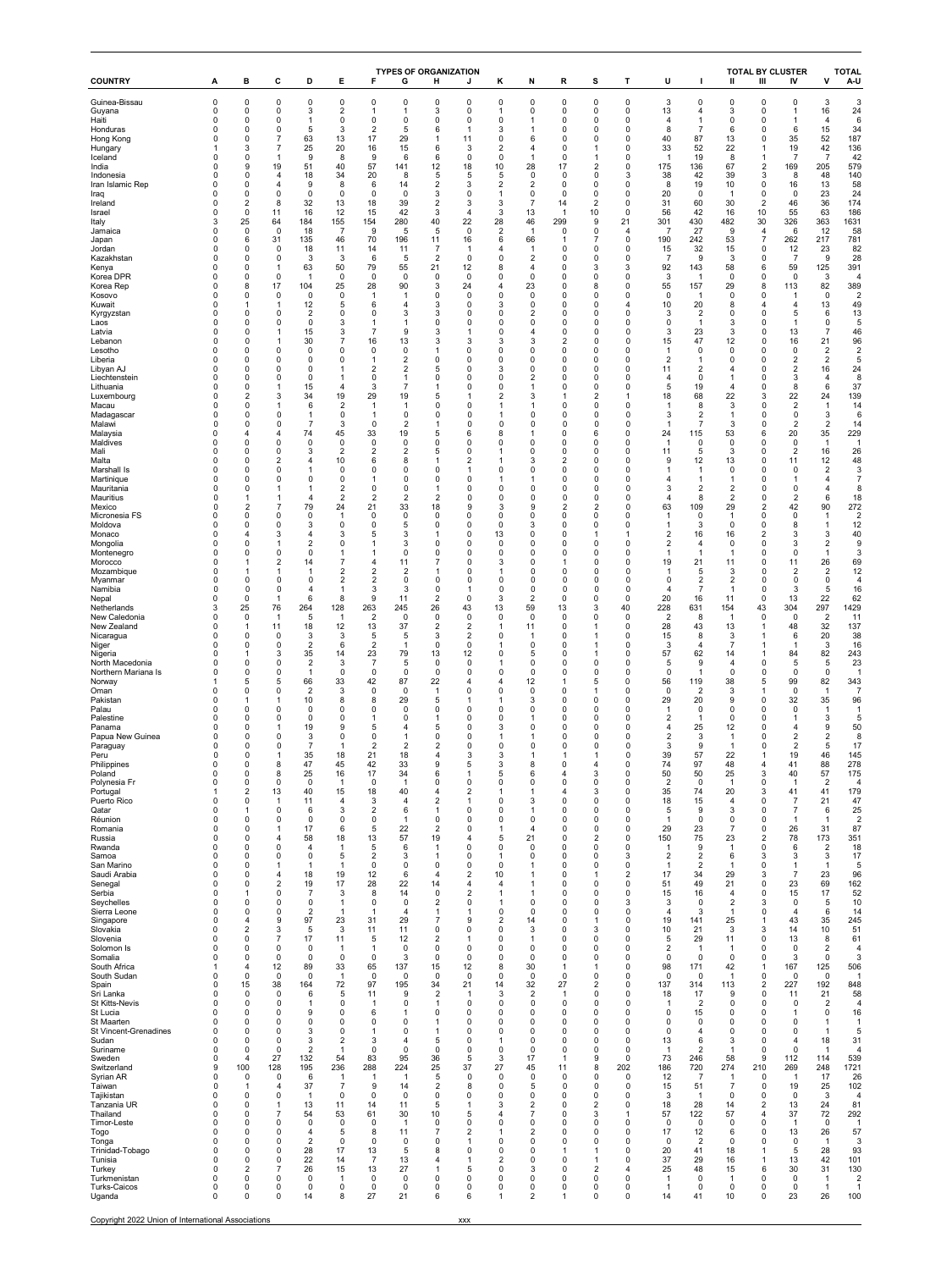|                      |    |     |      |      |      |          |      | <b>TYPES OF ORGANIZATION</b> |     |        |            |     |     |          |       |       |      |          | <b>TOTAL BY CLUSTER</b> |       | <b>TOTAL</b> |
|----------------------|----|-----|------|------|------|----------|------|------------------------------|-----|--------|------------|-----|-----|----------|-------|-------|------|----------|-------------------------|-------|--------------|
| <b>COUNTRY</b>       | А  | в   | С    | D    | Е    |          | G    | н                            |     | κ      | N          | R   | s   |          | U     |       |      | Ш        | IV                      |       | A-U          |
| UK                   |    | 65  | 273  | 406  | 227  | 552      | 855  | 48                           | 67  | 47     | 294        | 25  | 39  | 63       | 643   | 1297  | 299  | 102      | 1149                    | 758   | 3605         |
| Ukraine              |    |     |      | 6    | 6    | $\Omega$ | 22   |                              |     |        | $\sqrt{2}$ |     |     | 0        | 15    |       |      | $\Omega$ | 24                      | 17    | 55           |
| United Arab Emirates |    |     |      | 29   | 10   | 6        | 11   |                              |     |        |            |     |     |          |       | 43    | 10   |          | 12                      | 14    | 79           |
| Uruguay              |    |     |      | 45   | 17   | 21       | 6    |                              |     |        |            |     |     | 0        |       | 67    | 17   | C        | n                       | 27    | 117          |
| <b>USA</b>           |    | 79  | 461  | 428  | 469  | 888      | 3048 | 106                          | 122 | 80     | 1535       | 100 | 53  | 90       | 2518  | 1861  | 649  | 143      | 4583                    | 2746  | 9982         |
| Uzbekistan           |    |     |      |      |      | n        |      |                              |     |        |            |     |     | 0        |       |       |      |          |                         |       | 18           |
| Vanuatu              |    |     |      |      |      |          |      |                              |     |        |            |     |     |          |       |       |      |          |                         |       |              |
| Vatican              |    |     |      |      | 15   | 13       |      |                              |     |        |            |     |     |          | 10    | 18    | 18   |          |                         |       | 48           |
| Venezuela            |    |     |      |      |      |          | 14   | 10                           |     |        |            |     |     |          | 47    | 19    | 10   |          |                         | 59    | 104          |
| Vietnam              |    |     |      |      |      |          |      |                              |     |        |            |     |     |          |       |       |      |          |                         |       | 23           |
| Virgin Is UK         |    |     |      |      |      |          |      |                              |     |        |            |     |     |          |       |       |      |          |                         |       |              |
| Virgin Is USA        |    |     |      |      |      | $\Omega$ |      |                              |     |        |            |     |     |          |       |       |      |          |                         |       |              |
| Yemen                |    |     |      |      |      |          |      |                              |     |        |            |     |     |          |       |       |      |          |                         |       |              |
| Zambia               |    |     |      |      | 6    |          |      |                              |     |        |            |     |     |          | 10    |       |      |          |                         | 14    | 31           |
| Zimbabwe             | 0  |     |      |      | 8    | 15       |      |                              |     | $\sim$ |            |     |     | $\Omega$ | 24    | 19    | 11   |          | ж                       | 31    | 69           |
| <b>WORLD TOTALS</b>  | 37 | 576 | 2004 | 6799 | 4120 | 5621     | 9397 | 1262                         | 905 | 597    | 3179       | 842 | 321 | 826      | 10536 | 15037 | 5559 | 1147     | 12576                   | 12703 | 47022        |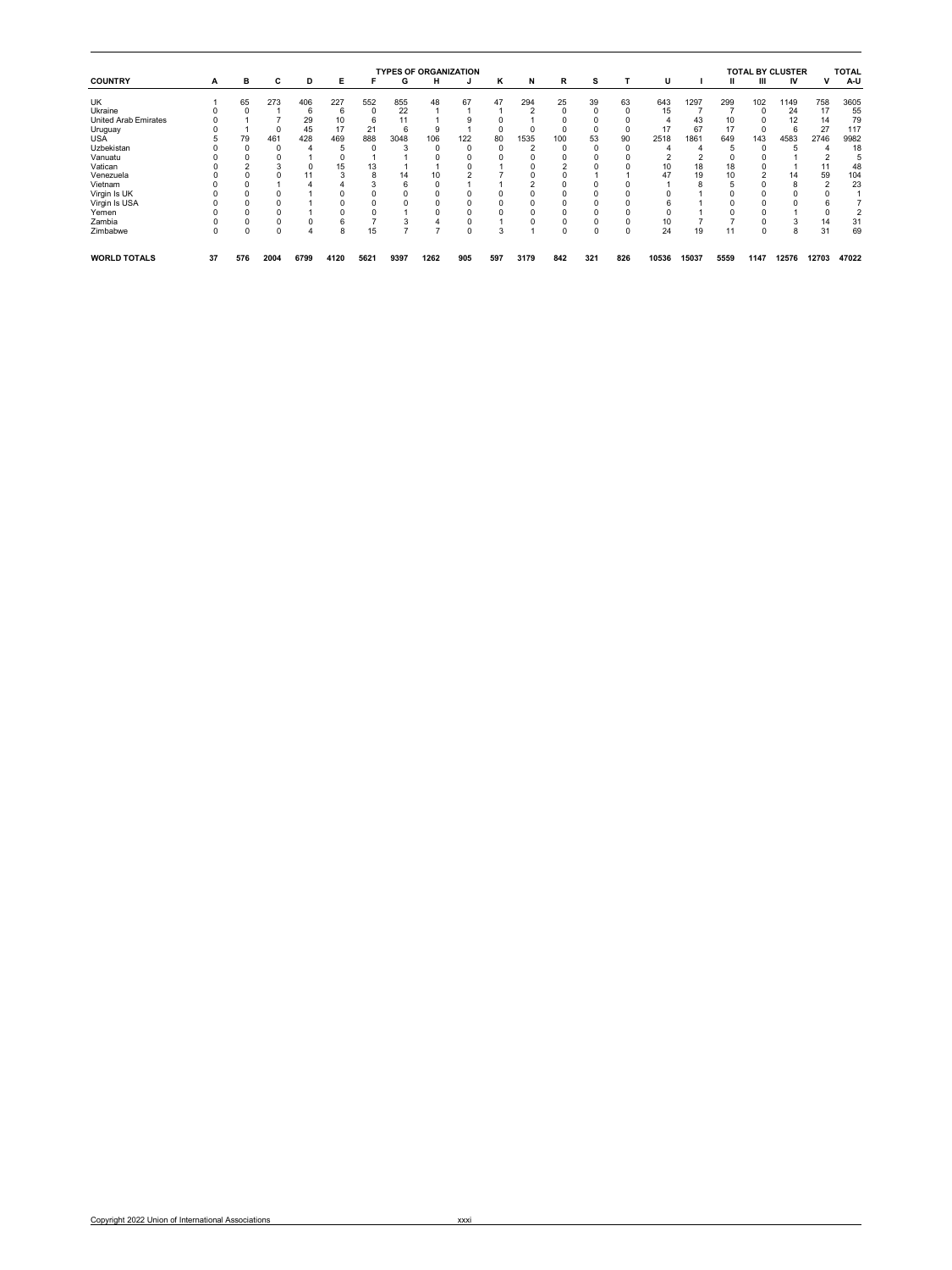## **Coverage**

The Yearbook attempts to cover all "international organizations", according to a broad range of criteria. It therefore includes many bodies that may be perceived, according to narrower definitions, as not being fully international or as not being of sufficient significance to merit inclusion. Such bodies are nevertheless included, so as to enable users to make their own evaluation in the light of their own criteria. For some users, these bodies may even be of greater interest.

The editors are sensitive to the existence of forms of social organization that may substitute for the creation of a more formal conventional organization. A conference series with no continuing committee is one example. Such "organizations" are generally included in one of the Special Types (see the Appendix "Types of Organization).

The definition of profit-making, and the extent to which any non-profit organization may incidentally or deliberately make a profit as defined by particular tax regimes, cannot be unambiguously resolved. This grey area has been treated in a variety of ways with the sensitivity it merits. The editors are attentive to the nonprofit objectives of an organization registered under forprofit legal status. Especially problematic are the professional and trade organizations whose existence is in part justified, in their members' eyes, by the extent to which they defend or improve the members' income.

The editors acknowledge that some types of organization may be totally absent or under-reported within the database, for example virtual organizations associated with the internet (including those of otherwise conventional structure, but also "usenets", web discussion groups, "listserv" communities etc), criminal networks, cartels and price-fixing rings, mercenarygroups, spy and undercover organizations, terrorist organizations, secret societies, religious sects, family and fraternity groups, bodies with no formal structure or fixed address or associations essentially constituted by a journal subscribership.

The editors have always given priority to bodies that are not focused on, or deriving from, a particular country. This may be construed as under-reporting of certain forms of aid, missionary activity, language and cultural activities, etc.

The editors have traditionally stressed the importance of involvement of three countries on a more-or-less equal footing, to the exclusion of bilateral international bodies and those in which a particular country is dominant. Indications of "internationality" are distribution of board members, location of meetings, rotation of secretariat, source of finance in addition to membership and other such relevant information.

Although in many ways under-reported, and not included in the categories of conventional international bodies, some level of recognition is given to these organization forms in the types clustered under "Other International Bodies" and "Special Types".

The central concern of the Yearbook has always been that of maintaining comprehensive coverage of international bodies that correspond to its criteria of Types A to D (see the Appendix: Types of organization). The coverage of types E to G is not comprehensive for the following reasons:

- Type E: commissions of international bodies. Only those cited by other bodies, or which appear to have some degree of independent "outer-directed" action are included. A deliberate search for them is not usually made. Less independent bodies are classified as Type K; the least independent are cited only in the "mother" organization's entry.
- Type F: new forms of organization, organizational experiments and organizational substitutes. Forms most frequently arising in recent years have been networks and, currently, bodies existing only on internet. The emergence of such "bodies" is a constant and useful challenge to any selection criteria. Type F has also been used as a transitional category: it previously contained religious orders (now Type R), and meeting series (now Type S). It currently holds many financing and funding organizations and others with a self-styled structure.
- Type G: national bodies perceived as "internationally active" by international organizations. Clearly it is difficult to define the limits in such a case. In practice, only those which appear international (due to their name or preoccupations), or which are cited with other international bodies, are included. A deliberate search for them is not made.

## **Change in editorial policy and practice**

While every effort is made to maintain continuity of types of organization, over the period of production of the Yearbook series some new types have been added to the classification system in order to complete the coverage and evolution of the range of organizational forms. This is relevant to understanding the international community of organizations. The editors usually prefer to add a new type to the classification system, rather than modify the definitions of pre-existing types, in order to minimize disruption to the core statistical series.

New types of international organization are usually one of two forms: new kinds of organization (networks, virtual organizations, etc) which have no implications for historical statistics; or an acknowledgement of previously neglected types with a long historical record (e.g. religious orders).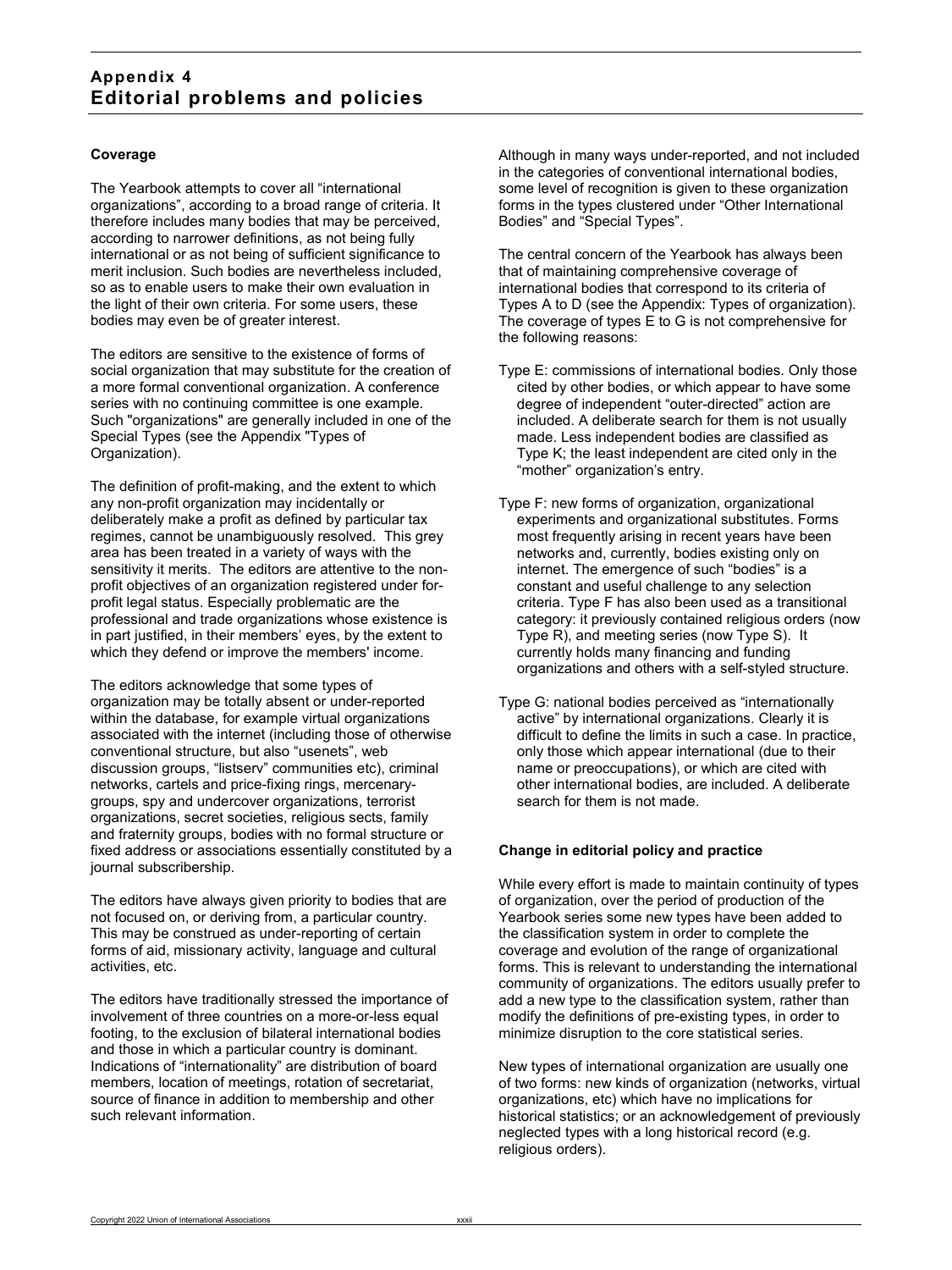## **Sources**

The descriptions of organizations in this Yearbook are based on information received from a variety of sources. Priority is normally given to information received from the organizations themselves. Questionnaires are sent out between May of any given year and February of the following year (the reporting year). The replies received may neglect to mention significant events (e.g. relocation of the secretariat) that will take place later in the reporting year. Such gaps in information will be corrected only in the following reporting year.

Every effort is made by the editors to check this primary source information against other sources (periodicals, official documents, media, etc.). Equally, and especially when no primary source information is received, the profile of the organization may be updated by consulting secondary sources (print media, websites, documents of collaborating organizations, etc). This information is submitted to the organizations concerned for verification in the following reporting year.

Organizations may over time change their purpose or characteristics. Some changes will have an effect on classification and on statistical reporting. The editors therefore use information from a variety of sources to present the most appropriate static picture of what is essentially a dynamic situation.

## **Reliability of sources**

Because an organization's view of itself has been given priority, and because secondary sources are not always available or reliable, the editors cannot take responsibility for any resulting inaccuracies in the information presented. The editors apologize for any inconvenience this might cause the user.

The information received, even if from a primary source, does not always originate from the person most competent to provide it. From year to year, different people, of different competence or experience within an organization, may be responsible for replying to Yearbook questionnaires. They may be inadequately informed of the complexities of their organization, or unwilling to take responsibility for more than generalities, or lacking the authority or confidence to give information on an evolving, politically sensitive structure. As a result, the information received may be of inconsistent quality.

Organizations in a process of restructuring may be reluctant to provide information or announce anticipated changes. Organizations that have a radical change of policy may evidence some embarrassment at the reality of their own history and may seek to modify this information. Some organizations, or some people within organizations, will deliberately deliver false information. Some organizations report incompletely and/or infrequently because of lack of administrative resources and/or motivation.

It may take a second reporting year, or more, to remedy misleading reporting. A more detailed update of inadequate information initially obtained may necessitate a reclassification of organizational type, thus affecting statistical reporting.

## **Information collection**

The number and variety of organizations in this Yearbook are sufficient indication of the information collection problem. Documenting many organizations is difficult for reasons such as the following.

- Regional proliferation and functional specialization is such that, frequently, organizational "neighbours" do not know of each other's existence.
- The "creation" of an organization is often the subject of widely-reported resolutions of an international conference, but such resolutions are not always acted upon very effectively – the intent being of greater significance (or practicability) than later implementation.
- Many organizations are ephemeral creations or are only "activated" for infrequent meetings, events or projects.
- A significant number of bodies have secretariats rotated among annually elected officers, making continuing contact somewhat problematic.
- The differing (mis)translations of the name of a body (further complicated by name changes) make it difficult to determine whether one or more bodies exist.

Many bodies are reluctant to publicise their activities.

- Many active "international" bodies do not perceive themselves as "international" or as sufficiently formalized to be mentioned in the same context those that are legally established.
- Information on the existence, or change in status, of an organization may take time to filter through communication networks and be registered by the editors.
- Organizations may not respond to questionnaires, or may omit significant information from their replies, in which case outdated information from previous periods will be treated as current.
- Information on the creation, existence or formal dissolution of an organization may only be received after the current reporting year, thus affecting reporting by year.

In such a dynamic environment, the time required for information collection may even be greater than the effective life of organization.

## **Dating information**

Organizations may form gradually. A formal organization that evolves from a network or series of meetings may not have a clear date of foundation. There may be several dates that could be considered as the date of founding (*e.g.* first statutes, first officers, first address, first members). Representatives of the organization may have differing views on when the organization started. Similarly the dissolution of an organization may be progressive, rather than formally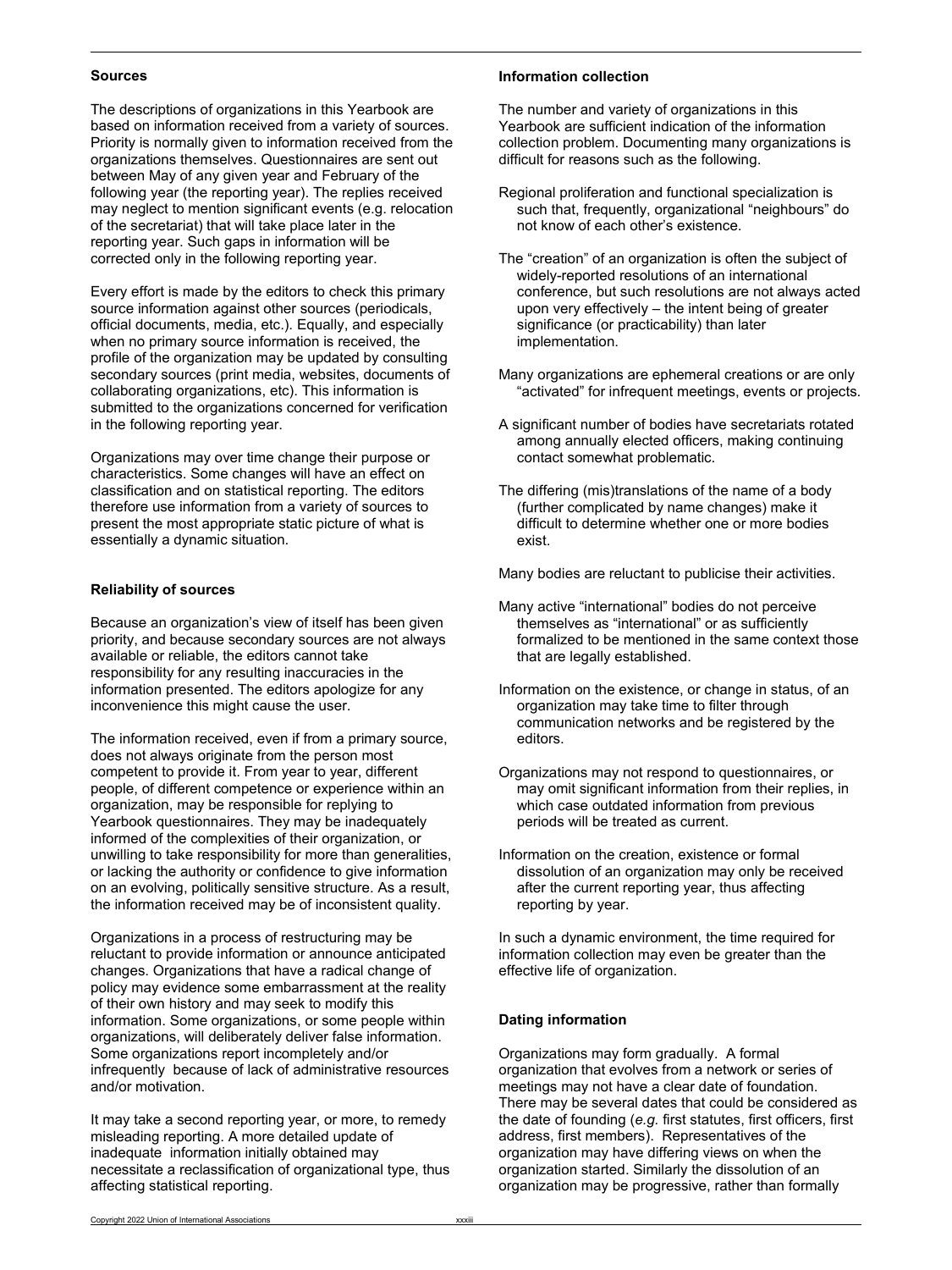indicated at a particular date. It is therefore not always evident, even with hindsight, in which reporting year its dissolution should be correctly indicated.

## **Description length**

How much space can be devoted to a particular organization? As a general guide, more information is desirable for organizations in Type B than in Type C; an absolute minimum is the rule for most of those in Type G. However, large, active or structurally complex organizations of any type generally warrant longer descriptions, while relatively inactive or simple bodies merit less space, especially when the aims are evident from the title. This obviously gives rise to difficulties due to the tendency of organizations to inflate their importance according to normal public relations practice. In the case of exaggerated claims, however, when they are briefly stated they can effectively be used to define the organization. This is not the case when organizations claim large membership in many countries. Some supporting evidence is therefore sought although there is a limit to what can be usefully demanded. Normally, however, exaggerated claims are easy to detect and can be handled by limiting the amount of information given and allocating the organization to the appropriate type.

Since it is difficult to obtain information from organizations that do not wish to supply it, some elements of a description may remain incomplete (e.g. budget and staff). The organization may even request that information, such as the country list of membership, should be suppressed because of its political or other significance.

When no information is available, the problem is one of how long to allow entries to remain un-updated before considering the organization inactive. Generally, there is a delay of several years before it is assumed that the body is no longer functioning.

## **Censorship**

Users should be aware that the editors are subject to pressure from some international bodies to suppress certain categories of information. Reasons given include: (a) the body does not belong with "international organizations", possibly because it is an informal network (personal not public) or because it is in some way transcendental to the mundane organization of the international community (as is the case of certain religious bodies); (b) the body is of "no possible interest" to anyone else (as is the case of some staff associations of major intergovernmental organizations); (c) mention of the body, or of its normal relationships, attracts unwelcome attention (as in the case of some military bodies in countries where terrorism is a problem); (d) mention of membership of the body may subject members to victimization (as is the case of trade unions with members in countries with severe human rights problems); (e) organizations wish to avoid unsolicited mail (especially "junk mail"). In most cases, the editors resist these pressures; in some cases, the entry is reworded to respect the concern of the body in question. No entries have been eliminated as a result of such pressure.

## **Evaluation**

It has never been the intention of the editors to evaluate the significance of the organizations described or to provide interpretation of the information supplied by an organization. The guiding principle has been to portray the organization as it sees itself usually in words from its own documents, as far as this is possible. The editors cannot verify the claims made in documents received.

The final evaluation of the information presented here must be left to the users of this volume. Users may be assisted in this assessment by whether a full description is included, by the amount of information it has been considered useful to include in the description, by the last date on which information has been received, and by the organization type. See the Appendices "Contents of organization descriptions" and "Types of organization" for further information.

Some organizations included are perceived as highly suspect by other bodies, whether because of dubious academic standing, questionable values, or as a threat to public order. The editors do not act on such judgements, which may be contradicted by others. However, in the case of the very small minority of bodies that seek to mislead through false claims, to defraud or to engage in covert operations, the editors endeavour to juxtapose items of information that draw attention to the questionable aspects of these organizations. The final assessment is left to the user.

## **Error control policy**

It would be unrealistic to expect a Yearbook of this size to be error free. There are various kinds of possible error.

- Errors in information supplied: As noted above, the entries attempt to describe the organizations as they wish themselves to be perceived. Whilst it is possible to detect exaggeration in some claims, it is not always possible to detect errors in information such as budgets, date of foundation, etc.
- Errors due to out-of-date information: Portions of organization descriptions can quickly become out-ofdate (especially when the secretariat address rotates among members). Every effort is made to include the most recent information and to date entries accordingly.
- Errors in editorial treatment: Since the editorial treatment of an organization may involve weighing alternative possibilities in documents from different sources, this can result in errors of judgement, which can only be corrected when the organization next receives its entry for updating or other information is received from other sources.
- Errors in keyboarding/proof-reading: Whilst every effort is made to reduce the number of such errors, it is not cost-effective to do this beyond a certain point when there is a print deadline to be met.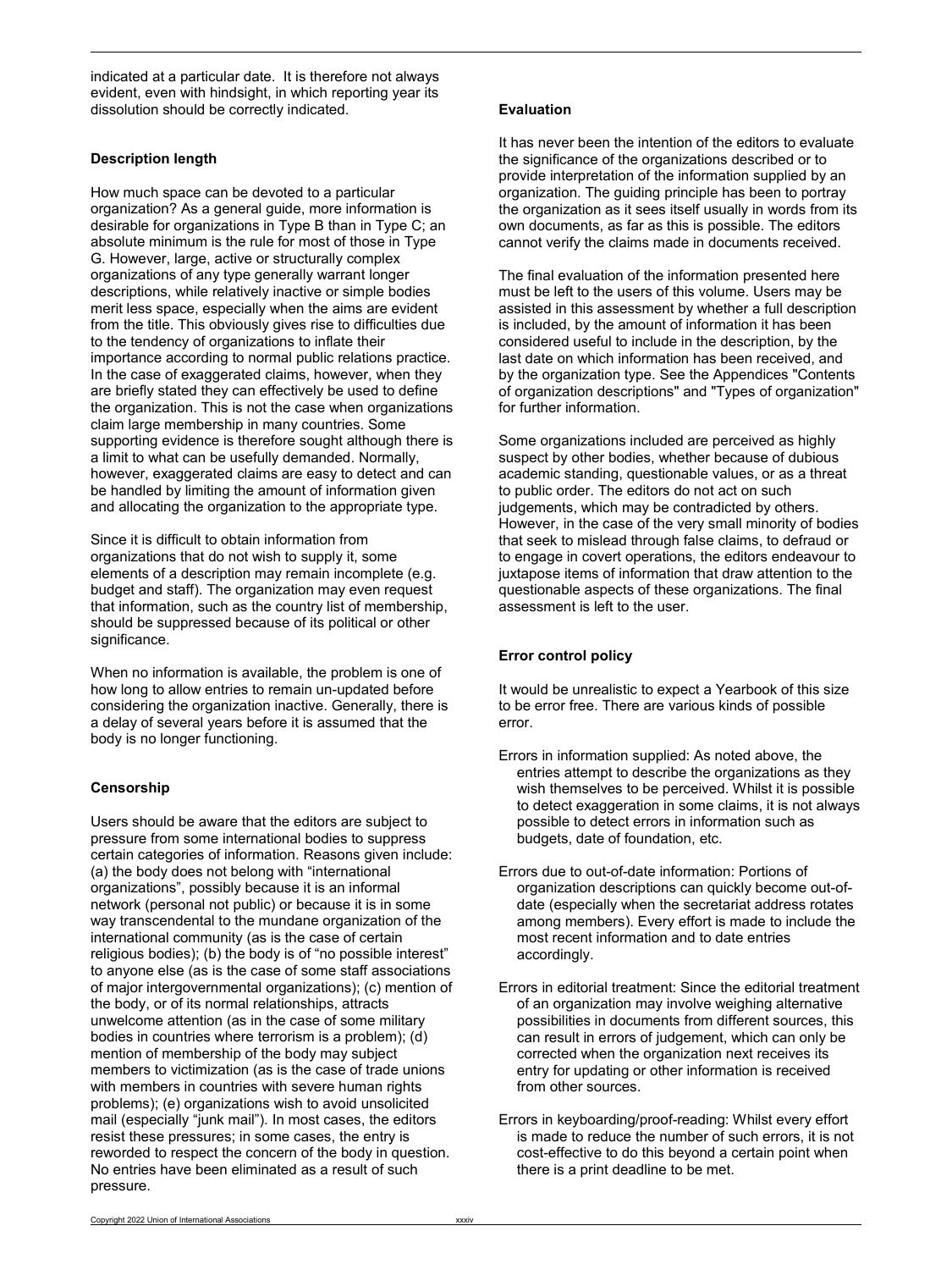Duplicate entries: Tracing organizations whose names may be (mis)reported in a variety of languages can result in duplicates being detected too late to be eliminated.

## **Country names**

It is not the intention of the editors to take a position with regard to the political or diplomatic implications of geographical names or continental groupings used in this Yearbook.

The names of countries used may not be the complete official names of those countries. The geographical names used are chosen for the sake of brevity and common usage.

Wherever possible, the country (or territory) name preferred by the organization concerned is used, providing this is possible within the limits of standardization required for mailing or statistical purposes.

It is important to note that some organizations insist on the inclusion of territories on the same basis as countries, or on the inclusion of geographical areas that are not recognized – whether under the specified name or indeed as a definable area at all – by other organizations.

Giving precedence as much as possible to the organization's preferences may lead to what appears to be duplication, as one geographical area may, according to some parties, have more than one possible name.

Some geographical names used in this publication may not, strictly speaking, even refer to geographical areas. An example is groups "in exile", namely a group identifying itself by the name of a sovereign State but not actually present in that State.

Political changes over the years may lead to some questions in an organization's description. Briefly: countries referred to in an organization's description retain their old form when referring to a date prior to the change. For example, towns referred to in events prior to 1991 still retain their country as German DR (Democratic Republic) or Germany FR (Federal Republic), while subsequent dates refer simply to Germany.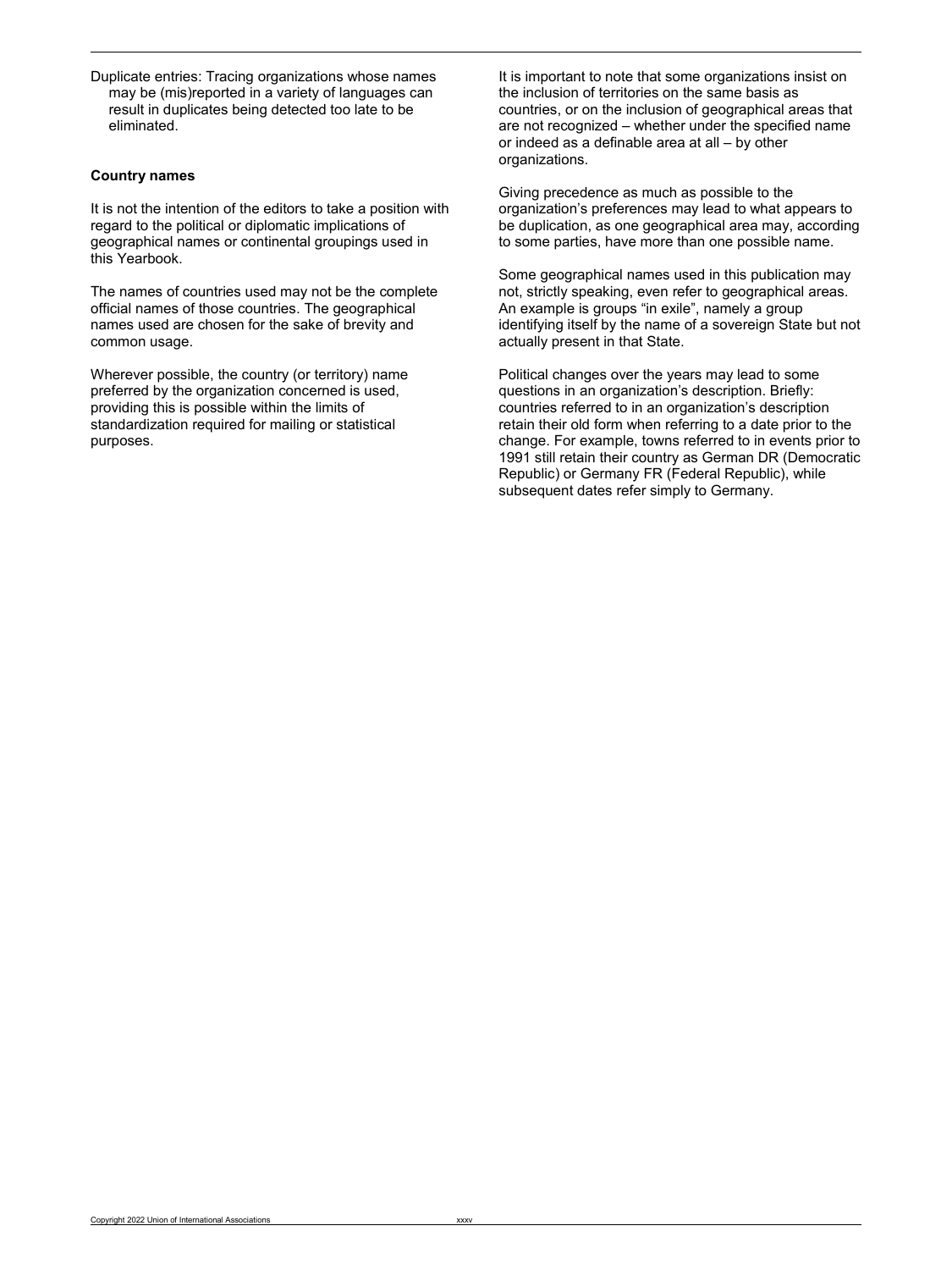The Union of International Associations (UIA) is a nonprofit, independent, apolitical, and non-governmental institution in the service of international associations.

Since its foundation in 1907 the UIA has focused on documenting the nature and evolution of international civil society: international non-governmental organizations (NGO) and inter-governmental organizations (IGO).

The approach is scientific, the result is quality. The information presented by the UIA is structured, comprehensive and concise. A standard framework makes comparison possible.

## **The Founders**

The UIA was founded in 1907 by two Belgians, Henri La Fontaine and Paul Otlet.

*The peoples are not awake...[There are dangers] which will render a world organization impossible. I foresee the renewal of...the secret bargaining behind closed doors. Peoples will be as before, the sheep sent to the slaughterhouses or to the meadows as it pleases the shepherds. International institutions ought to be, as the national ones in democratic countries, established by the peoples and for the peoples.* – Henri La Fontaine

La Fontaine was an international lawyer, professor of international law, and a member of the Belgian Senate for 36 years. He was a socialist, a renowned bibliographer, and a devoted internationalist. In 1913 he won the Nobel Peace Prize.

Paul Otlet was a lawyer, bibliographer, political activist and a Utopian with an internationalist agenda. His seminal work in documentation included the creation of

the Universal Decimal Classification system.

Otlet envisioned an I*nternational Network for Universal Documentation*: a moving desk in the shape of a wheel, powered by a network of spokes beneath a series of moving surfaces. This machine would allow users to search, read and write to a database stored on millions of 3X5 index cards. Otlet imagined users accessing this database from great distances by means of an "electric telescope" connected through a telephone line, retrieving

*Everything in the universe, and everything of man, would be registered at a distance as it was produced. In this way a moving image of the world will be established, a true mirror of his memory. From a distance, everyone will be able to read text, enlarged and limited to the desired subject, projected on an individual screen. In this way, everyone from his armchair will be able to contemplate creation, as a whole or in certain of its parts.* - Paul Otlet

an image to be projected remotely on a flat screen. In his time, this idea of networked documents was still so novel

that no one had a word to describe these relationships, until he invented one: "links".

Together La Fontaine and Otlet established the International Institute of Bibliography (later the International Federation for Information and Documentation - FID) and the Repertoire Bibliographique Universel, a master bibliography of the world's accumulated knowledge.

## **Early years**

In the early years of the 20<sup>th</sup> century La Fontaine and Otlet turned their efforts to the emerging civil society transnational associations. They wanted to "assess and describe the degree of internationalism prevailing throughout the world". (It is worth noting that the word "internationalism" did not exist before the early 20<sup>th</sup> century.) They wanted to bring together all international associations in a concerted effort. There were, at the time, about 350 such civil society bodies, two-thirds of them headquartered in Brussels.

Through their efforts, the *Central Office of International* 

*It is through increasingly close contacts between nations, the pooling of their experience and achievements, that internationalism will achieve its greatness and strength. Thus, from all the reconciled, united national civilizations, a universal civilization will gradually develop. The effort must first be directed towards the development of the International Associations as these constitute the social structure which best responds to the organizational needs of the universal society. To accomplish these tasks, a central body is necessary. This body is the Union of International Associations…* – Report of the  $2<sup>nd</sup>$  World Congress of International Associations, Ghent, 1913

*Associations* was founded in 1907 in Brussels. At the First World Congress of International Organizations in 1910 in Brussels, the participating civil society bodies formally agreed to transform the *Central Office* into the *Union of International Associations*.

The UIA's work contributed to the creation of the League of Nations and the International Institute of Intellectual Cooperation (the predecessor of UNESCO). During the 1920s, the UIA created an International University, the first of its kind.

Since 1951 the UIA has been officially recognized by the United Nations system as an research institute whose programmes focus on facilitating the work of the community of international associations.

The UIA is the world's oldest, largest and most comprehensive source of information on global civil society. To this day, it carries out the sophisticated and visionary concepts of its founders. In developing beyond its initial bibliographical and organizational focus, the UIA seeks ways to recognize, honour and represent the full spectrum of human initiatives and preoccupations.